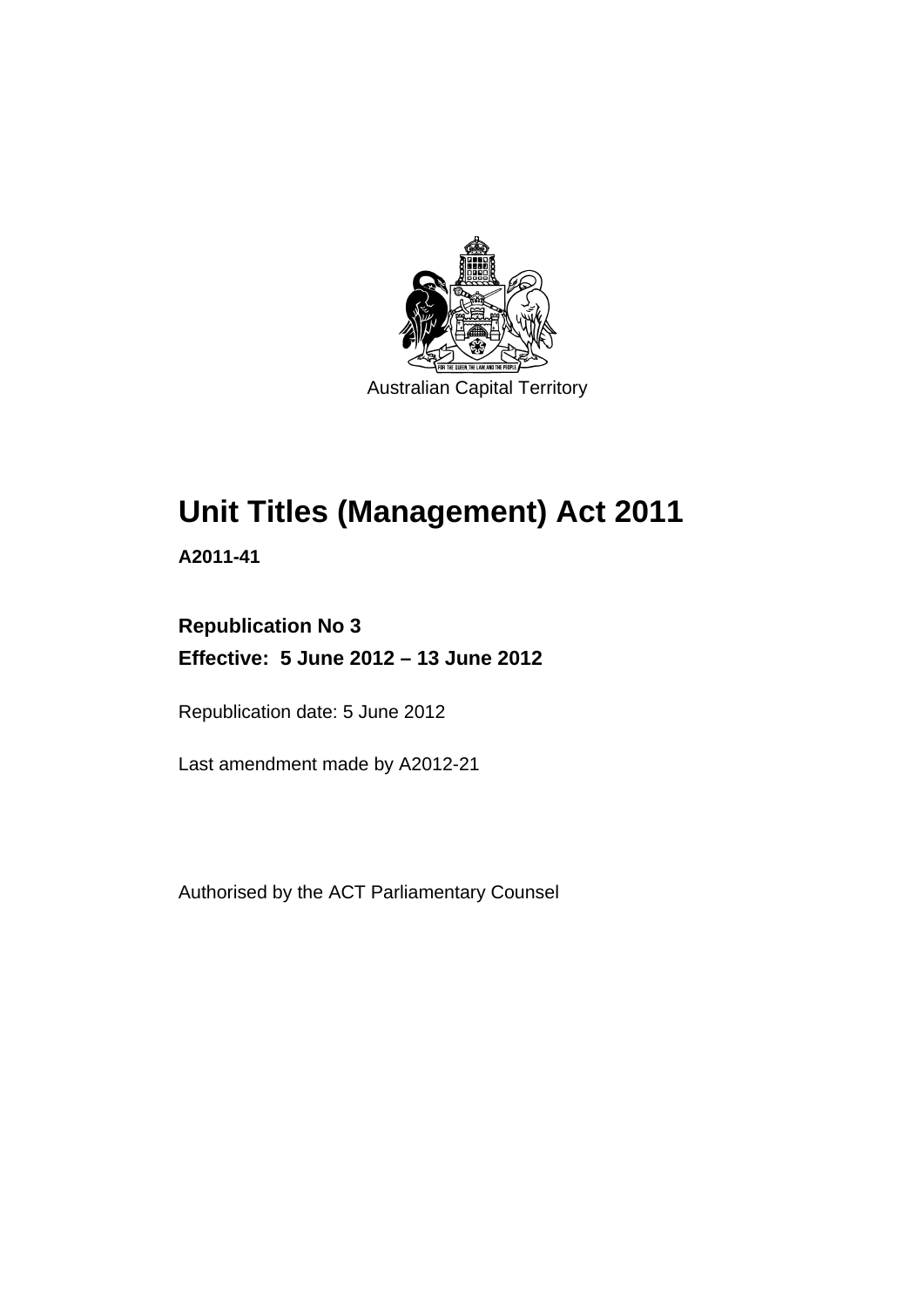#### **About this republication**

#### **The republished law**

This is a republication of the *Unit Titles (Management) Act 2011* (including any amendment made under the *Legislation Act 2001*, part 11.3 (Editorial changes)) as in force on 5 June 2012*.*  It also includes any commencement, amendment, repeal or expiry affecting this republished law to 5 June 2012.

The legislation history and amendment history of the republished law are set out in endnotes 3 and 4.

#### **Kinds of republications**

The Parliamentary Counsel's Office prepares 2 kinds of republications of ACT laws (see the ACT legislation register at www.legislation.act.gov.au):

- authorised republications to which the *Legislation Act 2001* applies
- unauthorised republications.

The status of this republication appears on the bottom of each page.

#### **Editorial changes**

The *Legislation Act 2001*, part 11.3 authorises the Parliamentary Counsel to make editorial amendments and other changes of a formal nature when preparing a law for republication. Editorial changes do not change the effect of the law, but have effect as if they had been made by an Act commencing on the republication date (see *Legislation Act 2001*, s 115 and s 117). The changes are made if the Parliamentary Counsel considers they are desirable to bring the law into line, or more closely into line, with current legislative drafting practice.

This republication does not include amendments made under part 11.3 (see endnote 1).

#### **Uncommenced provisions and amendments**

If a provision of the republished law has not commenced, the symbol  $\mathbf{U}$  appears immediately before the provision heading. Any uncommenced amendments that affect this republished law are accessible on the ACT legislation register (www.legislation.act.gov.au). For more information, see the home page for this law on the register.

#### **Modifications**

If a provision of the republished law is affected by a current modification, the symbol  $\mathbf{M}$ appears immediately before the provision heading. The text of the modifying provision appears in the endnotes. For the legal status of modifications, see the *Legislation Act 2001*, section 95.

#### **Penalties**

At the republication date, the value of a penalty unit for an offence against this law is \$110 for an individual and \$550 for a corporation (see *Legislation Act 2001*, s 133).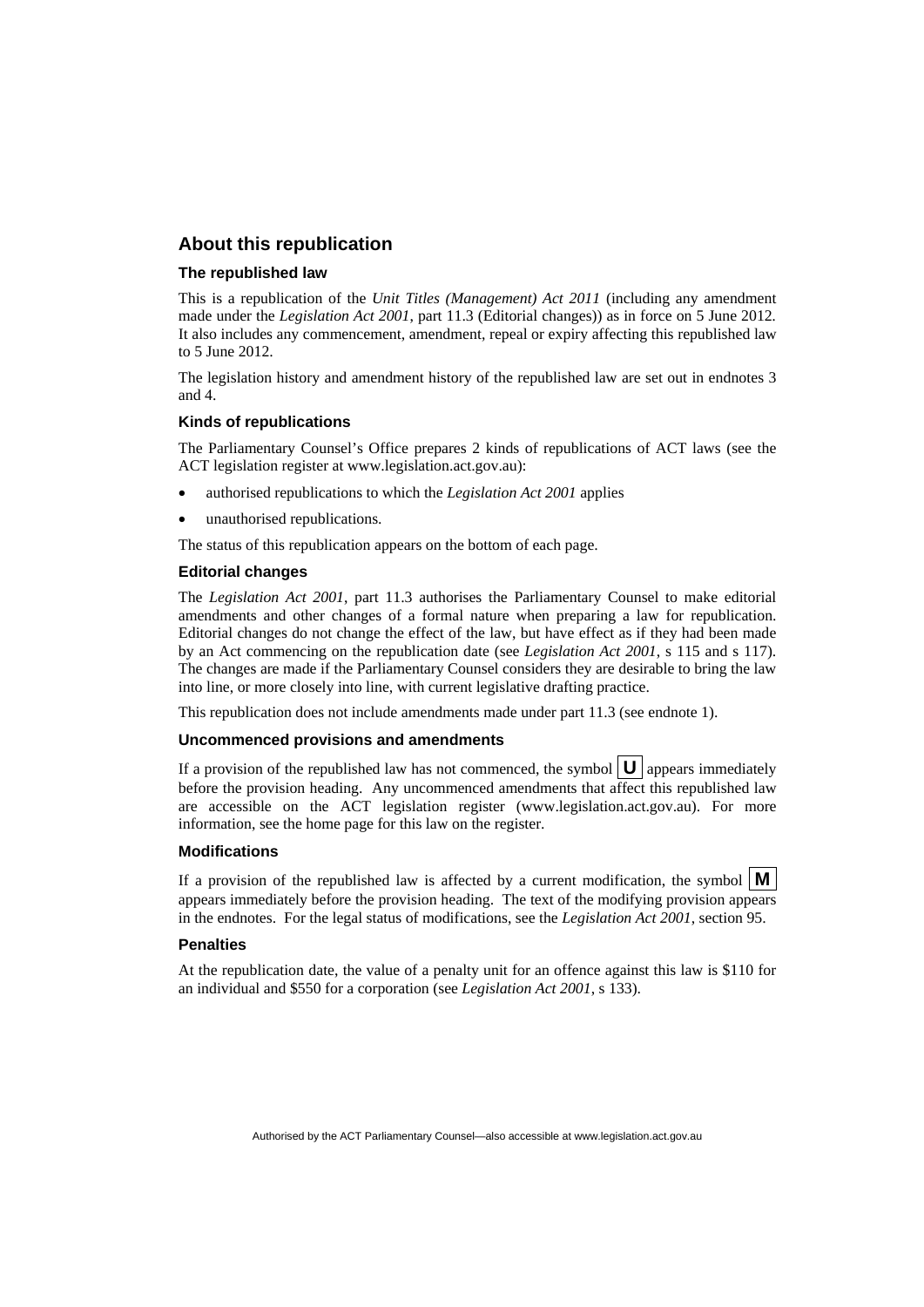

# **Unit Titles (Management) Act 2011**

### **Contents**

|                     |                                                       | Page |
|---------------------|-------------------------------------------------------|------|
| Part 1              | <b>Preliminary</b>                                    |      |
| 1                   | Name of Act                                           | 2    |
| 3                   | Dictionary                                            | 2    |
| 4                   | <b>Notes</b>                                          | 2    |
| 5                   | Offences against Act—application of Criminal Code etc | 3    |
| 6                   | Objects of Act                                        | 3    |
| Part 2              | <b>Management of units plans</b>                      |      |
| Division 2.1        | Who manages a units plan?                             |      |
|                     | Owners corporation                                    | 4    |
| <b>Division 2.2</b> | <b>Owners corporation-general</b>                     |      |
| 8                   | Owners corporation-establishment                      | 4    |
| 9                   | Owners corporation-legal status                       | 4    |

| R3       | Unit Titles (Management) Act 2011 | contents 1 |
|----------|-----------------------------------|------------|
| 05/06/12 | Effective: 05/06/12-13/06/12      |            |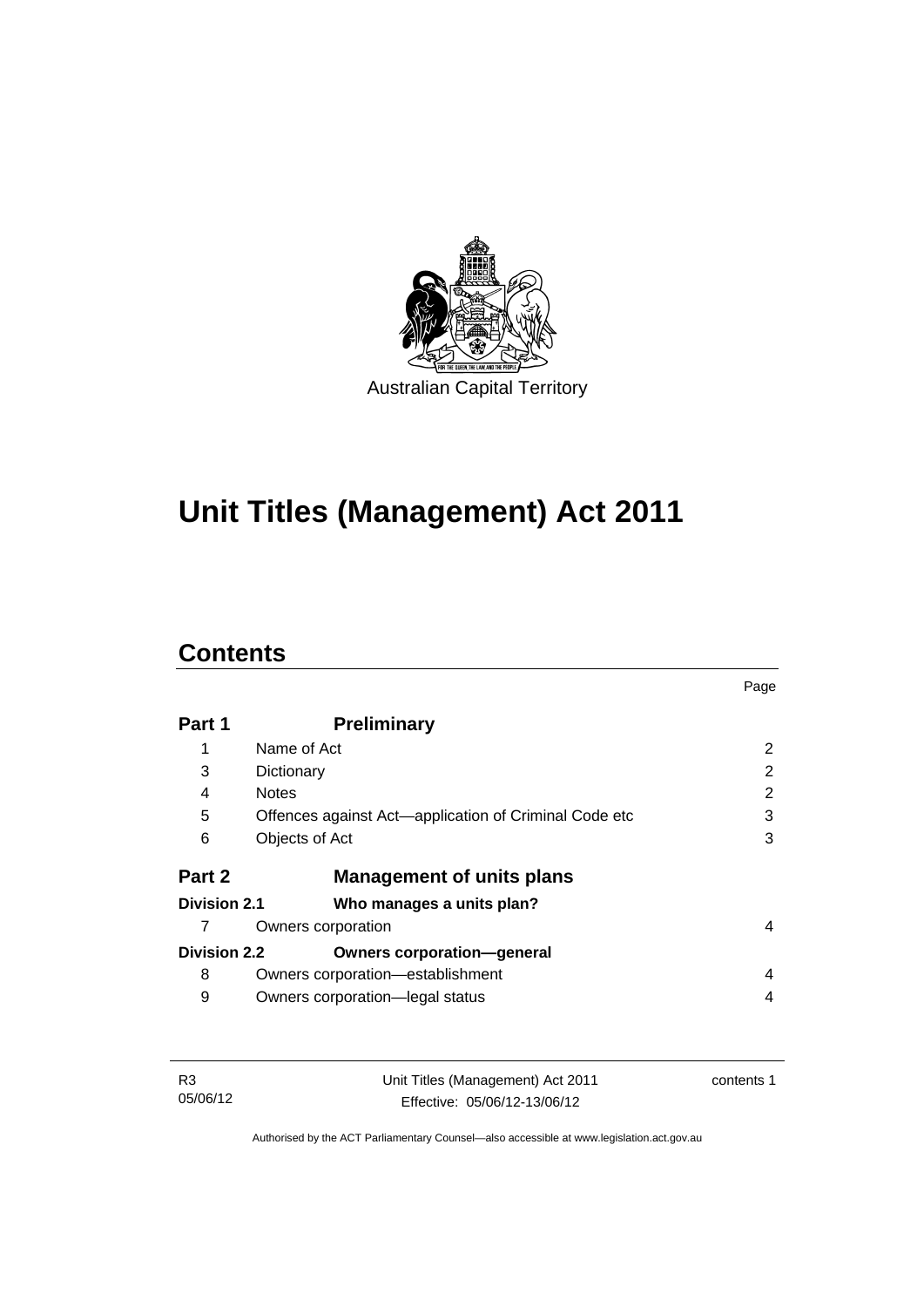#### **Contents**

|                                             |                                                                                 | Page           |  |
|---------------------------------------------|---------------------------------------------------------------------------------|----------------|--|
| <b>Division 2.3</b>                         | Owners corporation-membership and representatives                               |                |  |
| 10                                          | Members of owners corporation                                                   | 5              |  |
| 11                                          | Part-owners of units-authorisation of representatives                           | 5              |  |
| 12                                          | Part-owners of units-functions of representatives                               | 6              |  |
| 13                                          | Company-owned units-authorisation of representatives                            | $\overline{7}$ |  |
| 14                                          | Company-owned units-functions of representatives                                | 8              |  |
| 15                                          | Evidence of representative status                                               | 9              |  |
| Part 3                                      | <b>Functions of owners corporations</b>                                         |                |  |
| <b>Division 3.1</b>                         | <b>Functions generally</b>                                                      |                |  |
| 16                                          | Owners corporation-functions                                                    | 10             |  |
| 17                                          | Owners corporation-general meetings                                             | 10             |  |
| 18                                          | Exemptions for units plans with 4 or fewer units                                | 11             |  |
| <b>Division 3.2</b>                         | <b>Functions relating to property</b>                                           |                |  |
| 19                                          | Common property                                                                 | 11             |  |
| 20                                          | Dealings with common property                                                   | 11             |  |
| 21                                          | Dealings in property generally                                                  | 12             |  |
| 22                                          | Special privileges relating to common property                                  | 12             |  |
| 23                                          | Installation of sustainability and utility infrastructure on common<br>property | 13             |  |
| <b>Division 3.3</b>                         | <b>Maintenance and other services</b>                                           |                |  |
| 24                                          | Maintenance obligations                                                         | 14             |  |
| 25                                          | Owners corporation may exempt itself from maintenance obligations               | 16             |  |
| 26                                          | Other qualifications on owners corporation's maintenance obligations            | 16             |  |
| 27                                          | Structural defects-owners corporation may represent members                     | 17             |  |
| 28                                          | Owners corporation-entry to units                                               | 18             |  |
| 29                                          | Work on behalf of particular unit owners or occupiers                           | 18             |  |
| 30                                          | Recovery of costs-agreements under s 29                                         | 19             |  |
| 31                                          | Recovery of expenditure resulting from member or unit occupier's fault          | 20             |  |
| <b>Division 3.4</b><br><b>Other matters</b> |                                                                                 |                |  |
| 32                                          | Animals-owners corporation's consent                                            | 20             |  |
| 33                                          | Restriction on owners corporation during developer control period               | 21             |  |
|                                             |                                                                                 |                |  |

R3 05/06/12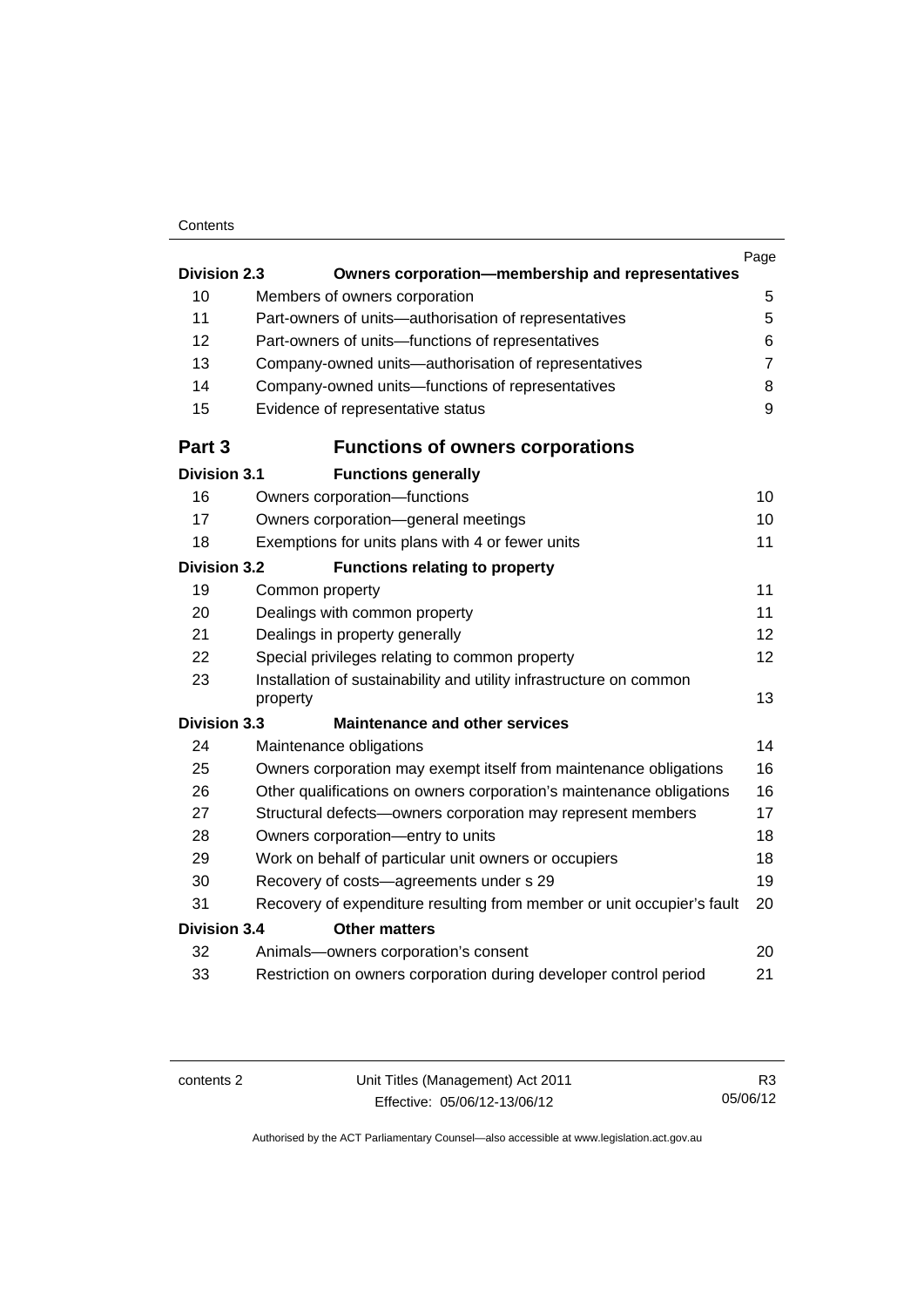**Contents** 

| Part 4              | People helping the owners corporation                            | Page       |
|---------------------|------------------------------------------------------------------|------------|
|                     | exercise its functions                                           |            |
| <b>Division 4.1</b> | <b>Executive committees</b>                                      |            |
| 34                  | Executive committee-establishment                                | 23         |
| 35                  | Executive committee-functions                                    | 23         |
| 36                  | Executive committee-what it must, may and cannot do              | 24         |
| 37                  | Executive committee-meetings                                     | 24         |
| 38                  | Executive committee—before the first annual general meeting      | 24         |
| 39                  | Executive committee—at and from the first annual general meeting | 25         |
| 40                  | Executive committee-office-holders                               | 26         |
| 41                  | Executive committee-chairperson's functions                      | 26         |
| 42                  | Executive committee-secretary's functions                        | 27         |
| 43                  | Executive committee—treasurer's functions                        | 27         |
| 44                  | Executive committee-delegation                                   | 29         |
| 45                  | Executive committee-contractors and employees                    | 29         |
| 46                  | Executive members-code of conduct                                | 29         |
| 47                  | Executive members-protection from liability                      | 30         |
| 48                  | Executive committee-validity of acts                             | 30         |
| <b>Division 4.2</b> | <b>Managers</b>                                                  |            |
| 49                  | Definitions-div 4.2                                              | 30         |
| 50                  | Manager-contract                                                 | 31         |
| 51                  | Manager not to be contracted for longer than 3 years             | 31         |
| 52                  | Manager-functions                                                | 32         |
| 53                  | Manager-transfer                                                 | 32         |
| 54                  | Manager-ending contract                                          | 33         |
| 55                  | Manager-remedial breaches                                        | 35         |
| 56                  | Manager-code of conduct                                          | 36         |
| 57                  | Manager-public liability insurance                               | 36         |
| 58                  | Manager-delegated functions                                      | 37         |
| <b>Division 4.3</b> | <b>Service contractors</b>                                       |            |
| 59                  | Definitions-div 4.3                                              | 37         |
| 60                  | Service contractor-contract                                      | 37         |
| 61                  | Service contractor not to be contracted for longer than 25 years | 38         |
| 62                  | Service contractor-functions                                     | 38         |
| R <sub>3</sub>      | Unit Titles (Management) Act 2011                                | contents 3 |

05/06/12

Effective: 05/06/12-13/06/12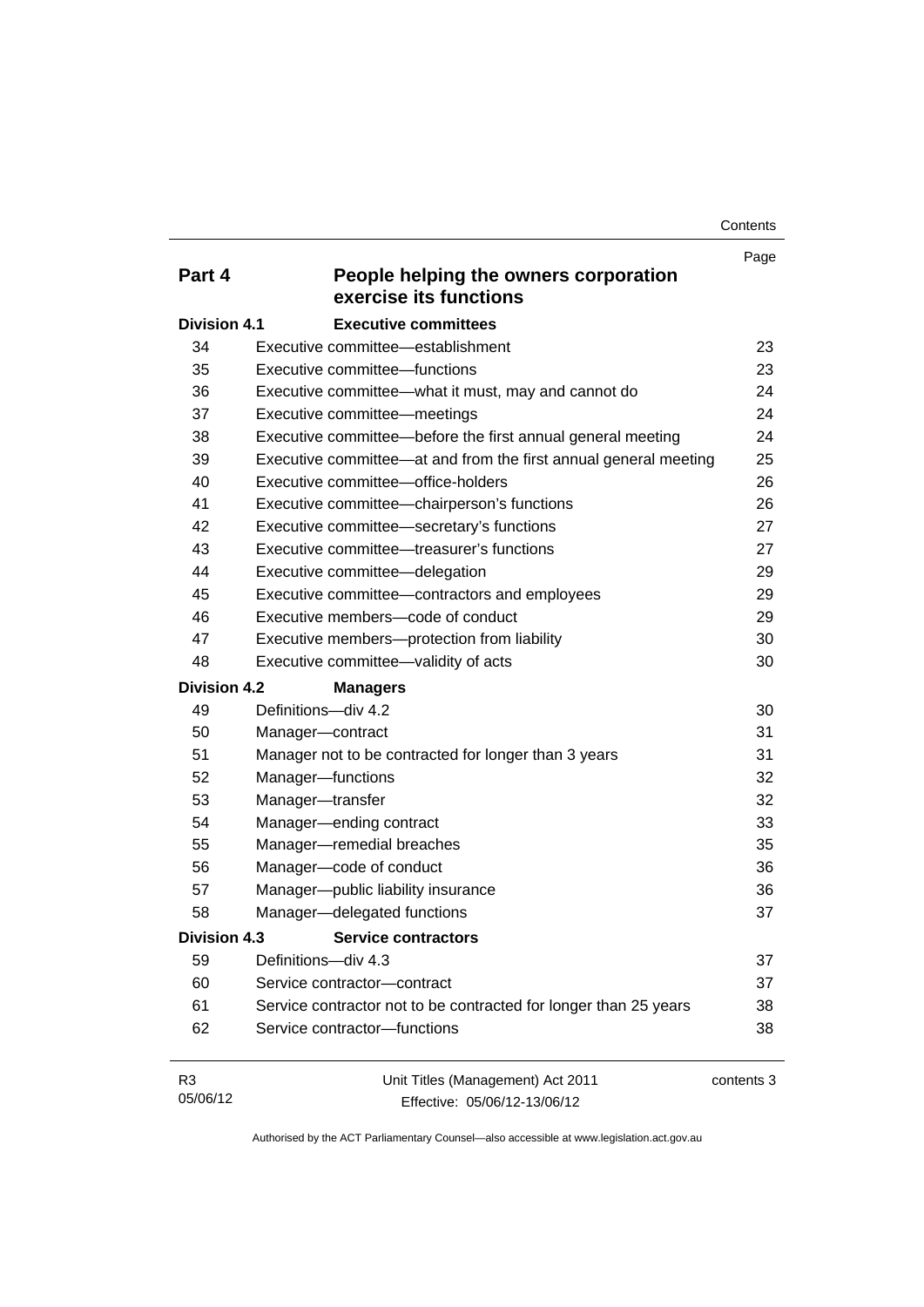| Contents |
|----------|
|----------|

| 63                  | Service contractor-transfer                                    | Page<br>39     |
|---------------------|----------------------------------------------------------------|----------------|
| 64                  | Service contractor-ending contract                             | 40             |
| 65                  | Service contractor-remedial breaches                           | 41             |
|                     |                                                                |                |
| Division 4.4        | <b>Communication officers</b>                                  |                |
| 66                  | Communications officer-appointment                             | 42             |
| 67                  | Communications officer-function                                | 43             |
| Part 5              | <b>Financial management</b>                                    |                |
| <b>Division 5.1</b> | <b>Financial functions generally</b>                           |                |
| 68                  | Owners corporation must have bank account                      | 44             |
| 69                  | Owners corporation may invest                                  | 44             |
| 70                  | Owners corporation may borrow                                  | 44             |
| 71                  | Owners corporation must not carry on business                  | 45             |
| <b>Division 5.2</b> | Administrative, special purpose and sinking funds              |                |
| 72                  | Definitions-div 5.2                                            | 45             |
| 73                  | Administrative fund                                            | 46             |
| 74                  | Special purpose fund                                           | 46             |
| 75                  | General fund-budget                                            | 47             |
| 76                  | General fund-what must be paid into the fund?                  | 48             |
| 77                  | General fund—what can fund be used for?                        | 48             |
| 78                  | General fund-contributions                                     | 49             |
| 79                  | General fund-notice of contributions                           | 49             |
| 80                  | General fund—when are contributions payable?                   | 50             |
| 81                  | Sinking fund                                                   | 50             |
| 82                  | Sinking fund plan                                              | 50             |
| 83                  | Sinking fund plan—meaning of expected sinking fund expenditure | 51             |
| 84                  | Sinking fund plan—when must it be approved?                    | 52             |
| 85                  | Sinking fund plan-review                                       | 52             |
| 86                  | Sinking fund plan-amendment                                    | 53             |
| 87                  | Sinking fund-what must be paid into the fund?                  | 53             |
| 88                  | Sinking fund-what can fund be used for?                        | 54             |
| 89                  | Sinking fund-contributions                                     | 54             |
| 90                  | Sinking fund-notice of contributions                           | 55             |
| 91                  | Sinking fund-when are contributions payable?                   | 55             |
| contents 4          | Unit Titles (Management) Act 2011                              | R <sub>3</sub> |

Effective: 05/06/12-13/06/12

05/06/12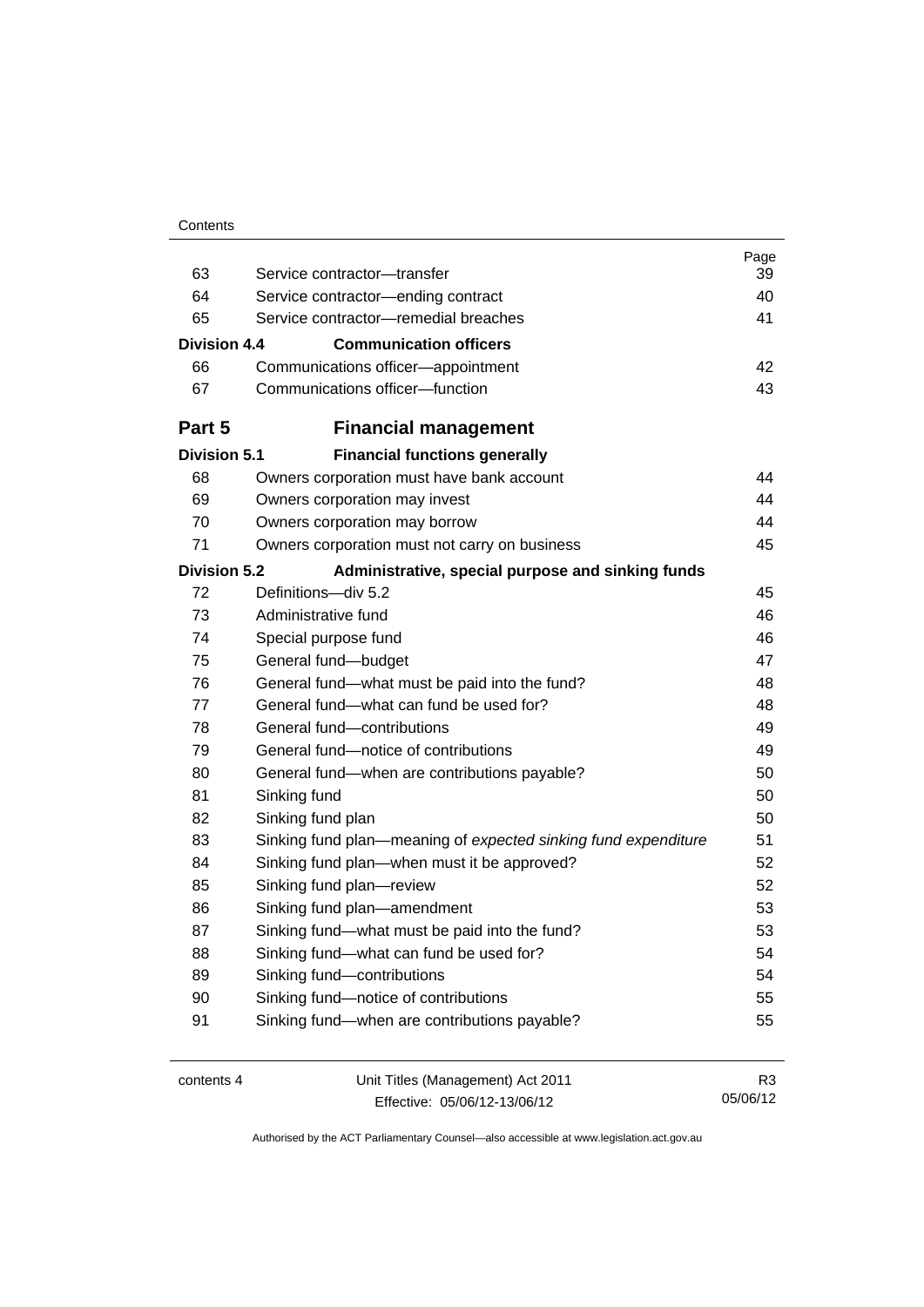| 92                  | General and sinking funds in staged developments                | Page<br>56 |
|---------------------|-----------------------------------------------------------------|------------|
| <b>Division 5.3</b> | Powers in relation to money owing to owners<br>corporation      |            |
| 93                  | Discounts-amounts owing                                         | 56         |
| 94                  | Interest-amounts owing                                          | 57         |
| 95                  | Recovery of amounts owing                                       | 57         |
| 96                  | Security for unpaid amounts-declaration of charge               | 57         |
| 97                  | Security for unpaid amounts-discharge                           | 58         |
| 98                  | Liability of part-owners                                        | 59         |
| <b>Division 5.4</b> | <b>Insurance</b>                                                |            |
| 99                  | Meaning of building and land-div 5.4                            | 59         |
| 100                 | Building insurance by owners corporation                        | 60         |
| 101                 | Exemption from building insurance requirements                  | 62         |
| 102                 | Public liability insurance by owners corporation                | 62         |
| 103                 | Application of insurance money by owners corporation            | 63         |
| 104                 | Additional insurance-owners corporation                         | 63         |
| 105                 | Additional insurance-unit owners                                | 63         |
| Part 6              | <b>Owners corporation rules</b>                                 |            |
| 106                 | What are the rules of an owners corporation?                    | 64         |
| 107                 | <b>Effect of rules</b>                                          | 64         |
| 108                 | Owners corporation may amend rules                              | 65         |
| 109                 | Breach of rules-rule infringement notice                        | 66         |
| 110                 | Breach of rules—failure to comply with rule infringement notice | 67         |
| 111                 | Breach of rules-request for rule infringement notice            | 68         |
| 112                 | Application of Legislation Act                                  | 68         |
| Part 7              | <b>Owners corporation records</b>                               |            |
| 113                 | Corporate register-establishment                                | 69         |
| 114                 | Corporate register-information to be included                   | 69         |
| 115                 | Corporate register-provision of information                     | 70         |
| 116                 | Corporate register-access                                       | 71         |
| 117                 | Names and addresses of executive members                        | 73         |
| 118                 | Insurance information                                           | 73         |
| 119                 | Unit title certificate and access to owners corporation records | 73         |
| R <sub>3</sub>      | Unit Titles (Management) Act 2011                               | contents 5 |
| 05/06/12            | Effective: 05/06/12-13/06/12                                    |            |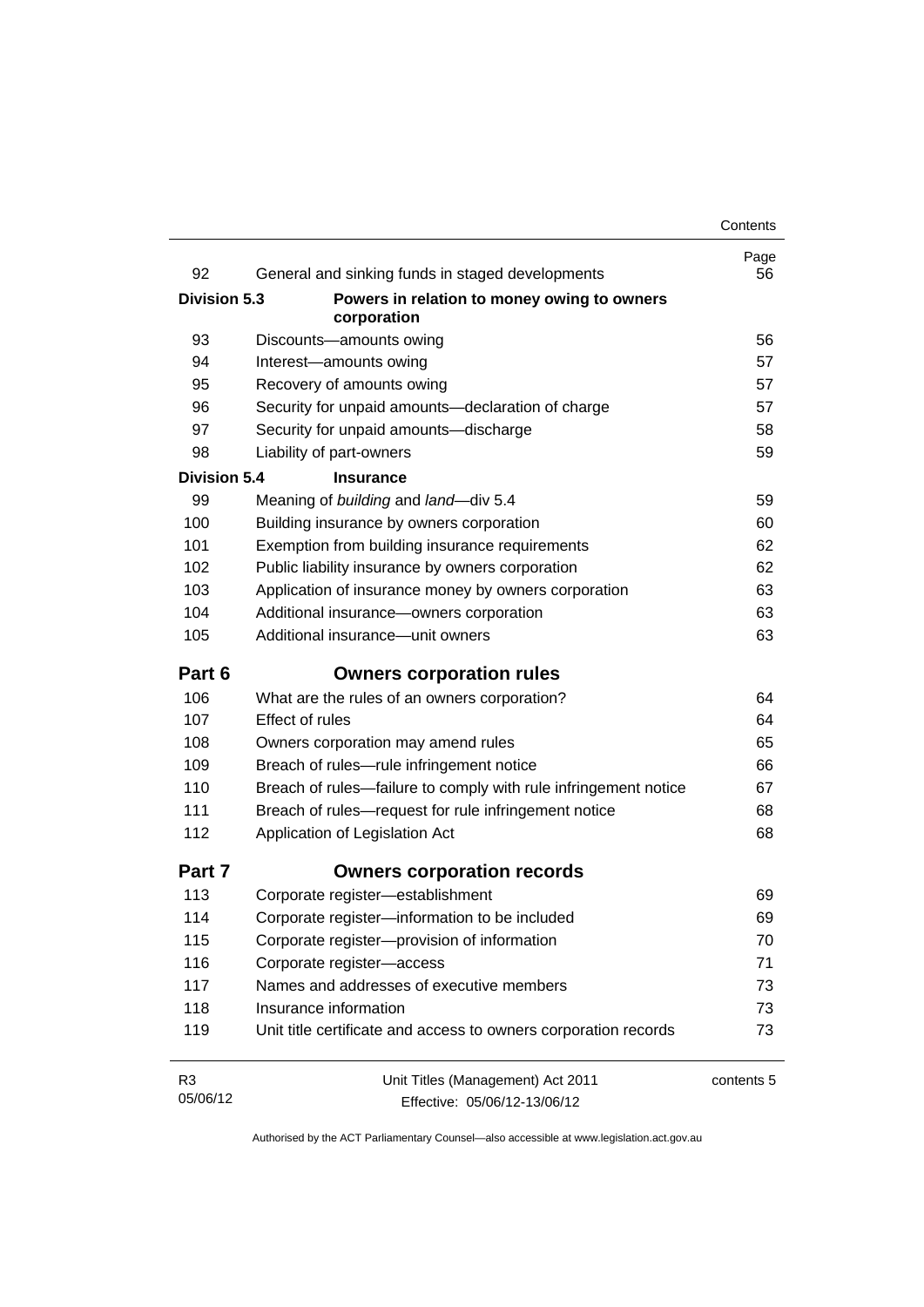|                                                                                            | Page                                                                                |
|--------------------------------------------------------------------------------------------|-------------------------------------------------------------------------------------|
| Acting on information in unit title certificate                                            | 74                                                                                  |
| Failure to provide information or certificate-offence                                      | 75                                                                                  |
|                                                                                            | 75                                                                                  |
| Service of documents on owners corporation                                                 | 76                                                                                  |
| Service of documents on members, interested people and occupiers                           | 77                                                                                  |
| <b>Dispute resolution</b>                                                                  |                                                                                     |
| Disputes involving the owners corporation-generally                                        | 79                                                                                  |
| Disputes involving the owners corporation-particular matters                               | 79                                                                                  |
| Disputes involving the executive committee                                                 | 80                                                                                  |
| Disputes between unit owners                                                               | 80                                                                                  |
| Kinds of ACAT orders                                                                       | 81                                                                                  |
| <b>Protection of financiers for service contracts</b>                                      |                                                                                     |
| Meaning of financed service contract and financier-pt 9                                    | 83                                                                                  |
| Who is a <i>financier</i> for a service contract?                                          | 83                                                                                  |
| Financed service contract-notice of change                                                 | 84                                                                                  |
| Financed service contract-limitation on ending                                             | 84                                                                                  |
| Financed service contract-person authorised to act for financier                           | 85                                                                                  |
| Financed service contract—agreement between owners corporation<br>and financier prohibited | 86                                                                                  |
| <b>Administrators</b>                                                                      |                                                                                     |
| Division 10.1<br><b>Interested parties</b>                                                 |                                                                                     |
| Who may apply for an administration order?                                                 | 87                                                                                  |
| ACAT appearances and service of applications                                               | 87                                                                                  |
| <b>Division 10.2</b><br>Appointment, removal and functions                                 |                                                                                     |
| Appointment of administrator                                                               | 88                                                                                  |
| Removal or replacement of administrator                                                    | 88                                                                                  |
| Functions of administrator                                                                 | 89                                                                                  |
| Delegation by administrator                                                                | 89                                                                                  |
| <b>Miscellaneous</b>                                                                       |                                                                                     |
| <b>Division 11.1</b><br>Mortgage insurance                                                 |                                                                                     |
| Mortgage insurance of unit                                                                 | 90                                                                                  |
|                                                                                            | R <sub>3</sub>                                                                      |
| Effective: 05/06/12-13/06/12                                                               | 05/06/12                                                                            |
|                                                                                            | Owners corporation name, address and letterbox<br>Unit Titles (Management) Act 2011 |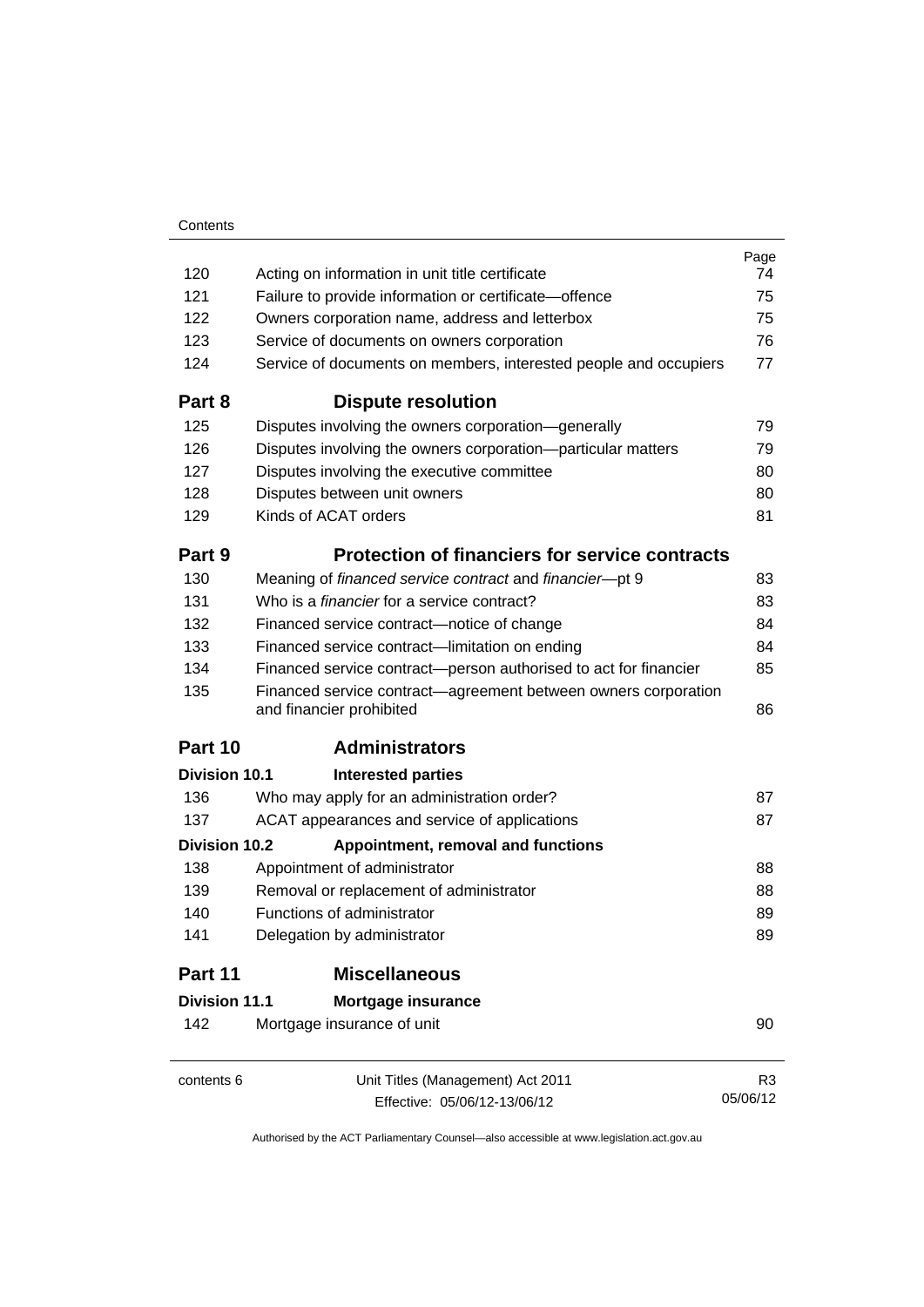|                      |                                                                                      | Contents |
|----------------------|--------------------------------------------------------------------------------------|----------|
|                      |                                                                                      | Page     |
| 143                  | Payment under mortgage insurance policies                                            | 90       |
| 144                  | Transfer of mortgagee's interest to insurer                                          | 91       |
| <b>Division 11.2</b> | <b>Miscellaneous</b>                                                                 |          |
| 145                  | Determination of fees                                                                | 91       |
| 146                  | Approved forms                                                                       | 92       |
| 147                  | Regulation-making power                                                              | 92       |
| Part 12              | <b>Transitional</b>                                                                  |          |
| 149                  | Definitions-pt 12                                                                    | 93       |
| 150                  | Existing corporations and executive committees                                       | 93       |
| 151                  | Representatives                                                                      | 94       |
| 152                  | Managers                                                                             | 94       |
| 153                  | Service contracts                                                                    | 94       |
| 154                  | Communication officers                                                               | 95       |
| 155                  | Administrators                                                                       | 95       |
| 156                  | Agreements for work on behalf of unit owners or occupiers                            | 95       |
| 157                  | Sinking fund plans                                                                   | 96       |
| 158                  | Approvals, authorisations, consents, decisions of existing owners<br>corporation etc | 96       |
| 159                  | General meetings notified before commencement day                                    | 97       |
| 160                  | Articles of pre-2001 corporation                                                     | 97       |
| 161                  | Articles of owners corporation under UTA                                             | 98       |
| 162                  | <b>Transitional regulations</b>                                                      | 98       |
| 164                  | Transitional effect-Legislation Act, s 88                                            | 99       |
| 165                  | Expiry-pt 12 etc                                                                     | 99       |

| <b>Schedule 1</b> | <b>Codes of conduct</b>                       | 100 |
|-------------------|-----------------------------------------------|-----|
| <b>Part 1.1</b>   | Executive committees—code of conduct          | 100 |
| 1                 | Understanding of Act and code                 | 100 |
| 2                 | Honesty and fairness                          | 100 |
| 3                 | Care and diligence                            | 100 |
| 4                 | Acting in owners corporation's best interests | 100 |
| 5                 | Complying with Act and code                   | 100 |
| 6                 | Nuisance                                      | 101 |

| R3       | Unit Titles (Management) Act 2011 | contents 7 |
|----------|-----------------------------------|------------|
| 05/06/12 | Effective: 05/06/12-13/06/12      |            |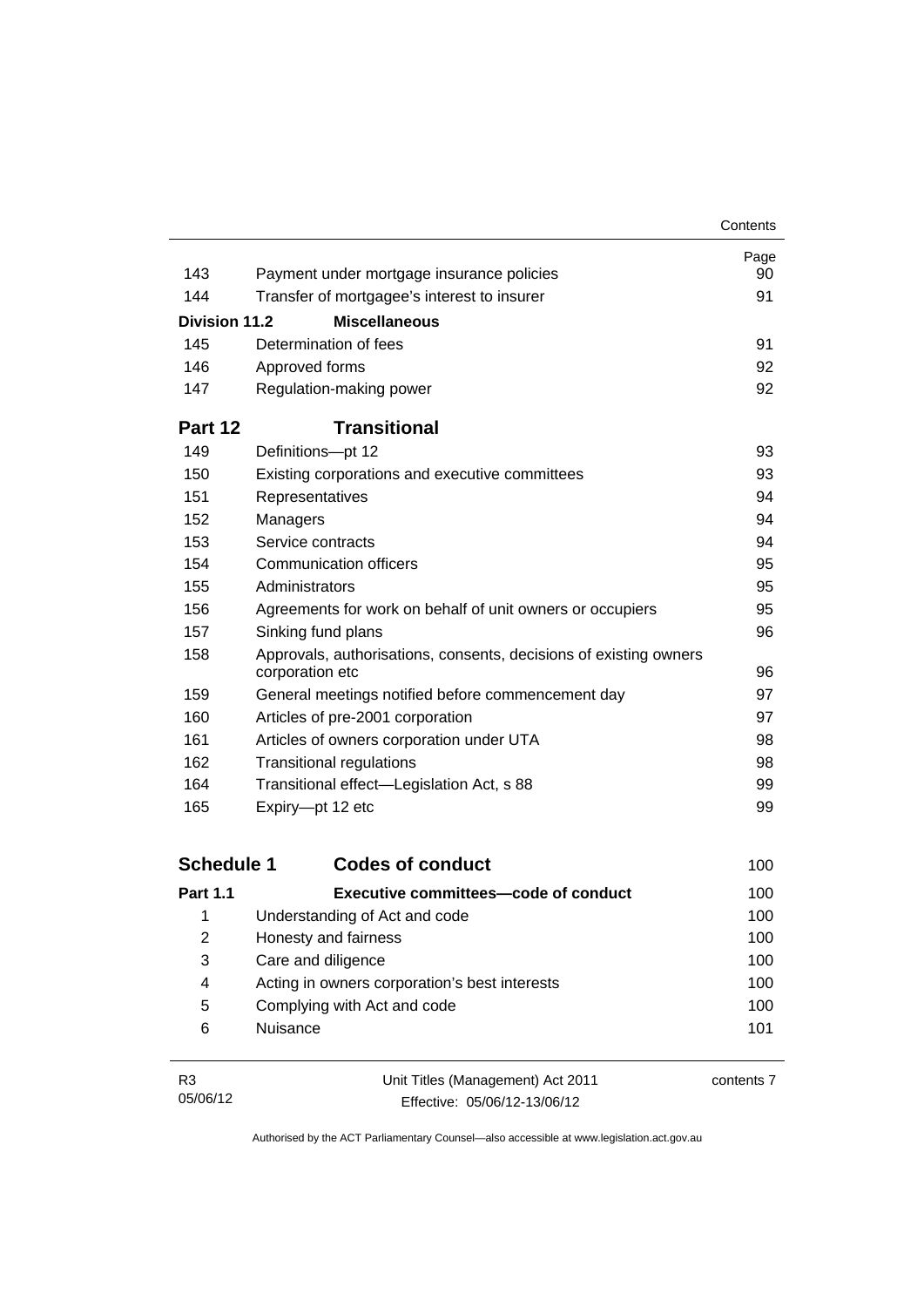|                 |                                                         | Page |
|-----------------|---------------------------------------------------------|------|
| $\overline{7}$  | Unconscionable conduct                                  | 101  |
| 8               | Conflict of interest                                    | 101  |
| <b>Part 1.2</b> | Managers-code of conduct                                | 102  |
| 1               | Knowledge of Act and code                               | 102  |
| 2               | Honesty, fairness and professionalism                   | 102  |
| 3               | Skill, care and diligence                               | 102  |
| 4               | Acting in owners corporation's best interests           | 102  |
| 5               | Keeping owners corporation informed of developments     | 102  |
| 6               | Ensuring employees comply with Act and code             | 102  |
| 7               | Fraudulent or misleading conduct                        | 103  |
| 8               | Unconscionable conduct                                  | 103  |
| 9               | Conflict of duty or interest                            | 103  |
| 10              | Goods and services to be supplied at competitive prices | 103. |
| 11              | Manager to demonstrate keeping of particular records    | 104  |
|                 |                                                         |      |

| <b>Schedule 2</b> | <b>Executive committees</b>                                                        | 105 |
|-------------------|------------------------------------------------------------------------------------|-----|
| <b>Part 2.1</b>   | What the executive committee must, may and cannot<br>do                            | 105 |
| 2.1               | Executive committee must keep minutes, and records and accounts                    | 105 |
| $2.2\phantom{0}$  | Executive committee must present financial statements at annual<br>general meeting | 107 |
| 2.3               | Executive committee must present insurance details at annual general<br>meeting    | 108 |
| 2.4               | Approving use of common property                                                   | 109 |
| 2.5               | Decisions about taking legal action                                                | 109 |
| 2.6               | Taking urgent legal action                                                         | 110 |
| 2.7               | Decisions about staged development                                                 | 111 |
| <b>Part 2.2</b>   | <b>Executive committee–meetings and procedures</b>                                 | 112 |
| 2.8               | Meetings of executive committee                                                    | 112 |
| 2.9               | Quorum of executive committee                                                      | 112 |
| 2.10              | Voting of executive committee                                                      | 112 |
| 2.11              | Chairperson-meetings                                                               | 113 |
|                   |                                                                                    |     |

contents 8 Unit Titles (Management) Act 2011 Effective: 05/06/12-13/06/12

R3 05/06/12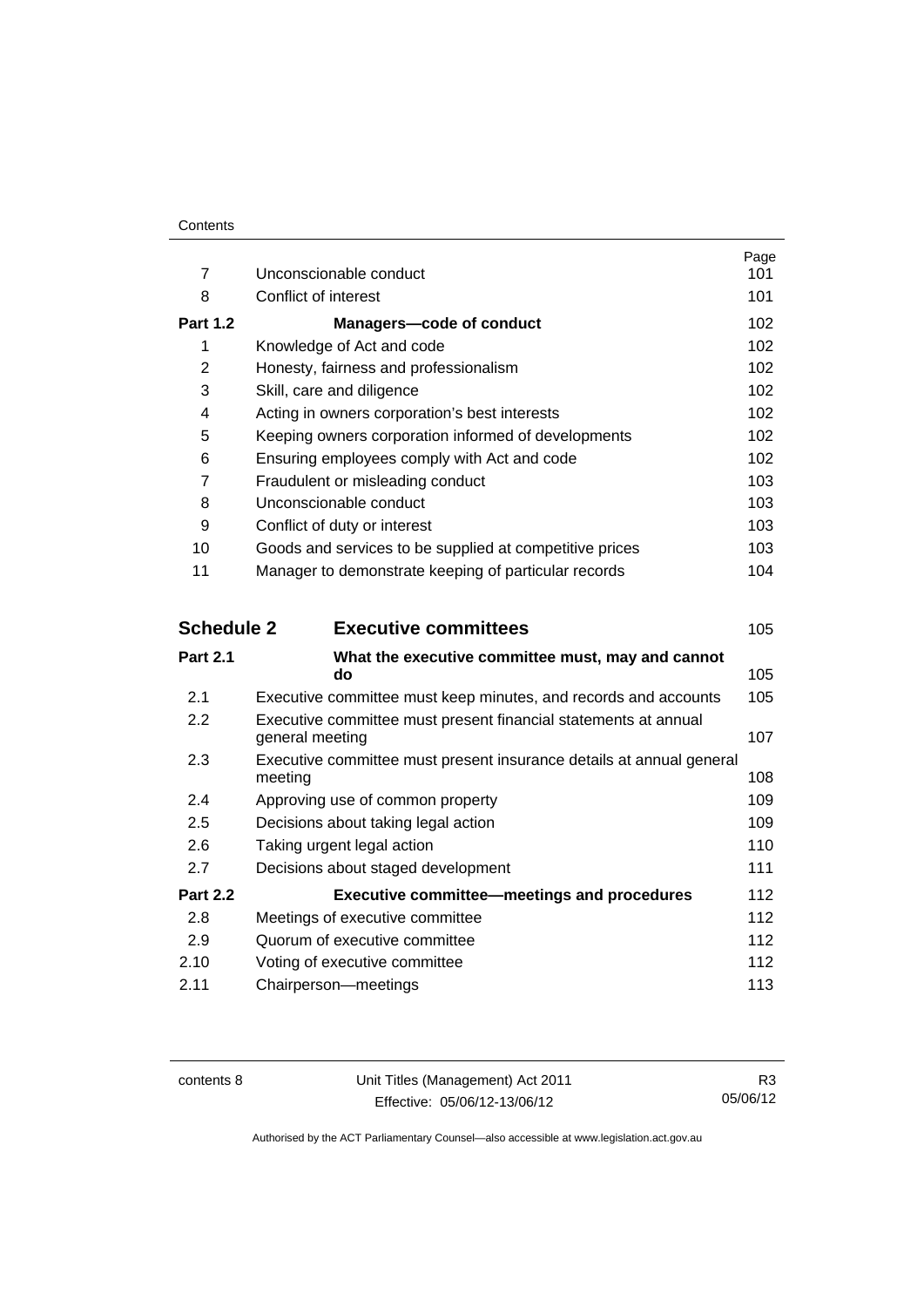|                   |                                                                          | Page |
|-------------------|--------------------------------------------------------------------------|------|
| <b>Schedule 3</b> | <b>General meetings</b>                                                  | 114  |
| <b>Part 3.1</b>   | <b>General meetings</b>                                                  | 114  |
| 3.1               | Conduct of general meetings                                              | 114  |
| 3.2               | Annual general meetings                                                  | 114  |
| 3.3               | First annual general meeting                                             | 114  |
| 3.4               | First annual general meeting-developer to deliver records                | 115  |
| 3.5               | General meetings other than annual general meetings                      | 116  |
| 3.6               | Notice of general meetings                                               | 116  |
| 3.7               | Requirements for notice of general meetings                              | 117  |
| 3.8               | Defective notice of meetings                                             | 118  |
| 3.9               | Quorum at a general meeting-owners corporation with 3 or more<br>members | 119  |
| 3.10              | Notice of reduced quorum decisions and adjournments                      | 120  |
| 3.11              | Reduced quorum decisions-effect                                          | 120  |
| 3.12              | Quorum at a general meeting-owners corporation with 2 members            | 121  |
| 3.13              | Chairperson at a general meeting                                         | 121  |
| <b>Part 3.2</b>   | <b>Resolutions at general meetings</b>                                   | 123  |
| 3.14              | Decision-making at general meetings                                      | 123  |
| 3.15              | Ordinary resolutions                                                     | 123  |
| 3.16              | Special resolutions                                                      | 124  |
| 3.17              | Unopposed resolutions                                                    | 125  |
| 3.18              | Unanimous resolutions                                                    | 126  |
| 3.19              | Evidence of resolutions of owners corporation                            | 127  |
| <b>Part 3.3</b>   | Voting at general meetings                                               | 128  |
| 3.20              | Who is entitled to vote?                                                 | 128  |
| 3.21              | General meeting-decisions about staged development                       | 128  |
| 3.22              | One vote-1 unit                                                          | 129  |
| 3.23              | Voting by mortgagees                                                     | 129  |
| 3.24              | Mortgagee voting notice-amendment and revocation                         | 130  |
| 3.25              | Evidence of mortgagee's entitlement to vote                              | 131  |
| 3.26              | Proxy votes                                                              | 131  |
| 3.27              | Proxy votes-limit on developer                                           | 132  |
| 3.28              | Value of votes                                                           | 133  |
| 3.29              | Polls                                                                    | 133  |

| <b>R3</b> | Unit Titles (Management) Act 2011 | contents 9 |
|-----------|-----------------------------------|------------|
| 05/06/12  | Effective: 05/06/12-13/06/12      |            |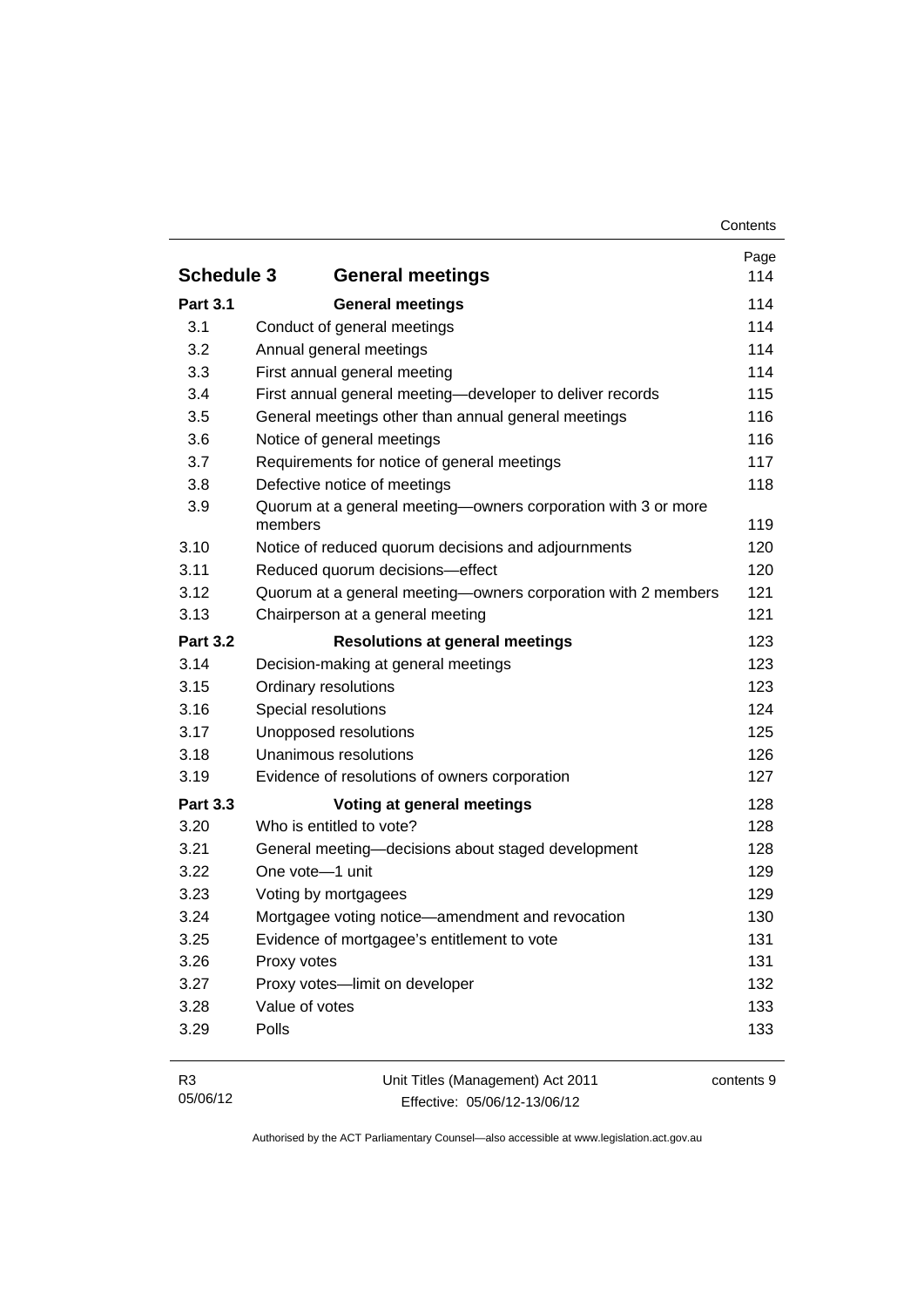| 3.30              | Voting by chairperson                              | Page<br>133 |
|-------------------|----------------------------------------------------|-------------|
| 3.31              | Absentee votes                                     | 134         |
| 3.32              | People under 18 or under other legal disabilities  | 134         |
| 3.33              | Declaration by chairperson of result of voting     | 135         |
| <b>Schedule 4</b> | Default rules                                      | 136         |
| 1                 | Definitions-default rules                          | 136         |
| 2                 | Payment of rates and taxes by unit owners          | 137         |
| 3                 | Repairs and maintenance                            | 137         |
| 4                 | Erections and alterations                          | 137         |
| 5                 | Use of common property                             | 137         |
| 6                 | Hazardous use of unit                              | 138         |
| $\overline{7}$    | Use of unit-nuisance or annoyance                  | 138         |
| 8                 | <b>Noise</b>                                       | 138         |
| 9                 | Illegal use of unit                                | 138         |
| 10                | What may an executive committee representative do? | 139         |
| 11                | Seal of owners corporation                         | 140         |

### **[Dictionary](#page-152-0)** [141](#page-152-0)

**[Endnotes](#page-160-0)**

| About the endnotes                            | 149 |
|-----------------------------------------------|-----|
| Abbreviation key                              | 149 |
| Legislation history                           | 150 |
| Amendment history                             | 151 |
| Earlier republications                        | 162 |
| Expired transitional or validating provisions | 162 |
|                                               |     |

contents 10 Unit Titles (Management) Act 2011 Effective: 05/06/12-13/06/12

R3 05/06/12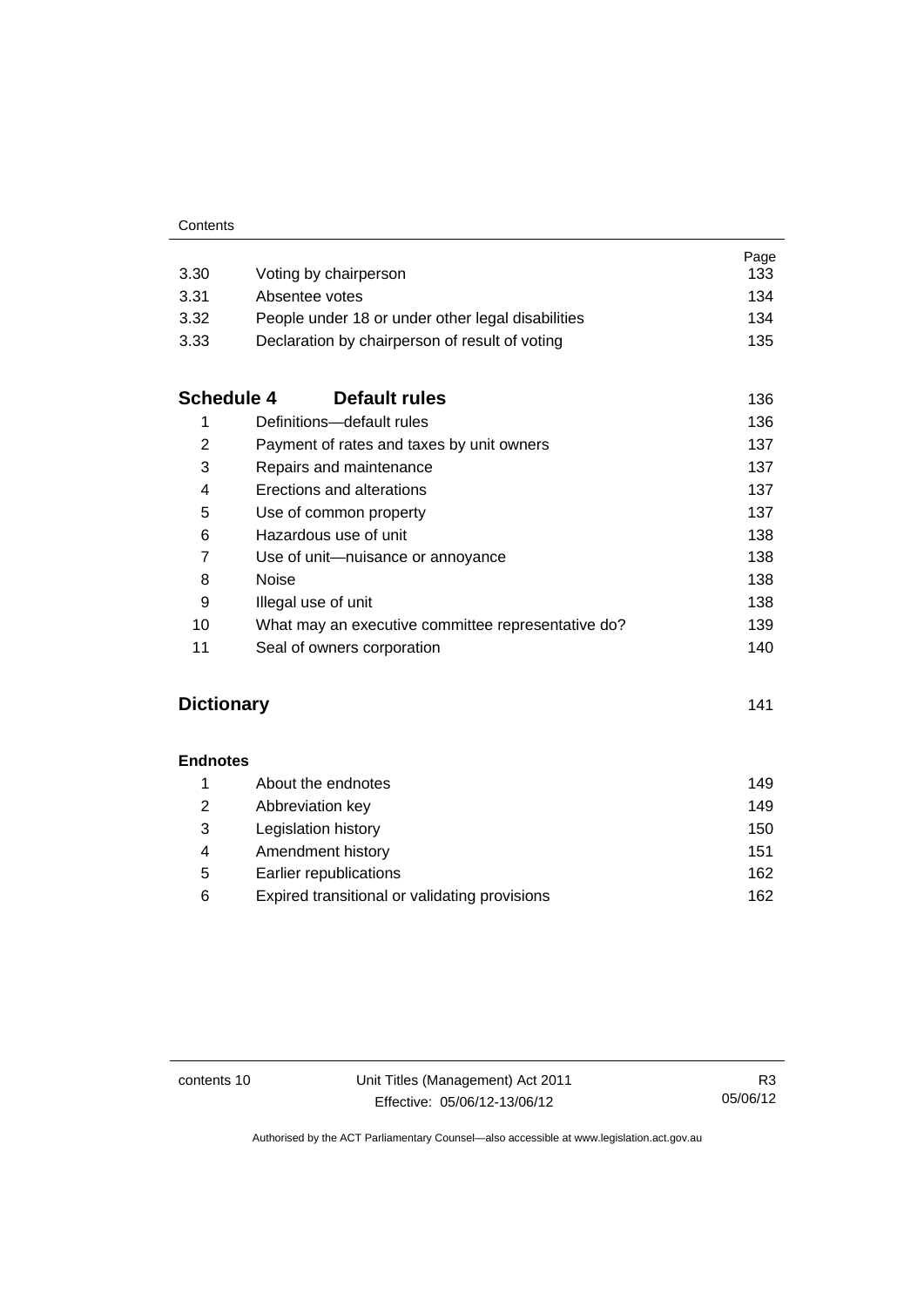

# **Unit Titles (Management) Act 2011**

An Act to provide for the management of units plans, and for other purposes

R3 05/06/12

Ī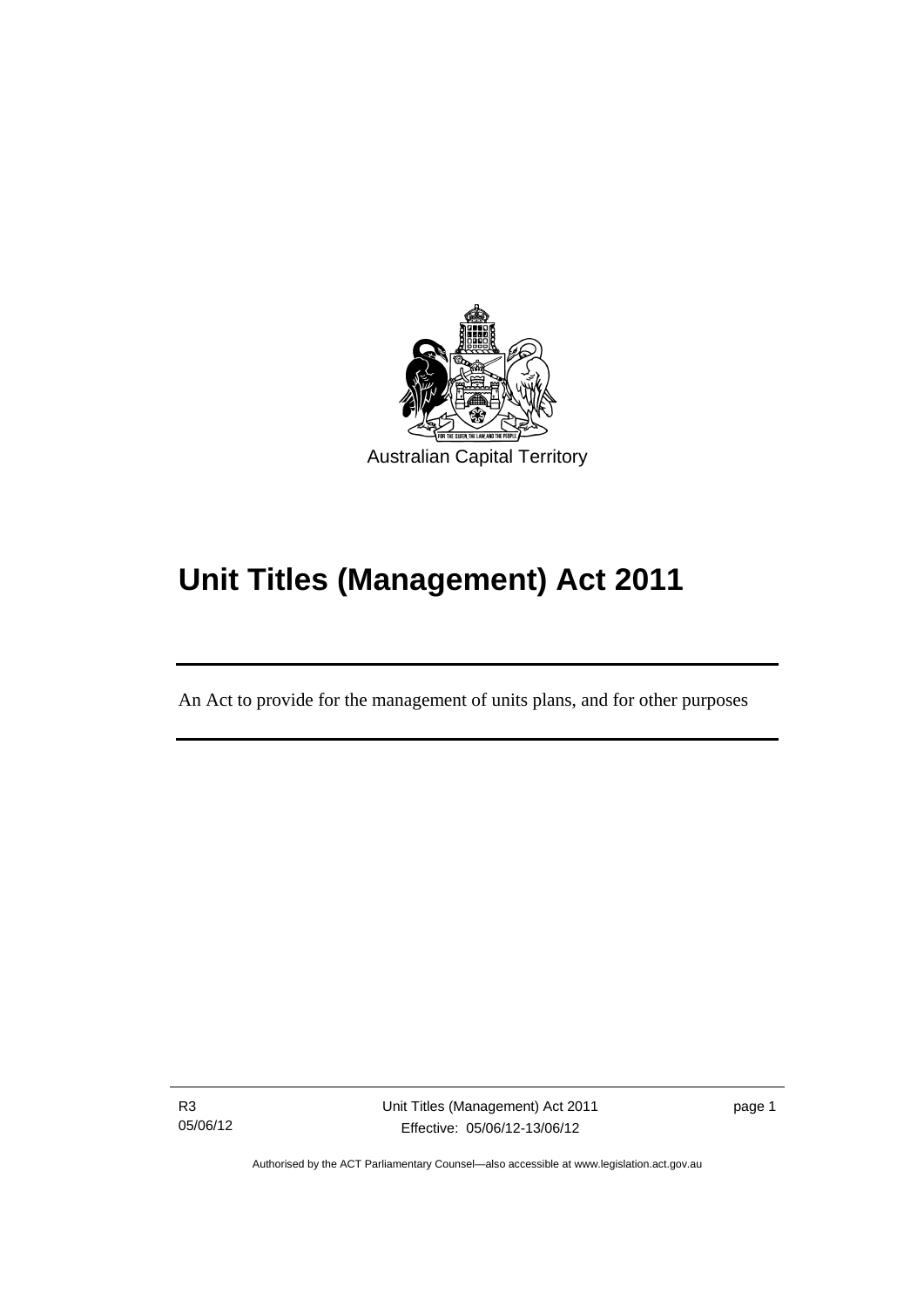#### Part 1 **Preliminary**

Section 1

### <span id="page-13-0"></span>**Part 1** Preliminary

#### <span id="page-13-1"></span>**1 Name of Act**

This Act is the *Unit Titles (Management) Act 2011*.

#### <span id="page-13-2"></span>**3 Dictionary**

The dictionary at the end of this Act is part of this Act.

*Note 1* The dictionary at the end of this Act defines certain terms used in this Act, and includes references (*signpost definitions*) to other terms defined elsewhere.

> For example, the signpost definition '*class A unit*—see the *Unit Titles Act 2001*, section 10.' means that the term 'class A unit' is defined in that Act, section 10 and the definition applies to this Act.

*Note* 2 A definition in the dictionary (including a signpost definition) applies to the entire Act unless the definition, or another provision of the Act, provides otherwise or the contrary intention otherwise appears (see Legislation Act, s 155 and s 156 (1)).

#### <span id="page-13-3"></span>**4 Notes**

- (1) A note included in this Act is explanatory and is not part of this Act.
	- *Note* See the Legislation Act, s 127 (1), (4) and (5) for the legal status of notes.
- (2) In this section:

*note* includes material enclosed in brackets in section headings.

- *Note* The *Unit Titles Act 2001* was amended because of the commencement of this Act. Some sections of this Act contain bracketed notes under their headings (eg UTA, s 59 (1)) drawing attention to equivalent or comparable (though not necessarily identical) provisions of the *Unit Titles Act 2001*, R20.
- (3) Subsection (2), the notes mentioned in subsection (2), and this subsection expire 1 year after the day this section commences.

Authorised by the ACT Parliamentary Counsel—also accessible at www.legislation.act.gov.au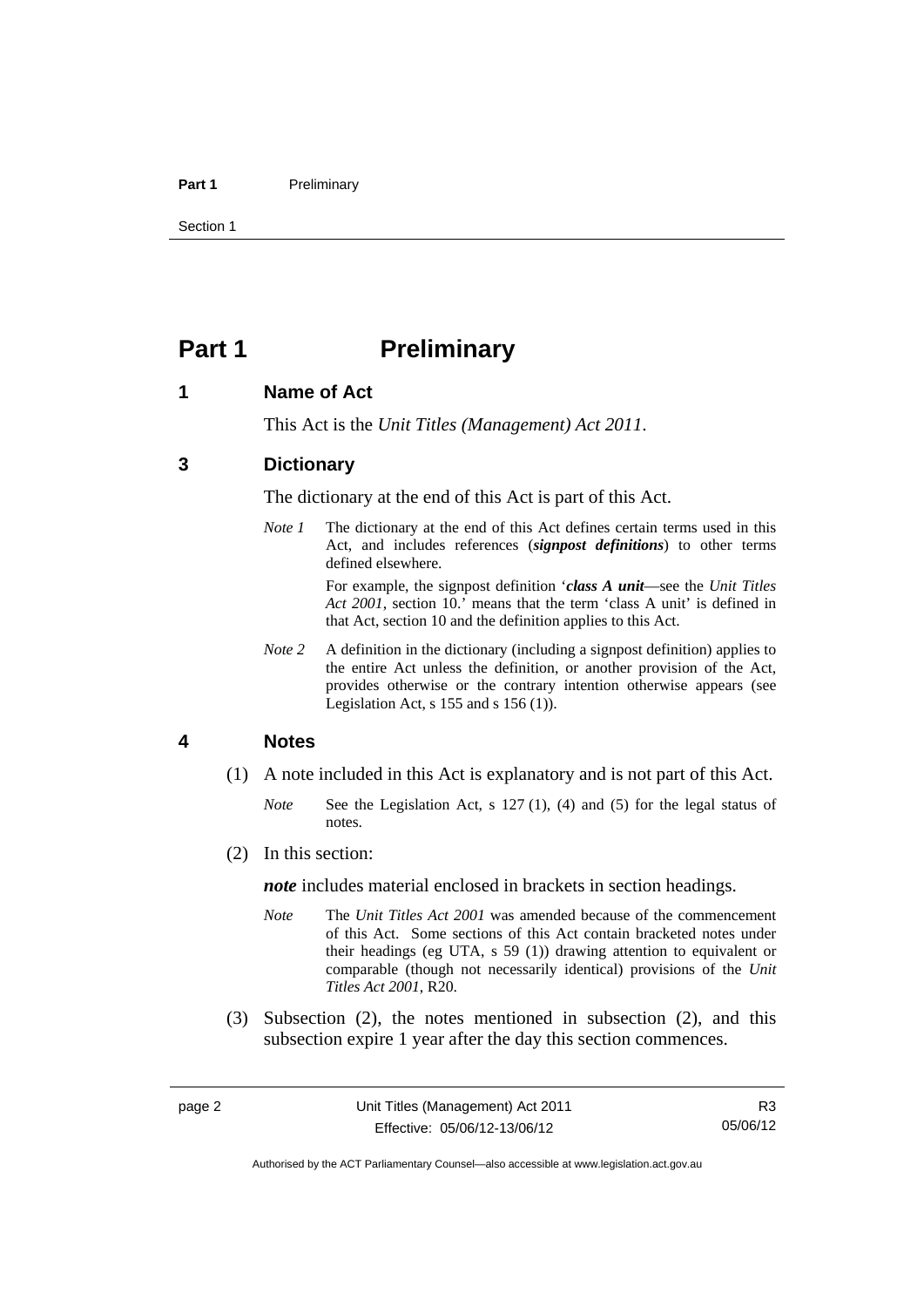#### <span id="page-14-0"></span>**5 Offences against Act—application of Criminal Code etc**

Other legislation applies in relation to offences against this Act.

*Note 1 Criminal Code*

The Criminal Code, ch 2 applies to all offences against this Act (see Code, pt 2.1).

The chapter sets out the general principles of criminal responsibility (including burdens of proof and general defences), and defines terms used for offences to which the Code applies (eg *conduct*, *intention*, *recklessness* and *strict liability*).

*Note 2 Penalty units* 

The Legislation Act, s 133 deals with the meaning of offence penalties that are expressed in penalty units.

### <span id="page-14-1"></span>**6 Objects of Act**

The objects of this Act are to—

- (a) make it clear who is responsible for managing units plans; and
- (b) help people who manage, or help in the management of units plans, understand and exercise their functions; and
- (c) assist in the resolution of disputes in relation to the management of units plans; and
- (d) make the law about the management of units plans easier to use generally.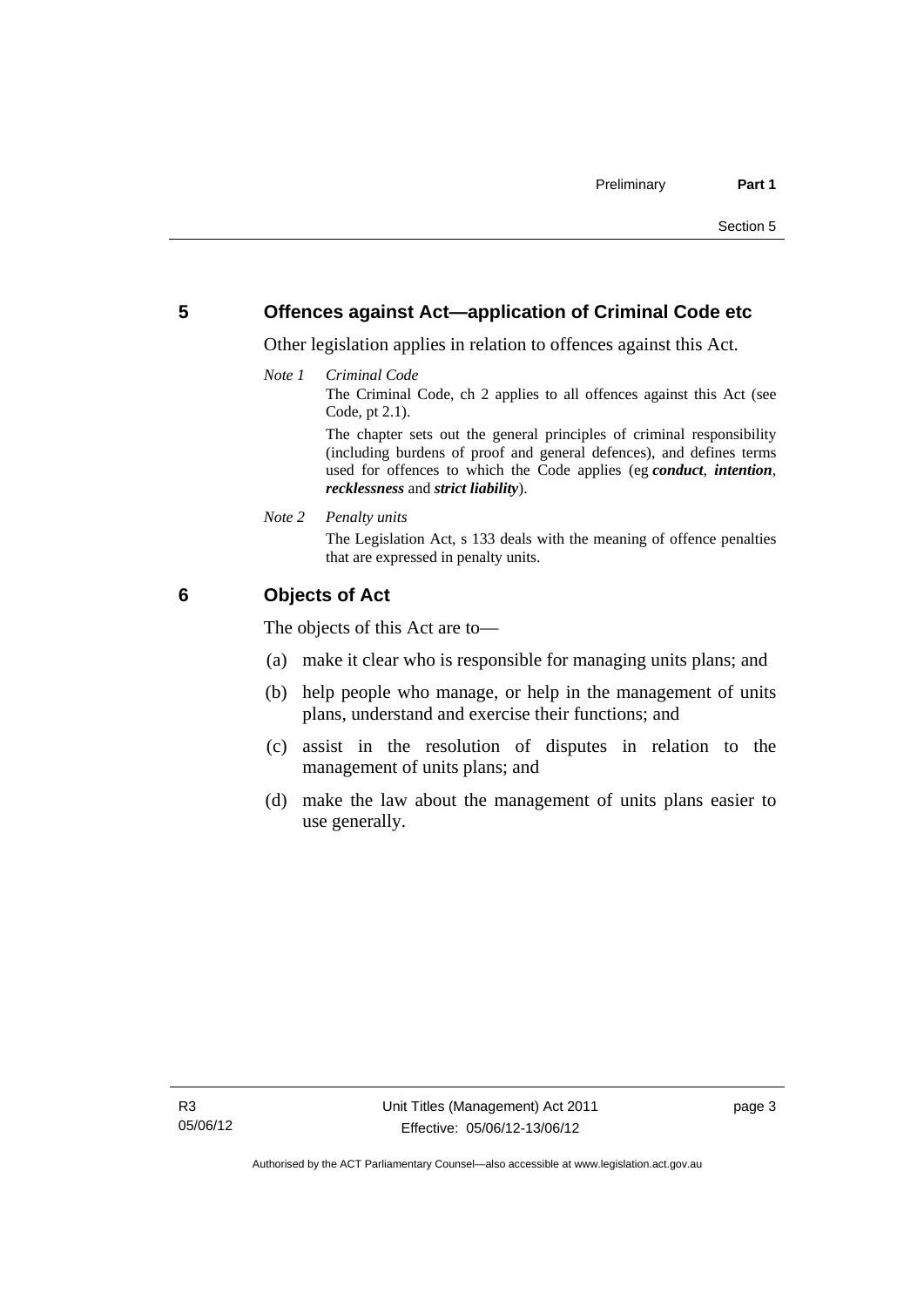**Part 2** Management of units plans<br>**Division 2.1** Who manages a units plan? Who manages a units plan? Section 7

### <span id="page-15-0"></span>**Part 2 Management of units plans**

### <span id="page-15-1"></span>**Division 2.1 Who manages a units plan?**

#### <span id="page-15-2"></span>**7 Owners corporation**

The owners corporation for a units plan is responsible for managing the units plan.

*Note* An owners corporation may be helped by 1 or more of the following:

- (a) the executive committee of the owners corporation;
- (b) a manager engaged under s 50;
- (c) a service contractor engaged under s 60.

### <span id="page-15-3"></span>**Division 2.2 Owners corporation—general**

#### <span id="page-15-4"></span>**8 Owners corporation—establishment**  (UTA s 38)

- (1) On the registration of a units plan, an owners corporation for the units plan is established under the name 'The Owners—Units Plan  $No X'.$
- (2) In this section:

*X* means the number given to the units plan by the registrar-general on its registration.

#### <span id="page-15-5"></span>**9 Owners corporation—legal status**  (UTA s 39)

- (1) An owners corporation is a corporation.
- (2) An owners corporation—
	- (a) has perpetual succession; and
	- (b) must have a common seal; and
	- (c) may sue and be sued in its corporate name.

Authorised by the ACT Parliamentary Counsel—also accessible at www.legislation.act.gov.au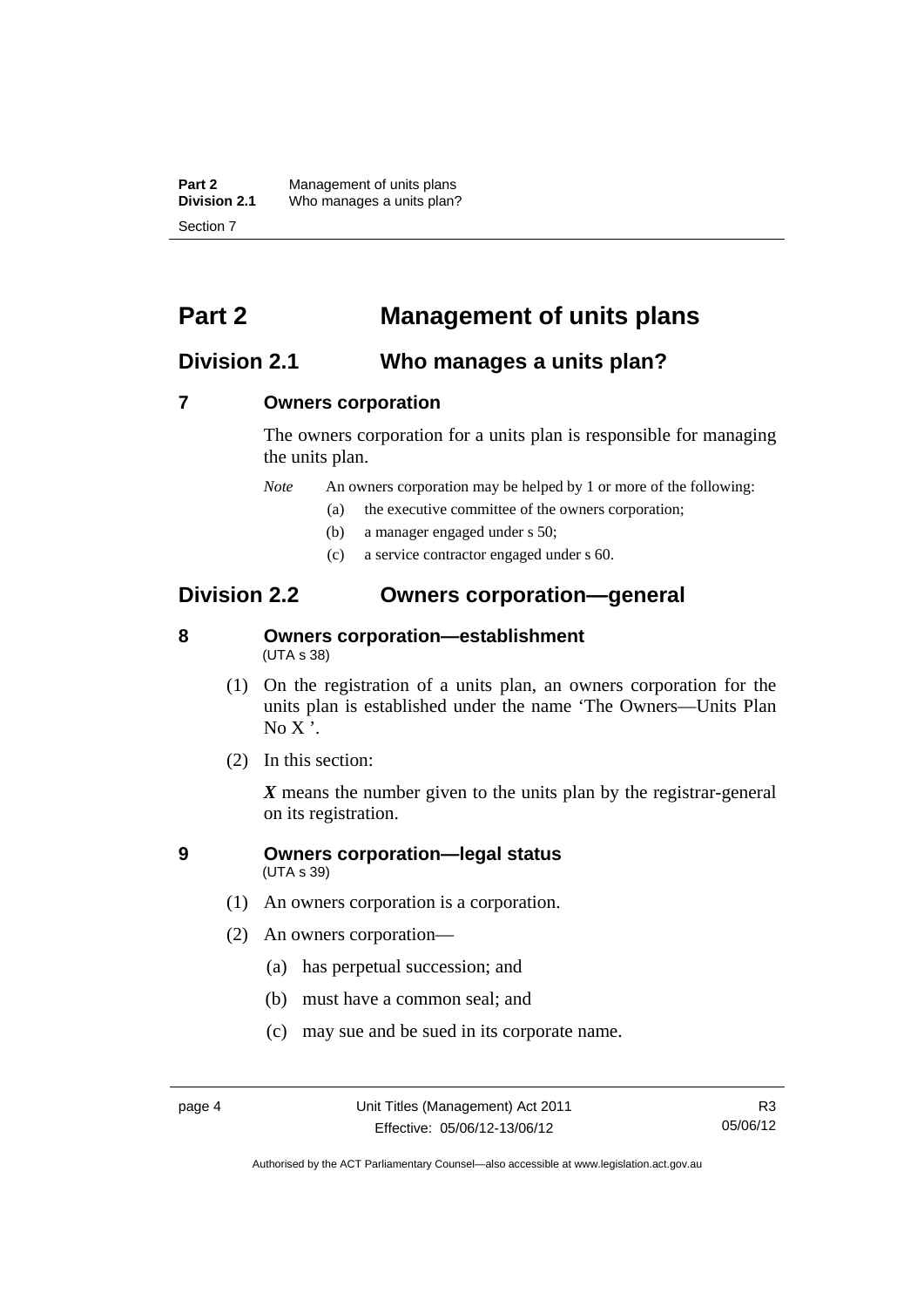### <span id="page-16-0"></span>**Division 2.3 Owners corporation—membership and representatives**

<span id="page-16-1"></span>

#### **10 Members of owners corporation**  (UTA s 40)

- (1) The members of an owners corporation for a units plan are the owners of the units.
- (2) If a unit is owned by 2 or more part-owners, each part-owner is a member of the owners corporation.

#### <span id="page-16-2"></span>**11 Part-owners of units—authorisation of representatives**  (UTA s 41)

- (1) This section applies if a unit is owned by 2 or more part-owners.
- (2) The part-owners of the unit must, by written notice to the owners corporation, authorise an individual to represent them as their agent (the part-owners' *representative*) for this Act.
- (3) The part-owners' representative must be one of the owners.
	- *Note* If a company is a part-owner of the unit, the company's own representative may also be authorised as the part-owners' representative (see s 14 (Company-owned units—functions of representatives)).
- (4) The notice of authorisation must—
	- (a) be given to the owners corporation within 14 days after the lodgment for registration of the instrument under which the unit first becomes owned by the part-owners; and
	- (b) include the full name and an address for correspondence of the representative; and
	- (c) be signed by each part-owner of the unit.
- (5) The part-owners of the unit may change their representative by written notice to the owners corporation.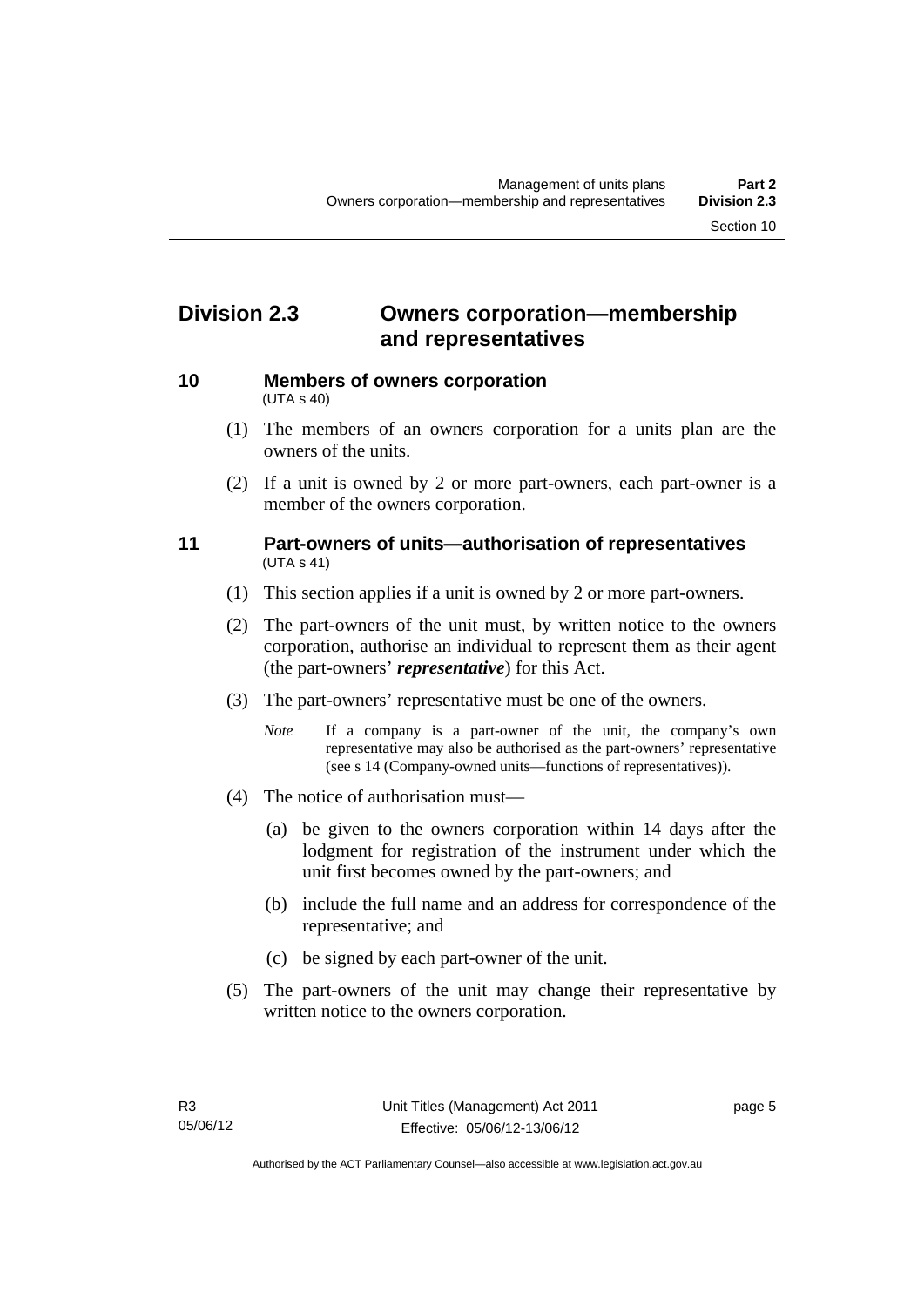- (6) The notice of change of authorisation must—
	- (a) include the full name and an address for correspondence of the new representative; and
	- (b) be signed by each part-owner of the unit.
- (7) The part-owners' representative may change the address for correspondence of the representative by written notice to the owners corporation.
- (8) The notice of change of address must be signed by the representative.
- (9) This section may be enforced in the same way as a rule of the owners corporation (see section 107 (Effect of rules)).

#### <span id="page-17-0"></span>**12 Part-owners of units—functions of representatives**  (UTA s 42)

- (1) This section applies if a unit is owned by 2 or more part-owners.
- (2) Anything that an owner of the unit may do, or is required to do, under this Act may be done by the part-owners' representative acting as the agent for the part-owners.
- (3) Any document, including a notice, that this Act requires the owners corporation or someone else to give to the part-owners may be given to the representative alone on their behalf under section 124 (Service of documents on members, interested people and occupiers).
	- *Note* The owners corporation must give notice of a general meeting to the part-owners' representative on behalf of the part-owners to comply with sch 3, s 3.6 (1) (a) (which requires notices to be given to each member of the owners corporation).
- (4) If a document is given to the part-owners by being given to the representative on their behalf, the representative must tell the other part-owners that the document has been given to the representative and (if asked) give them a copy of the document.

Authorised by the ACT Parliamentary Counsel—also accessible at www.legislation.act.gov.au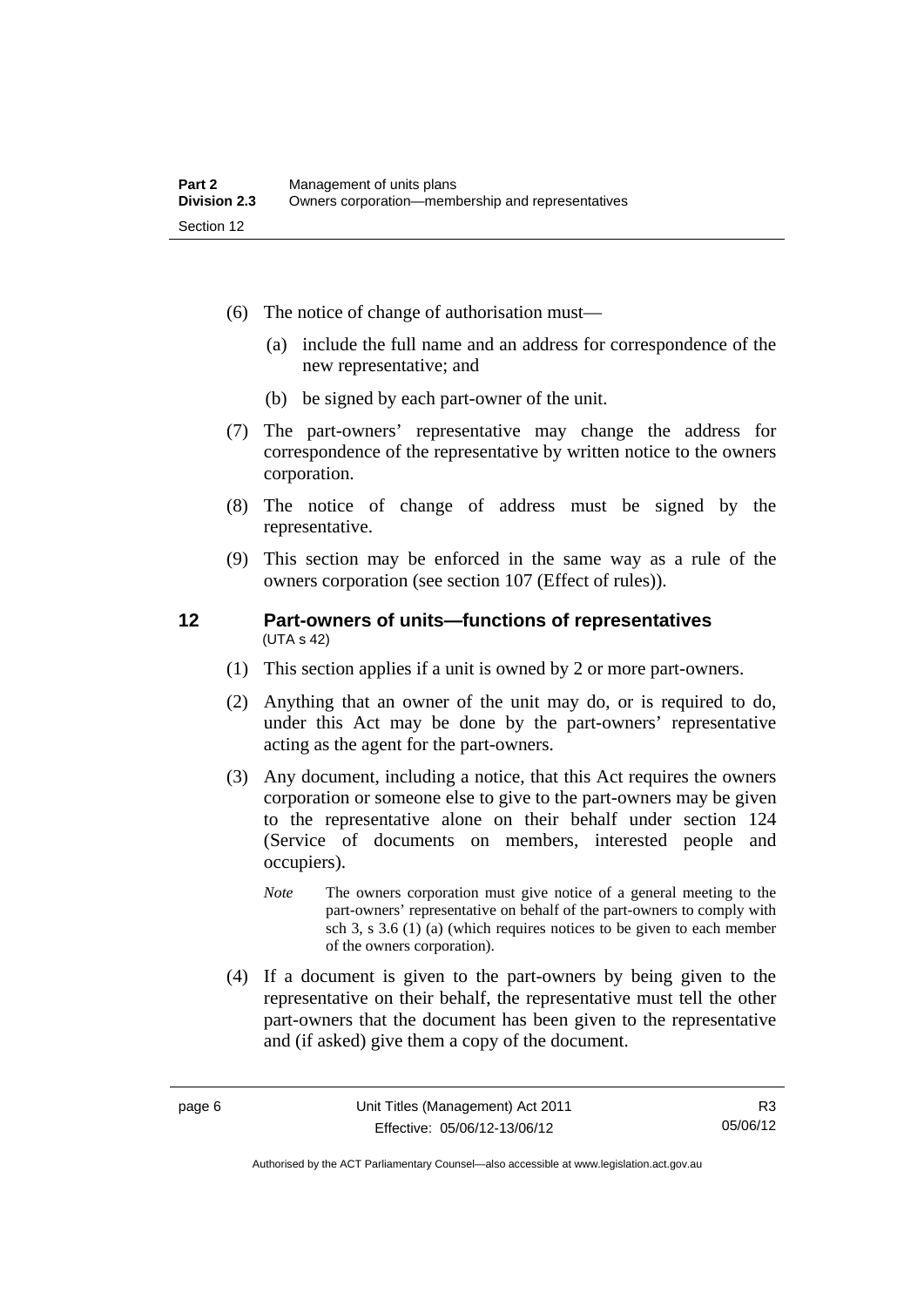(5) Subsection (4) may be enforced in the same way as a rule of the owners corporation (see section 107 (Effect of rules)).

#### **Example—s (4) and s (5)**

In breach of s (4), a part-owners' representative for a unit does not tell a part-owner of the unit about a notice of a determination of general fund contribution (under s 78 (1)) given to the representative on the unit owners' behalf.

The part-owner may rely on s (5) to enforce s (4) against the representative for the unit. The relevant enforcement action is the same as for a breach of the owners corporation rules—a civil action for breach of an agreement under seal (see s 107).

*Note* An example is part of the Act, is not exhaustive and may extend, but does not limit, the meaning of the provision in which it appears (see Legislation Act, s 126 and s 132).

#### <span id="page-18-0"></span>**13 Company-owned units—authorisation of representatives**  (UTA s 43)

(1) This section applies if a company is the owner of a unit.

*Note Owner* includes a part-owner (see dict).

- (2) The company must, by written notice to the owners corporation, authorise an individual to represent it as its agent (the company's *representative*) for this Act.
- (3) The company's representative must be an officer or employee of the company.
- (4) The notice of authorisation must—
	- (a) be given to the owners corporation within 14 days after the lodgment for registration of the instrument under which the company becomes an owner of the unit; and
	- (b) include the full name and an address for correspondence of the representative; and
	- (c) be signed on behalf of the company.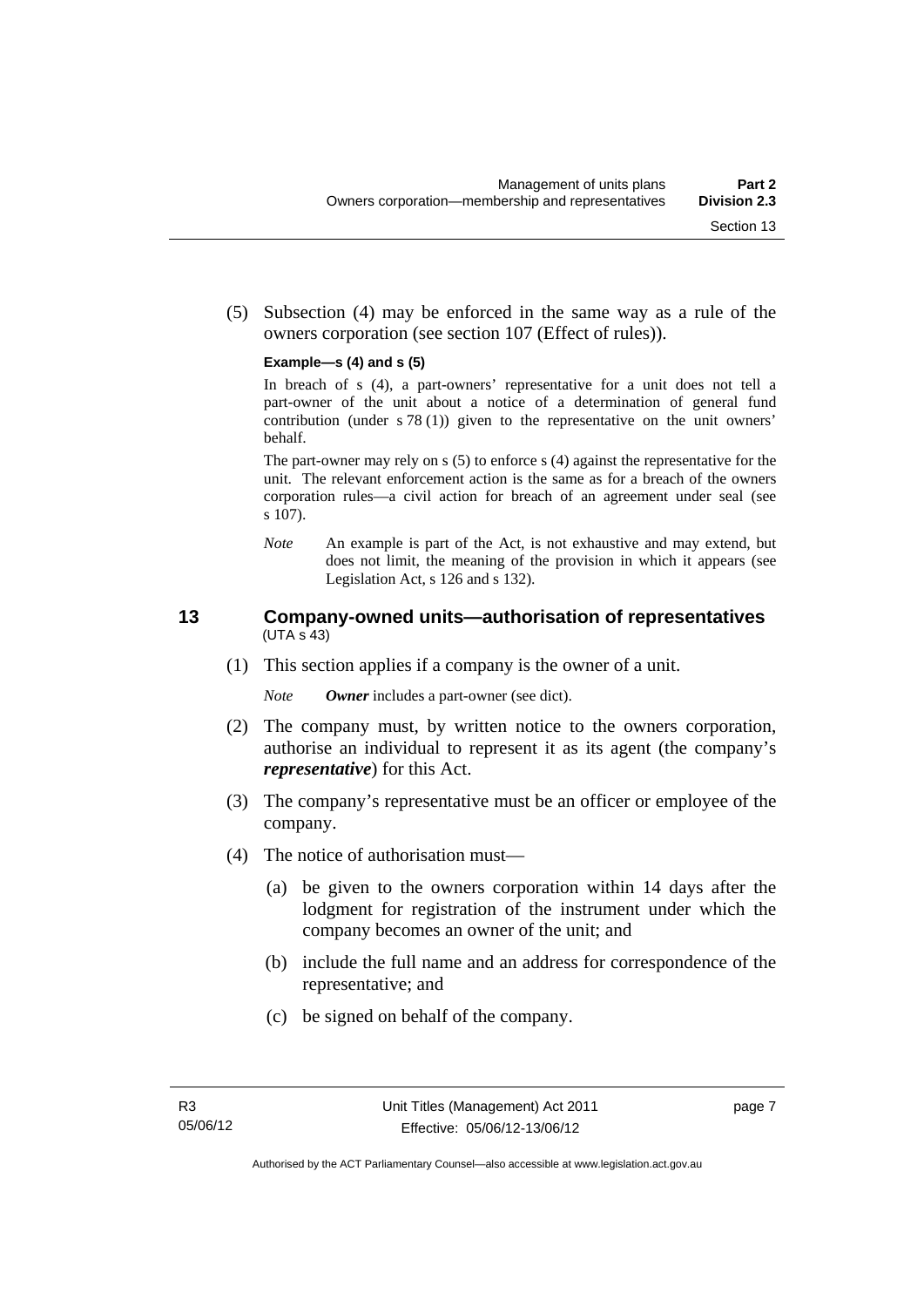- (5) The company may change its representative by written notice to the owners corporation.
- (6) The notice of change of authorisation must—
	- (a) include the full name and an address for correspondence of the new representative; and
	- (b) be signed on behalf of the company.
- (7) The company's representative may change the address for correspondence of the representative by written notice to the owners corporation.
- (8) The notice of change of address must be signed by the representative.
- (9) This section may be enforced in the same way as a rule of the owners corporation (see section 107 (Effect of rules)).

#### <span id="page-19-0"></span>**14 Company-owned units—functions of representatives**   $(UTA S 44)$

- (1) This section applies if a company is the owner of a unit.
- (2) Anything that the company may do, or is required to do, under this Act may be done by the company's representative acting as the agent for the company.
- (3) Any document, including a notice, that this Act requires the owners corporation or someone else to give to the company may be given to the representative on its behalf under section 124 (Service of documents on members, interested people and occupiers).
	- *Note* The owners corporation must give notice of a general meeting to the company's representative on behalf of the company to comply with sch 3, s 3.6 (1) (a) (which requires notices to be given to each member of the owners corporation).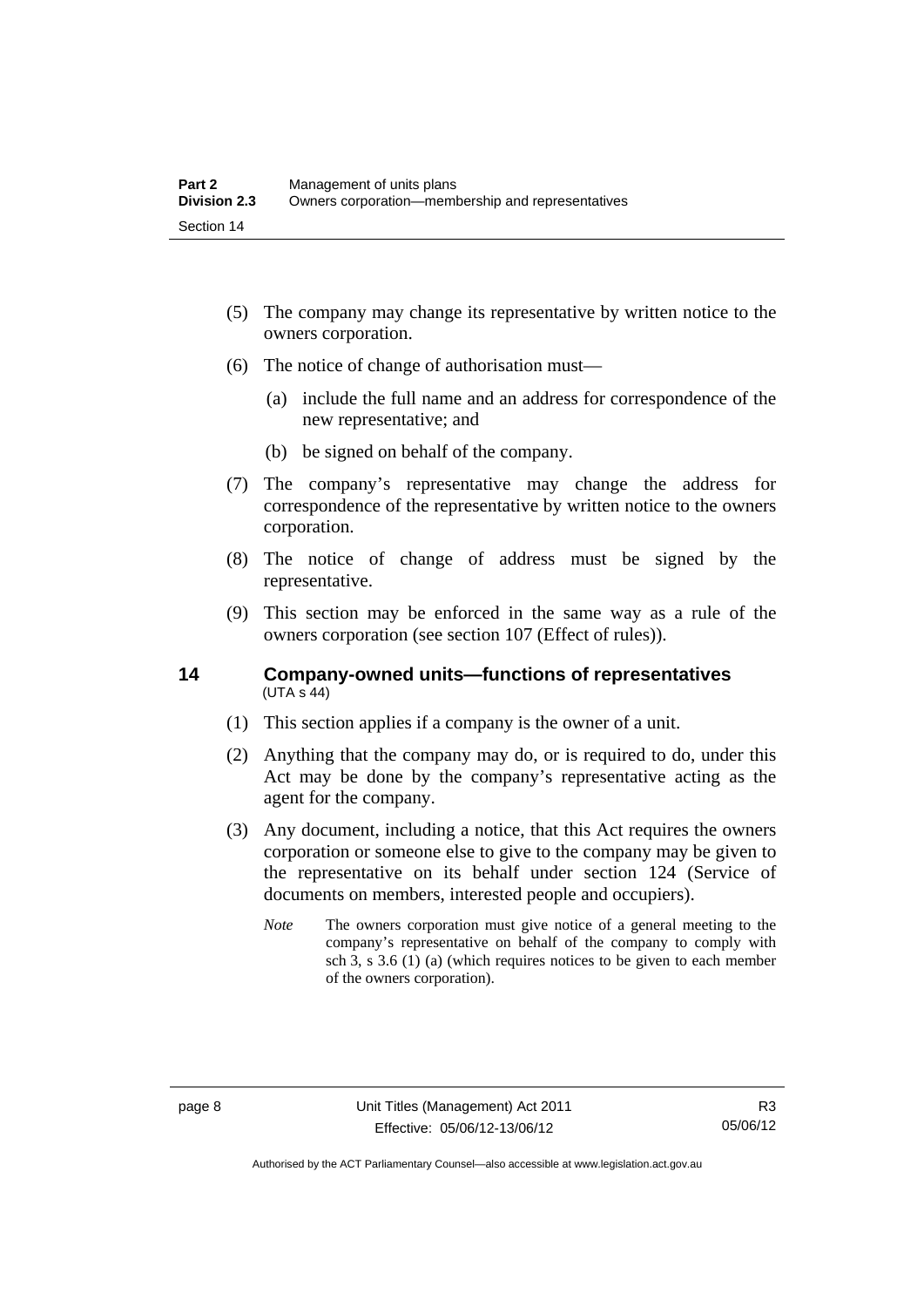#### <span id="page-20-0"></span>**15 Evidence of representative status**  (UTA s 45)

Evidence of any of the following facts about a part-owners' representative or a company's representative may be given by a certificate sealed with the owners corporation's seal:

- (a) the fact that the authorisation of a named representative was in force on a stated date;
- (b) the fact that a stated address for correspondence for a representative was the latest address for correspondence for the representative notified to the corporation on a stated date.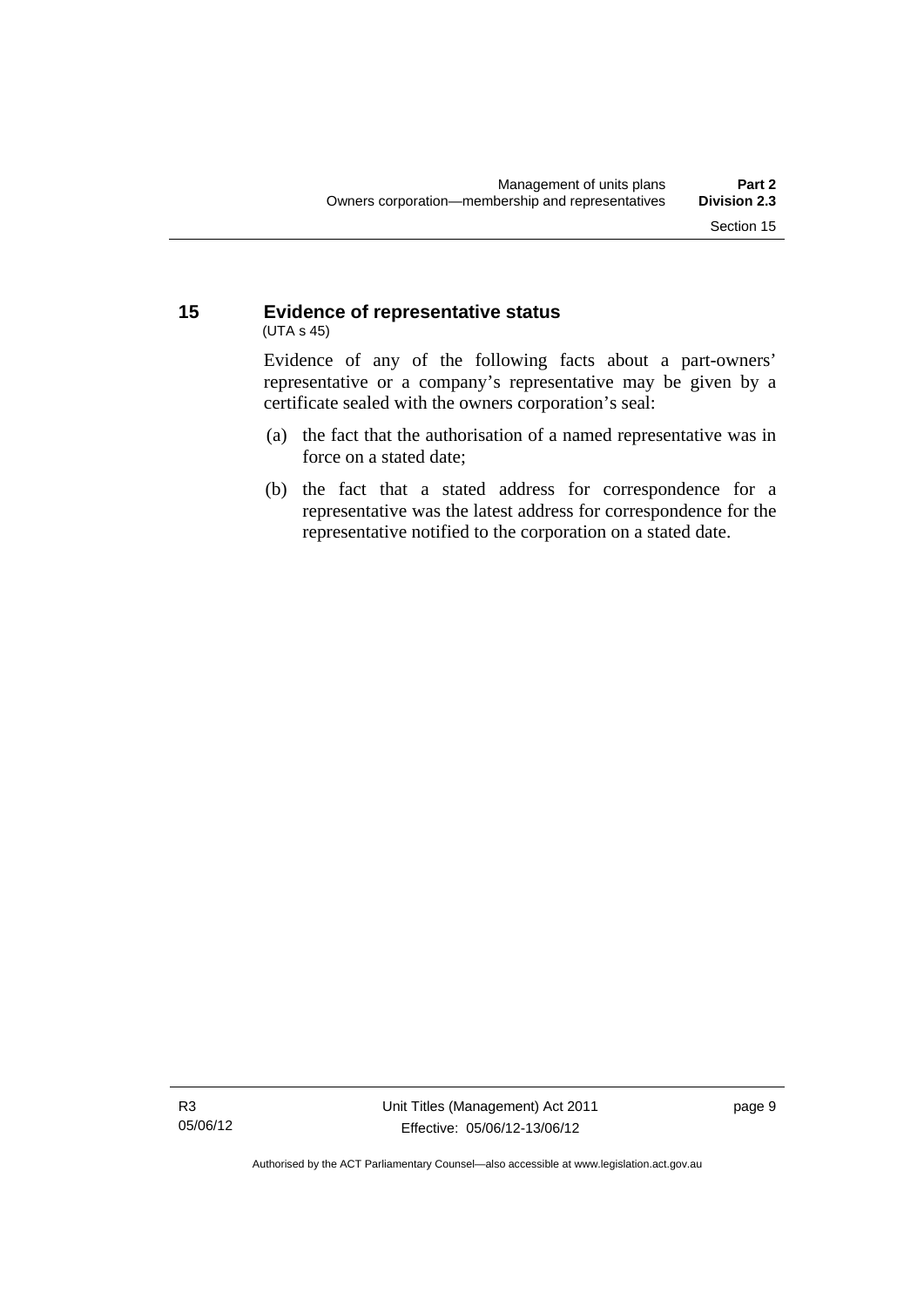## <span id="page-21-0"></span>**Part 3 Functions of owners corporations**

### <span id="page-21-1"></span>**Division 3.1 Functions generally**

#### <span id="page-21-2"></span>**16 Owners corporation—functions**  (UTA s 46 (1) and s 51 (1))

- (1) An owners corporation for a units plan has the following functions:
	- (a) the enforcement of its rules;
	- (b) the control, management and administration of the common property;
	- (c) any other function given to the corporation under this Act or another territory law.
	- *Note 1* The executive committee of an owners corporation exercises the functions of the corporation (see s 35 (1)). The executive committee must exercise its functions in accordance with any decision made by the owners corporation at a general meeting (see s 35 (3)).
	- *Note 2* A provision of a law that gives an entity (including a person) a function also gives the entity powers necessary and convenient to exercise the function (see Legislation Act, s 196 and dict, pt 1, def *entity*).
- (2) The owners corporation must comply with all applicable laws in force in the Territory.

#### <span id="page-21-3"></span>**17 Owners corporation—general meetings**

Schedule 3 applies to general meetings of an owners corporation for a units plan.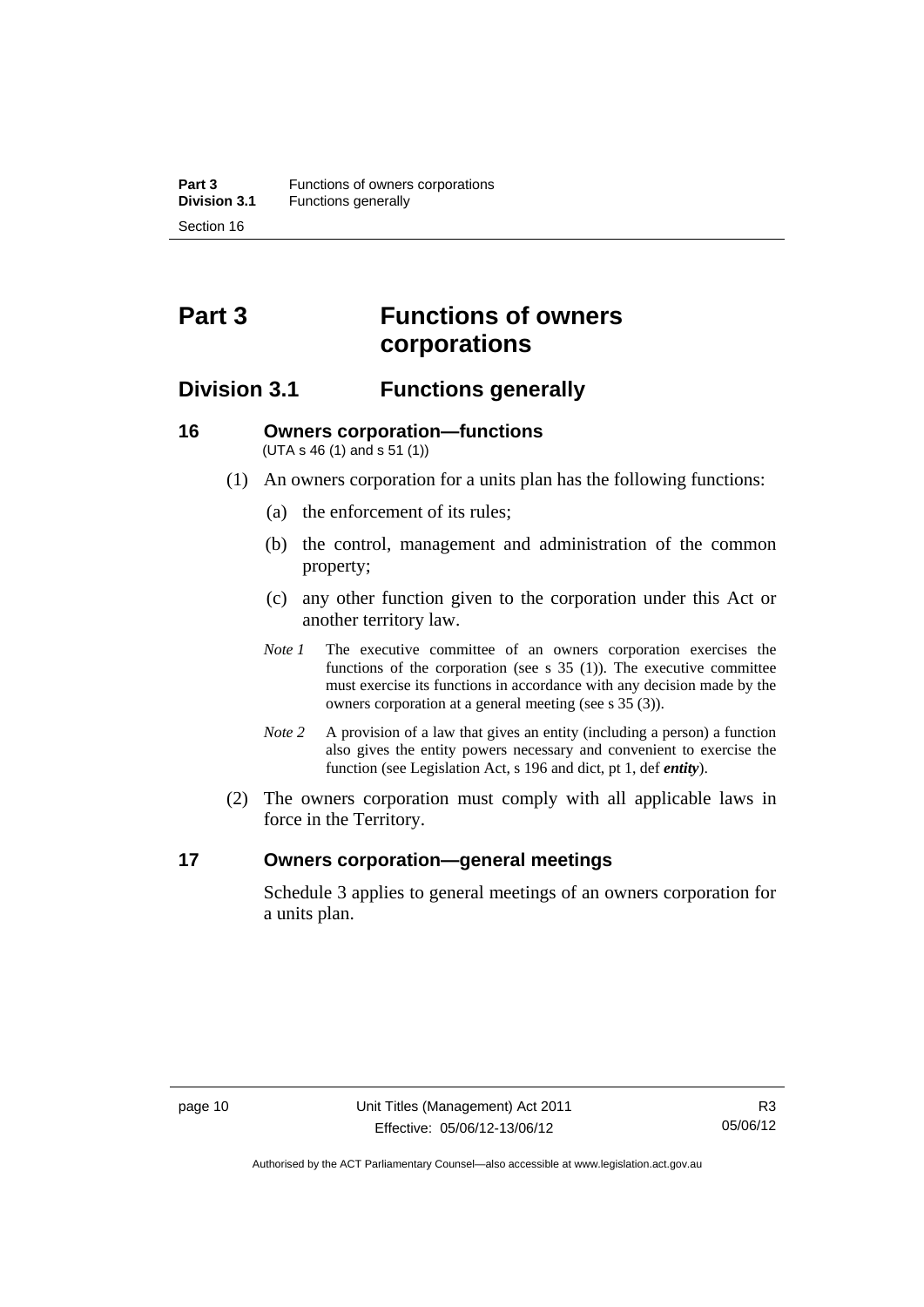#### <span id="page-22-0"></span>**18 Exemptions for units plans with 4 or fewer units**  (UTA s 50)

- (1) An owners corporation for a units plan with 4 or fewer units may, by special resolution, exempt itself from the requirements of this Act as prescribed by regulation.
- (2) An exemption may be revoked by special resolution.

### <span id="page-22-1"></span>**Division 3.2 Functions relating to property**

#### <span id="page-22-2"></span>**19 Common property**

(UTA s 47)

- (1) An owners corporation for a units plan holds the common property as agent for—
	- (a) if all the units are owned by the same person—the owner; or
	- (b) in any other case—the unit owners as tenants in common in shares proportional to their unit entitlement.
	- *Note* The owners corporation may, by ordinary resolution, decide to hold sustainability infrastructure installed on common property as trustee for the unit owners (see s 23 (3)).
- (2) The owners corporation must give all members of the corporation opportunity for the reasonable use and enjoyment of the common property.

#### <span id="page-22-3"></span>**20 Dealings with common property**  (UTA s  $48(2)$  and  $(4)$ )

- (1) An owners corporation for a units plan may, if authorised by a special resolution, on conditions and for purposes stated in the resolution—
	- (a) grant or vary an easement over any part of the common property; or
	- (b) take or vary an easement granted for the benefit of the common property; or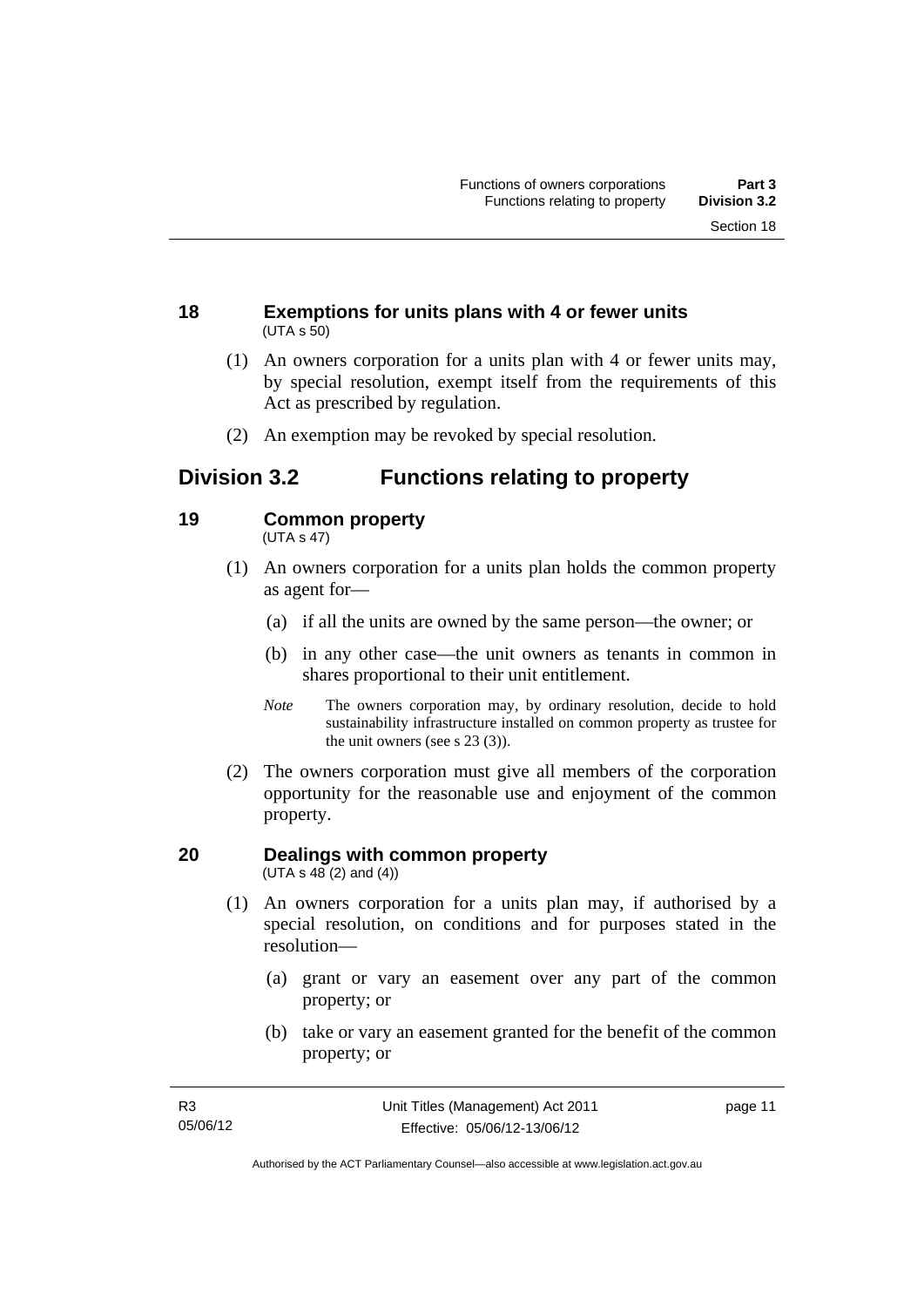- (c) release an easement granted for the benefit of the common property.
- *Note* The owners corporation may, by ordinary resolution, grant an easement or any other right over the common property for the purpose of the installation, operation or maintenance of sustainability or utility infrastructure (see s 23 (1) (c)).
- (2) The owners corporation may not transfer, sublet or mortgage, at law or in equity, its interest in the common property.

### <span id="page-23-0"></span>**21 Dealings in property generally**

 $(UTA s 48 (1) and (3))$ 

- (1) An owners corporation for a units plan may, if authorised by an ordinary resolution—
	- (a) hold property for a use in accordance with its functions; or
	- (b) dispose of that property.
- (2) However, the only interests in land that an owners corporation may hold, at law or in equity, are as follows:
	- (a) the lease of the common property;
	- (b) an easement granted for the benefit of the common property;
	- (c) a registered charge under section 96 securing an amount payable to the corporation;
	- (d) an interest in the common property of a community title scheme that includes the land subdivided by the units plan.

#### <span id="page-23-1"></span>**22 Special privileges relating to common property**  (UTA s 49)

- (1) An owners corporation for a units plan may, if authorised by an unopposed resolution, grant a special privilege, other than a sublease, for the enjoyment of the common property, or any part of the common property, to—
	- (a) a unit owner; or

Authorised by the ACT Parliamentary Counsel—also accessible at www.legislation.act.gov.au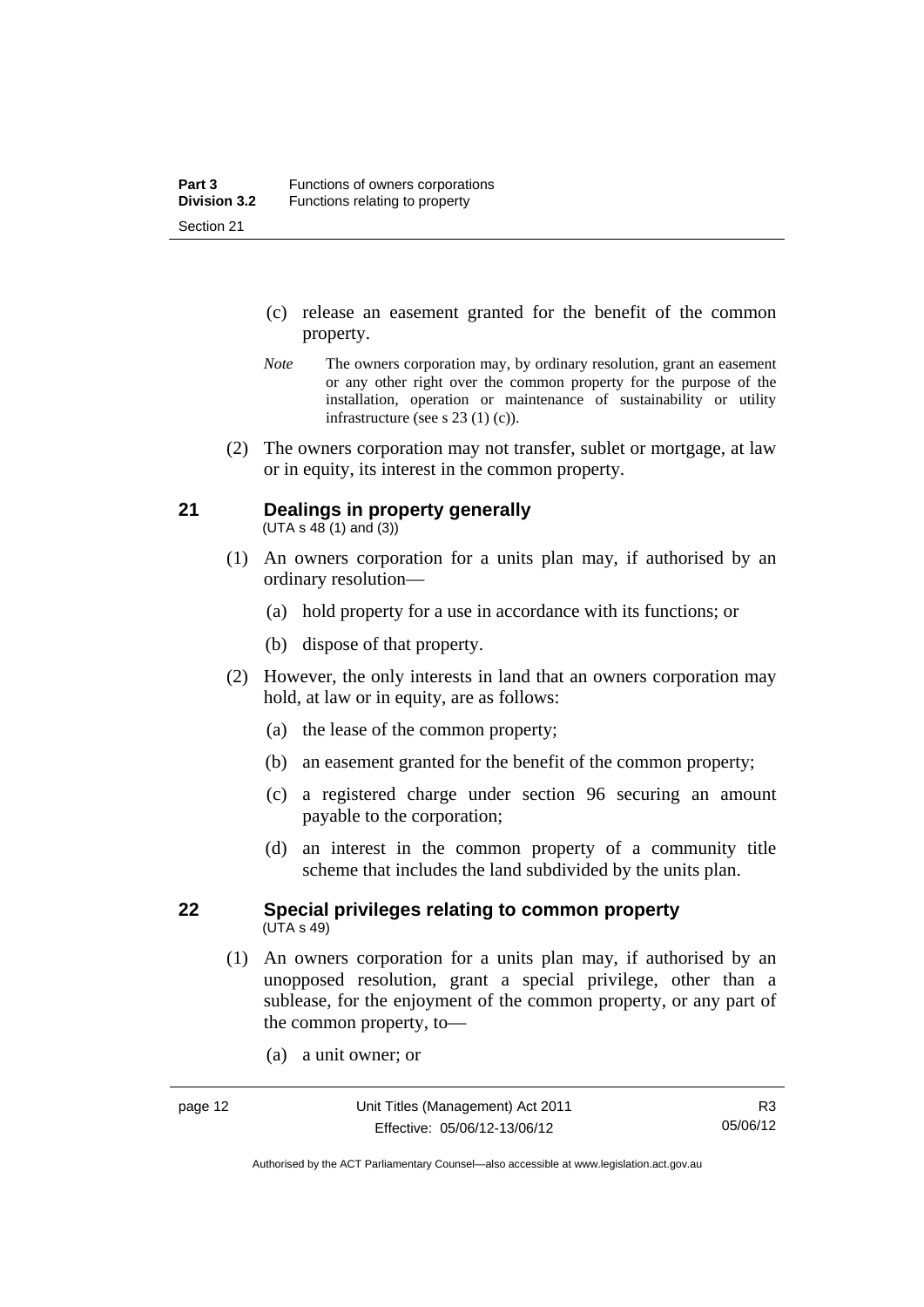- (b) someone else with an interest in a unit.
- (2) A grant under subsection (1) may be terminated, in accordance with a special resolution, by written notice given by the owners corporation to the person to whom the grant was made.

#### <span id="page-24-0"></span>**23 Installation of sustainability and utility infrastructure on common property**

- (1) An owners corporation for a units plan may, if authorised by an ordinary resolution—
	- (a) approve the installation of sustainability or utility infrastructure on the common property; and
	- (b) approve the financing of the installation of the sustainability or utility infrastructure; and
	- (c) grant an easement or any other right over any part of the common property for the purpose of the installation, operation or maintenance of the sustainability or utility infrastructure.
- (2) The owners corporation may only approve the installation, and financing, of sustainability or utility infrastructure under this section if satisfied, after considering the following, the long-term benefit of the proposed infrastructure is greater than the cost of installing and maintaining the infrastructure:
	- (a) a site plan of the proposed infrastructure;
	- (b) a maintenance plan for the proposed infrastructure;
	- (c) if the proposed infrastructure is to be financed by a third party—the terms of the financing arrangements;
	- (d) the direct and indirect costs of the proposed infrastructure;
	- (e) the long-term environmental sustainability benefits of the proposed infrastructure;
	- (f) any other matter prescribed by regulation.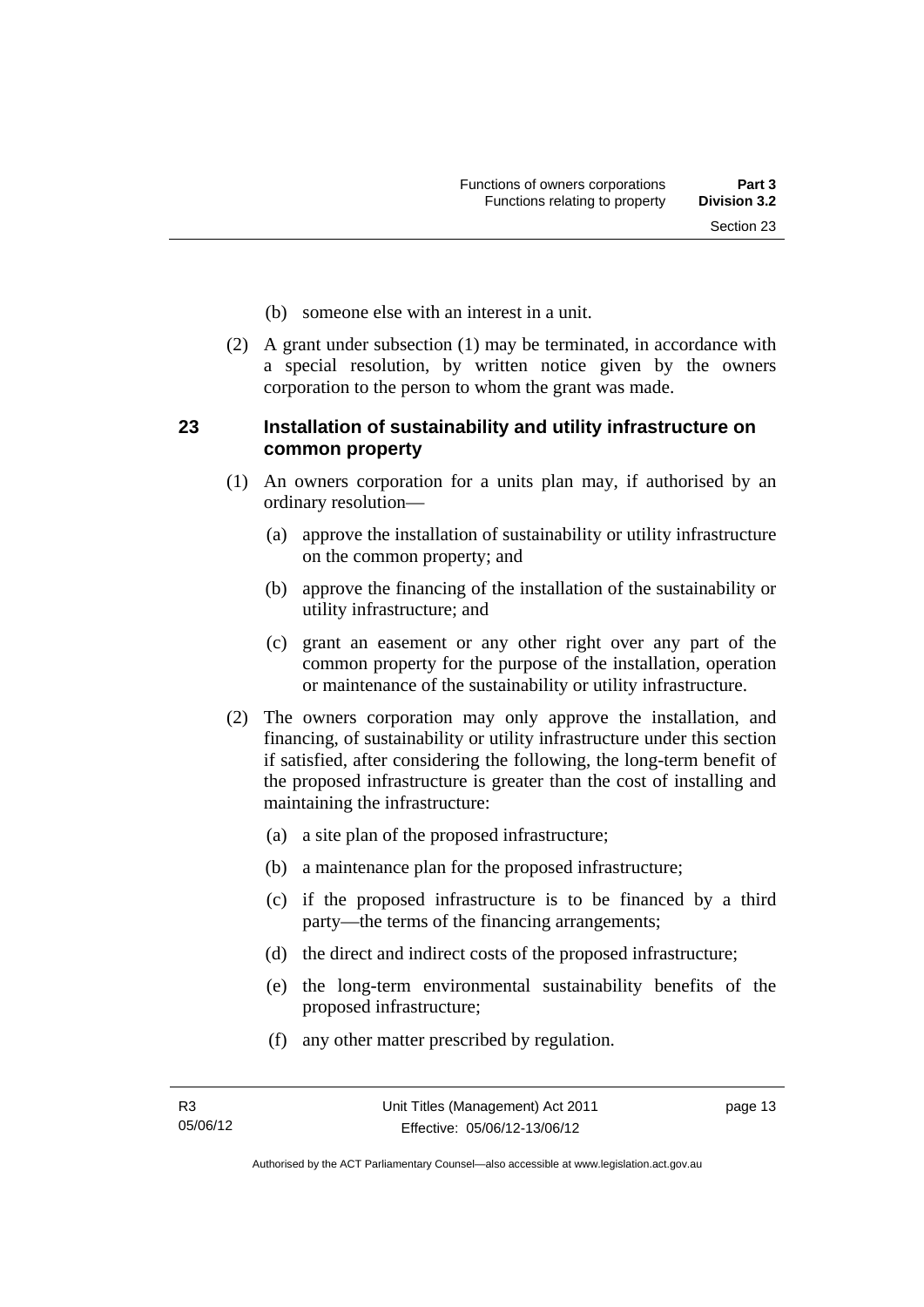- (3) The owners corporation may, by ordinary resolution, decide to hold sustainability infrastructure (including existing sustainability infrastructure) installed on common property and any income earned from the operation of the infrastructure as trustee for—
	- (a) if all the units are owned by the same person—the owner; or
	- (b) in any other case—the unit owners as tenants in common in shares proportional to their unit entitlement.

#### **Example—income**

income from an electricity feed-in tariff scheme

- *Note 1* If the owners corporation does not decide to hold sustainability infrastructure as trustee for the unit owners, it holds the infrastructure as agent for the owners (see s 20 (1)).
- *Note 2* An example is part of the Act, is not exhaustive and may extend, but does not limit, the meaning of the provision in which it appears (see Legislation Act, s 126 and s 132).
- (4) For section 71, an owners corporation is not carrying on a business if it receives income from the operation of the sustainability infrastructure and the income is used only to pay—
	- (a) costs, including financing costs, in relation to the installation and maintenance of the infrastructure; or
	- (b) costs of utilities used by, or provided to, the owners corporation.

### <span id="page-25-0"></span>**Division 3.3 Maintenance and other services**

#### <span id="page-25-1"></span>**24 Maintenance obligations**

 $(UTA s 51 (3), (5) and (8))$ 

- (1) An owners corporation for a units plan must maintain the following:
	- (a) for a staged development—the common property included in a completed stage of the development;

Authorised by the ACT Parliamentary Counsel—also accessible at www.legislation.act.gov.au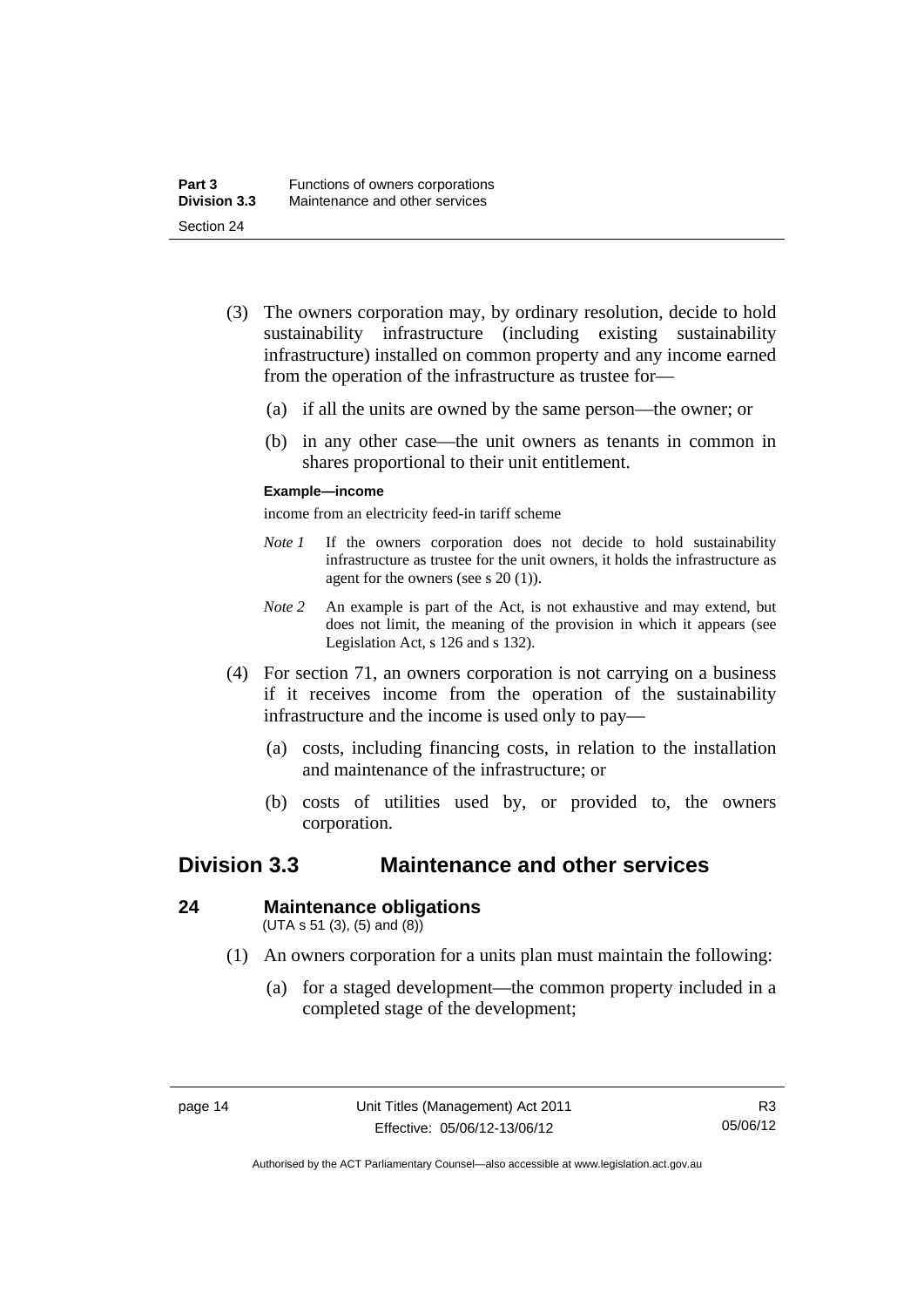- (b) for a development that is not a staged development—the common property;
- (c) other property that it holds;
- (d) the defined parts of any building containing class A units (whether or not the defined parts are common property);

- (e) if a utility service mentioned in the *Unit Titles Act 2001*, section 35 (Easements given by this Act) is provided for the potential benefit of all units—facilities associated with the provision of the utility services including utility conduits;
- (f) any building on the common property that encroaches on a unit if the building is the subject of an easement declared under the *Unit Titles Act 2001*, section 36 (Easements declared by owners corporations);
- (g) as authorised by a special resolution (if any)—all buildings on all class B units on the units plan.

#### **Example—par (g)**

a special resolution authorising the owners corporation to paint all buildings on the class B units and to carry out roofing and structural repairs to all class B units, but excluding responsibility for internal painting and minor repairs of class B units

- *Note* An example is part of the Act, is not exhaustive and may extend, but does not limit, the meaning of the provision in which it appears (see Legislation Act, s 126 and s 132).
- (2) In this section:

*defined parts*, of a building containing class A units, means—

- (a) the following structures in the building, if load-bearing:
	- (i) walls;
	- (ii) columns;

*Note* This does not include painting, unless the painting is required because of other maintenance (see s 26 (1)).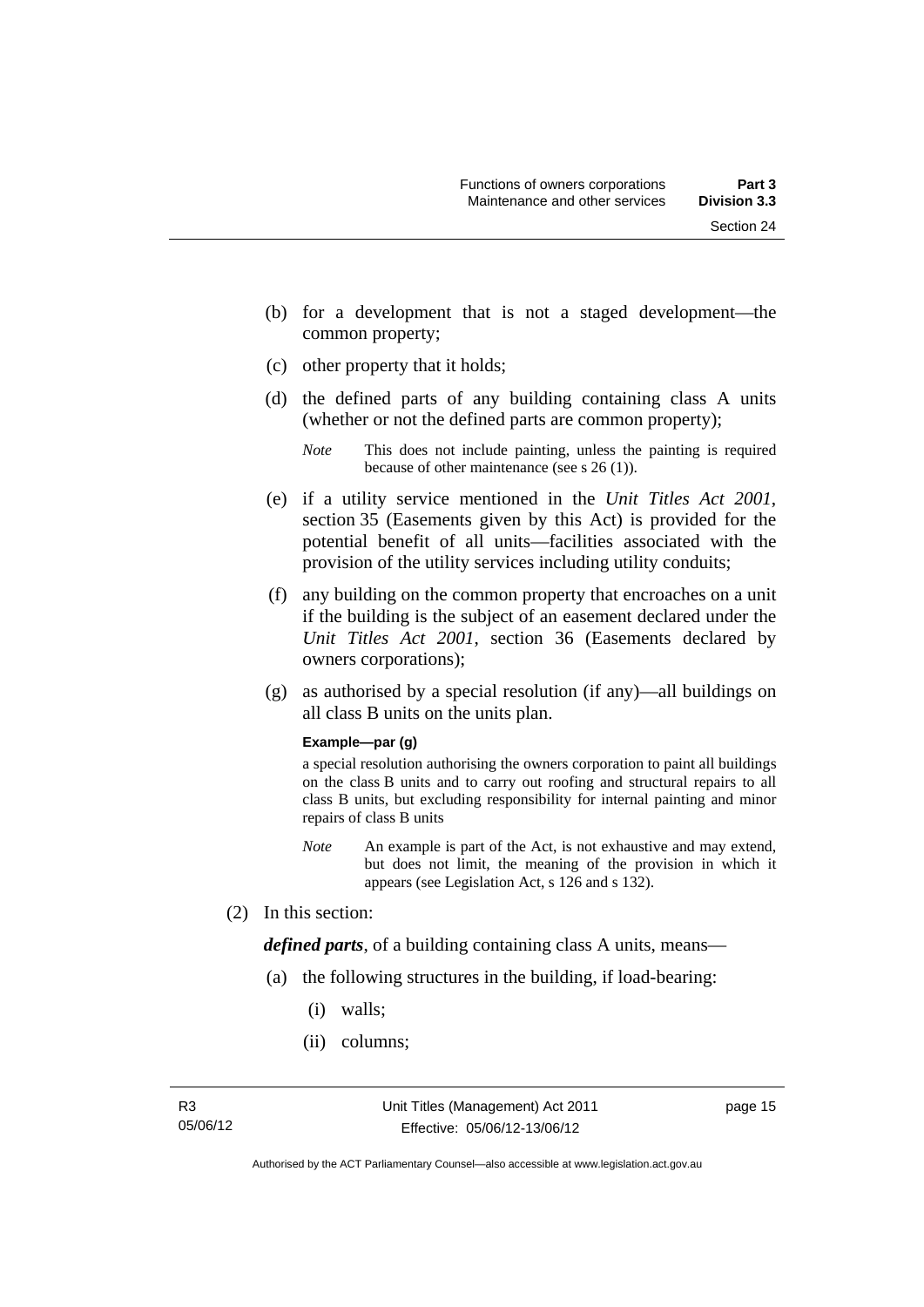- (iii) footings;
- (iv) slabs;
- (v) beams; or
- (b) any part of a balcony on the building.

### <span id="page-27-0"></span>**25 Owners corporation may exempt itself from maintenance obligations**

 $(UTA \, \bar{s} \, 51 \, (6))$ 

An owners corporation for a units plan may, by special resolution, exempt itself from 1 or more maintenance obligations under section 24 (1) if the exemption is not reasonably likely to have a significant adverse effect on—

- (a) the appearance of the common property; or
- (b) the safety of occupiers of the units or of the public.

#### <span id="page-27-1"></span>**26 Other qualifications on owners corporation's maintenance obligations**  (UTA s 51 (4) and (7))

- (1) An owners corporation's obligation under section 24 (1) (d) to maintain the defined parts of a building containing class A units does not require the corporation to carry out any painting of a unit unless the painting is necessary because of other maintenance being carried out by the owners corporation.
- (2) If the lease of a unit or the common property is subject to a building and development provision, section 24 (1) does not apply to the owners corporation until the planning and land authority issues a certificate under the *Planning and Development Act 2007*, section 296 (Certificates of compliance)—
	- (a) for the building and development provision; and
	- (b) for any building and development provision to which any of the other leases are subject.

Authorised by the ACT Parliamentary Counsel—also accessible at www.legislation.act.gov.au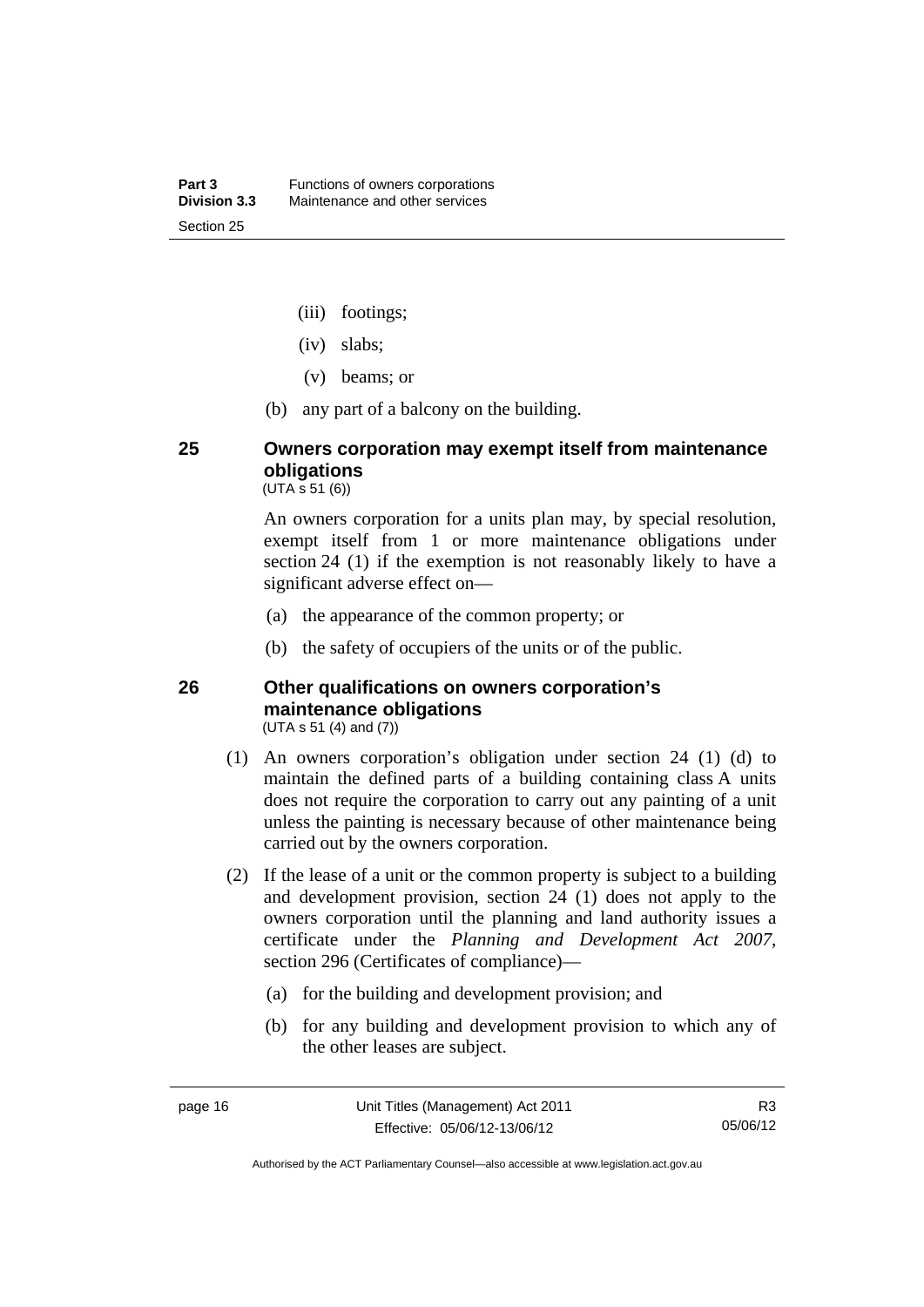*Note Building and development provision*—see the *Planning and Development Act 2007*, s 234.

(3) In this section:

*defined parts*, of a building containing class A units—see section 24 (2).

#### <span id="page-28-0"></span>**27 Structural defects—owners corporation may represent members**  (UTA s 51B)

- (1) This section applies if a building, or the site of a building, that is part of the units or common property of a units plan, has a structural defect that affects, or is likely to affect, the support or shelter provided by that part of the building or site to another part of the building or site.
- (2) The owners corporation for the units plan may, by ordinary resolution, take legal action for the rectification of the structural defects if—
	- (a) the legal action could be taken by a member of the corporation; and
	- (b) the member does not take the legal action within a reasonable time after the defect becomes known.
- (3) If the owners corporation takes legal action under this section—
	- (a) the corporation and not the member who could have taken the action is liable for the costs incurred by the corporation in taking the legal action; and
	- (b) the corporation and not the member may take the benefit of any order for costs in the corporation's favour in the legal action.
- (4) For this section, the owners corporation *takes legal action* if the corporation—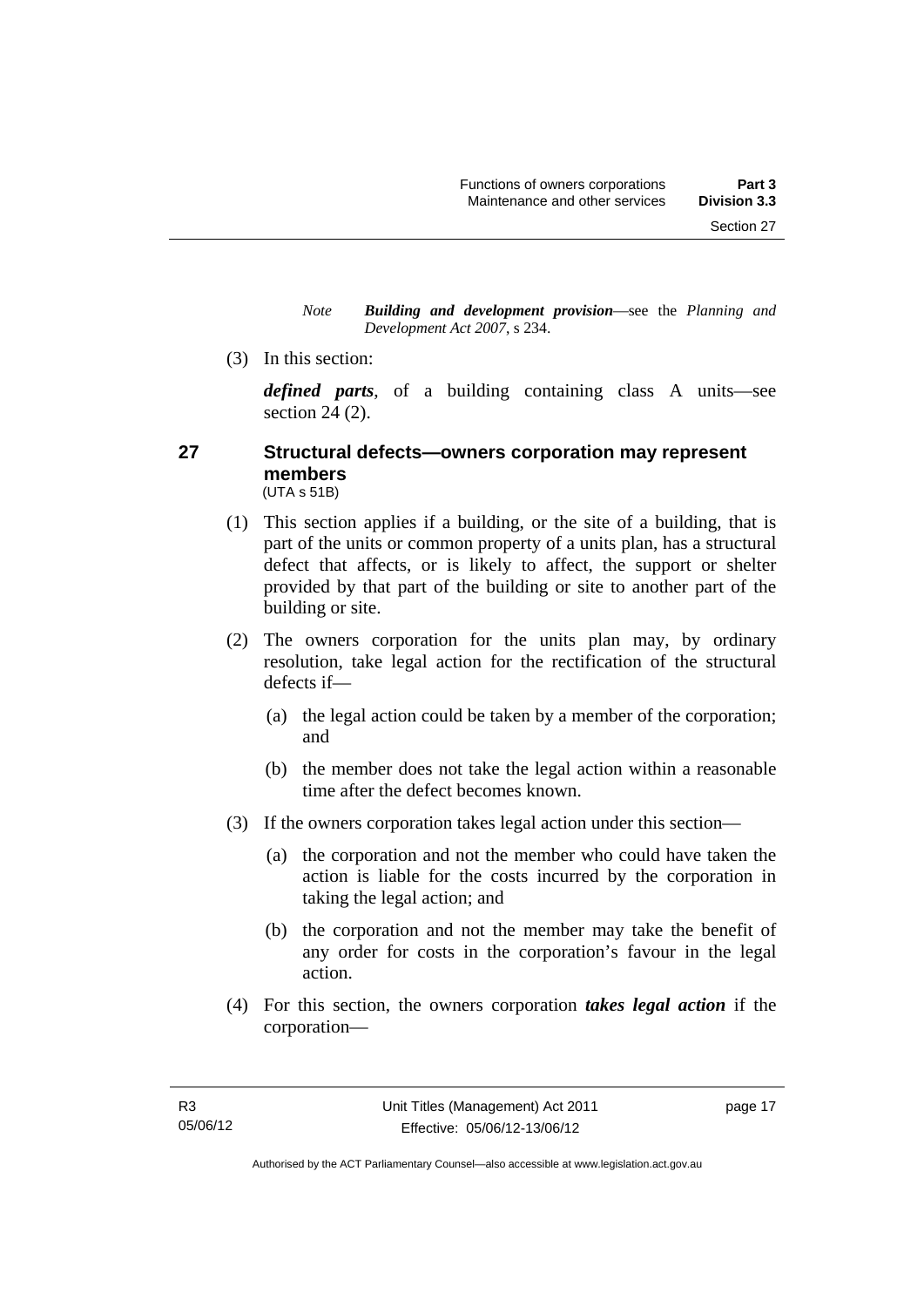- (a) begins a proceeding; or
- (b) continues a proceeding.

#### <span id="page-29-0"></span>**28 Owners corporation—entry to units**  (UTA s 51C)

- (1) An owners corporation for a units plan does not have a right to enter a unit in the units plan without the consent of the owner or occupier, except in accordance with this section.
- (2) The owners corporation may enter the unit without notice to the owner or occupier of the unit if the access is required in an emergency.

#### **Examples—emergencies**

- 1 water is flowing from 1 unit into another unit and is causing damage
- 2 an external glass window in the unit is dislodged and is likely to fall
- *Note* An example is part of the Act, is not exhaustive and may extend, but does not limit, the meaning of the provision in which it appears (see Legislation Act, s 126 and s 132).
- (3) If entry to the unit is required to inspect or maintain the common property of the units plan, a person may enter the unit on behalf of the owners corporation if—
	- (a) the executive committee authorises the entry, and the person to enter, by resolution; and
	- (b) the executive committee gives the owner or occupier written notice that the entry must be allowed on a stated day.
- (4) A notice under subsection (3) (b) must be given to the owner or occupier not less than 7 days before the entry it relates to.

#### <span id="page-29-1"></span>**29 Work on behalf of particular unit owners or occupiers**  (UTA s 52)

An owners corporation for a units plan may, if authorised by an ordinary resolution, enter into and carry out an agreement with an owner or occupier of a unit for—

Authorised by the ACT Parliamentary Counsel—also accessible at www.legislation.act.gov.au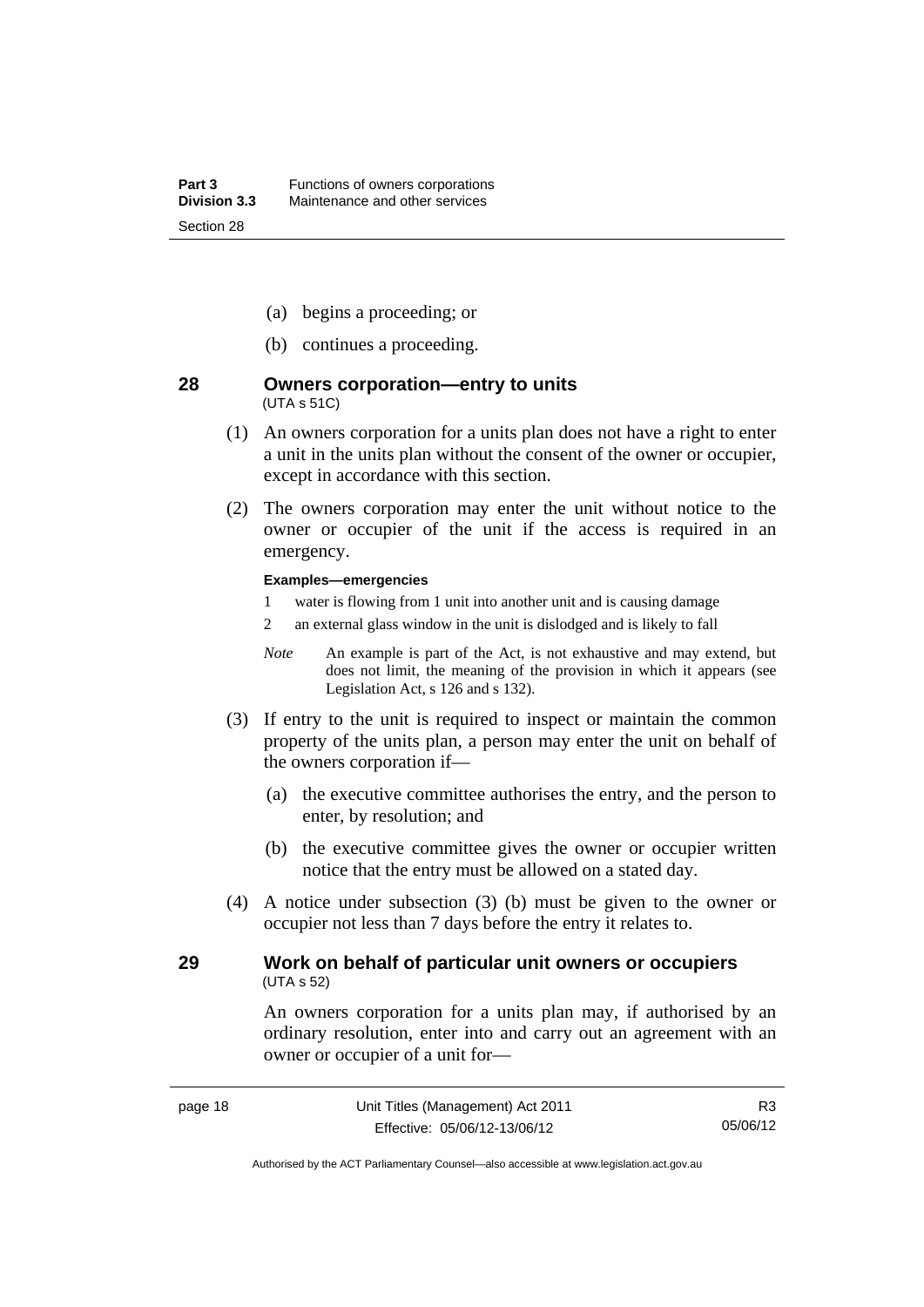- (a) the maintenance of the unit; or
- (b) the provision of facilities or services for the unit (or its owner or occupier).
- <span id="page-30-0"></span>**30 Recovery of costs—agreements under s 29**  (UTA s 53)
	- (1) This section applies to an agreement for the maintenance of a unit, or the provision of facilities or services for a unit (or its owner or occupier), if—
		- (a) the agreement is authorised under section 29; and
		- (b) the owners corporation is not responsible for the maintenance, facilities or services under section 29.
	- (2) The owners corporation may recover the cost of carrying out the agreement as a debt from the person with whom the agreement was entered.
	- (3) If the agreement applies to a number of units, the amount recoverable for each unit is (unless the people with whom the agreement was entered agree in writing otherwise) as follows:

total unit entitlement of relevant units amount recoverable = total cost  $\times$  unit entitlement of the unit

(4) In subsection (3):

*total cost* means the total cost of carrying out the agreement.

*total unit entitlement of relevant units* means the total unit entitlement of all units that the agreement applies to.

*Note Unit entitlement*—see the *Unit Titles Act 2001*, s 8.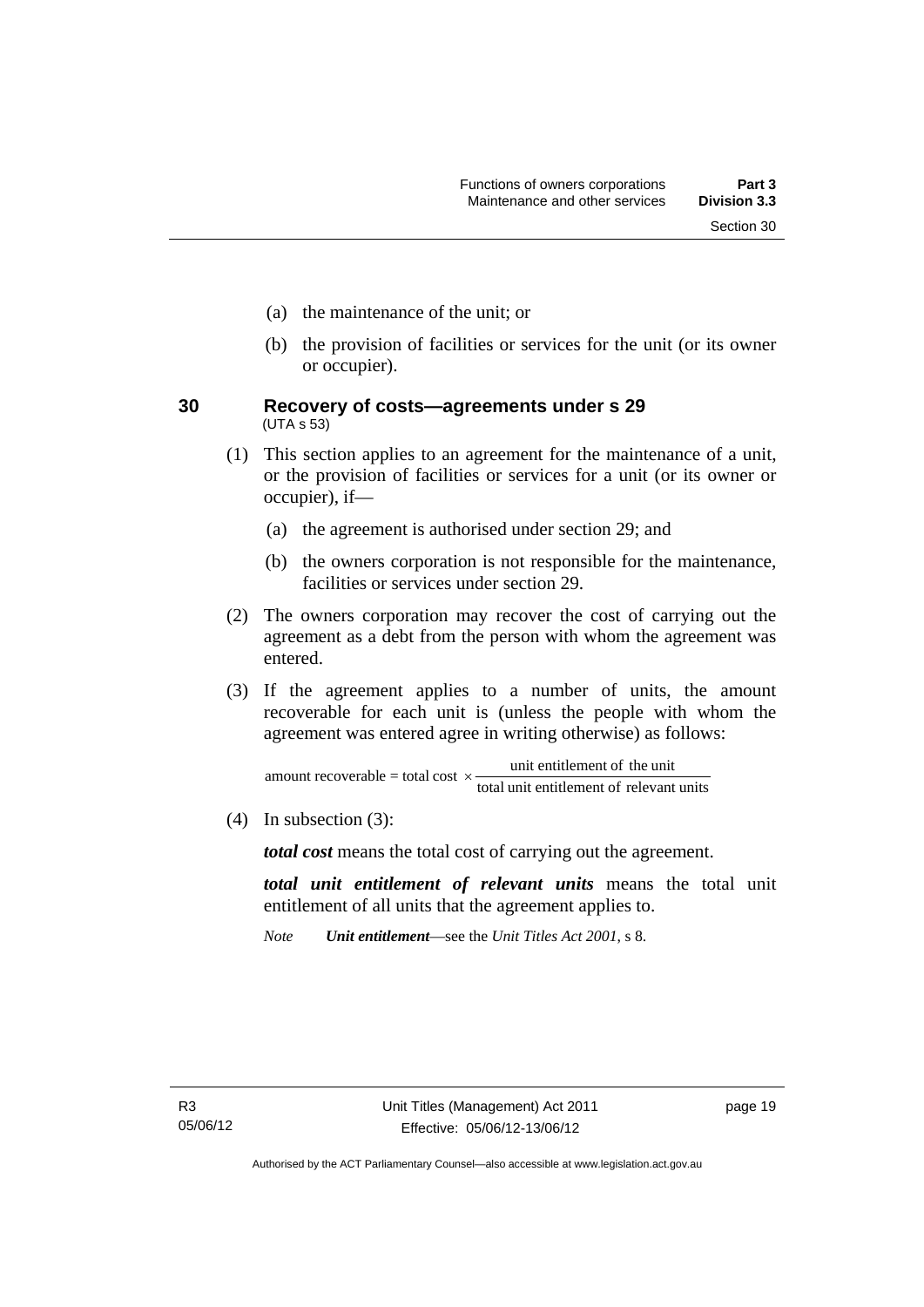#### <span id="page-31-0"></span>**31 Recovery of expenditure resulting from member or unit occupier's fault**  (UTA s 54)

- (1) This section applies if an owners corporation for a units plan has in carrying out its functions incurred an expense, or carried out work, that is necessary because of—
	- (a) a wilful or negligent act or omission of a member of the corporation, or an occupier of the member's unit; or
	- (b) a breach of its rules by a member of the corporation, or an occupier of the member's unit.
- (2) The amount spent or the cost of the work is recoverable by the owners corporation from the member as a debt.
- (3) If the owners corporation recovers an amount under subsection (2) from a member for an act, omission or breach of an occupier of the member's unit, the member may recover the amount from the occupier as a debt.
- (4) In this section:

*work*, carried out by an owners corporation, means maintenance or anything else the corporation is authorised under this Act to do.

### <span id="page-31-1"></span>**Division 3.4 Other matters**

#### <span id="page-31-2"></span>**32 Animals—owners corporation's consent**  (UTA s 51A)

- (1) A unit owner may keep an animal, or allow an animal to be kept, within the unit or the common property only with the consent of the owners corporation.
- (2) The owners corporation may give consent under this section with or without conditions.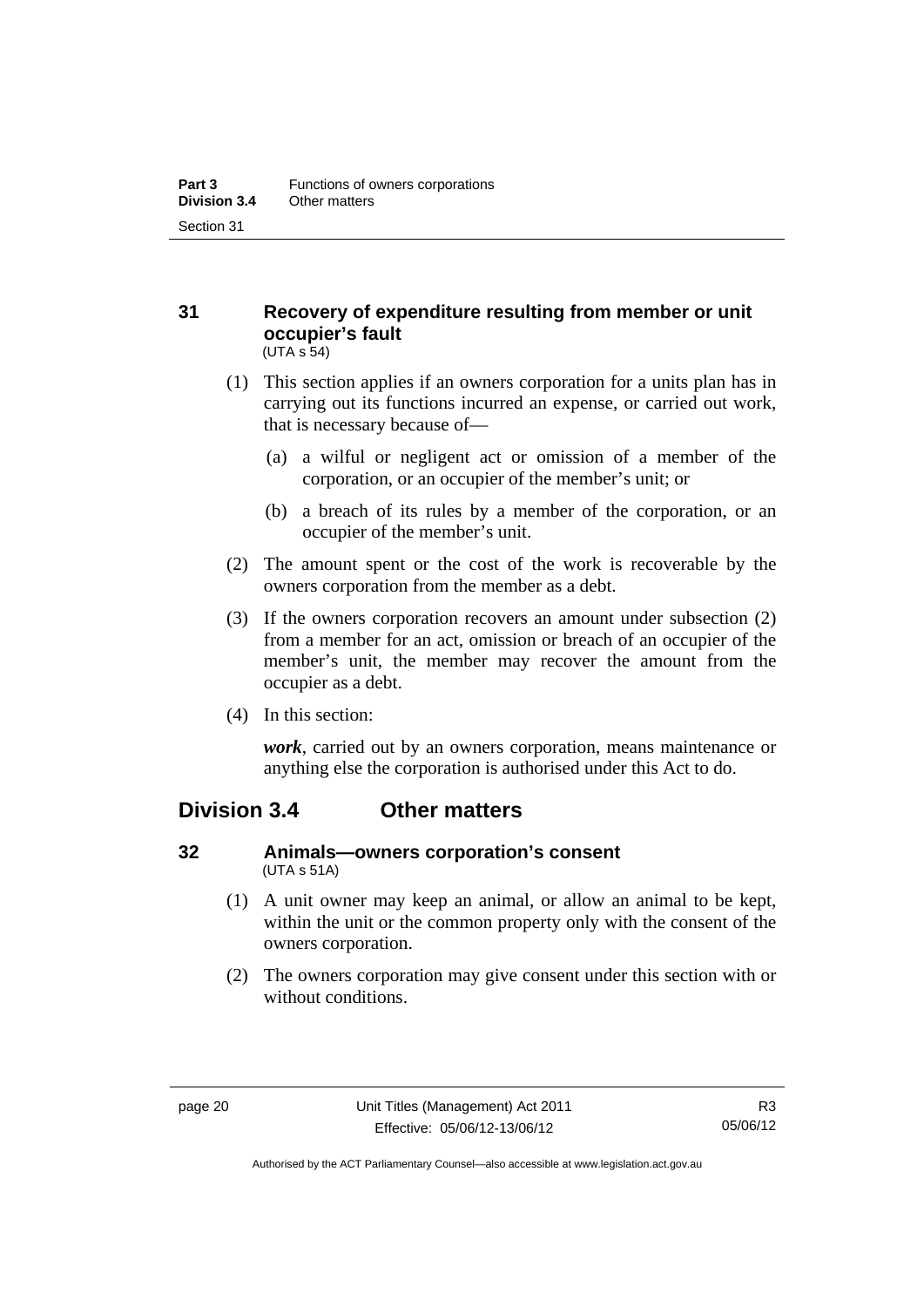- (3) However, the owners corporation's consent must not be unreasonably withheld.
	- *Note* An owner or occupier of a unit may apply to the ACAT to resolve a dispute with the owners corporation about keeping an animal, or allowing an animal to be kept (see s 126).
- (4) In this section:

*animal* includes—

- (a) an amphibian; and
- (b) a bird; and
- (c) a fish; and
- (d) a mammal (other than a human being); and
- (e) a reptile.

### <span id="page-32-0"></span>**33 Restriction on owners corporation during developer control period**

(UTA s 46A)

- (1) An owners corporation for a units plan must not, during the developer control period, do any of the following:
	- (a) enter into a contract unless—
		- (i) the contract is disclosed in each contract to sell a unit in the units plan; and
		- (ii) either—
			- (A) the contract is for a period not longer than 2 years; or
			- (B) the ACAT authorises the corporation entering into the contract in accordance with subsection (3);
		- *Note* This section also applies to the engagement of a manager or service contractor under div 4.2 or div 4.3.

page 21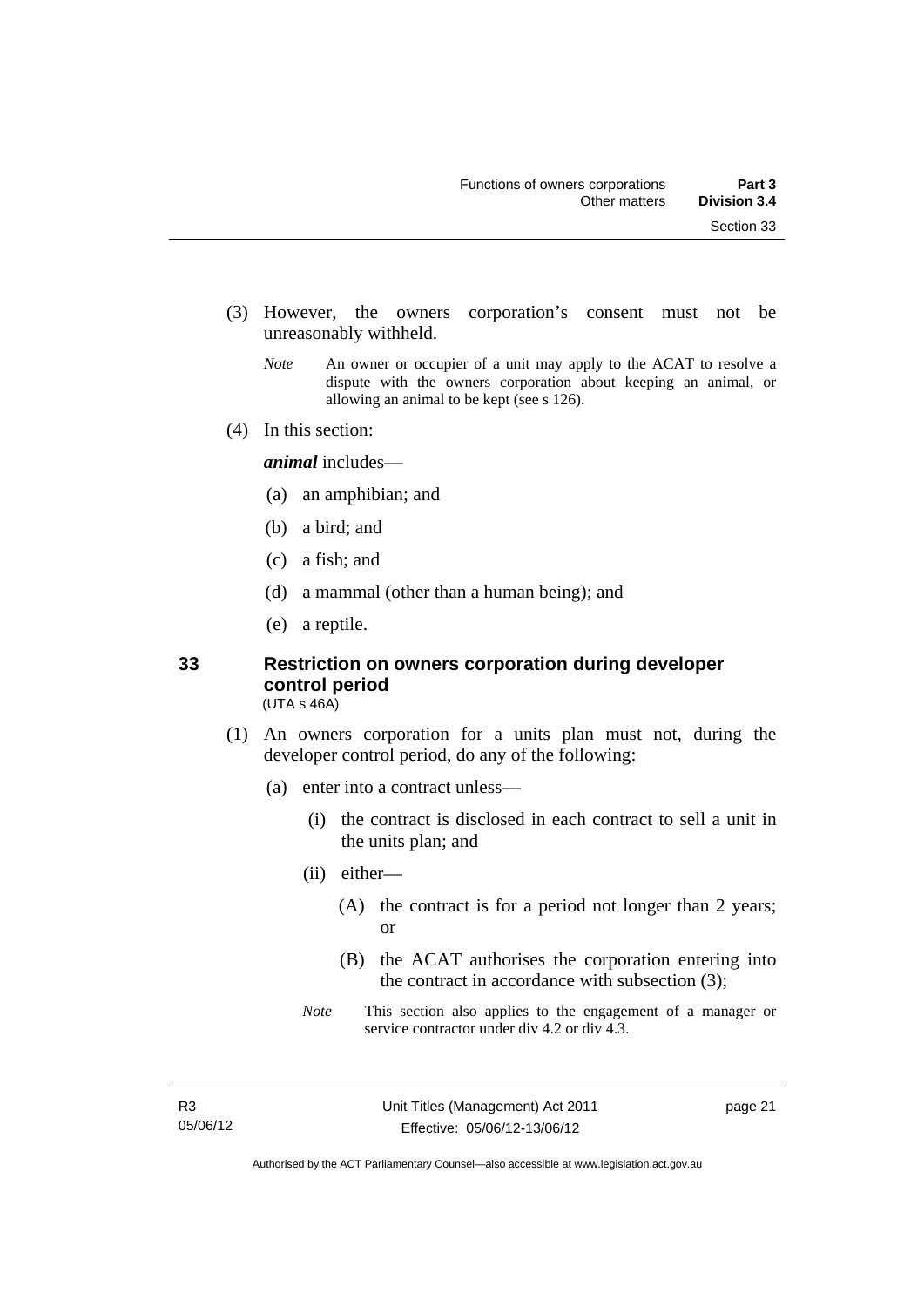- (b) change the rules of the corporation;
- (c) approve the keeping of an animal in a unit unless the right to keep an animal was reserved in each contract to sell a unit in the units plan.
- (2) A developer or, if an owners corporation is established for the units plan, the owners corporation may apply to the ACAT for the authority to enter a contract during the developer control period.
- (3) The ACAT may authorise the owners corporation entering into the contract if satisfied that the terms of the contract are reasonable in all the circumstances.
- (4) In making a decision under subsection (3), the ACAT—
	- (a) must take into account any matter prescribed by regulation; and
	- (b) may take into account any other thing it considers relevant.

#### **Examples—other things that may be relevant**

- 1 short and long-term economic benefits and disadvantages of the contract
- 2 the existence of a financing agreement related to the contract
- 3 environmental sustainability measures provided for by the contract
- *Note* An example is part of the Act, is not exhaustive and may extend, but does not limit, the meaning of the provision in which it appears (see Legislation Act, s 126 and s 132).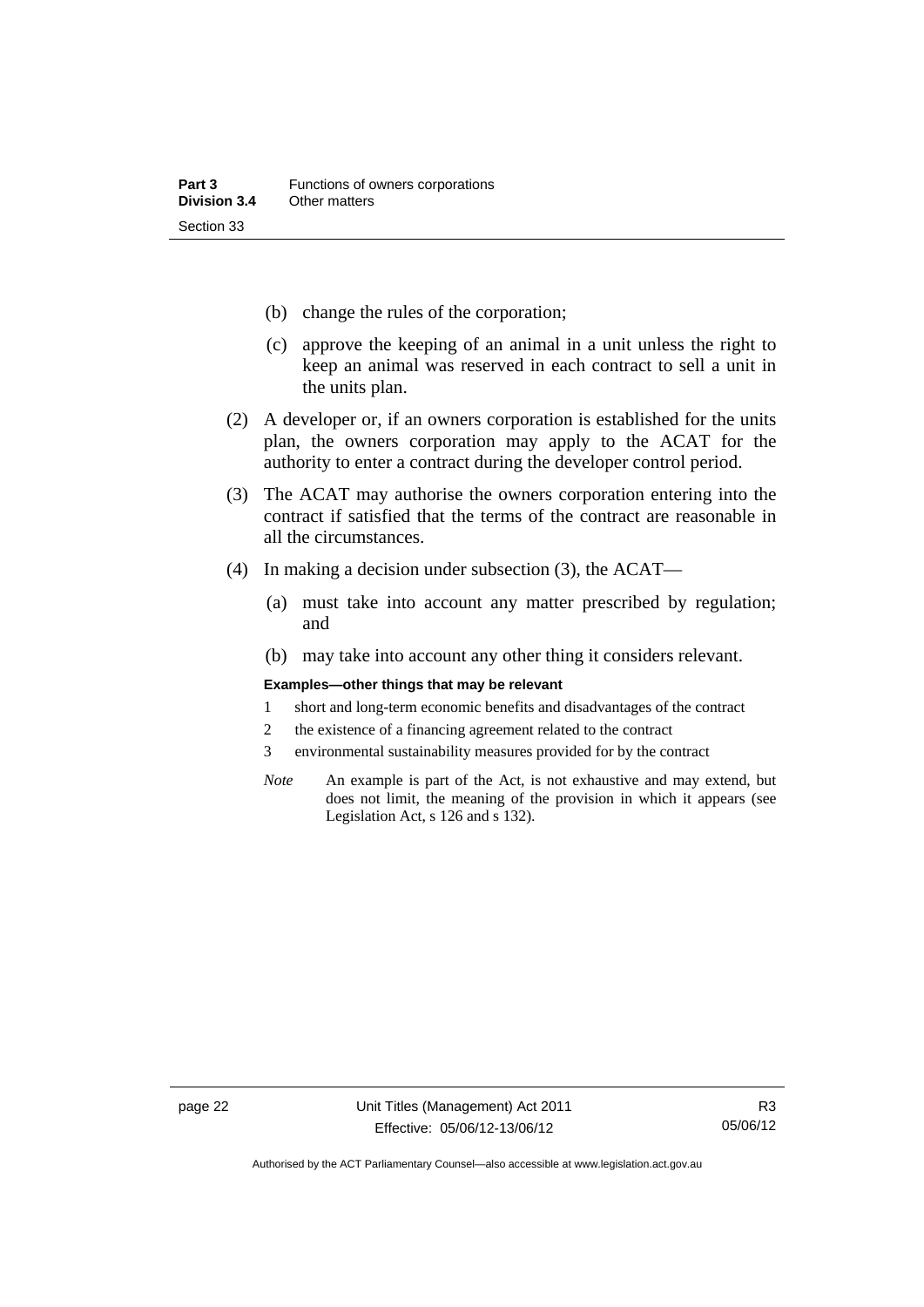## <span id="page-34-0"></span>**Part 4 People helping the owners corporation exercise its functions**

### <span id="page-34-1"></span>**Division 4.1 Executive committees**

#### <span id="page-34-2"></span>**34 Executive committee—establishment**  (UTA s 81)

On the establishment of an owners corporation, the executive committee of the corporation is established.

#### <span id="page-34-3"></span>**35 Executive committee—functions**  (UTA s 82)

- (1) The executive committee of an owners corporation exercises the functions of the corporation.
- (2) Without limiting subsection (1), the executive committee's functions include the following:
	- (a) developing matters in relation to—
		- (i) the common property; and
		- (ii) the strategic affairs of the owners corporation;
	- (b) submitting matters developed under paragraph (a) to the owners corporation for consideration;
	- (c) monitoring the owners corporation's financial performance;
	- (d) approving the annual financial statements and budget for presentation to the owners corporation at the corporation's annual general meeting;
	- (e) supervising the treasurer, secretary, manager (if any) and communications officer (if any);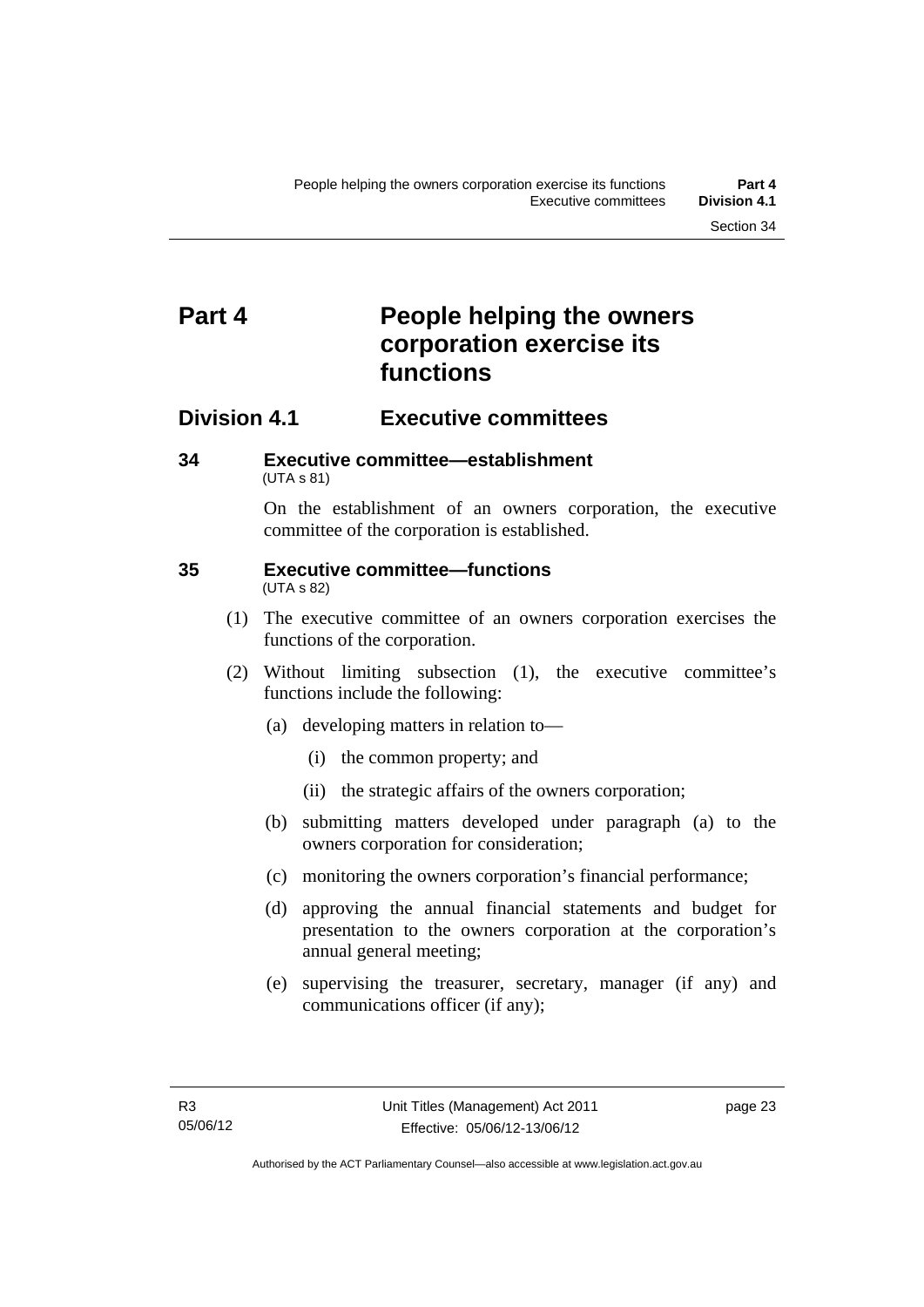- (f) carrying out the decisions of the owners corporation made at general meetings.
- (3) The executive committee must exercise its functions—
	- (a) as the corporation directs by resolution at a general meeting; or
	- (b) in the absence of a resolution—as the committee considers appropriate.
	- *Note* The resolution required under s (3) (a) is an ordinary resolution, unless the Act provides that the resolution should be a special, unopposed or unanimous resolution—see sch 3, s 3.14 (Decision-making at general meetings).

#### <span id="page-35-0"></span>**36 Executive committee—what it must, may and cannot do**

The executive committee must act in accordance with schedule 2, part 2.1.

#### <span id="page-35-1"></span>**37 Executive committee—meetings**

Schedule 2, part 2.2 applies to executive committee meetings.

#### <span id="page-35-2"></span>**38 Executive committee—before the first annual general meeting**   $(UTA S 83)$

- (1) Until the first annual general meeting of an owners corporation, the members of the executive committee are all the members of the corporation.
- (2) Until the first annual general meeting, the executive committee may exercise a function of the owners corporation only if authorised to do so by a special resolution.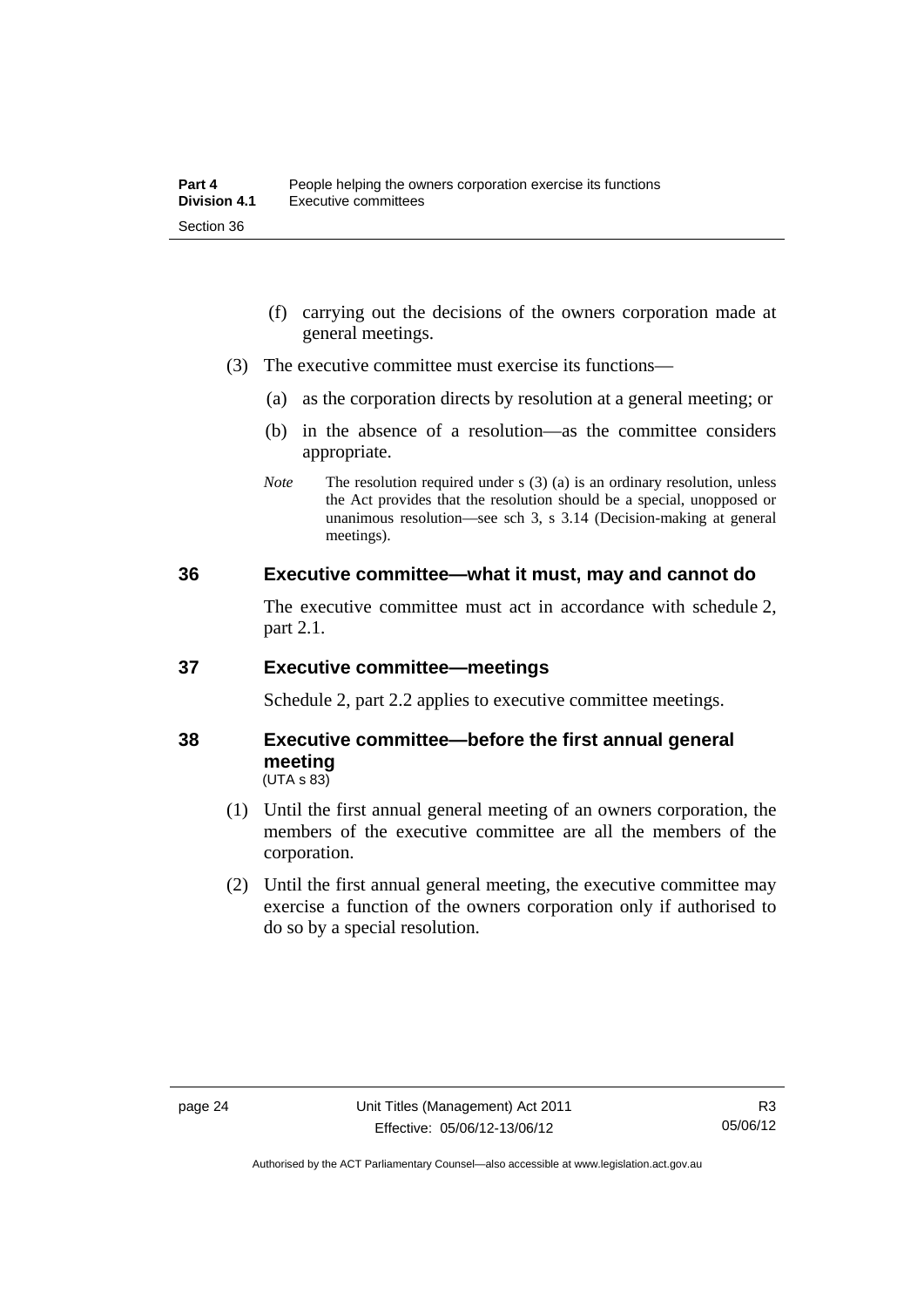#### **39 Executive committee—at and from the first annual general meeting**  (UTA s 84)

- (1) This section applies to the executive committee of an owners corporation beginning at the corporation's first annual general meeting.
- (2) The number of members of the executive committee (the *executive members*) is decided as follows:
	- (a) if there are only 1, 2 or 3 members of the owners corporation each member of the owners corporation is an executive member;
	- (b) if there are 4 or more members of the owners corporation—the members of the corporation must, at a general meeting, decide—
		- (i) by ordinary resolution to have 3 to 7 executive members; or
		- (ii) by special resolution to have 8 or more executive members.
- (3) If the number of members of the owners corporation is equal to or falls below the number of executive members as decided by the corporation, all the members of the corporation are executive members (even if not nominated or elected).
- (4) The executive members—
	- (a) are elected (if necessary) by ordinary resolution at each annual general meeting; and
	- (b) hold office until the earlier of—
		- (i) the next annual general meeting; and
		- (ii) the executive member ceasing to be a member of the owners corporation.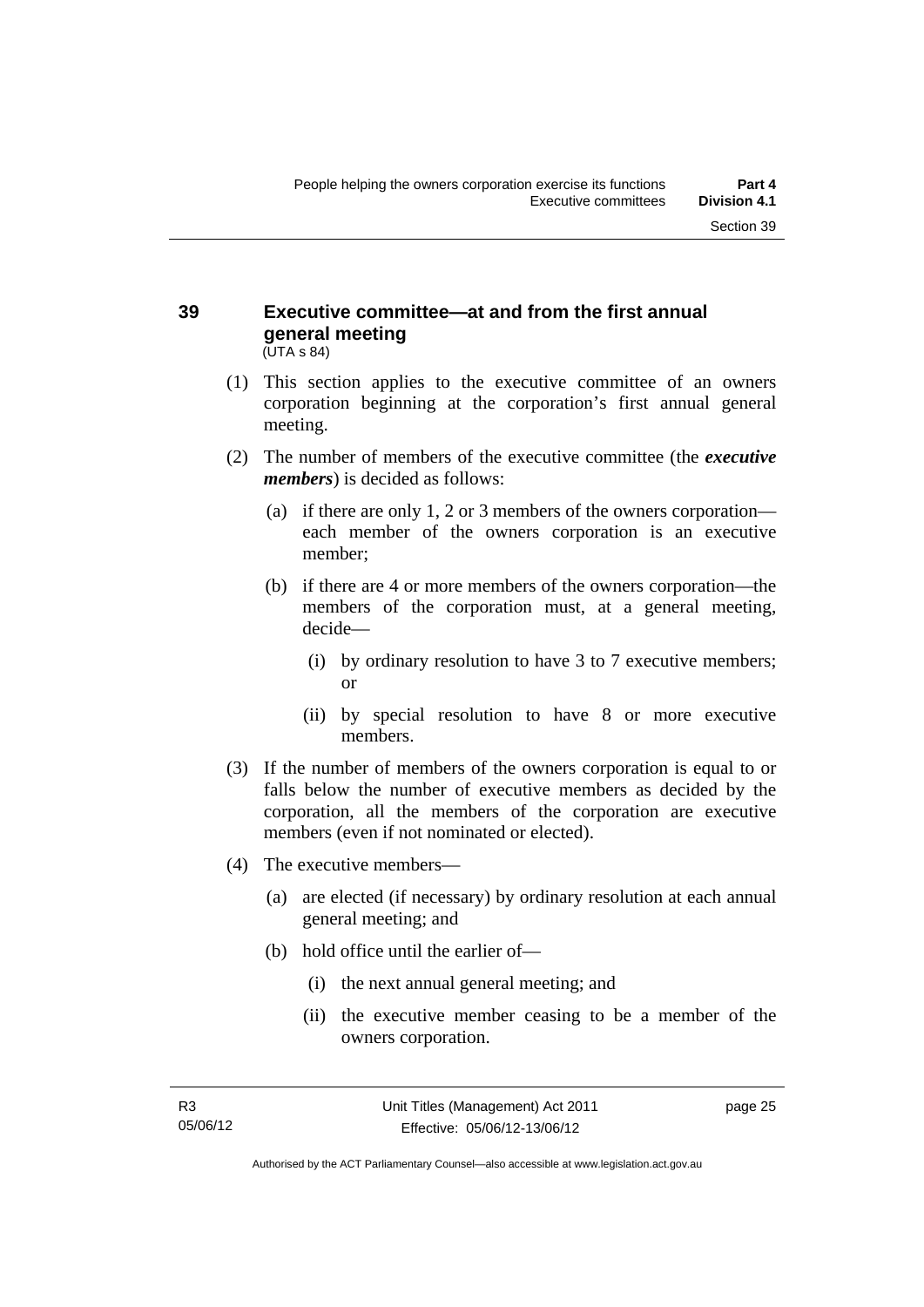- (5) An executive member (the *removed member*) of an owners corporation may be removed by the ordinary resolution that elects another member of the corporation to replace the removed member until the next annual general meeting.
- (6) The executive committee of an owners corporation may appoint a member of the corporation to fill a casual vacancy on the committee until the next annual general meeting.

#### **40 Executive committee—office-holders**  (UTA s 87)

- (1) The executive committee must elect—
	- (a) a chairperson; and
	- (b) a secretary; and
	- (c) a treasurer.
- (2) The committee may elect a person to 2 or more positions.

#### **41 Executive committee—chairperson's functions**  (UTA s 87A (1))

The functions of the chairperson are—

- (a) to chair general meetings of the owners corporation and meetings of the executive committee; and
- (b) to set the agenda for general meetings and executive meetings, in consultation with the secretary and owners corporation manager (if any); and
- (c) to talk to the secretary, treasurer and manager (if any) about the exercise of their functions.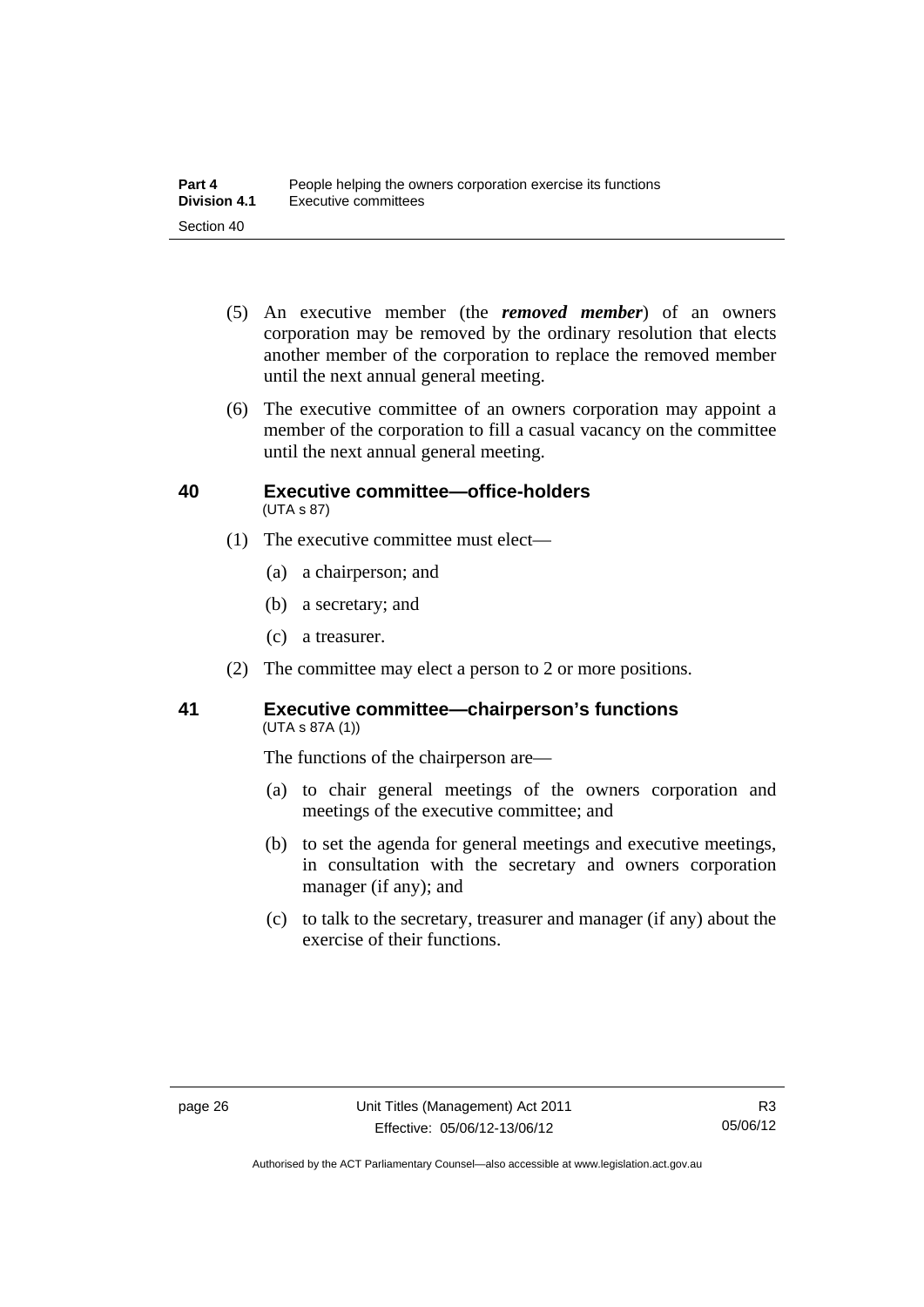#### **42 Executive committee—secretary's functions**  (UTA s 87B)

The functions of the secretary are—

- (a) on behalf of the executive committee—
	- (i) to give notice of meetings of the executive committee and general meetings; and
	- (ii) to prepare and send out to executive members minutes of executive meetings; and
	- (iii) to prepare and send out to members of the owners corporation minutes of general meetings; and
	- (iv) to keep the records of the owners corporation, other than the records mentioned in schedule 2, section 2.1 (1) (f) (which are financial records); and
- (b) on behalf of the executive committee, and the owners corporation, to give notices under the Act; and
- (c) on behalf of the owners corporation—
	- (i) to give certificates required under the Act; and
	- (ii) to prepare and answer correspondence; and
- (d) to give any other administrative support to the executive committee or owners corporation.

#### **43 Executive committee—treasurer's functions**  (UTA s 87C)

The functions of the treasurer are—

- (a) on behalf of the owners corporation, to give to each unit owner notice of—
	- (i) a determination of general fund contributions under section 78 (1); and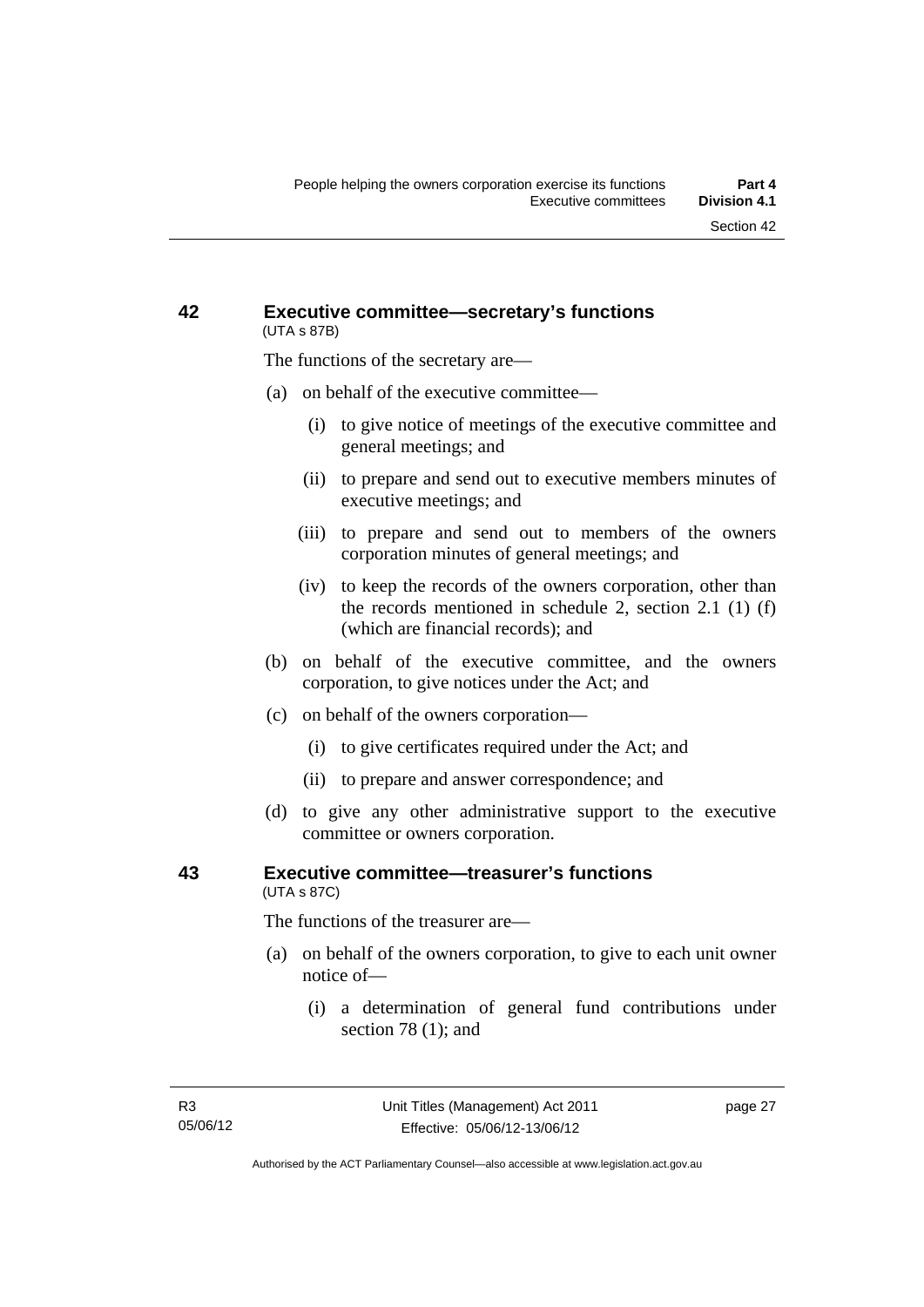- (ii) a determination of sinking fund contributions under section 89 (1); and
- (b) on behalf of the owners corporation—
	- (i) to pay all amounts the corporation receives into the corporation's account in accordance with section 68 (1) (b); or
	- (ii) if the owners corporation is exempt from section  $68(1)$  to receive, acknowledge receipt of, and account for amounts paid to the corporation; and
		- *Note* An owners corporation for a units plan with only 2 or 3 units may, by unopposed resolution, exempt itself from s 68 (1) (see s 68 (2)).
- (c) on behalf of the owners corporation, to pay amounts the corporation spends out of the corporation's account, in accordance with section 68 (1) (c), as authorised by the executive committee; and
- (d) on behalf of the executive committee, to keep the records (the *records*) mentioned in schedule 2, section 2.1 (1) (f); and
- (e) if the owners corporation requires the records to be audited—to arrange for the records to be audited by a qualified auditor; and
- (f) to give financial reports to meetings of the executive committee to allow the committee to monitor the financial performance of the owners corporation; and
- (g) to prepare and certify the annual financial statements mentioned in schedule 2, section 2.2 (1).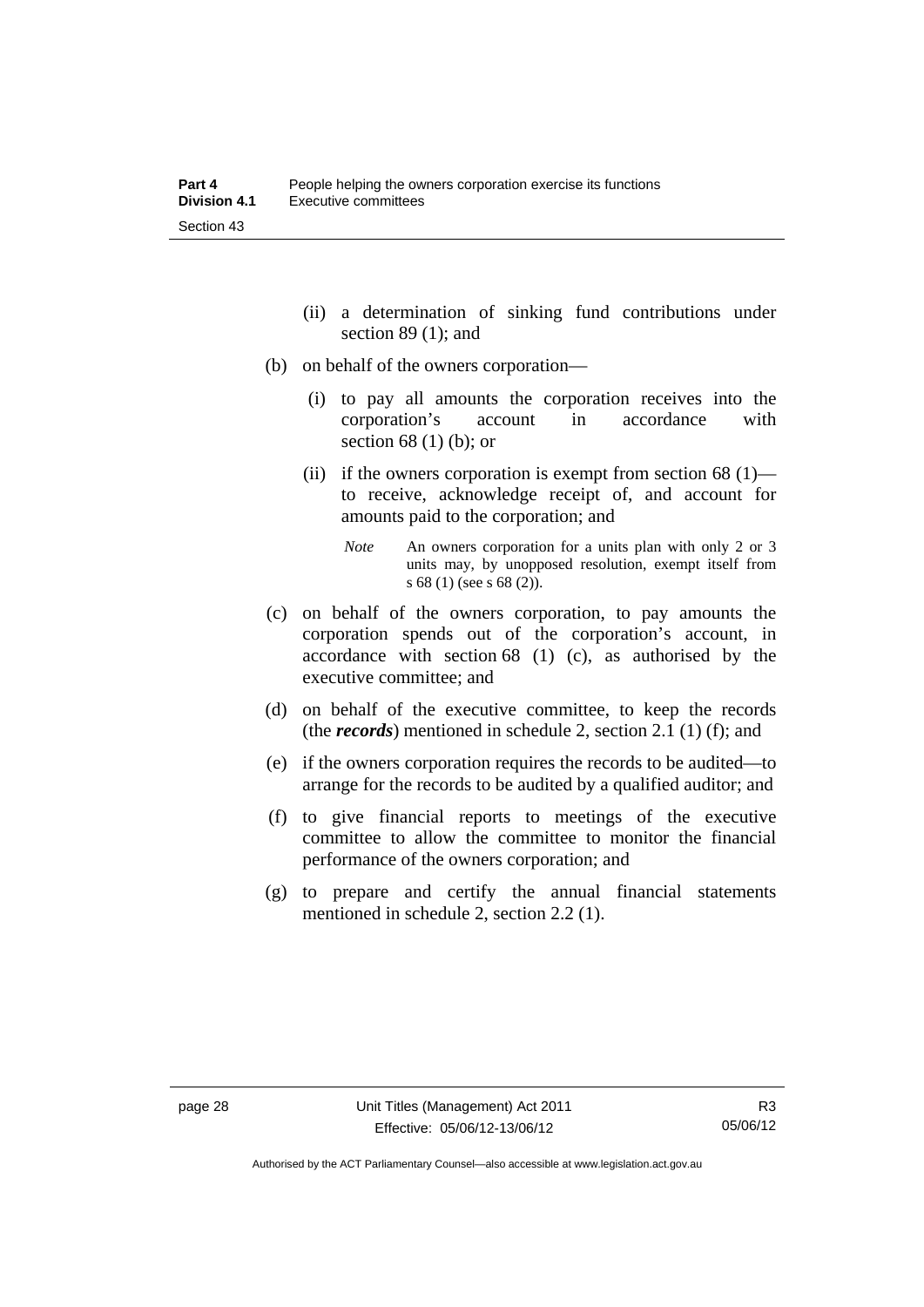#### **44 Executive committee—delegation**  (UTA s 89)

- (1) An executive committee may delegate its functions to 1 or more executive members.
	- *Note* A function that has been delegated by the executive committee may, despite the delegation, be exercised by the committee (see Legislation Act, s 240). For the making of delegations and the exercise of delegated functions generally, see the Legislation Act, pt 19.4.
- (2) An owners corporation may, by ordinary resolution, impose conditions or restrictions on its executive committee's powers of delegation.

#### **45 Executive committee—contractors and employees**  (UTA s 90)

- (1) An executive committee of an owners corporation may engage or employ people on the terms it considers appropriate to help in the exercise of the corporation's functions.
	- *Note* An owners corporation may engage a manager (see div 4.2) and service contractors (see div 4.3).
- (2) However, the executive committee may only engage a person under this section—
	- (a) on a short-term basis; or
	- (b) for functions other than those for which a manager or service contractor would usually be engaged to undertake.
- (3) An owners corporation may, by ordinary resolution, impose conditions or limitations on its executive committee's power to engage or employ people.

#### **46 Executive members—code of conduct**

An executive member must comply with the code of conduct set out in schedule 1, part 1.1.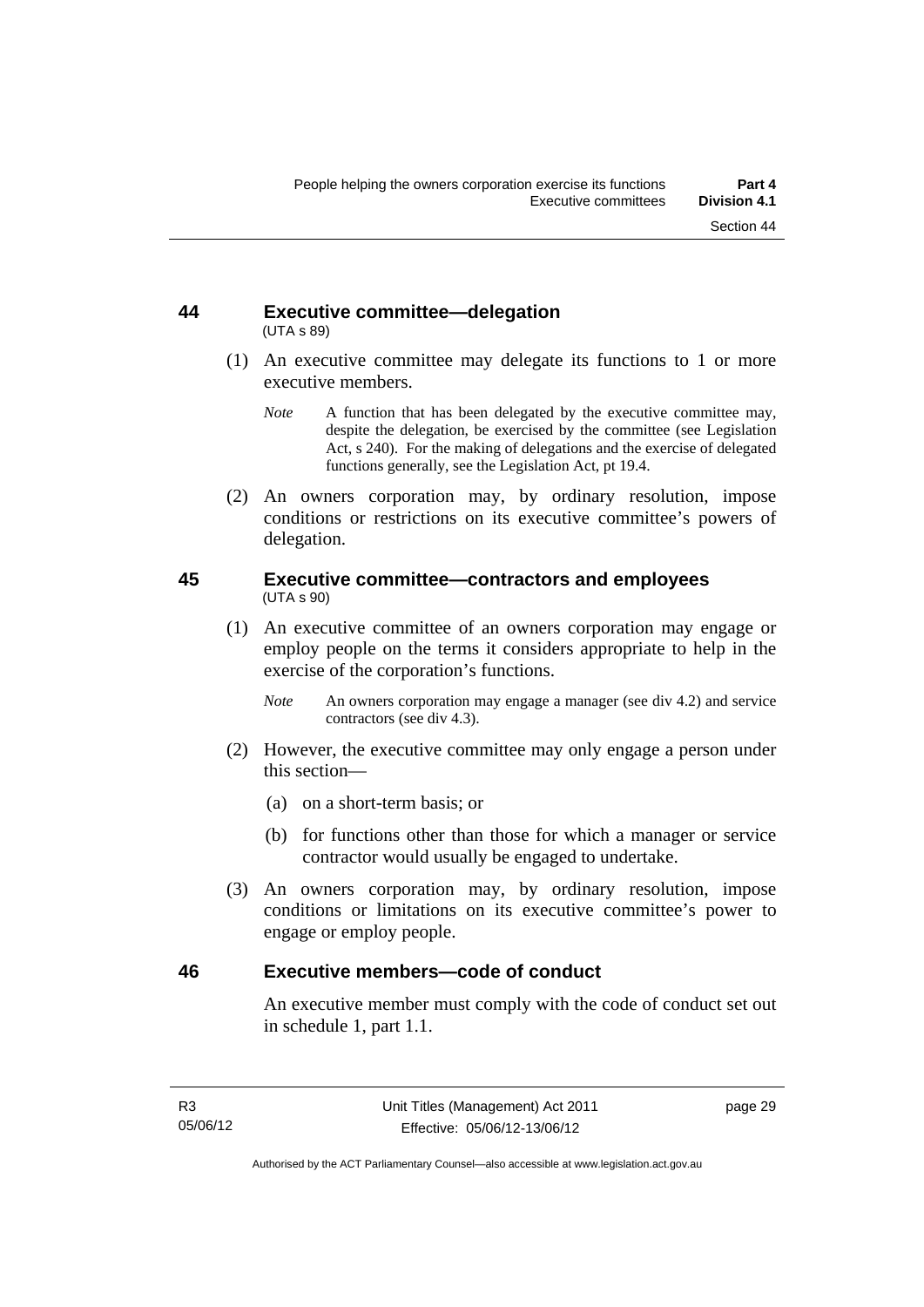### **47 Executive members—protection from liability**

- (1) An executive member is not civilly liable for conduct engaged in honestly and without recklessness—
	- (a) in the exercise of a function under this Act; or
	- (b) in the reasonable belief that the conduct was in the exercise of a function under this Act.
- (2) Any civil liability that would, apart from this section, attach to the executive committee attaches instead to the owners corporation.
- (3) In this section:

*conduct* means an act or omission to do an act.

#### **48 Executive committee—validity of acts**  (UTA s 92)

An act done honestly by an executive committee is not invalid only because there was a defect or irregularity in or in relation to the member's election or appointment.

# **Division 4.2 Managers**

## **49 Definitions—div 4.2**

In this division:

*management contract* means a contract to provide management services to an owners corporation.

*management services* means services provided by a manager in exercising the manager's functions.

*manager* means a person—

- (a) contracted under section 50; or
- (b) with whom an owners corporation has a management contract.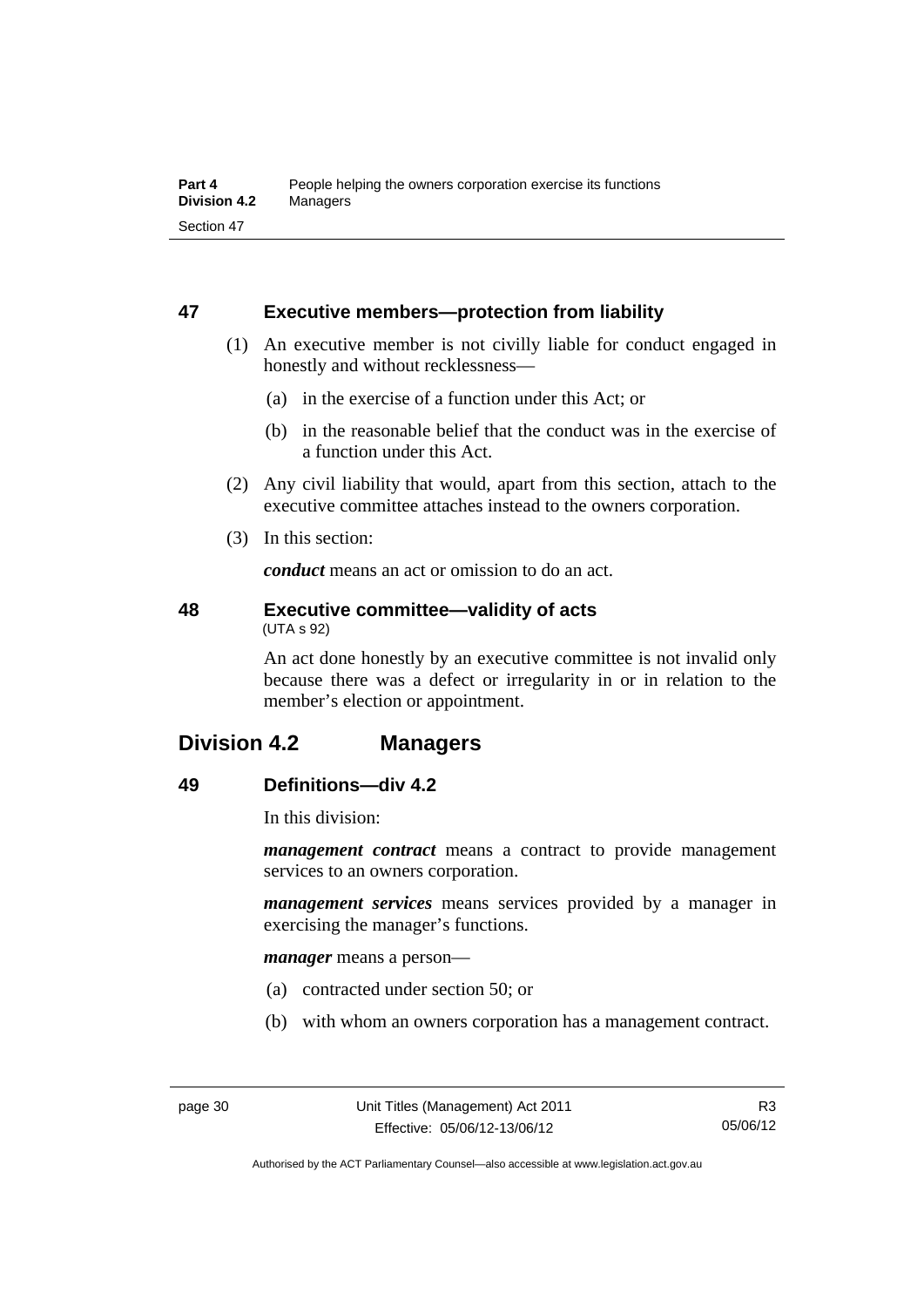**50 Manager—contract** 

(UTA s 55 and s 55A (2))

- (1) An owners corporation for a units plan may, by ordinary resolution, enter into a management contract with any of the following:
	- (a) a person holding a licence as a real estate agent under the *Agents Act 2003*;
		- *Note* The commissioner for fair trading may issue a conditional real estate licence to a person who acts, or intends to act, only as the manager of an owners corporation (see *Agents Act 2003*, s 34).
	- (b) a member of the corporation;
	- (c) someone else who is not a manager of another owners corporation, and whose income as manager of the corporation will not be the person's primary source of income.
- (2) The management contract—
	- (a) must state—
		- (i) the remuneration of the manager; and
		- (ii) the functions of the owners corporation that the manager is to exercise; and
	- (b) may include other conditions agreed between the owners corporation and the manager.
- (3) Without limiting subsection (1), an owners corporation enters into a management contract if the corporation engages a person to carry out management services.

#### **51 Manager not to be contracted for longer than 3 years**   $(UTA S 55A (1))$

 (1) An owners corporation must not enter into a management contract with a manager for longer than 3 years (including any period for which the contract may be renewed or extended).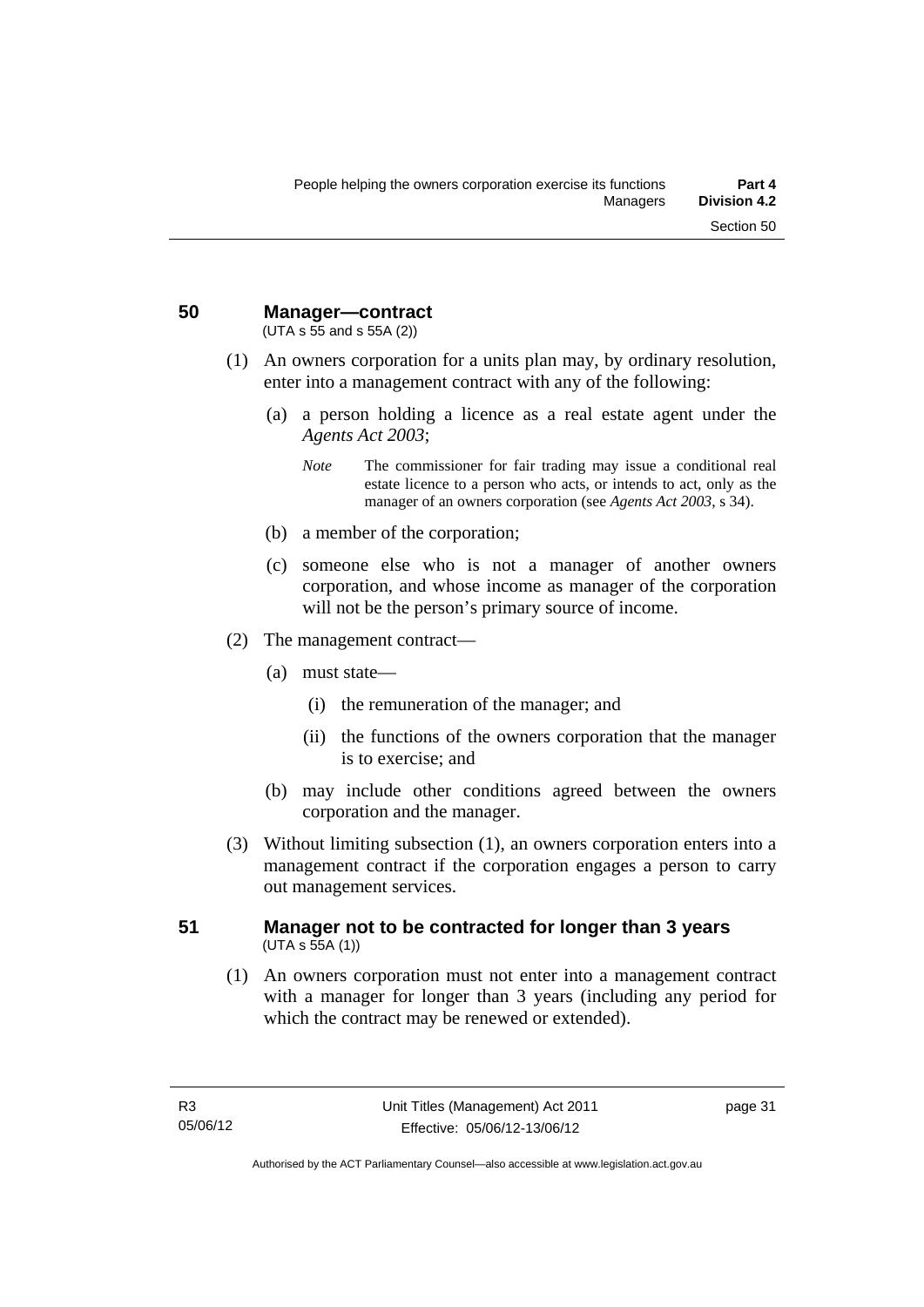(2) If an owners corporation enters into a management contract for longer than 3 years, the contract is taken, for all purposes, to be a contract for 3 years.

#### **52 Manager—functions**  (UTA s 55B)

A manager has—

- (a) the functions stated in the manager's contract; and
- (b) any other function delegated to the manager under section 58.

#### **53 Manager—transfer**

- (1) A manager's rights under a management contract may be transferred only if the transfer is approved by the owners corporation by ordinary resolution.
- (2) In deciding whether to approve the proposed transfer, the owners corporation may consider the following:
	- (a) the character of the proposed transferee and associates of the proposed transferee;
	- (b) the proposed transferee's financial standing;
	- (c) the terms of the proposed transfer;
	- (d) the competence, qualifications and experience of the proposed transferee and associates of the proposed transferee;
	- (e) whether the proposed transferee or associates of the proposed transferee have received, or are likely to receive, training in relation to the manager's functions;
	- (f) anything else relevant to the management contract.
- (3) The owners corporation must decide whether to approve a proposed transfer not later than 30 days after the day the corporation is asked in writing to approve the transfer.

Authorised by the ACT Parliamentary Counsel—also accessible at www.legislation.act.gov.au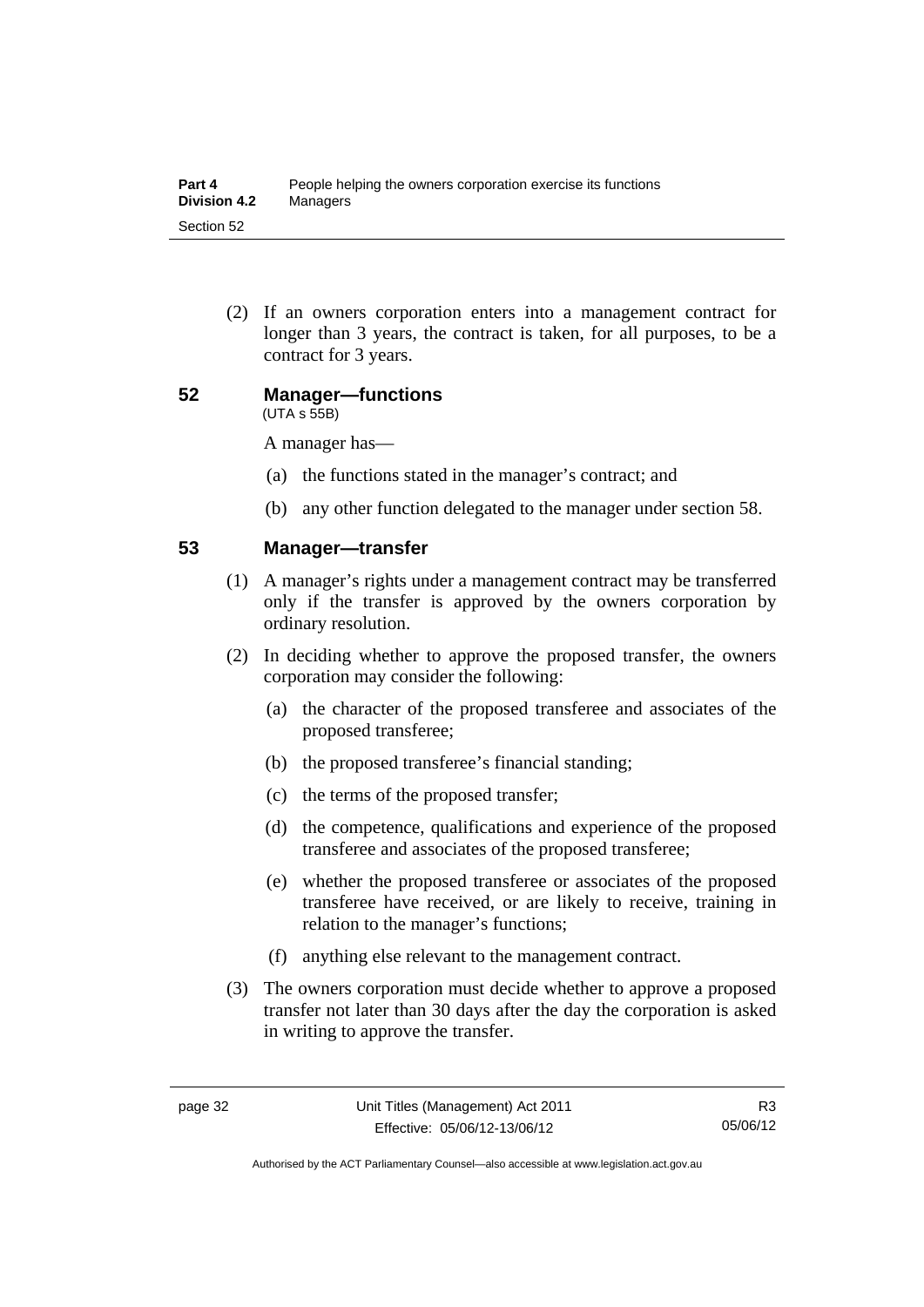- (4) However, the owners corporation must not—
	- (a) unreasonably withhold the approval to transfer; or
	- (b) require or receive a fee or other consideration for approving the transfer, other than reimbursement of legal or administrative expenses reasonably incurred by the corporation for the approval.
- (5) If the owners corporation has not decided whether to approve a proposed transfer within the period mentioned in subsection (3), the corporation is taken to have approved the transfer.
- (6) In this section:

#### *associates of the proposed transferee means*—

- (a) if the proposed transferee is a corporation—the corporation's directors, substantial shareholders and principal staff; or
- (b) if the proposed transferee is a partnership or is in partnership the partners and principal staff of the partnership.

#### **54 Manager—ending contract**

(UTA s 55C)

- (1) The owners corporation may end a management contract—
	- (a) for a remedial breach if notice has been given under section 55; or
	- (b) for misbehaviour; or
	- (c) if the manager is an individual—if the individual—
		- (i) becomes bankrupt or personally insolvent; or
		- (ii) is convicted in the ACT of an offence punishable by imprisonment for at least 1 year; or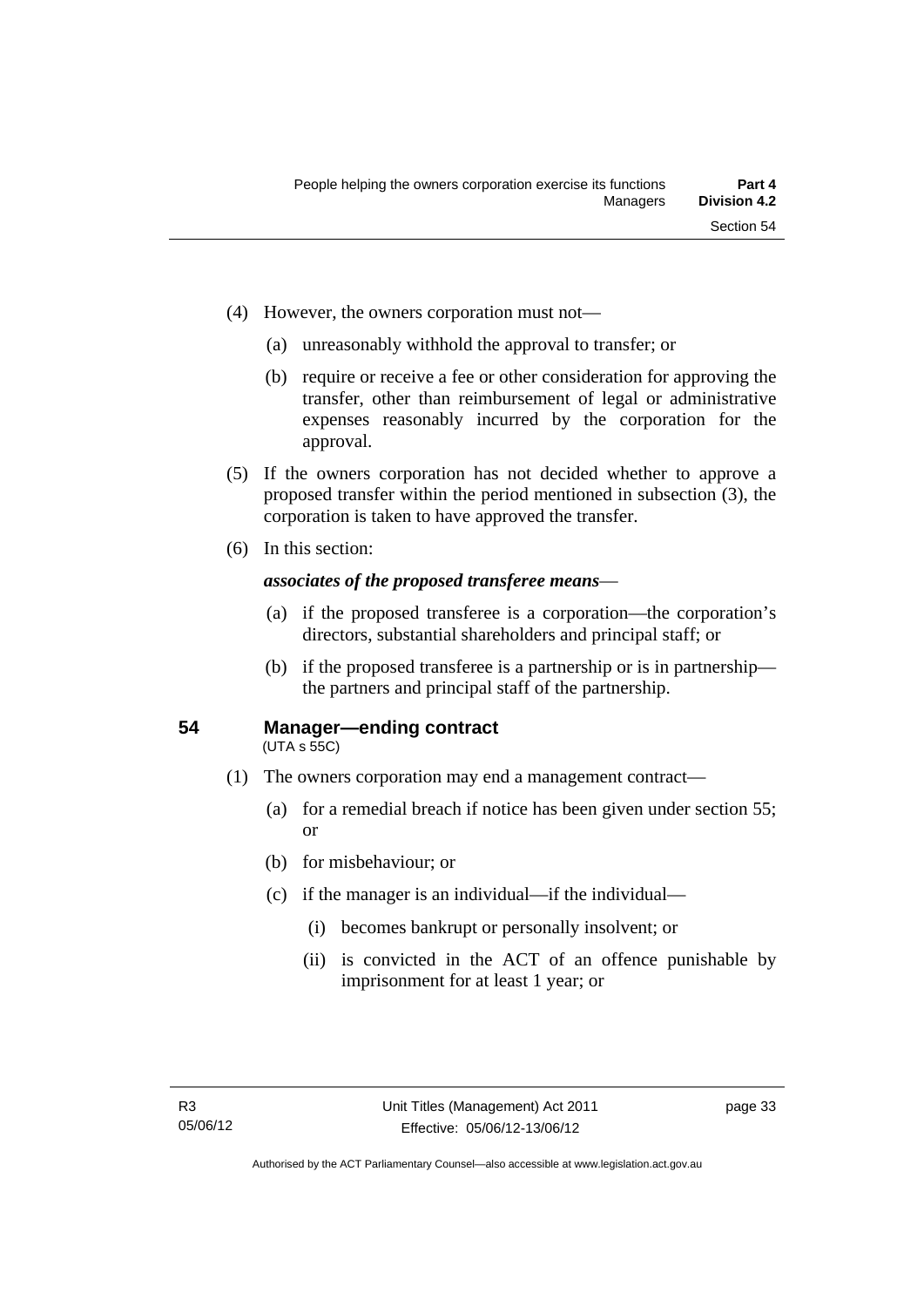- (iii) is convicted outside the ACT, in Australia or elsewhere, of an offence that, if it had been committed in the ACT, would be punishable by imprisonment for at least 1 year; or
- (d) if the manager is a corporation—if the corporation becomes insolvent.
- (2) However, before ending a management contract under subsection  $(1)$   $(c)$   $(ii)$  or  $(iii)$ , the owners corporation must be satisfied that the conviction affects the manager's suitability to exercise the manager's functions.
- (3) The owners corporation must end a management contract—
	- (a) if the manager is absent, other than on approved leave, for 14 consecutive days or for 28 days in any 12-month period; or
	- (b) for physical or mental incapacity, if the incapacity substantially affects the exercise of the manager's functions.
- (4) In this section:

*insolvent—*a corporation is taken to be *insolvent* if the corporation—

- (a) is being wound up; or
- (b) has had a receiver or other controller appointed; or
- (c) has entered into a deed of company arrangement with its creditors; or
- (d) is otherwise under external administration under the Corporations Act, chapter 5.

*remedial breach* means a remedial breach under section 55.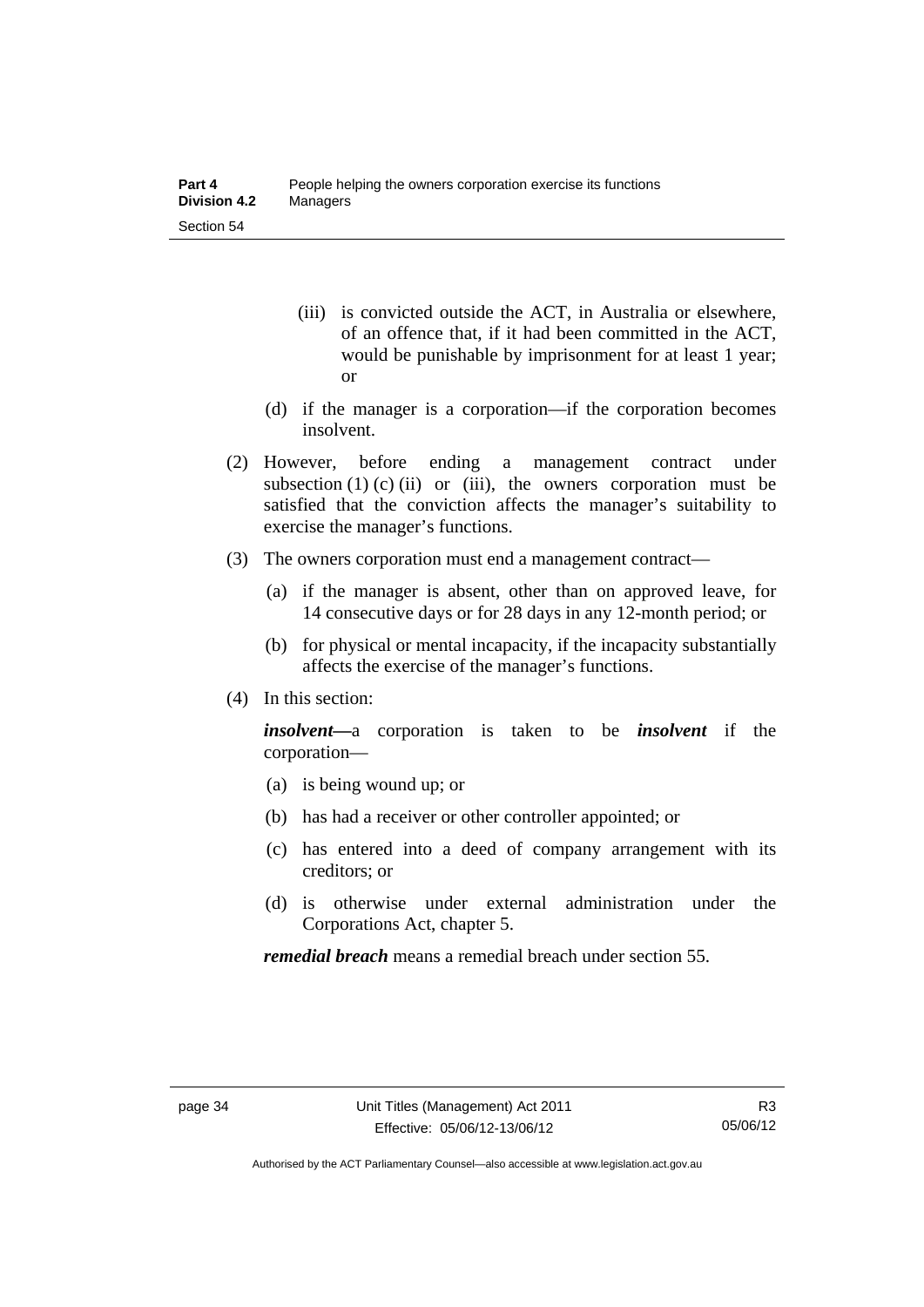#### **55 Manager—remedial breaches**  (UTA s 55D)

- (1) A manager commits a remedial breach if the manager—
	- (a) fails to exercise the manager's functions; or
	- (b) contravenes the manager's code of conduct; or
		- *Note* See sch 1, pt 1.2 for manager's code of conduct.
	- (c) while exercising the manager's functions, is grossly negligent or engages in misconduct.
- (2) If the owner's corporation believes on reasonable grounds that a manager has committed a remedial breach, the corporation may give the manager written notice stating—
	- (a) that the corporation believes the manager has committed a remedial breach; and
	- (b) details of the remedial breach committed, sufficient to allow the manager to identify—
		- (i) the function the manager failed to exercise; or
		- (ii) the provision of the manager's code of conduct the corporation reasonably believes the manager contravened; or
		- (iii) the gross negligence or misconduct; and
	- (c) that the manager must, within 14 days after the day the notice is given to the manager—
		- (i) give the corporation a written representation explaining why the manager's actions do not amount to a remedial breach; or
		- (ii) remedy the breach; and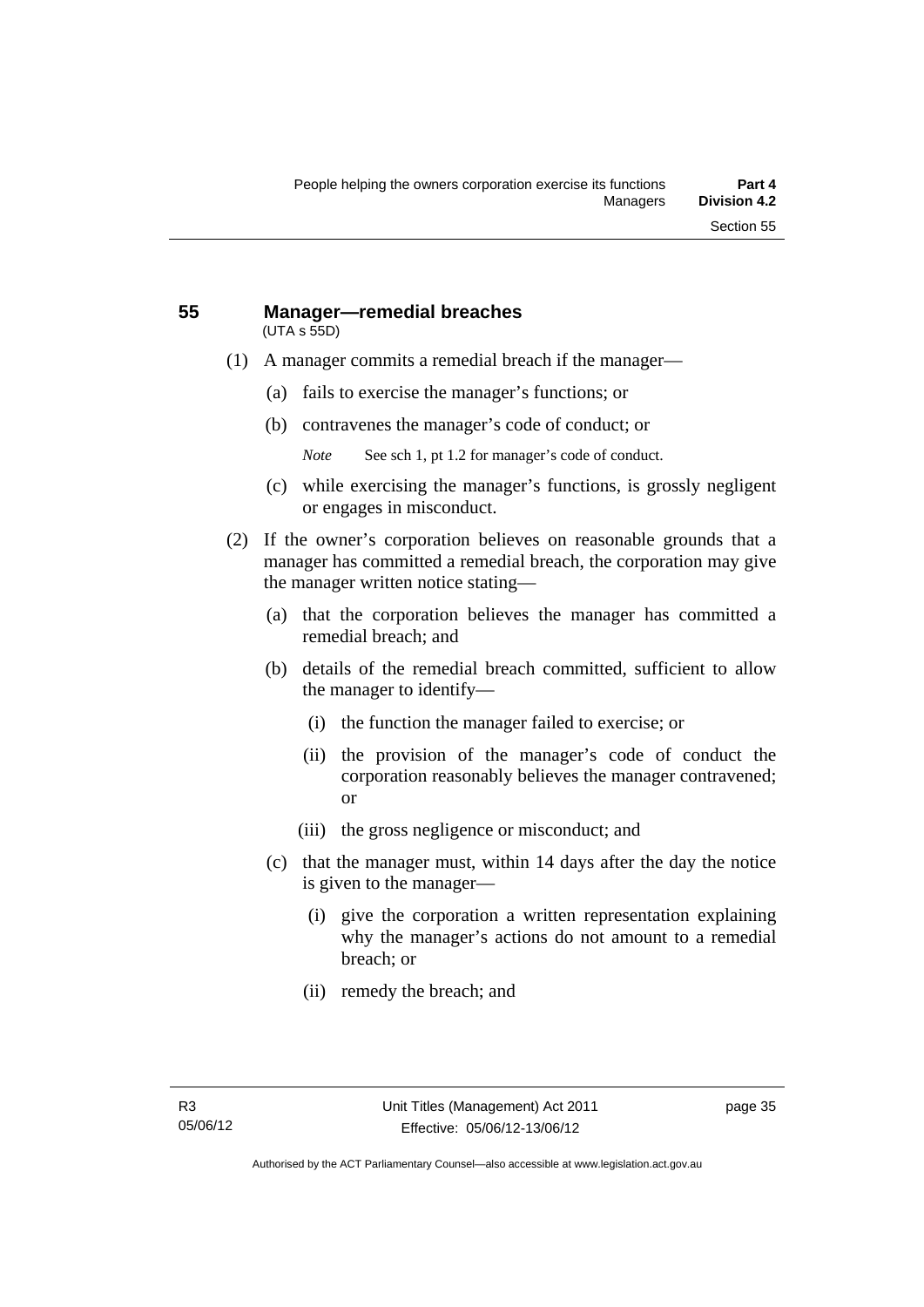- (d) that the owners corporation may end the manager's contract if—
	- (i) the manager does not comply with the notice; or
	- (ii) if the manager gives a written representation explaining why the manager's actions do not amount to a remedial breach—the corporation does not accept the manager's representation.

#### **56 Manager—code of conduct**

 $(UTA s 55E)$ 

A manager must comply with the code of conduct set out in schedule 1, part 1.2.

#### **57 Manager—public liability insurance**  (UTA s 55F)

- (1) A manager must take out and maintain public liability insurance in relation to all of the following events happening because of any act or omission in the management of the owners corporation by the manager:
	- (a) death, bodily injury or illness to anyone;
	- (b) loss of, or damage to, the property of anyone.
- (2) Public liability insurance under this section must be for a total amount of liability of at least the amount prescribed by regulation.
- (3) A manager engaged to manage 2 or more owners corporations may take out and maintain a single insurance policy for this section only if—
	- (a) the manager's insurer has been told that the manager manages 2 or more owners corporations; and
	- (b) the insurance policy covers the risk in relation to each owners corporation managed by the manager.

Authorised by the ACT Parliamentary Counsel—also accessible at www.legislation.act.gov.au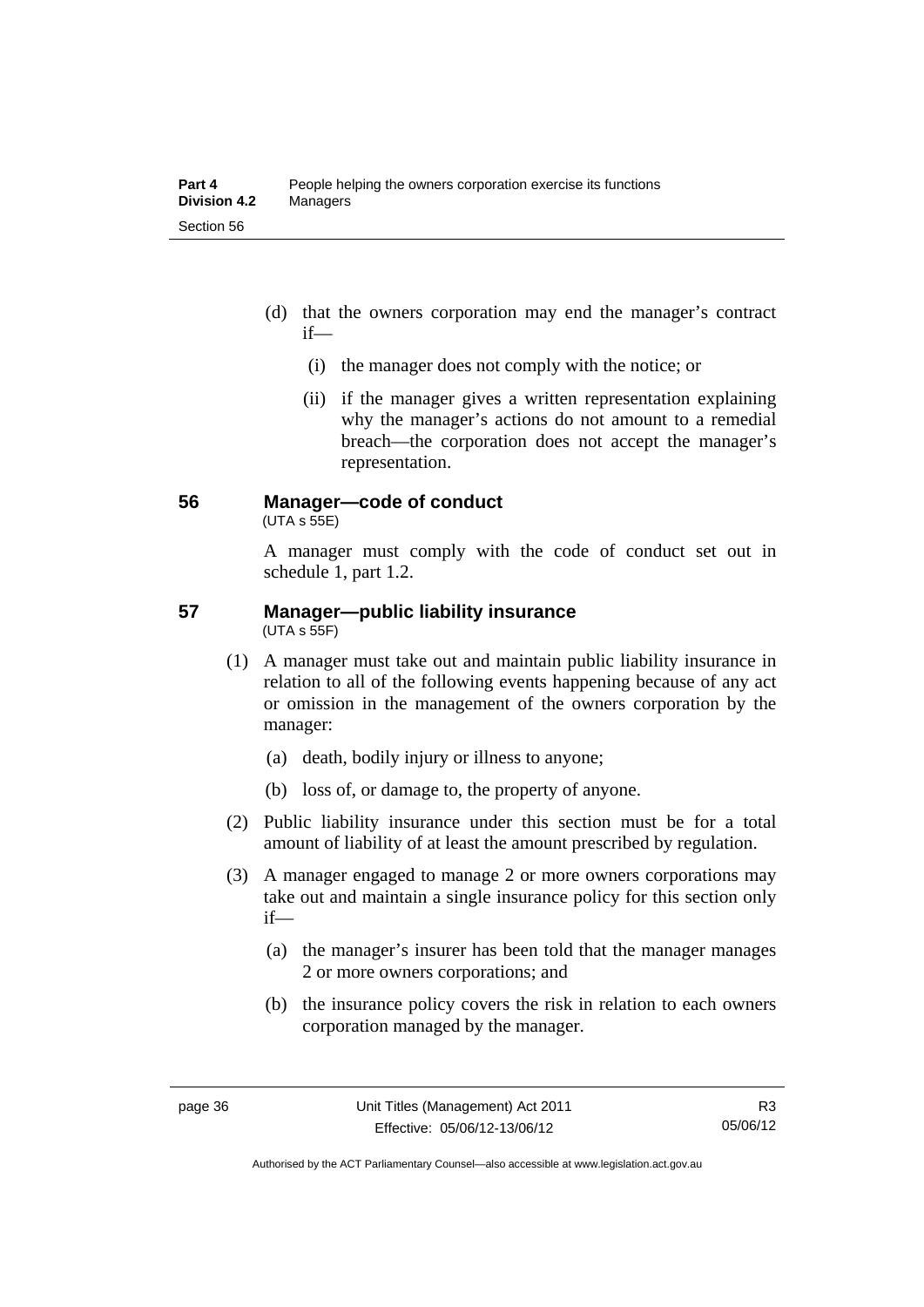#### **58 Manager—delegated functions**  (UTA s 55G)

- (1) The owners corporation may, in writing given to the manager, delegate to the manager any of its functions under this Act or another territory law.
- (2) The executive committee may, in writing given to the manager, delegate to the manager any of its functions under this Act or another territory law.
	- *Note* A function that has been delegated by the owners corporation or executive committee (a *delegator*) may, despite the delegation, be exercised by the delegator (see Legislation Act, s 240). For the making of delegations and the exercise of delegated functions generally, see the Legislation Act, pt 19.4.

# **Division 4.3 Service contractors**

#### **59 Definitions—div 4.3**

(UTA s 55J)

In this division:

*service contract* means a contract to provide service contractor services to an owners corporation.

*service contractor* means a person—

- (a) contracted under section 60; or
- (b) with whom an owners corporation has a service contract.

*service contractor services* means services provided by a service contractor in exercising the contractor's functions.

#### **60 Service contractor—contract**

(UTA s 55K (1), (2), (3) (a) and (4))

 (1) An owners corporation for a units plan may, by ordinary resolution, enter into a service contract with a person.

*Note* Pt 9 provides for the protection of financiers of service contracts.

| R <sub>3</sub> | Uni |
|----------------|-----|
| 05/06/12       |     |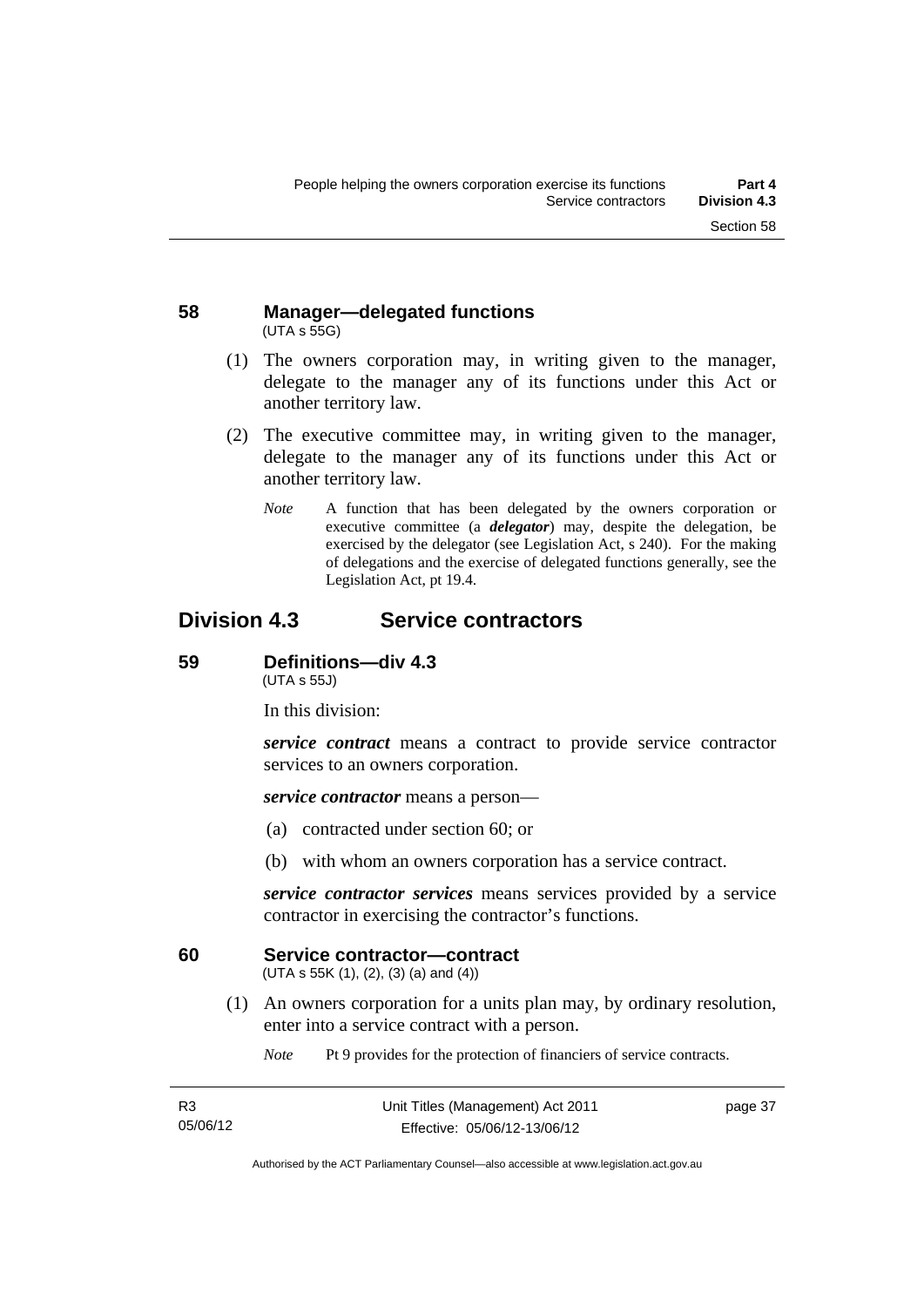- (2) Without limiting subsection (1), an owners corporation enters into a service contract if the corporation engages a person to carry out service contractor services.
- (3) However, the owners corporation must not enter into a service contract for a period longer than 3 years (including any period for which the contract may be renewed or extended) unless the contract is authorised by special resolution and made after the end of the developer control period for the units plan.
- (4) A service contract entered into in breach of subsection (3) is void.
- (5) In this section:

*units plan* includes part of a units plan.

#### **61 Service contractor not to be contracted for longer than 25 years**  (UTA s 55L)

- (1) An owners corporation must not enter into a service contract with a service contractor for longer than 25 years.
- (2) If an owners corporation enters into a service contract with a service contractor for longer than 25 years, the contract is taken, for all purposes, to be a contract for 25 years.

#### **62 Service contractor—functions**  (UTA s 55M)

- (1) A service contractor for an owners corporation helps the corporation to exercise 1 or more of the following functions in relation to the common property of the units plan:
	- (a) managing the common property;
	- (b) supervising use of the common property;
	- (c) maintaining and repairing the common property.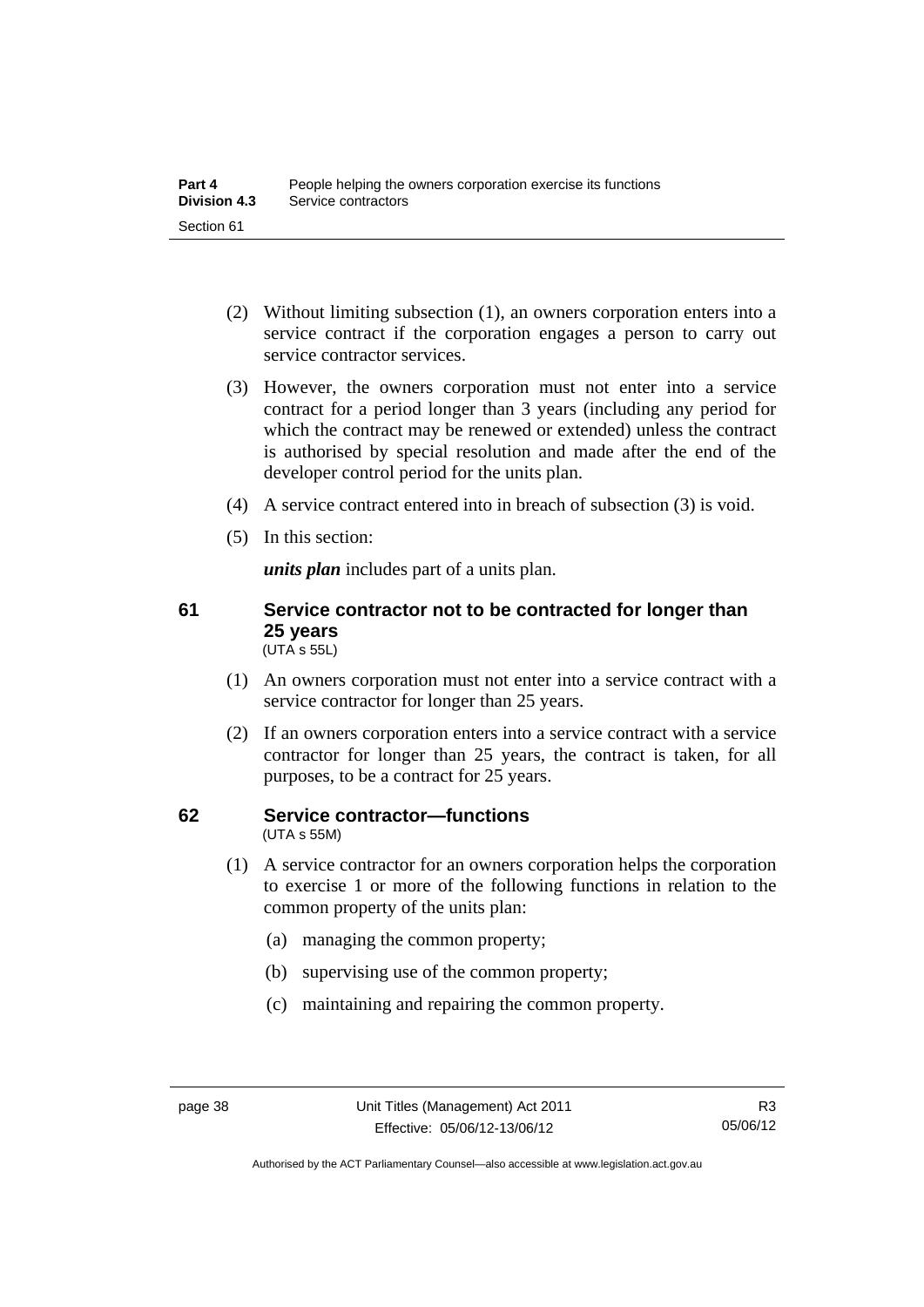(2) In this section:

*common property* includes part of the common property.

#### **63 Service contractor—transfer**  (UTA s 55N)

- (1) A service contractor's rights under a service contract may be transferred only if the transfer is approved by the owners corporation by ordinary resolution.
- (2) In deciding whether to approve the proposed transfer, the owners corporation may consider the following:
	- (a) the character of the proposed transferee and associates of the proposed transferee;
	- (b) the proposed transferee's financial standing;
	- (c) the terms of the proposed transfer;
	- (d) the competence, qualifications and experience of the proposed transferee and associates of the proposed transferee;
	- (e) whether the proposed transferee or associates of the proposed transferee have received, or are likely to receive, training in relation to the service contractor's functions;
	- (f) anything else relevant to the service contract.
- (3) The owners corporation must decide whether to approve a proposed transfer not later than 30 days after the day the corporation is asked in writing to approve the transfer.
- (4) However, the owners corporation must not—
	- (a) unreasonably withhold the approval to transfer; or
	- (b) require or receive a fee or other consideration for approving the transfer, other than reimbursement of legal or administrative expenses reasonably incurred by the corporation for the approval.

page 39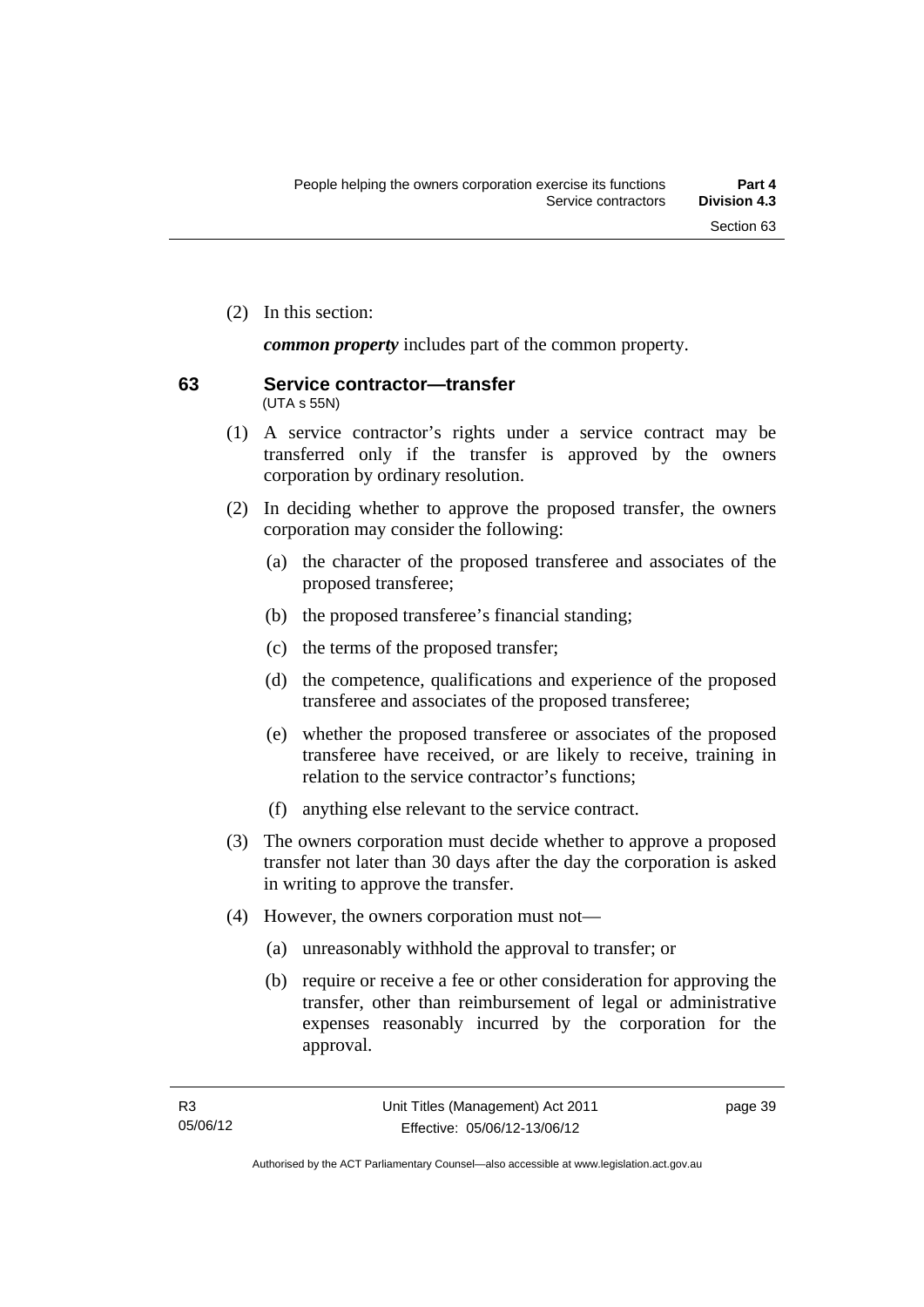- (5) If the owners corporation has not decided whether to approve a proposed transfer within the period mentioned in subsection (3), the corporation is taken to have approved the transfer.
- (6) In this section:

*associates of the proposed transferee* means—

- (a) if the proposed transferee is a corporation—the corporation's directors, substantial shareholders and principal staff; or
- (b) if the proposed transferee is a partnership or is in partnership the partners and principal staff of the partnership.

#### **64 Service contractor—ending contract**  (UTA s 55O)

- (1) The owners corporation may end a service contract—
	- (a) for a remedial breach if notice has been given under section 65; or
	- (b) for misbehaviour; or
	- (c) if the service contractor is an individual—if the individual—
		- (i) becomes bankrupt or personally insolvent; or
		- (ii) is convicted in the ACT of an offence punishable by imprisonment for at least 1 year; or
		- (iii) is convicted outside the ACT, in Australia or elsewhere, of an offence that, if it had been committed in the ACT, would be punishable by imprisonment for at least 1 year; or
	- (d) if the service contractor is a corporation—if the corporation becomes insolvent.
- (2) However, before ending a service contract under subsection  $(1)$   $(c)$   $(ii)$  or  $(iii)$ , the owners corporation must be

Authorised by the ACT Parliamentary Counsel—also accessible at www.legislation.act.gov.au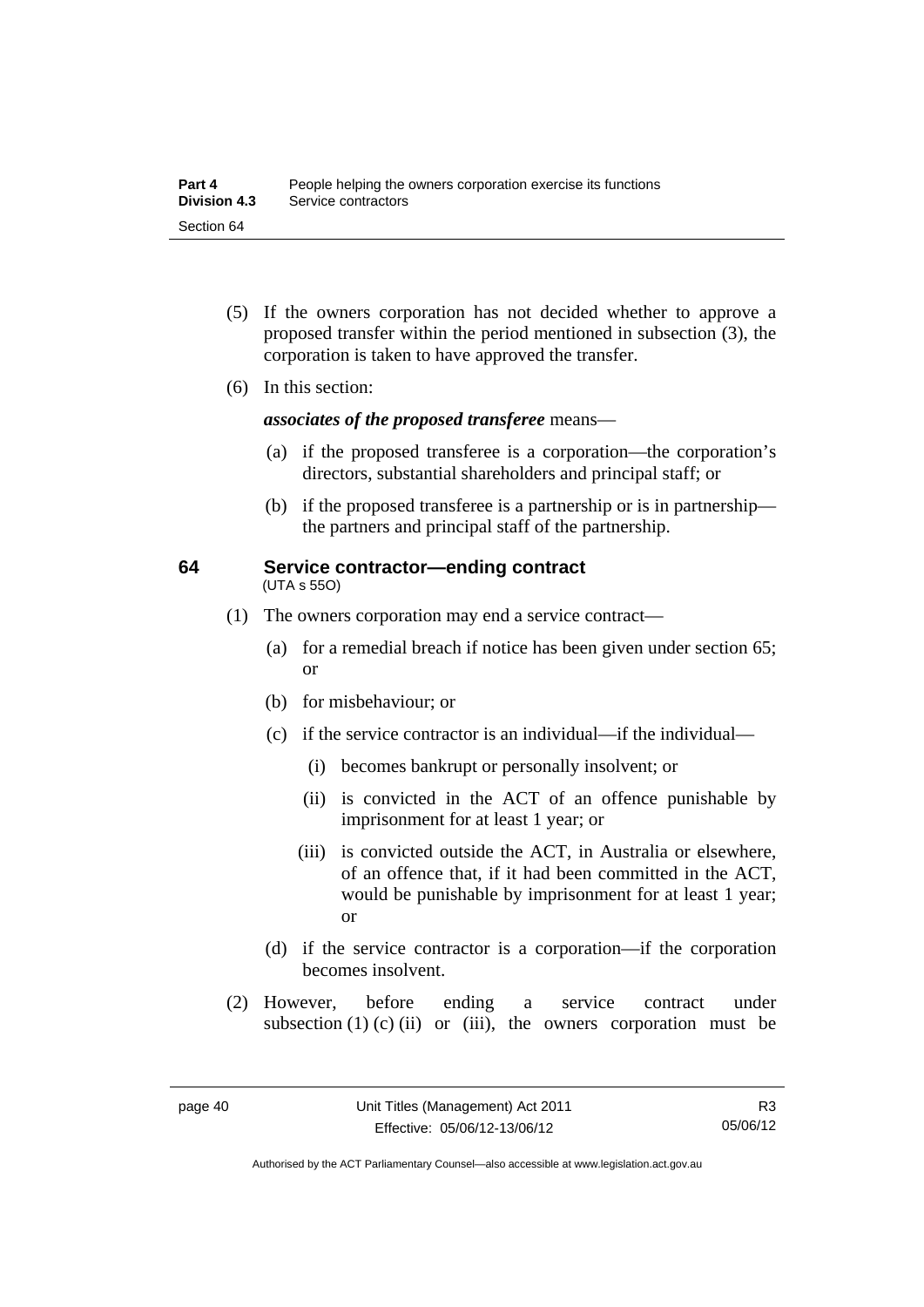satisfied that the conviction affects the service contractor's suitability to exercise the contractor's functions.

- (3) The owners corporation must end a service contract—
	- (a) if the service contractor is absent, other than on approved leave, for 14 consecutive days or for 28 days in any 12-month period; or
	- (b) for physical or mental incapacity, if the incapacity substantially affects the exercise of the service contractor's functions.
- (4) In this section:

*insolvent—*a corporation is taken to be *insolvent* if the corporation—

- (a) is being wound up; or
- (b) has had a receiver or other controller appointed; or
- (c) has entered into a deed of company arrangement with its creditors; or
- (d) is otherwise under external administration under the Corporations Act, chapter 5.

*remedial breach* means a remedial breach under section 65.

#### **65 Service contractor—remedial breaches**  (UTA s 55P)

- (1) A service contractor commits a remedial breach if the service contractor—
	- (a) fails to exercise the service contractor's functions; or
	- (b) while exercising the service contractor's functions, is grossly negligent or engages in misconduct.
- (2) If the owner's corporation believes on reasonable grounds that a service contractor has committed a remedial breach, the corporation may give the service contractor written notice stating—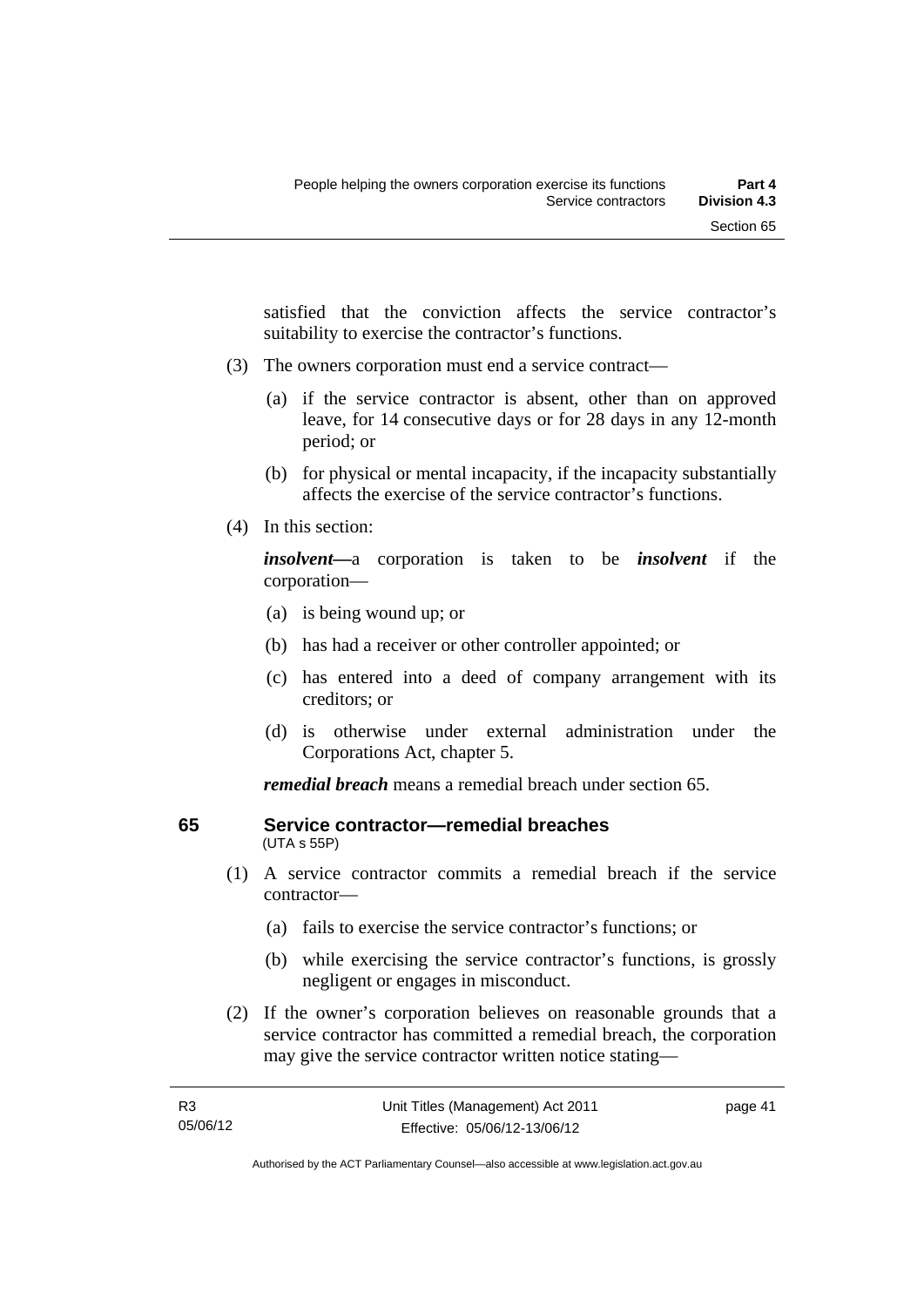- (a) that the corporation believes the service contractor has committed a remedial breach; and
- (b) details of the remedial breach committed, sufficient to allow the service contractor to identify—
	- (i) the function the service contractor failed to exercise; or
	- (ii) the gross negligence or misconduct; and
- (c) that the service contractor must, within 14 days after the day the notice is given to the service contractor —
	- (i) give the corporation a written representation explaining why the service contractor's actions do not amount to a remedial breach; or
	- (ii) remedy the breach; and
- (d) that the owners corporation may end the service contract if—
	- (i) the service contractor does not comply with the notice; or
	- (ii) if the service contractor gives a written representation explaining why the service contractor's actions do not amount to a remedial breach—the corporation does not accept the service contractor's representation.

# **Division 4.4 Communication officers**

#### **66 Communications officer—appointment**  (UTA s 55H)

- (1) This section applies to an owners corporation for a units plan if the units plan has 7 or more units.
- (2) The owners corporation may, by ordinary resolution, appoint an owners corporation communications officer.
	- *Note* For the making of appointments (including acting appointments), see the Legislation Act, pt 19.3.

Authorised by the ACT Parliamentary Counsel—also accessible at www.legislation.act.gov.au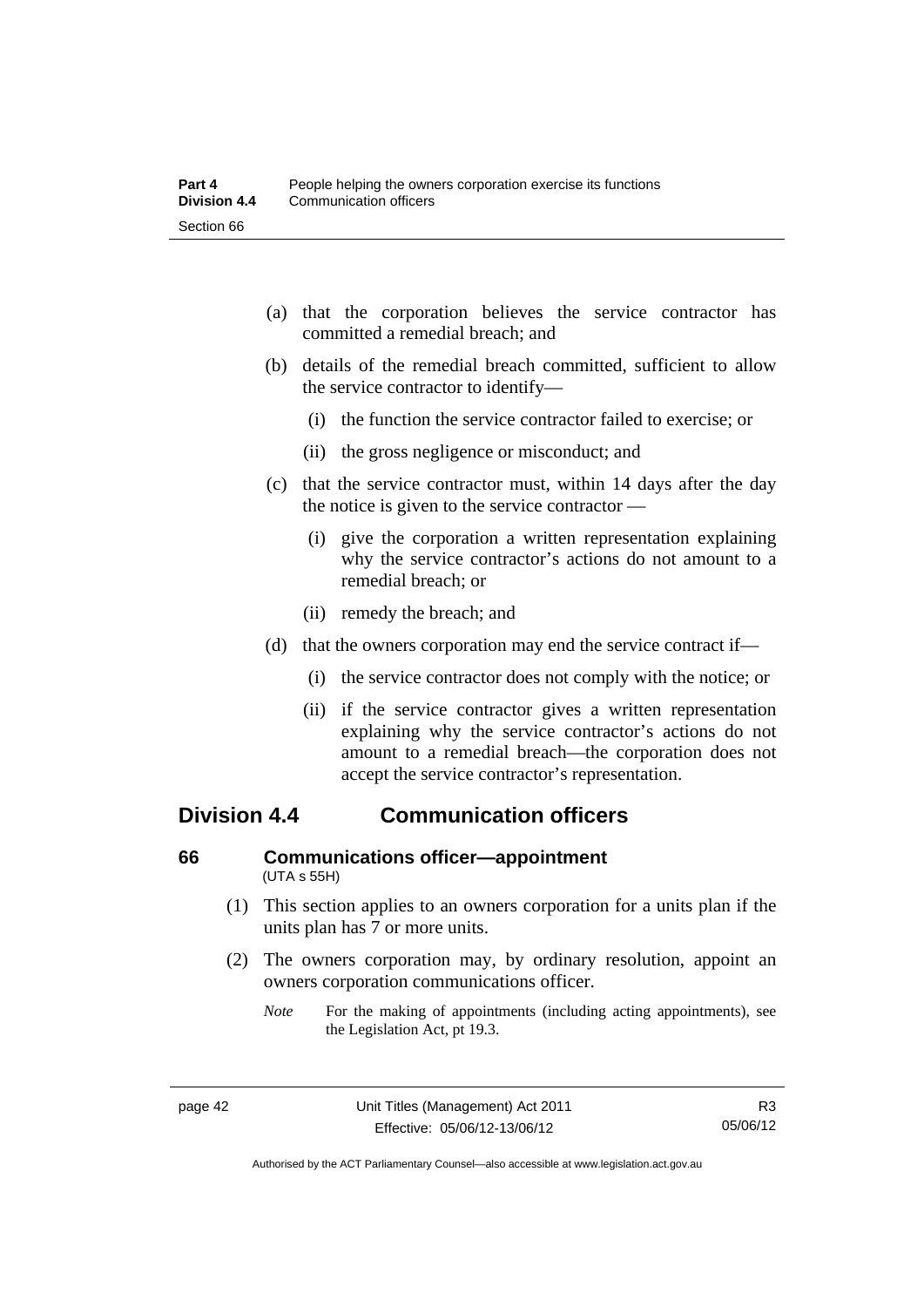- (3) Without limiting subsection (2)—
	- (a) a person may be appointed as a communications officer whether or not the person is a member of the owners corporation; and
	- (b) the corporation may appoint the officer as a volunteer or may pay the officer.

#### **67 Communications officer—function**  (UTA s 55I)

- (1) A communications officer helps the owners corporation by improving communication so that conflict within the units plan is avoided, minimised or resolved.
- (2) To improve communication, the communications officer may do 1 or more of the following:
	- (a) monitor communication techniques and procedures adopted by the owners corporation for internal communication between the corporation, the executive committee, unit owners and residents;
	- (b) identify for the executive committee ways in which internal communication can be improved;
	- (c) alert the executive committee, or committee members, if the officer becomes aware of potential conflict;
	- (d) advise the executive committee about ways in which the risk of conflict in the units plan can be minimised;
	- (e) be available to the executive committee, or committee members, to be consulted about any internal communication matter.
- (3) However, the communications officer must not try to mediate or directly resolve a dispute.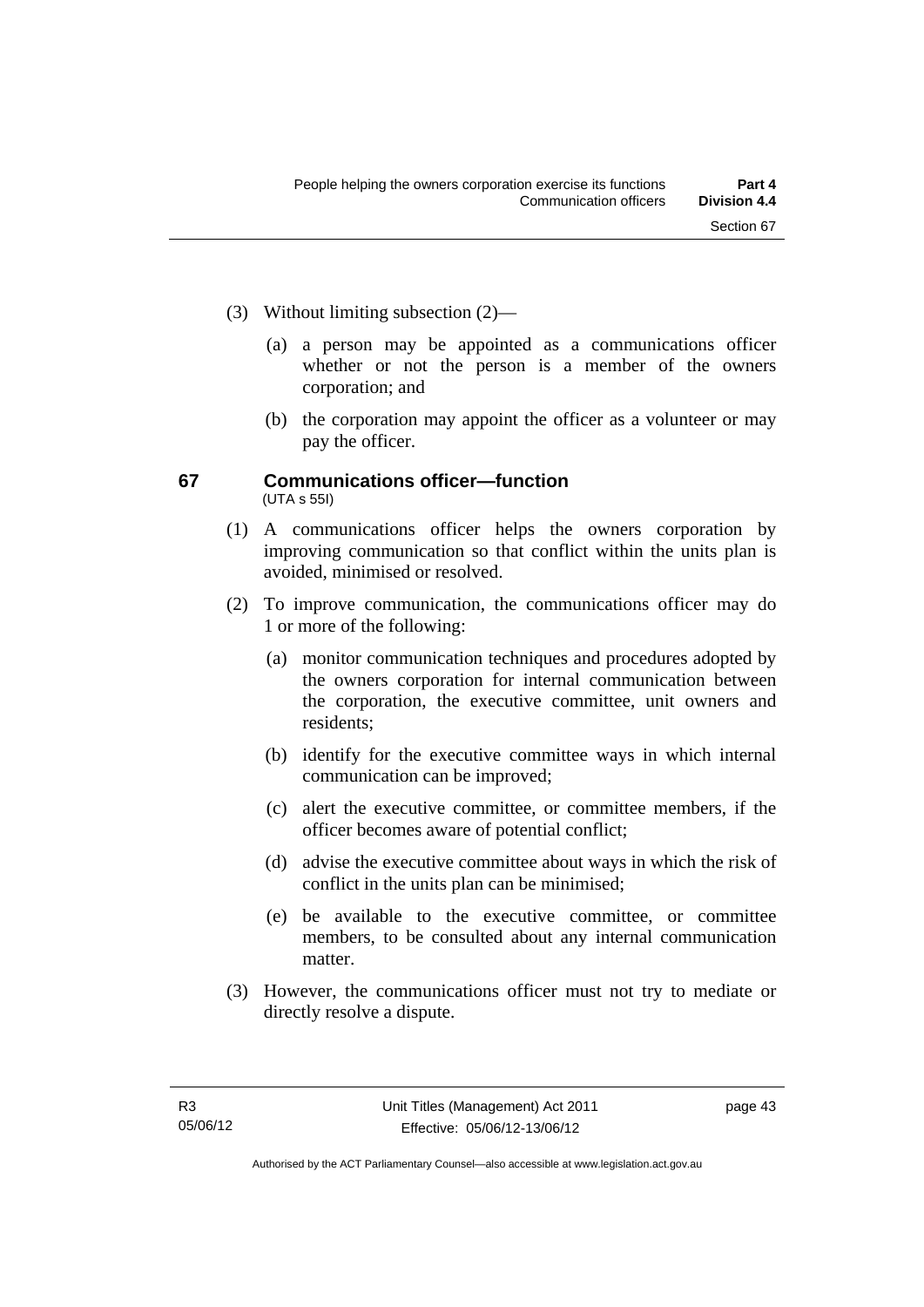# **Part 5 Financial management**

# **Division 5.1 Financial functions generally**

#### **68 Owners corporation must have bank account**  (UTA s 56 (1) and (2))

- (1) An owners corporation for a units plan must—
	- (a) open and maintain an account with 1 or more authorised deposit-taking institutions; and
	- (b) pay all amounts it receives into the account; and
	- (c) pay all amounts it spends out of the account.
	- *Note* An *authorised deposit-taking institution* is an institution (eg a bank, credit union or building society) that is authorised under the *Banking Act 1959* (Cwlth), s 9 (3) (see Legislation Act, dict, pt 1).
- (2) An owners corporation for a units plan with only 2 or 3 units may, by unopposed resolution, exempt itself from subsection (1).

#### **69 Owners corporation may invest**

(UTA s 56 (3) and (4))

- (1) An owners corporation may invest its money as it considers appropriate, subject to any direction by special resolution.
- (2) However, an owners corporation must not invest in a mortgage of land.

# **70 Owners corporation may borrow**

(UTA s 58)

An owners corporation may, if authorised by a special resolution, do 1 or more of the following:

(a) borrow amounts required for the exercise of its functions;

Authorised by the ACT Parliamentary Counsel—also accessible at www.legislation.act.gov.au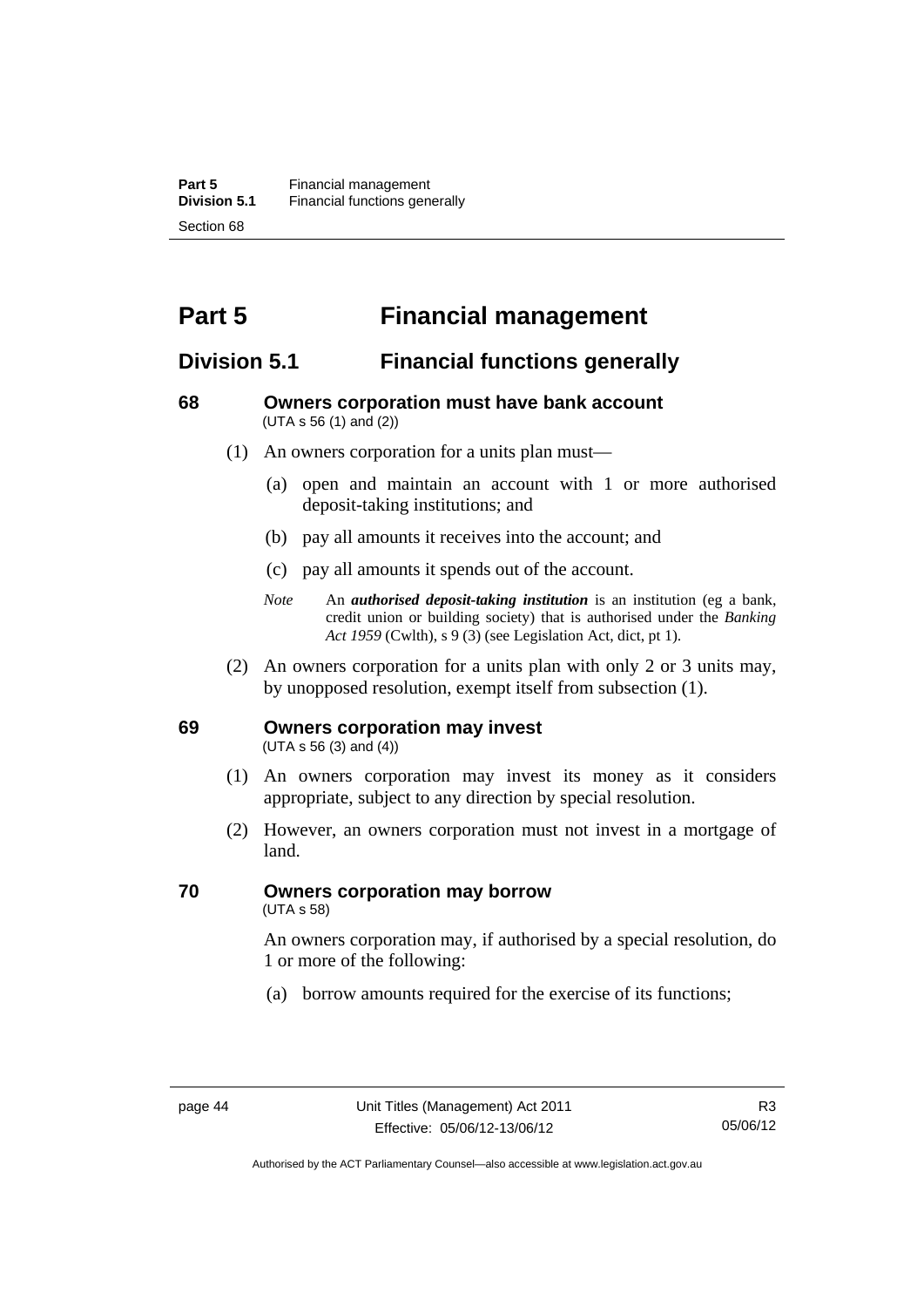- (b) secure the repayment of amounts borrowed by it and the
- *Note* Section 20 (2) prevents the owners corporation from taking out a mortgage over the lease in the common property to secure repayment.

payment of interest on amounts borrowed by it.

#### **71 Owners corporation must not carry on business**  (UTA s 57)

- (1) An owners corporation must not carry on business except in the exercise of its functions.
	- *Note* The earning of income from the operation of sustainability infrastructure by an owners corporation does not amount to carrying on business if the income is used to pay certain costs (see s 23 (4)).
- (2) If an owners corporation contravenes subsection (1), each executive member of the corporation at the time of the breach commits an offence.

Maximum penalty: 50 penalty units.

- (3) It is a defence to a prosecution for an offence against subsection (2) if the defendant proves that—
	- (a) the defendant took reasonable steps to ensure that the contravention did not happen; or
	- (b) the contravention happened without the defendant's knowledge.

# **Division 5.2 Administrative, special purpose and sinking funds**

**72 Definitions—div 5.2** 

(UTA s 55W)

In this division:

*administrative fund*—see section 73.

*expected sinking fund expenditure*—see section 83.

page 45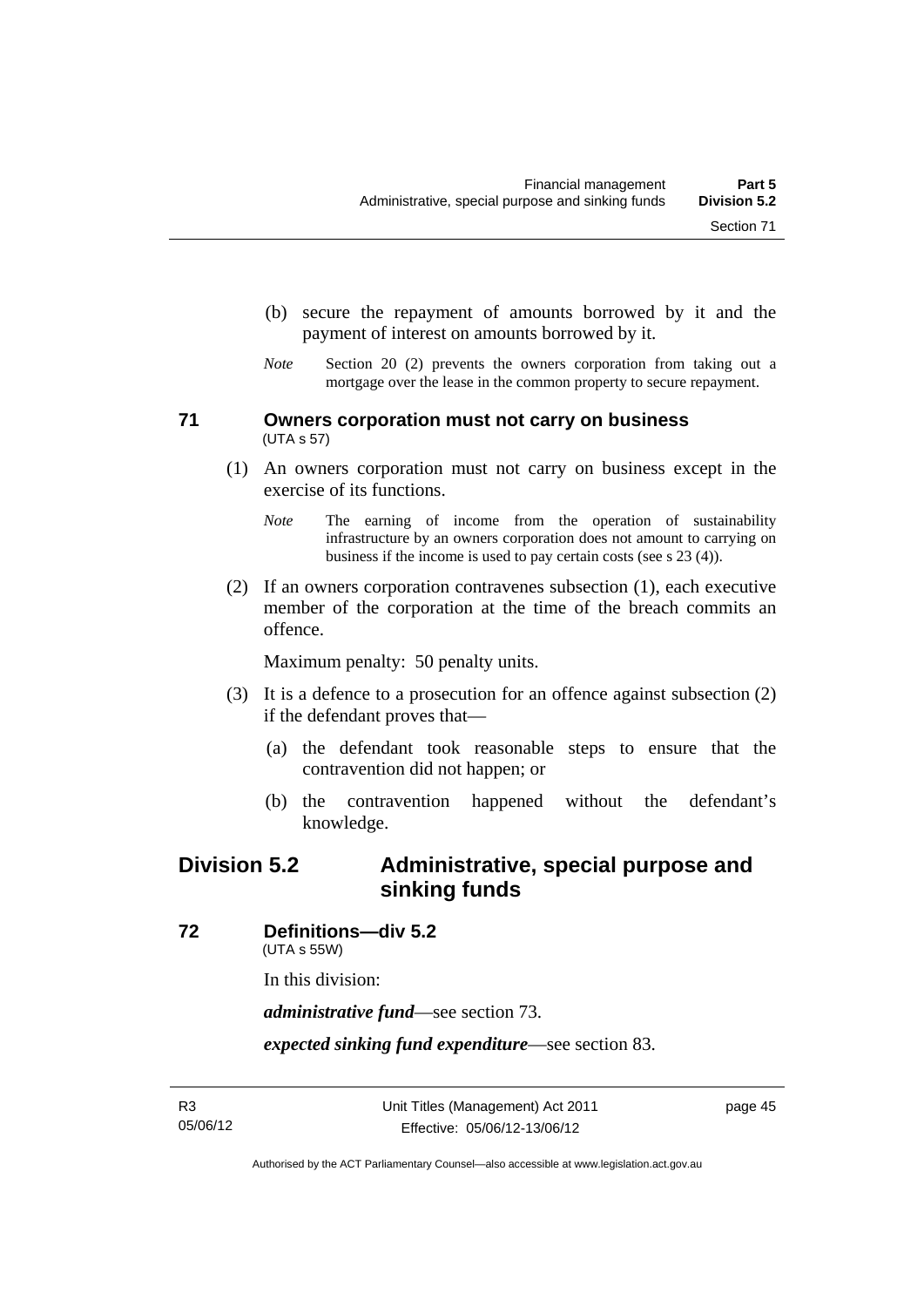*general fund*, of an owners corporation, means the corporation's administrative fund or a special purpose fund.

*general fund budget*—see section 75 (1).

*general fund contribution*—see section 78 (1).

*sinking fund*—see section 81 (2).

*sinking fund contribution*—see section 89 (1).

*sinking fund plan*—see section 82 (2).

*special purpose fund*—see section 74 (1).

*total general fund contribution*—see section 75 (2) (a).

*total sinking fund amount*, for a financial year, means the total of expected sinking fund expenditure for the year set out in the sinking fund plan.

#### **73 Administrative fund**

(UTA s 59 (1))

An owners corporation for a units plan must establish a fund for the general administration of the corporation (an *administrative fund*).

## **74 Special purpose fund**

(UTA s 59 (2) and (3))

- (1) An owners corporation for a units plan may, by special resolution, establish funds for particular purposes (a *special purpose fund*).
- (2) The purposes for which a special purpose fund may be used may only be changed by special resolution of the owners corporation.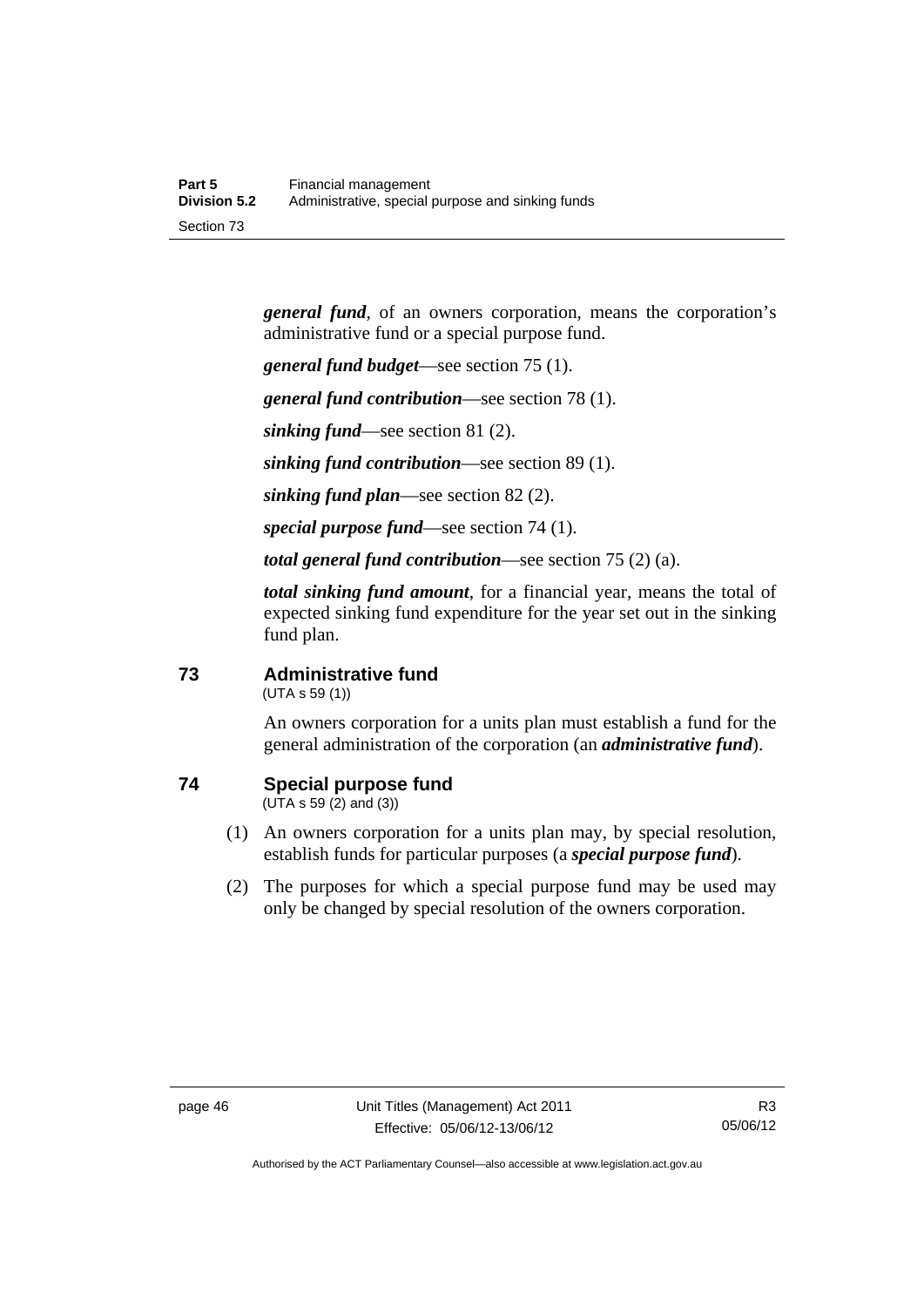#### **75 General fund—budget**  (UTA s 59 (4), (5) and (6))

- (1) At each annual general meeting of an owners corporation, the corporation must, by ordinary resolution, approve a budget (the *general fund budget*) for the administrative fund and each special purpose fund for the financial year in which the meeting is held.
- (2) The general fund budget must state for the financial year in which the annual general meeting is held—
	- (a) an estimate of the total contributions (the *total general fund contribution*) to be paid into the general fund by the owners corporation's members; and
	- (b) an estimate of any other amounts to be paid into the general fund; and
	- (c) an estimate of payments to be made out of the general fund including an estimate of payments necessary—
		- (i) to maintain in good condition on a day-to-day basis the common property and any other property held by the owners corporation; and
		- (ii) to pay for insurance premiums; and
		- (iii) to pay for recurrent expenses.

#### **Examples—par (b)**

- 1 the proceeds from the sale of any personal property of the owners corporation
- 2 fees paid to the owners corporation for inspection of its records and the provision of information and certificates relating to its records

#### **Examples—par (c) (i)**

carpet cleaning, lawnmowing services, minor expenses relating to maintenance of the common property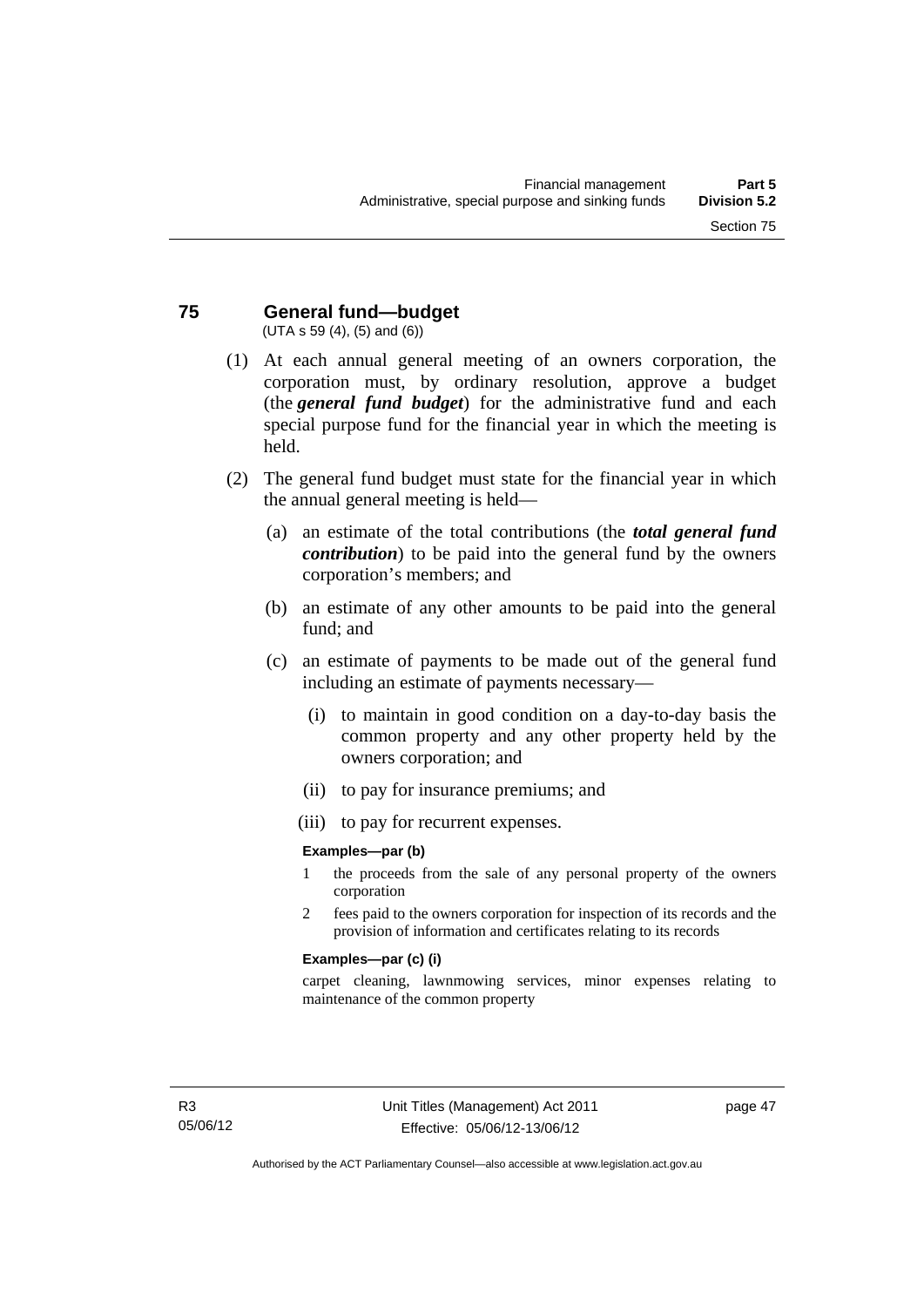#### **Examples—par (c) (iii)**

utility service charges, accounting fees

- *Note* An example is part of the Act, is not exhaustive and may extend, but does not limit, the meaning of the provision in which it appears (see Legislation Act, s 126 and s 132).
- (3) A payment out of a special purpose fund may only be included in the budget if the payment is for the purpose for which the fund was established, unless the proposed payment is authorised by special resolution.
- (4) The amount mentioned in subsection (2) (c) must not include transfers to the sinking fund.

#### **76 General fund—what must be paid into the fund?**

An owners corporation for a units plan must pay the following amounts into its general fund:

- (a) general fund contributions paid to the owners corporation;
- (b) the proceeds of the disposal of any personal property of the owners corporation;
- (c) any fees paid to the owners corporation for inspection of its records and the provision of information and certificates relating to its records.

#### **77 General fund—what can fund be used for?**

(UTA s 59 (4))

An owners corporation for a units plan may only make payments from a general fund if the payments are—

- (a) approved in the general fund budget; or
- (b) authorised by ordinary resolution.

Authorised by the ACT Parliamentary Counsel—also accessible at www.legislation.act.gov.au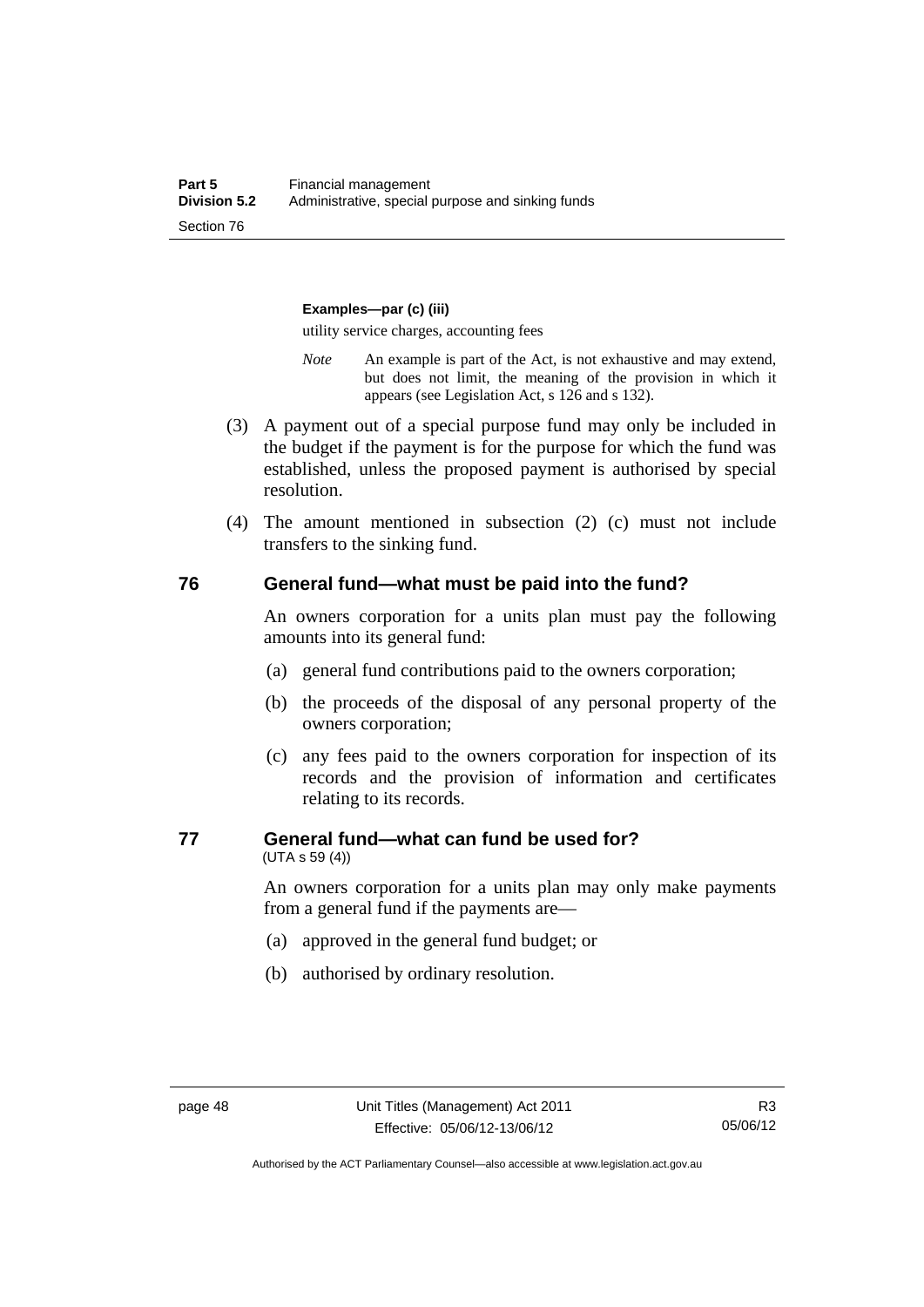#### **78 General fund—contributions**  (UTA s 60 (1) to (4))

- (1) An owners corporation for a units plan may, from time to time, determine a contribution (a *general fund contribution*) required from its members for the corporation's general fund.
- (2) The general fund contribution payable for each unit is—
	- (a) the proportional share for the unit of the total general fund contribution; or
	- (b) a proportion of the total general fund contribution worked out in accordance with a method set out in an unopposed resolution.
- (3) A resolution under subsection (2) (b) may provide that only stated unit owners, or unit owners in a stated class, are required to pay a particular contribution, or a contribution of a particular kind.
- (4) A resolution under subsection (2) (b) may only be—
	- (a) amended by unopposed resolution; and
	- (b) revoked by special resolution.

#### **79 General fund—notice of contributions**  (UTA s 60 (5) and (6))

- (1) An owners corporation for a units plan must give notice of a determination of general fund contributions to each unit owner.
- (2) The notice must include the following information:
	- (a) the general fund contribution payable for the unit;
	- (b) the general fund contributions payable for each other unit;
	- (c) the general fund for which the contribution is required, the proportion of the contribution to be paid into each fund, and the total amount to be paid into each fund;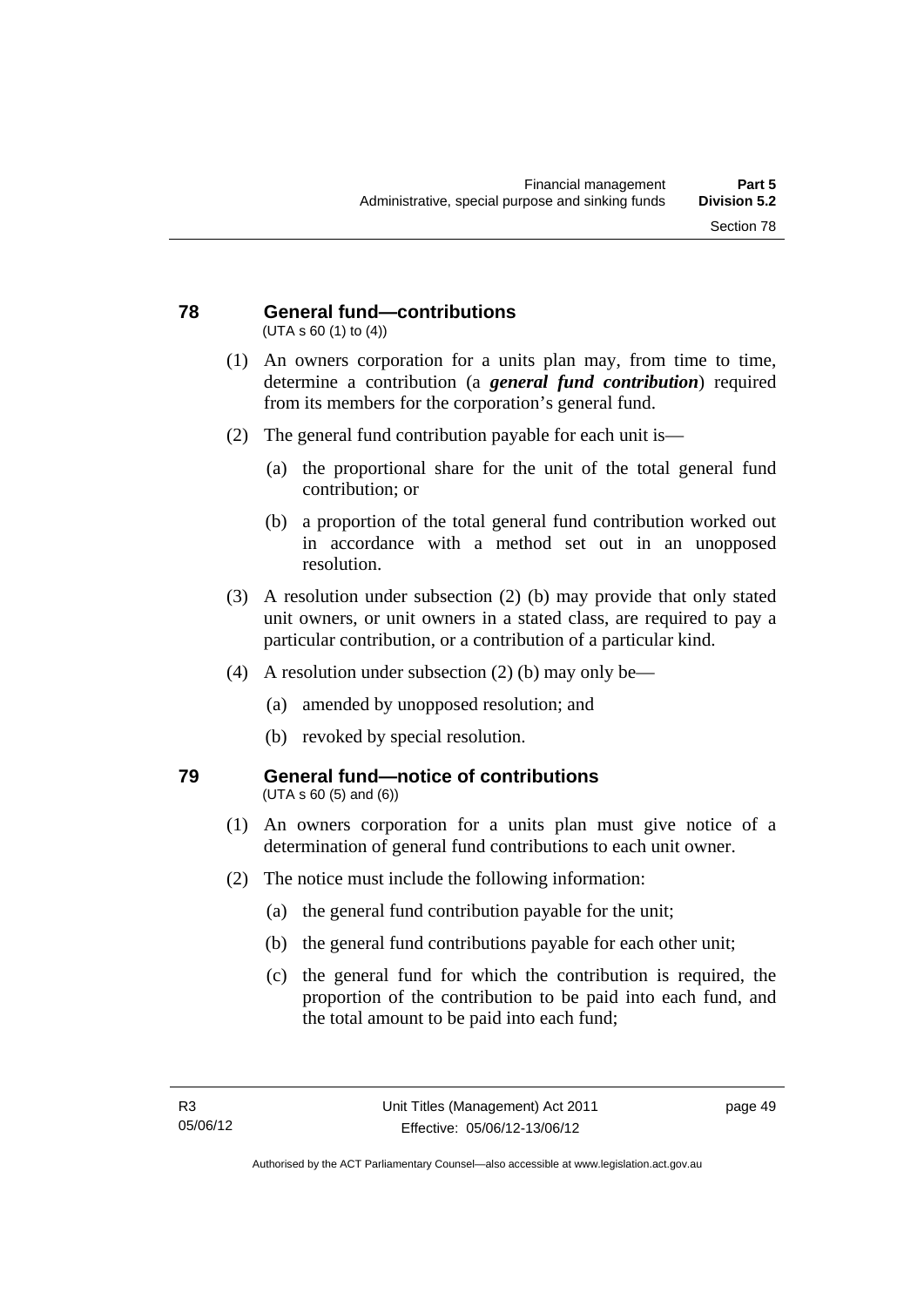- (d) the proportion of the total general fund contribution payable for the unit and how the proportion is worked out;
- (e) the date when the contribution is payable, if paid in full (which must be not later than 28 days after the date of the notice);
- (f) if the contribution is payable by instalments—the dates when the instalments are payable;
- (g) how the contribution may be paid;
- (h) details of any discount for early payment decided by the owners corporation under section 93;
- (i) details of interest payable for late payment under section 94.

#### **80 General fund—when are contributions payable?**  (UTA s 60 (7))

A general fund contribution is payable by a unit owner—

- (a) if paid in full—on the date stated in the notice; or
- (b) if payable by instalments—on the dates stated in the notice.
- **81 Sinking fund**

 $(UTA S 61(1))$ 

- (1) This section applies if there are 4 or more units in a units plan.
- (2) An owners corporation for the units plan must establish and maintain a fund (the *sinking fund*).

#### **82 Sinking fund plan**

 $(UTA \, s \, 62 \, (2)$  and  $(3)$  and  $s \, 63A \, (2)$  and  $(3)$ )

 (1) This section applies to an owners corporation for a units plan if the corporation is required to establish and maintain a sinking fund.

Authorised by the ACT Parliamentary Counsel—also accessible at www.legislation.act.gov.au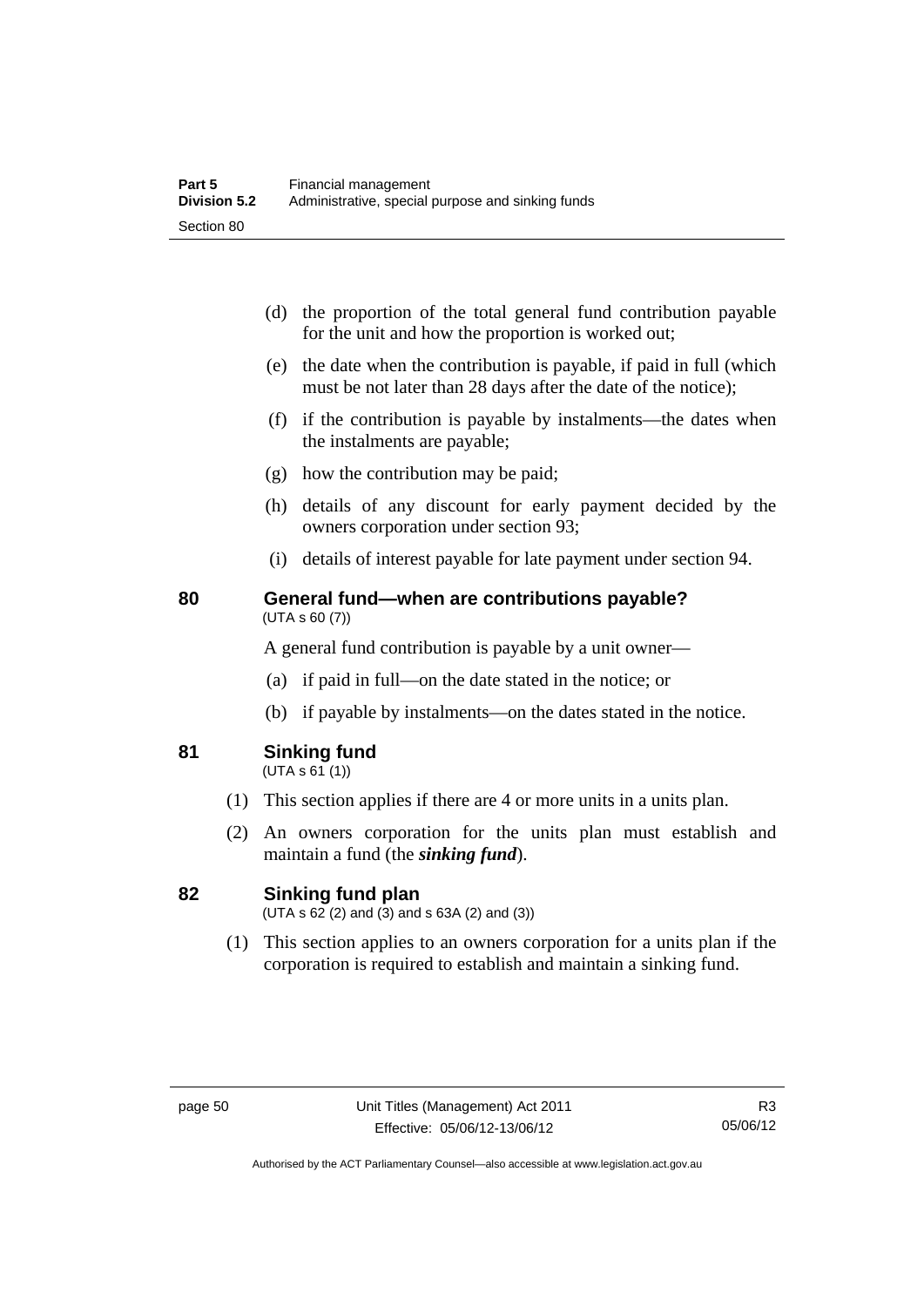- (2) The owners corporation must approve, by ordinary resolution, a plan of expected sinking fund expenditure (a *sinking fund plan*) for each year in the 10-year period beginning on the day of the next annual general meeting following the approval.
	- *Note* A sinking fund plan of an existing owners corporation that was current immediately before the commencement of this division is taken to be a sinking fund plan under this Act (see s 157 (2)). The day the existing sinking fund plan is approved for this Act is the day the existing sinking fund plan was approved by the owners corporation for the *Unit Titles Act 2001* (see s 157 (3) and (4)).

#### **83 Sinking fund plan—meaning of** *expected sinking fund expenditure* (UTA s 61 (3))

- (1) For this division, *expected sinking fund expenditure* means expenditure for the following purposes that the owners corporation reasonably expects will be necessary to maintain in good condition the common property and any other property it holds:
	- (a) the painting or repainting of any building (or any part of a building) that forms part of the common property;
	- (b) the acquisition of new property or renewal or replacement of property that it holds;
	- (c) the renewal, replacement or repair of fixtures and fittings that are part of the common property;
	- (d) the renewal, replacement or repair of anything else on the common property;
	- (e) for a building containing class A units—any purpose mentioned in paragraph (b), (c) or (d) that relates to defined parts of the building;
	- (f) for a building on a class B unit—any maintenance mentioned in paragraph (b), (c) or (d) that is authorised by a special resolution under section 24 (1) (g);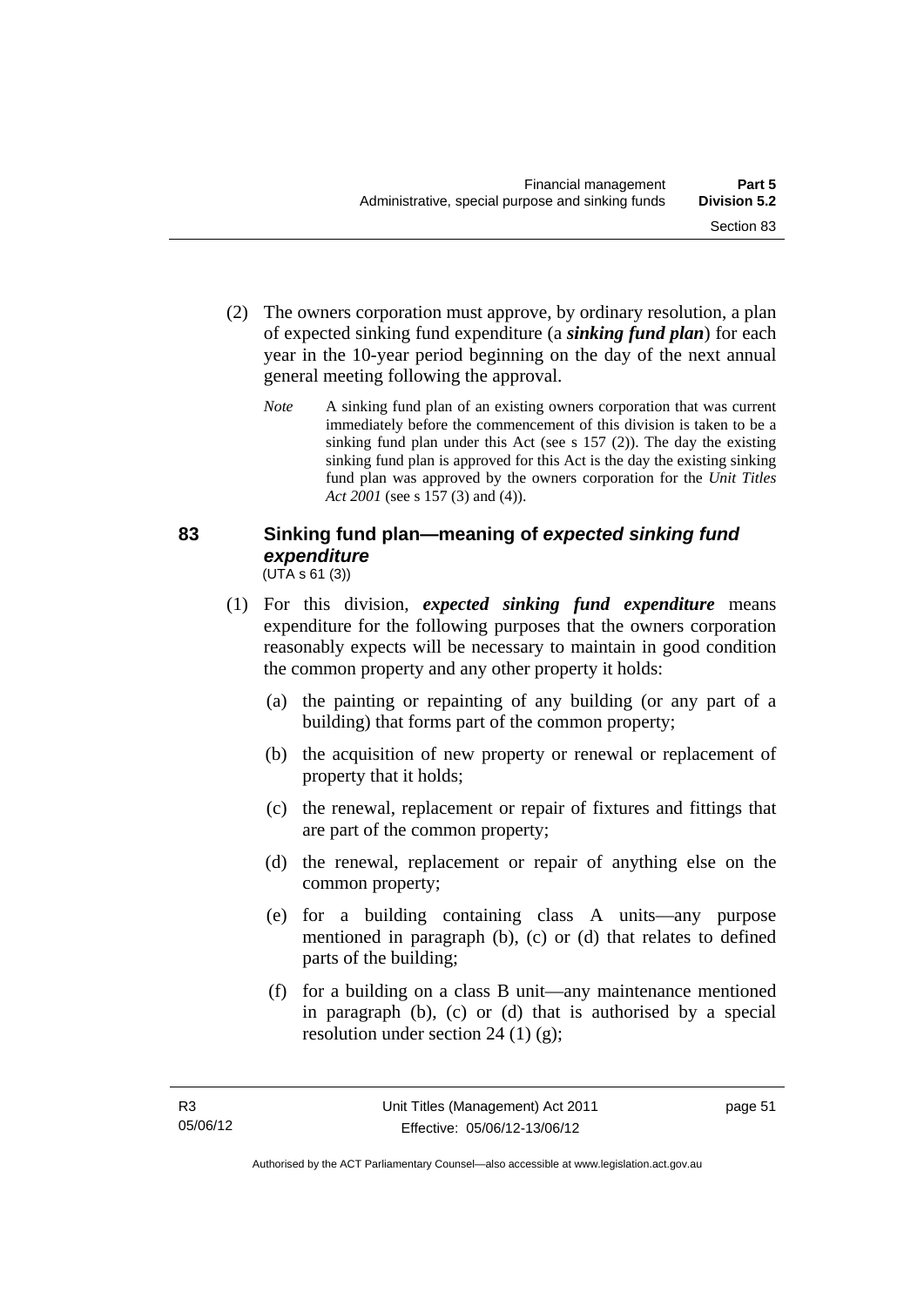- (g) any other capital expenses for which the corporation is responsible.
- (2) In this section:

*defined parts*, of a building containing class A units—see section 24 (2).

*property* includes sustainability or utility infrastructure.

#### **84 Sinking fund plan—when must it be approved?**

- (1) The owners corporation for a units plan must approve a sinking fund plan not later than—
	- (a) if the corporation is established after the commencement of this division—12 months after the day of the corporation's 1st annual general meeting; or
	- (b) in any other case—12 months after the day this division commences.
		- *Note* A sinking fund plan of an existing owners corporation that was current immediately before the commencement of this division is taken to be a sinking fund plan under this Act (see s 157 (2)). The day the existing sinking fund plan is approved for this Act is the day the existing sinking fund plan was approved by the owners corporation for the *Unit Titles Act 2001* (see s 157 (3) and (4)).
- (2) If the owners corporation has approved a sinking fund plan under this Act, the corporation must approve a new sinking fund plan not later than 12 months before the end of the 10-year period to which the existing plan relates.

# **85 Sinking fund plan—review**

(UTA s 63 and s 63B)

An owners corporation for a units plan must review its sinking fund plan—

 (a) not later than 4 years after the plan is first approved by the owners corporation (the *first review*); and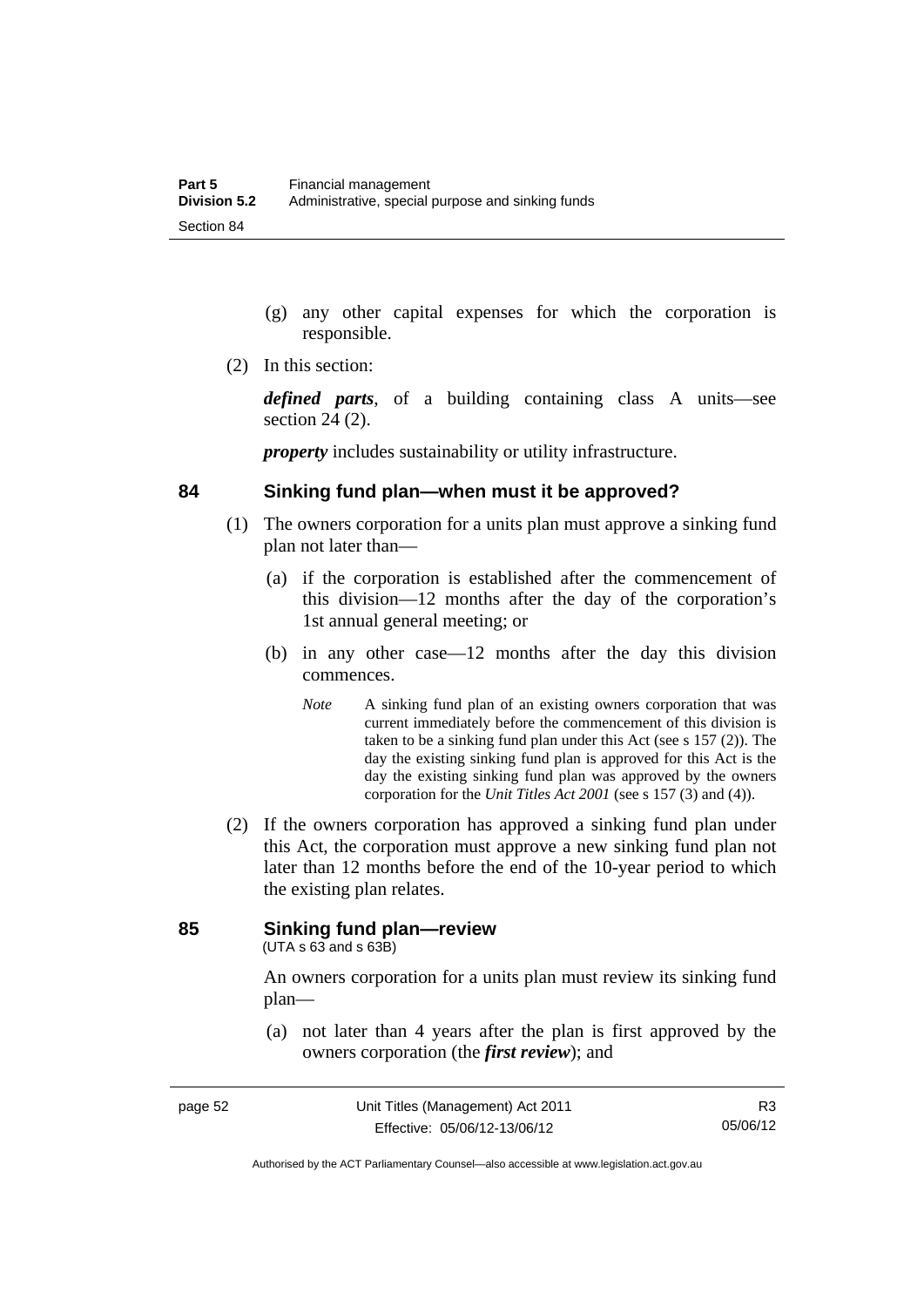- (b) not later than the end of each 5-year period after the first review.
- *Note* A sinking fund plan of an existing owners corporation that was current immediately before the commencement of this division is taken to be a sinking fund plan under this Act (see s 157 (2)). The day the existing sinking fund plan is first approved for this section is the day the initial sinking fund plan was approved by the owners corporation under the *Unit Titles Act 2001* (see s 157 (3)).

#### **86 Sinking fund plan—amendment**

An owners corporation for a units plan may at any time, by ordinary resolution, amend its sinking fund plan to ensure that the plan reflects expected sinking fund expenditure.

#### **87 Sinking fund—what must be paid into the fund?**   $(UTA S 61 (2))$

An owners corporation for a units plan must pay the following amounts into its sinking fund:

- (a) sinking fund contributions paid to the owners corporation;
- (b) any amount received by the owners corporation that is not required or allowed to be paid into a general fund;
- (c) any amount authorised by an ordinary resolution to be transferred from the administrative fund to the sinking fund;
- (d) any amount to be transferred from a special purpose fund to the sinking fund—
	- (i) in accordance with the purpose of the special purpose fund; or
	- (ii) that is authorised by a special resolution.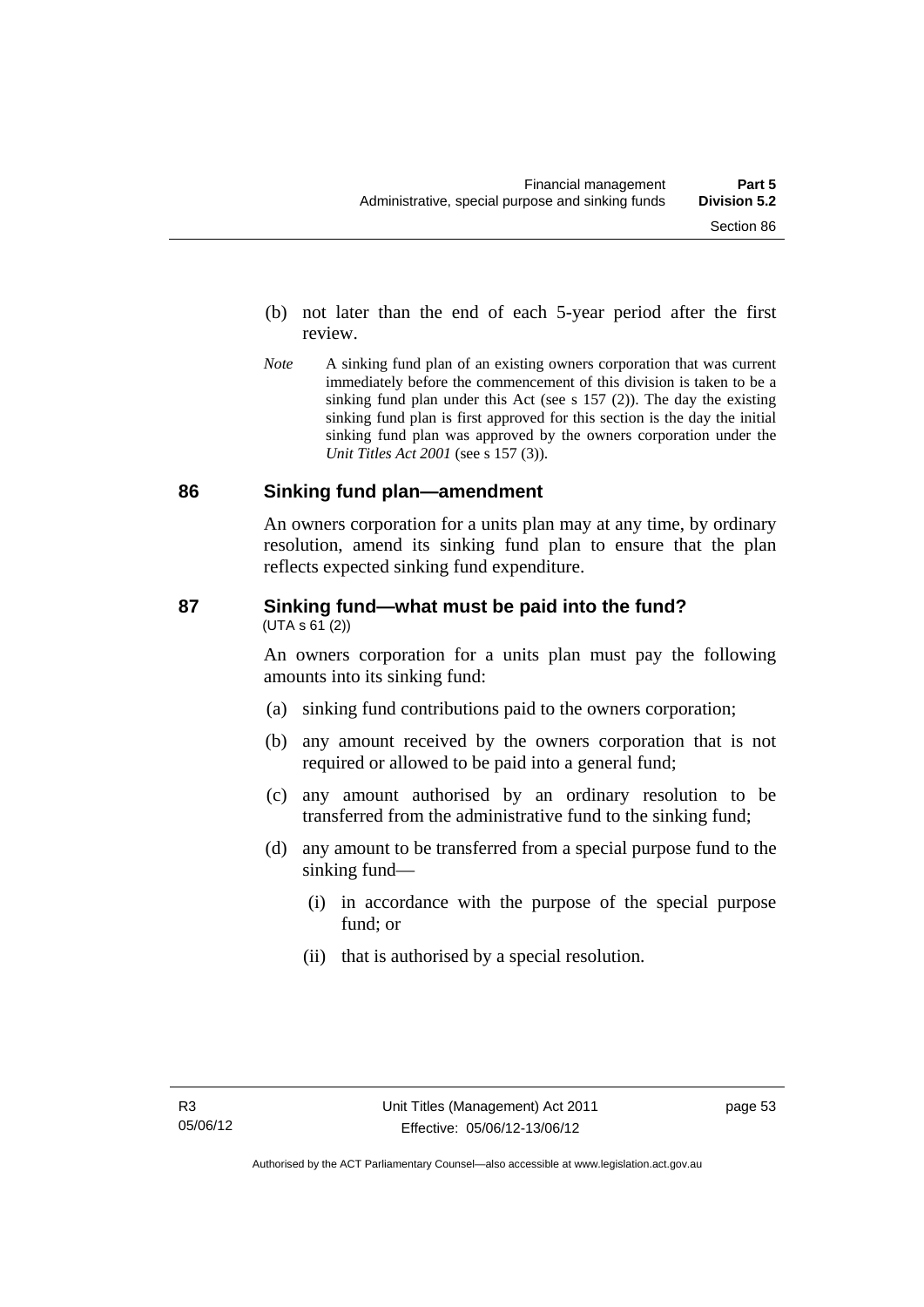#### **88 Sinking fund—what can fund be used for?**

An owners corporation for a units plan may only make payments from its sinking fund if the payments are consistent with the sinking fund plan.

- *Note 1* An owners corporation may at any time, by ordinary resolution, amend its sinking fund plan to ensure that the plan reflects expected sinking fund expenditure.
- *Note 2* Expenditure from the sinking fund for the purpose of installing sustainability or utility infrastructure must be provided for in the sinking fund plan (see s 23).

#### **89 Sinking fund—contributions**

 $(UTA S 64(1), (2) and (3))$ 

- (1) An owners corporation for a units plan may determine a contribution (a *sinking fund contribution*) required from its members for the corporation's sinking fund.
- (2) The sinking fund contribution payable for each unit for a financial year is—
	- (a) the proportional share for the unit of the total sinking fund amount for the financial year; or
	- (b) a proportion of the total sinking fund amount worked out using a method set out in an unopposed resolution.
	- *Note Total sinking fund amount*, for a financial year, means the total of expected sinking fund expenditure for the year set out in the sinking fund plan (see s 82). *Expected sinking fund expenditure* means expenditure for the purposes mentioned in s 83 (1) that the owners corporation reasonably expects will be necessary to maintain in good condition the common property and any other property it holds (see s 83).
- (3) A resolution under subsection (2) (b) may provide that only stated unit owners, or unit owners in a stated class, are required to pay a sinking fund contribution.
- (4) A resolution under subsection (2) (b) may only be—

Authorised by the ACT Parliamentary Counsel—also accessible at www.legislation.act.gov.au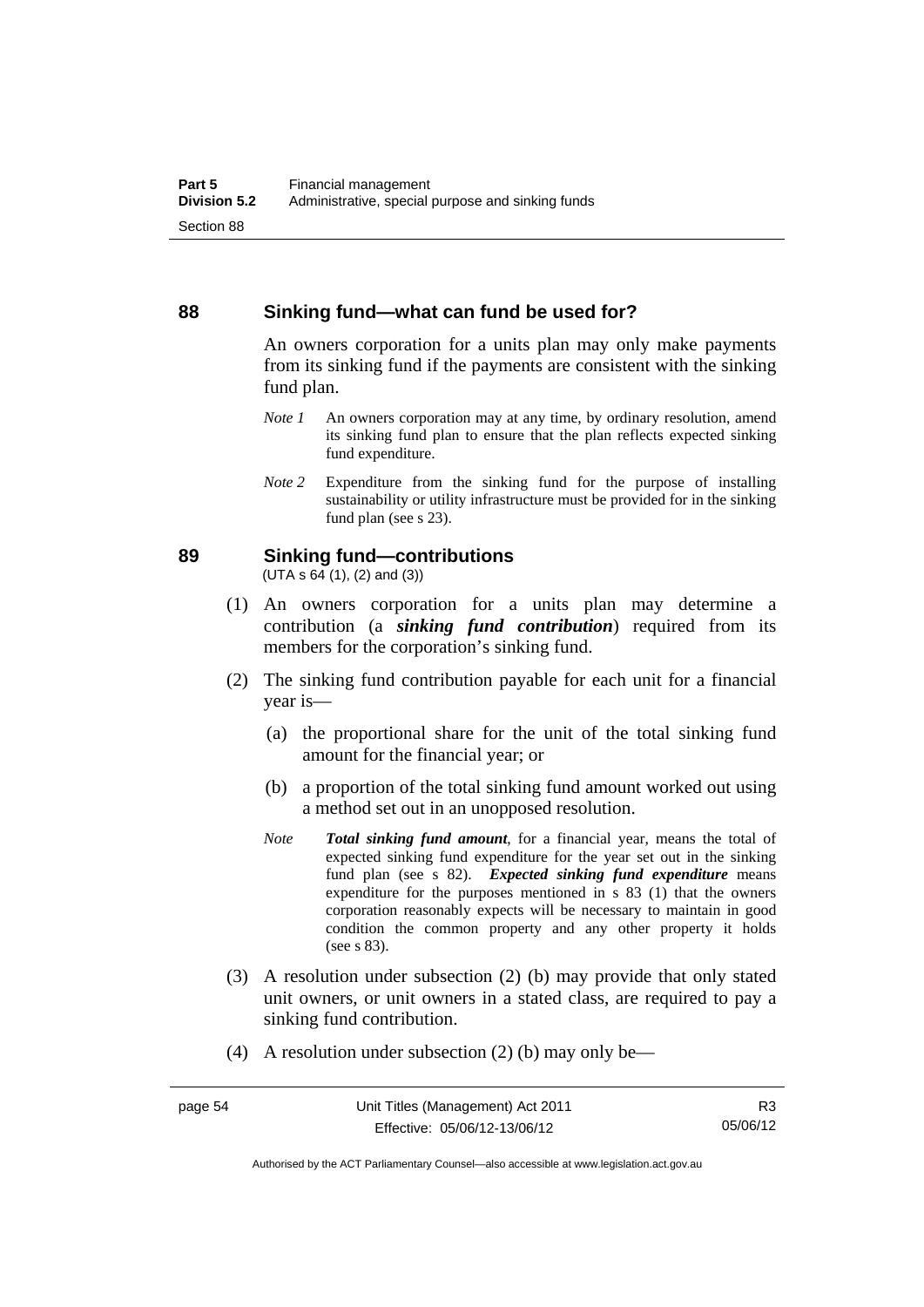- (a) amended by unopposed resolution; or
- (b) revoked by special resolution.

#### **90 Sinking fund—notice of contributions**   $(UTA \, s \, 64 \, (4) \, and \, (5))$

- (1) An owners corporation for a units plan must, within 1 month after an annual general meeting, give notice to each unit owner of the determination of sinking fund contributions for the financial year when the meeting takes place.
- (2) The notice must include the following information:
	- (a) the sinking fund contribution payable for the unit;
	- (b) the sinking fund contributions payable for each other unit;
	- (c) the total sinking fund amount for the financial year;
	- (d) the proportion of the total sinking fund amount payable for the unit and how the proportion is worked out;
	- (e) the date when the contribution is payable, if paid in full (which must be not later than 28 days after the date of the notice);
	- (f) if the contribution is payable by instalments—the dates when the instalments are payable;
	- (g) how the contribution may be paid;
	- (h) details of any discount for early payment decided by the owners corporation under section 93;
	- (i) details of interest payable for late payment under section 94.

#### **91 Sinking fund—when are contributions payable?**   $(UTA S 64(6))$

A sinking fund contribution is payable by a unit owner—

(a) if paid in full—on the date stated in the notice; or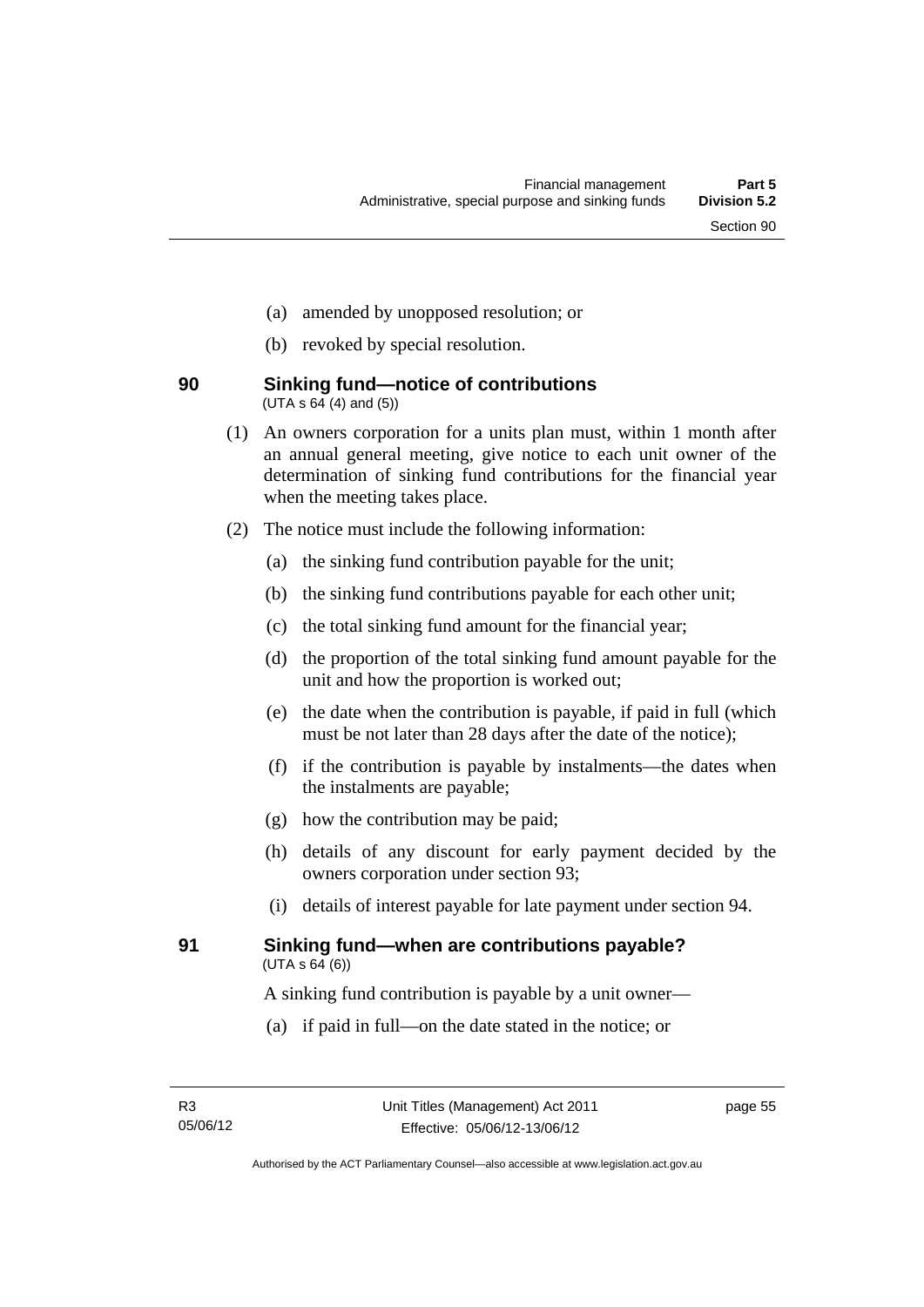(b) if payable by instalments—on the dates stated in the notice.

#### **92 General and sinking funds in staged developments**  (UTA s 64A)

- (1) This section applies to a general fund or sinking fund established by an owners corporation for a staged development if the development has not been completed.
- (2) A contribution to a fund is not payable by the owner of a unit if the unit is in an uncompleted stage of the development.
- (3) The owners corporation must not pay an amount from a fund in relation to an uncompleted stage of the development.

# **Division 5.3 Powers in relation to money owing to owners corporation**

# **93 Discounts—amounts owing**

(UTA s 65 (1))

- (1) An owners corporation for a units plan may, by ordinary resolution, decide that a stated discount applies to an amount owing to the corporation by a unit owner if—
	- (a) the amount is paid to the corporation before the date it becomes payable; or
	- (b) for contributions payable by instalments—if the contribution is paid—
		- (i) in full on or before the date stated in the notice of the contribution for payment in full; or
		- (ii) in another way stated in the resolution.
- (2) In this section:

*contribution* means a general fund contribution or a sinking fund contribution.

Authorised by the ACT Parliamentary Counsel—also accessible at www.legislation.act.gov.au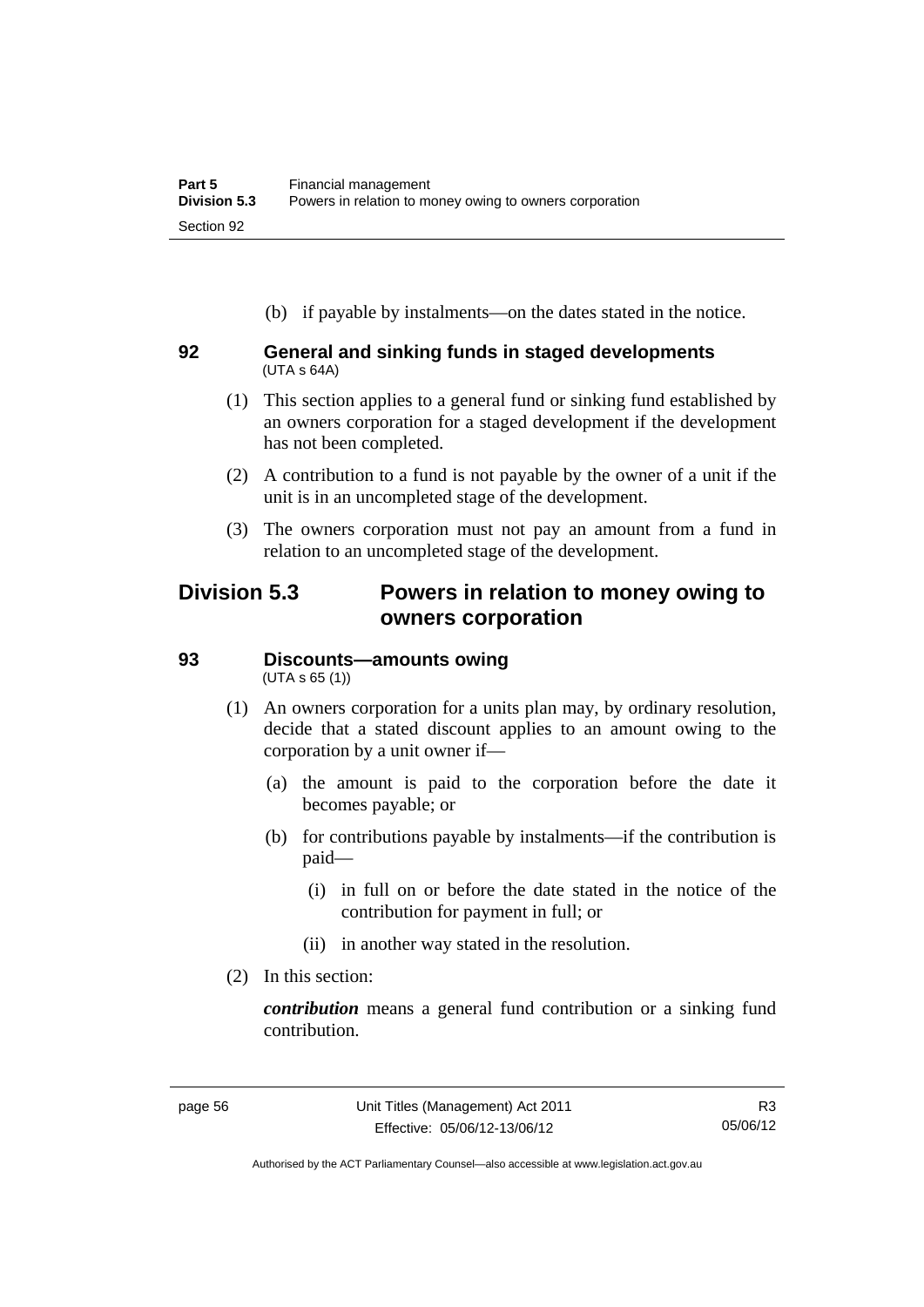#### **94 Interest—amounts owing**  (UTA s 65 (2) and (3))

- (1) If an amount owing to an owners corporation by a unit owner is not paid on or before the date it becomes payable, unless otherwise decided by ordinary resolution, the amount bears simple interest until paid—
	- (a) at an annual rate of 10%; or
	- (b) at an annual rate of less than 10%, if decided by special resolution; or
	- (c) at an annual rate of more than 10% and not more than 20%, if decided by special resolution.
- (2) Interest on an amount owing to the owners corporation is payable into the fund into which the amount owing is payable.

# **95 Recovery of amounts owing**

(UTA s 66)

- (1) If an amount owing to an owners corporation is not paid on or before the date it is payable, the corporation may recover the amount as a debt from the unit owner, together with interest under section 94.
- (2) If the ownership of a unit changes after an amount owing to the owners corporation becomes payable, the owner at the time the amount becomes payable and each subsequent owner are liable both separately and together for the amount, together with interest under section 94.

#### **96 Security for unpaid amounts—declaration of charge**   $(UTA \, s \, 67)$

- (1) If an amount owing to the owners corporation is unpaid after it becomes payable, the corporation may declare that a charge is to be imposed over the lease of the unit to secure payment of the amount.
- (2) The declaration must—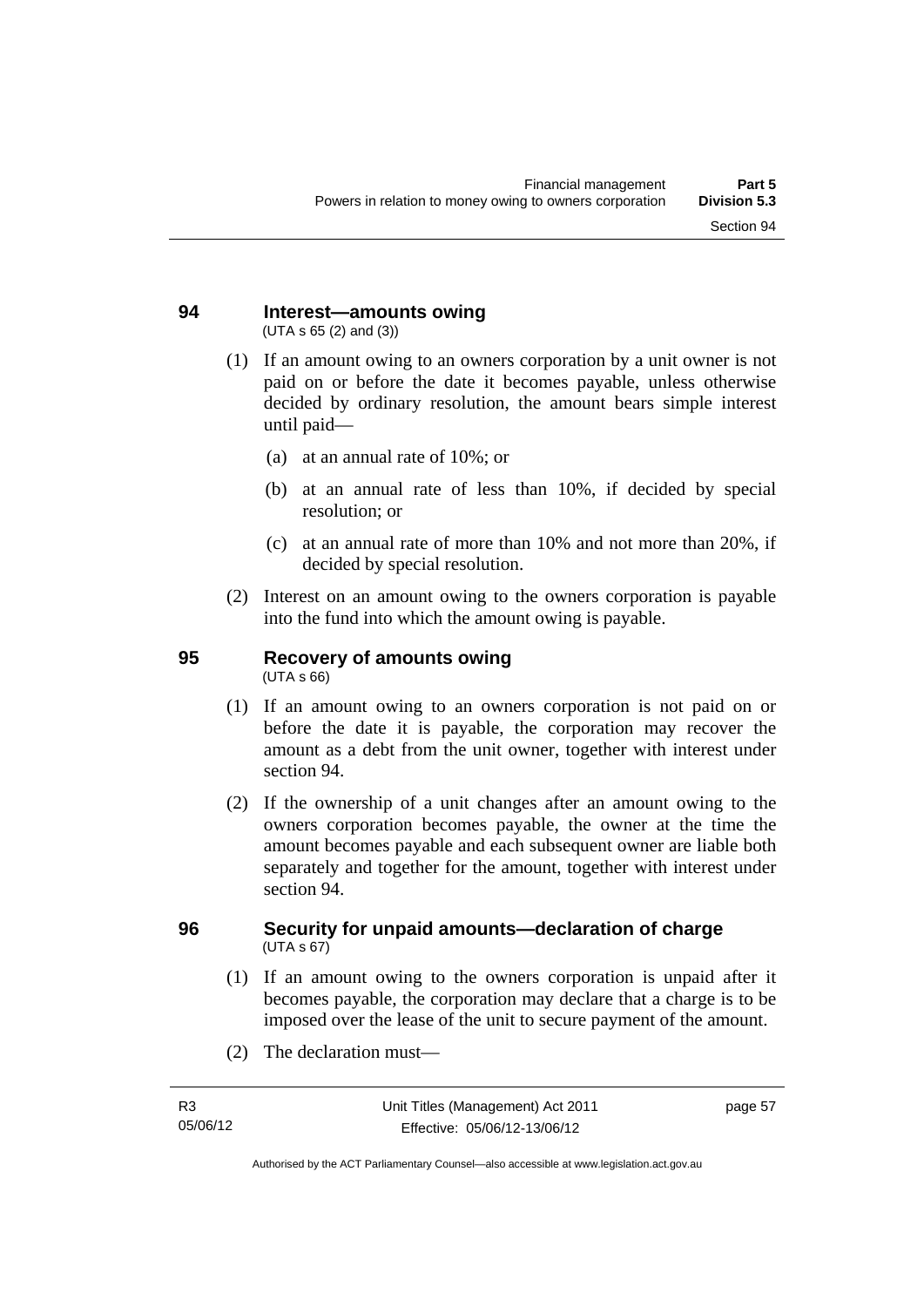- (a) give details of the lease of the unit to be charged; and
- (b) state the unpaid amount owing to the owners corporation.
- (3) After making the declaration, the owners corporation must—
	- (a) lodge with the registrar-general a copy of the declaration, certified as a true copy under the seal of the corporation; and
	- (b) give a copy of the declaration to the unit owner and anyone else who has an interest in the unit.
- (4) On registration of the copy of the declaration, the amount stated in the declaration, together with interest on the amount under section 94, is a charge over the lease of the unit.
- (5) A registered charge under this section does not give a power of sale over the lease of the unit.

#### **97 Security for unpaid amounts—discharge**  (UTA s 68)

- (1) This section applies if a charge declared under section 96 has been registered, and—
	- (a) the entire amount for which the charge was declared is paid, together with interest on the amount under section 94; or
	- (b) the owners corporation considers that the charge is no longer required.
- (2) The owners corporation must—
	- (a) revoke the declaration of the charge; and
	- (b) lodge with the registrar-general a copy of the revocation, certified as a true copy under the seal of the corporation; and
	- (c) give a copy of the revocation to the unit owner and anyone else who has an interest in the unit.
- (3) The discharge under this section of a charge takes effect on the registration of the revocation of the charge.

R3 05/06/12

Authorised by the ACT Parliamentary Counsel—also accessible at www.legislation.act.gov.au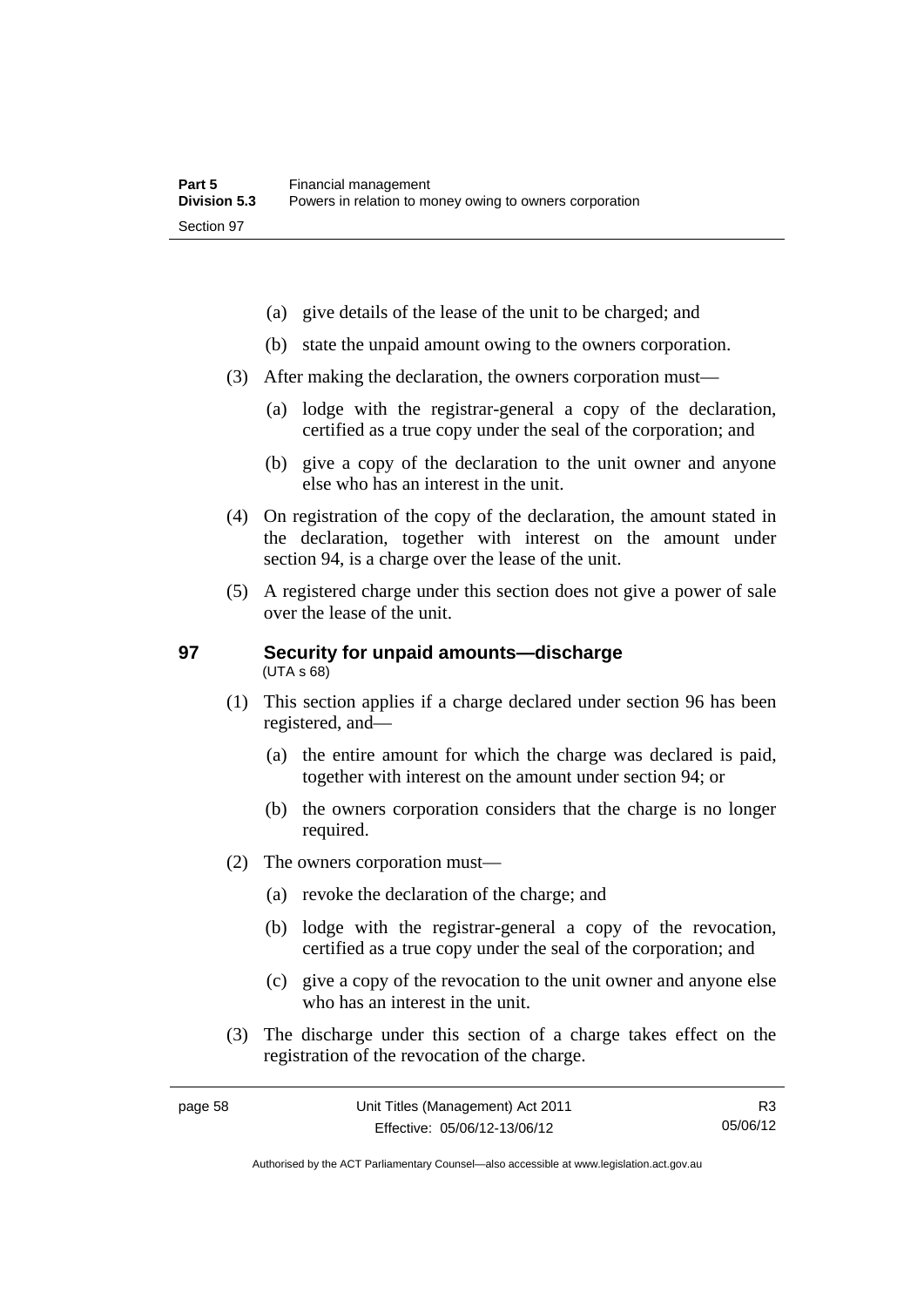#### **98 Liability of part-owners**  (UTA s 69)

- (1) This section applies if—
	- (a) a unit is owned by 2 or more part-owners; and
	- (b) an amount is recoverable by the owners corporation from the owners.
- (2) The part-owners are liable separately and together for the payment of the amount.
- (3) As between themselves, each part-owner is liable for a part of the amount proportional to the value of the part-owner's interest in the unit.
- (4) If a part-owner pays a part of the amount that is more than the part-owner's proportional liability, the part-owner may recover the excess from the other part-owners.

# **Division 5.4 Insurance**

## **99 Meaning of** *building* **and** *land***—div 5.4**

In this division:

*building*, on the land—

- (a) includes—
	- (i) any improvements and fixtures forming part of the building; and
	- (ii) any improvements and fixtures, including site improvements, consisting entirely of common property; and
	- (iii) anything prescribed by regulation as forming part of a building; but

page 59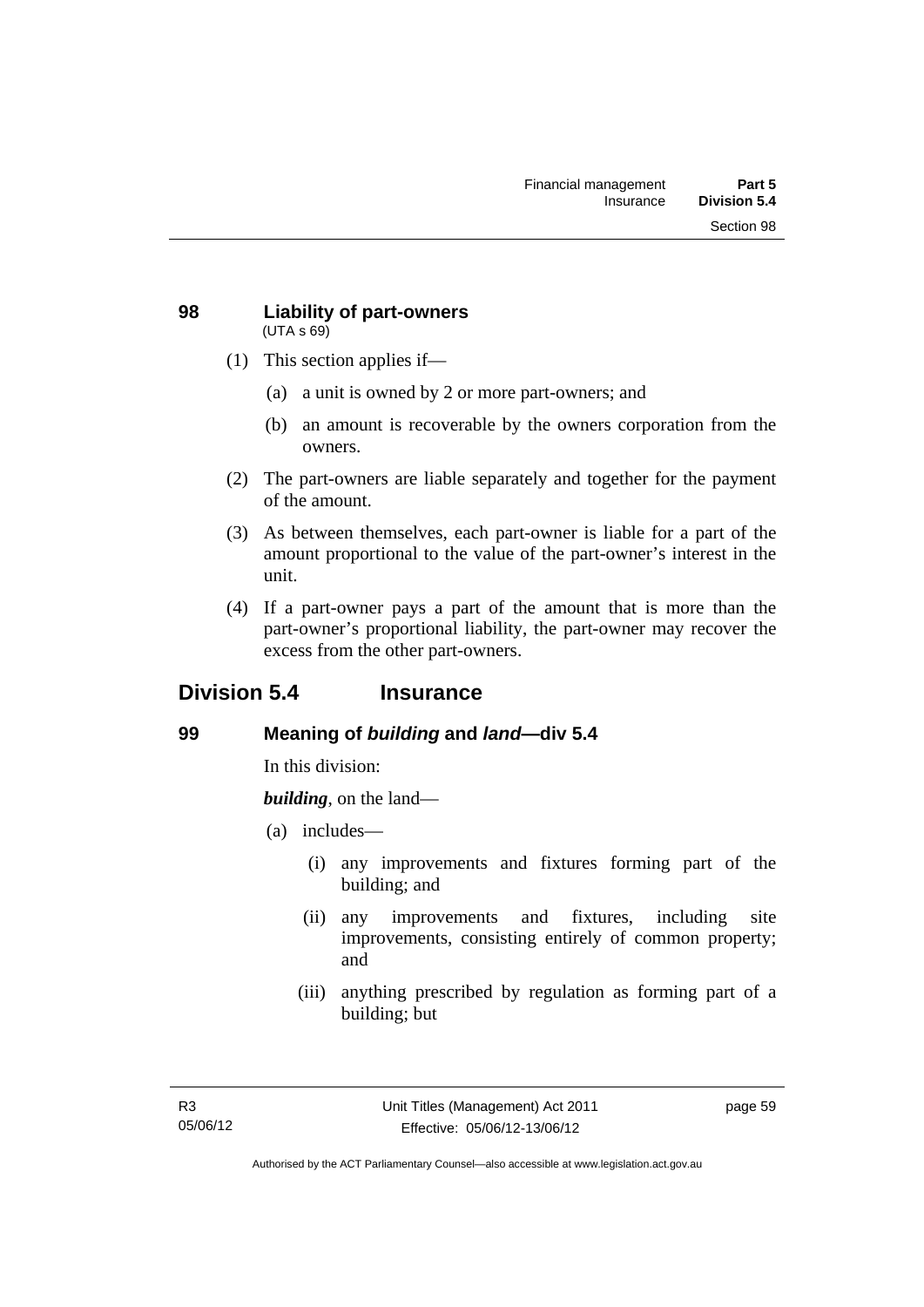#### **Examples—site improvements**

landscaping, paved areas

- *Note* An example is part of the Act, is not exhaustive and may extend, but does not limit, the meaning of the provision in which it appears (see Legislation Act, s 126 and s 132).
- (b) does not include—
	- (i) paint, wallpaper and temporary wall, floor and ceiling coverings; or
	- (ii) fixtures removable by a lessee or sublessee of a unit at the end of a lease; or
	- (iii) anything prescribed by regulation as not forming part of a building.

#### *land* means—

- (a) land subdivided by a units plan; and
- (b) for a staged development—the whole of the land in the completed stages of the development.

#### **100 Building insurance by owners corporation**  (UTA s 132)

- (1) An owners corporation for a units plan must insure and keep insured all buildings on the land for their replacement value from time to time against all of the following risks:
	- (a) fire, lightning, tempest, earthquake and explosion;
	- (b) riot, civil commotion, strikes and labour disturbances;
	- (c) malicious damage;
	- (d) bursting, leaking and overflowing of boilers, water tanks, water pipes and associated apparatus;
	- (e) impact of aircraft (including parts of, and objects falling from, aircraft) and of road vehicles, horses and cattle;

Authorised by the ACT Parliamentary Counsel—also accessible at www.legislation.act.gov.au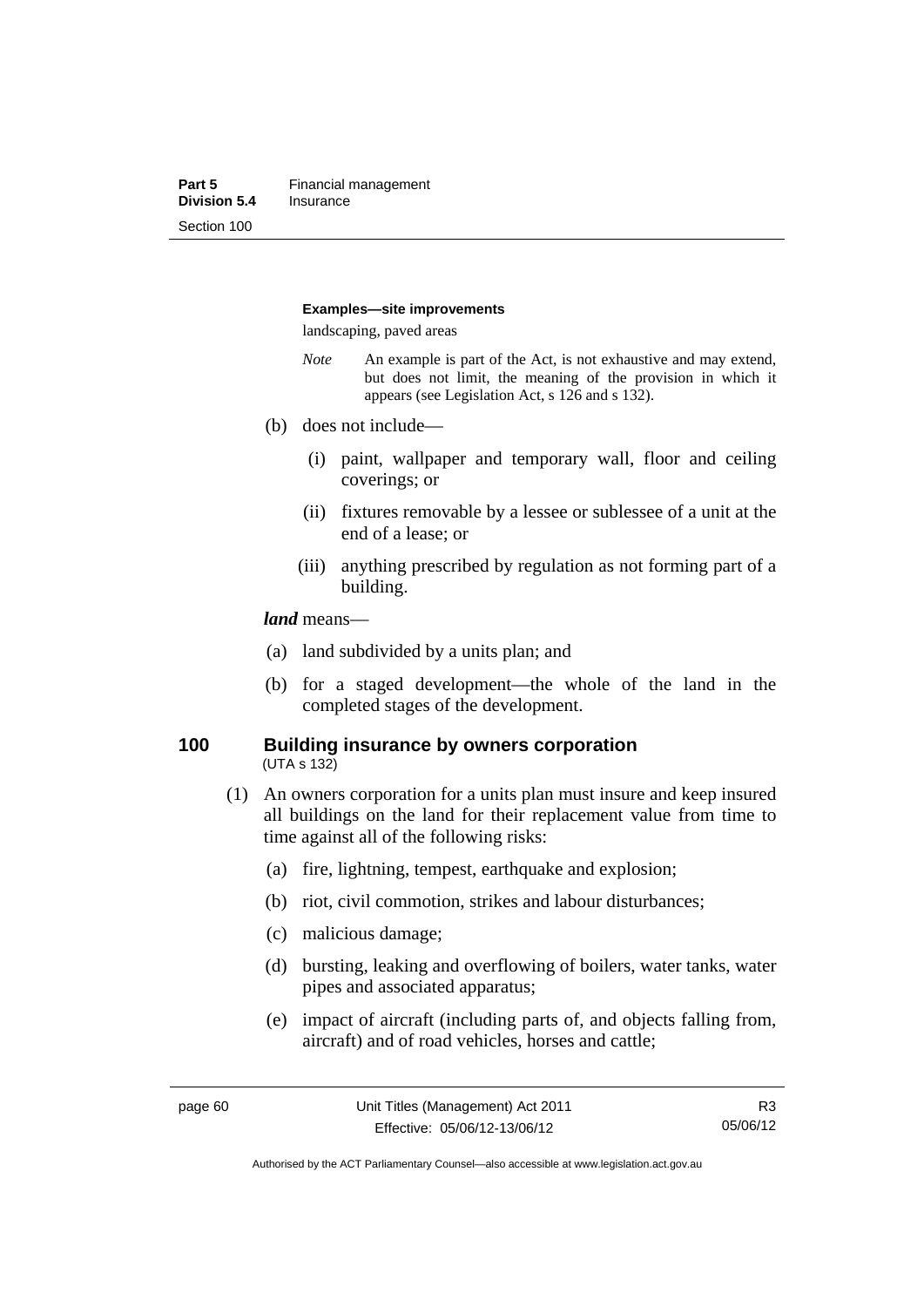- (f) anything prescribed by regulation.
- (2) The owners corporation must take out an insurance policy that covers, to the greatest practicable extent—
	- (a) the risks mentioned in subsection (1); and
	- (b) costs incidental to the reinstatement or replacement of the insured building, including the cost of removing debris and the fees of architects and other professional advisers.
	- *Note* If a developer is the only member of the owners corporation, the developer must on behalf of the owners corporation take out an insurance policy under s (2), unless exempted under s 101.
- (3) A regulation may make provision in relation to an insurance policy required to be taken out by the owners corporation under this section including for the following:
	- (a) payment by unit owners of any excess payable under the policy;
	- (b) combining the policy with other insurance policies;
	- (c) notification requirements by unit owners in relation to improvements made to units;
	- (d) the proportion of the premium payable for the policy by particular unit owners by way of a general fund contribution;
	- (e) valuation of the insured buildings.
- (4) For all purposes related to any insurance taken out by it under this section, an owners corporation is taken to have an insurable interest in the buildings on the land to the extent of their replacement value.
	- *Note 1* The owners corporation must produce its insurance policies for inspection at the request of an eligible person (see s 118).
	- *Note 2* The executive committee of the owners corporation must give certain details about the corporation's current insurance policies at each annual general meeting (see sch 2, s 2.3).

page 61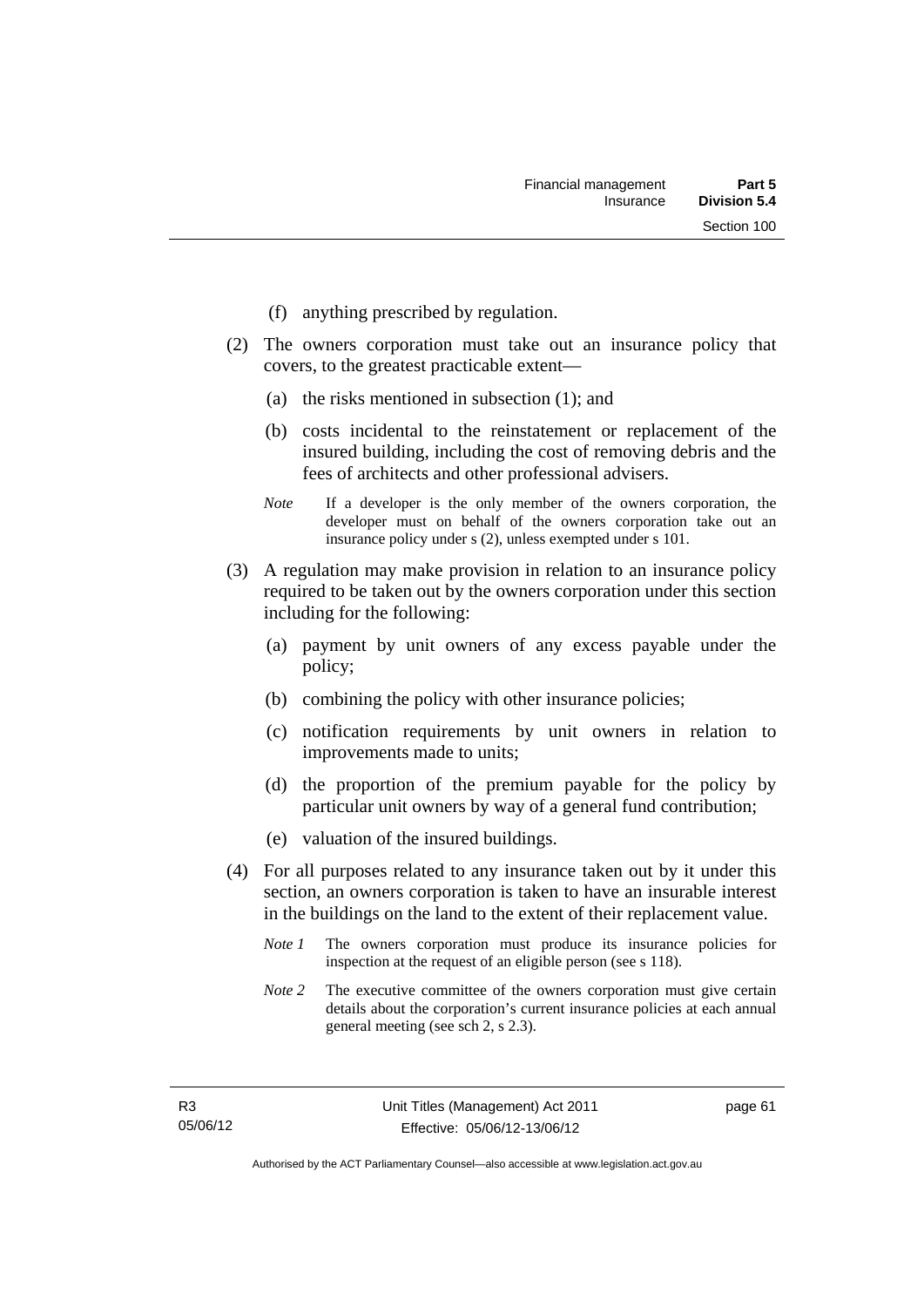## **101 Exemption from building insurance requirements**  (UTA s 133)

- (1) If the replacement value of all common property buildings (or parts of buildings) on the land is less than an amount prescribed by regulation, the owners corporation may, by unanimous resolution, exempt itself from the requirement to take out building insurance under section 100 (1) for any risk stated in the exemption resolution.
- (2) An owners corporation for a units plan containing only class B units may, by unanimous resolution, exempt itself from the requirement to take out building insurance for any risk stated in the exemption resolution for all buildings (or parts of buildings) that are on the class B units.
- (3) An exemption resolution under this section has effect from the date of the annual general meeting when it is passed until the date of the next annual general meeting.

## **102 Public liability insurance by owners corporation**  (UTA s 131)

- (1) An owners corporation for a units plan must take out and maintain public liability insurance in relation to all of the following events happening in relation to the common property:
	- (a) death, bodily injury or illness of anyone;
	- (b) loss of, or damage to, the property of anyone.
- (2) Public liability insurance under subsection (1) must be for a total amount of liability of not less than an amount prescribed by regulation.
	- *Note 1* The owners corporation must produce its insurance policies for inspection at the request of an eligible person (see s 118).
	- *Note 2* The executive committee of the owners corporation must give certain details about the corporation's current insurance policies at each annual general meeting (see sch 2, s 2.3).

Authorised by the ACT Parliamentary Counsel—also accessible at www.legislation.act.gov.au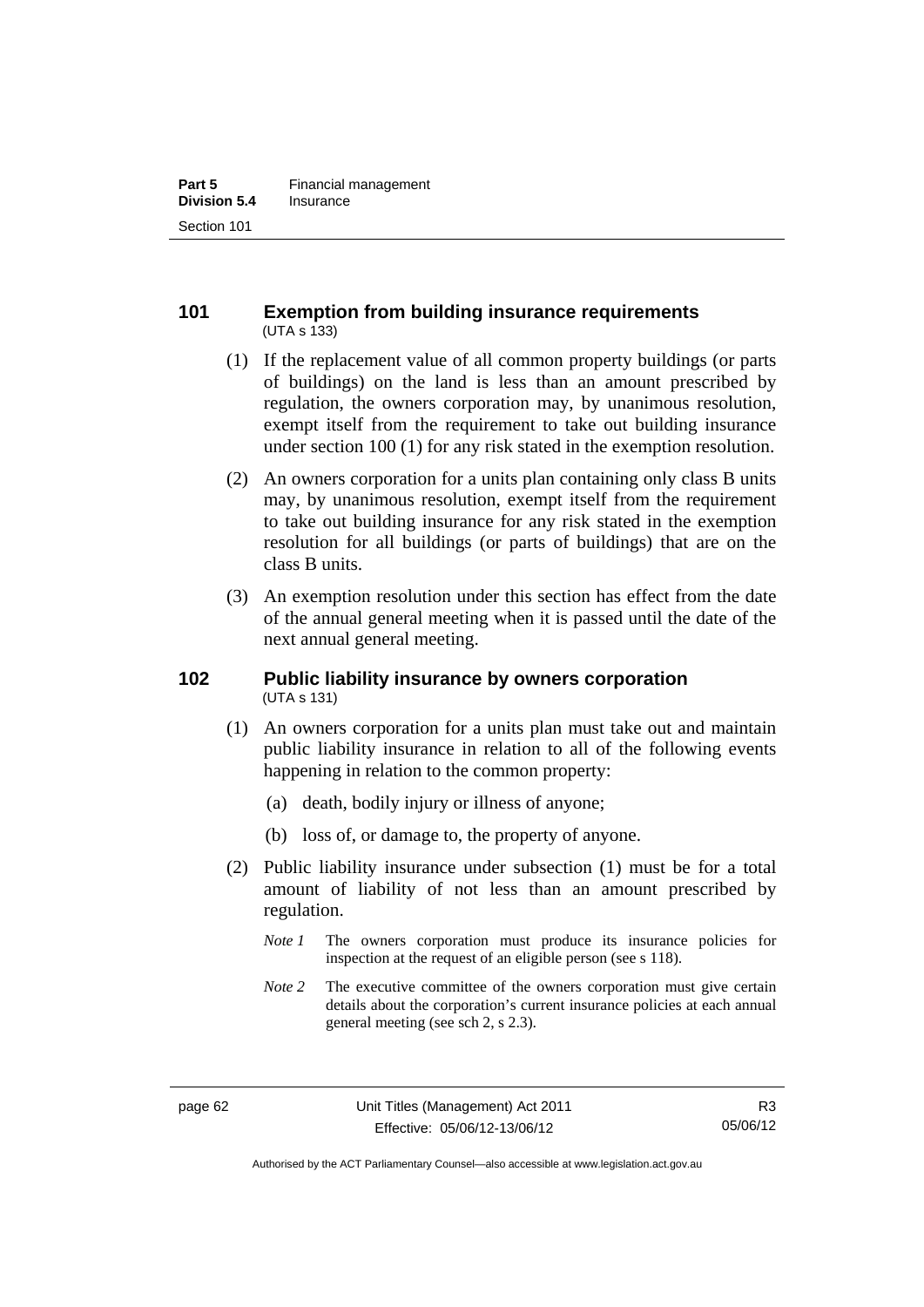- (1) If an owners corporation for a units plan receives insurance money for damage to, or destruction of, any building on the land, the corporation must, without delay, apply the insurance money to rebuilding and reinstating the building.
- (2) Subsection (1) applies subject to this Act, other territory laws and any order of a court.

#### **Example—other territory law**

If it is necessary to obtain building damage orders from the ACAT approving a building damage scheme for rebuilding and reinstating the building (see *Unit Titles Act 2001*, div 10.3), the owners corporation may not apply the insurance money to the rebuilding and reinstating before obtaining the orders.

*Note* An example is part of the Act, is not exhaustive and may extend, but does not limit, the meaning of the provision in which it appears (see Legislation Act, s 126 and s 132).

## **104 Additional insurance—owners corporation**  (UTA s 138)

This division does not limit the right of an owners corporation to take out additional insurance.

## **105 Additional insurance—unit owners**

(UTA s 139)

This division does not limit the right of a unit owner to insure against damage to, or destruction of, the unit to the extent of its replacement value.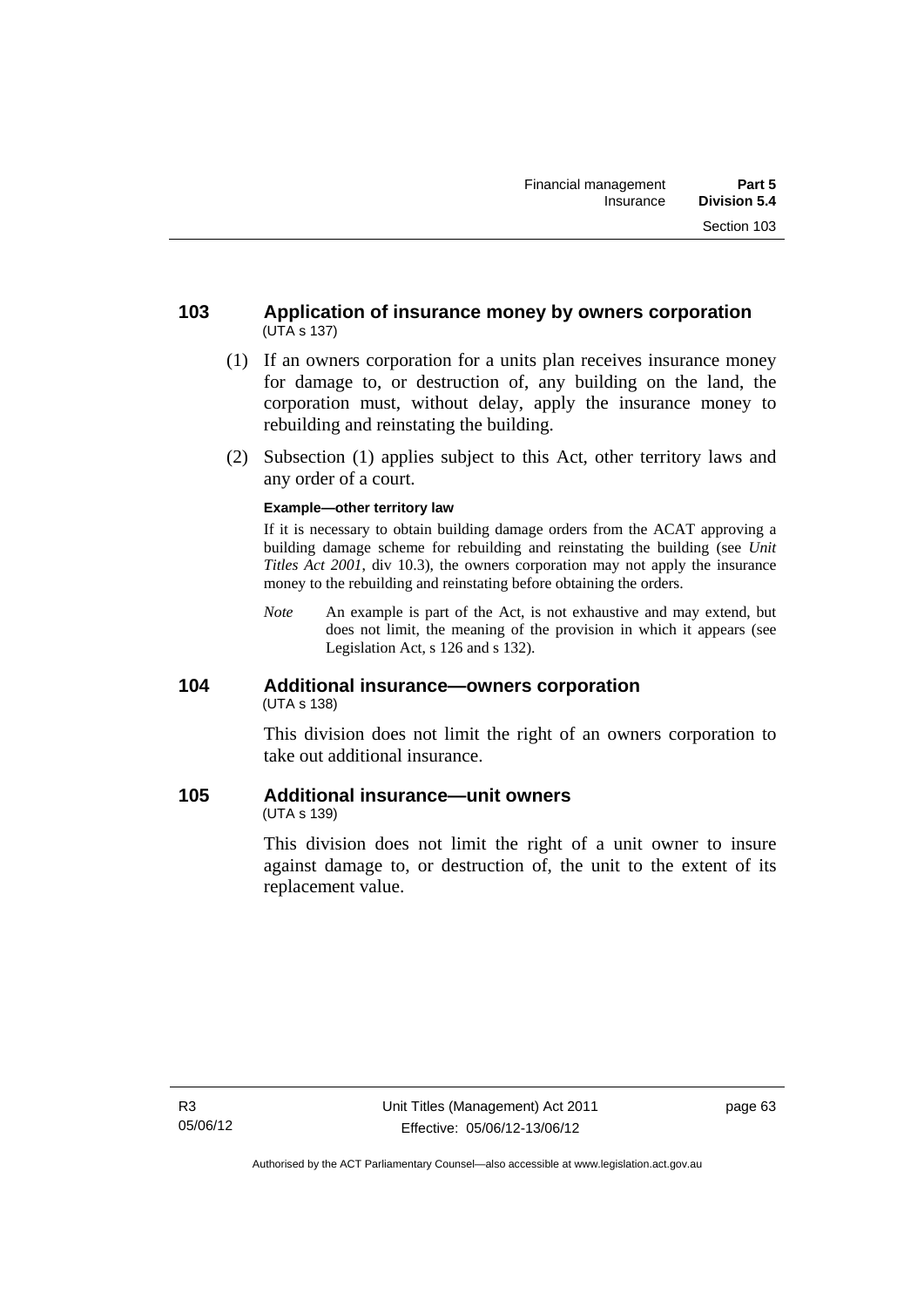#### **Part 6 Owners corporation rules**

# **Part 6 Owners corporation rules**

#### **106 What are the rules of an owners corporation?**  (UTA s 126)

The rules of an owners corporation are set out in schedule 4 (the *default rules*).

*Note 1* The owners corporation may amend the default rules under s 108.

- *Note 2* If a corporation was established before the commencement of the *Unit Titles Act 2001* (*UTA*), pt 16
	- the corporation's articles applying immediately before the commencement of the UTA continue to apply (see s 160 (2)); and
	- the default rules under this Act may be adopted (in part or in full) by special resolution at a general meeting (see s 108 (1) and s 160 (2)).

*Note 3* If an owners corporation was established under the UTA—

- the owners corporation's articles applying immediately before the commencement of this part are taken to be rules under this Act (see s 161 (2)); and
- the corporation may amend the rules under this Act (see s 108 (1) and s 161 (2)).

However, an existing article of the owners corporation has no effect if the article is inconsistent with this Act or another territory law or does any of the things mentioned in this Act, s 108 (3) (b) to (d).

# **107 Effect of rules**

(UTA s 127)

 (1) There are taken to be agreements under seal between an owners corporation and each of its members, and between each member and each other member, under which the corporation and its members agree to be bound by the rules of the corporation.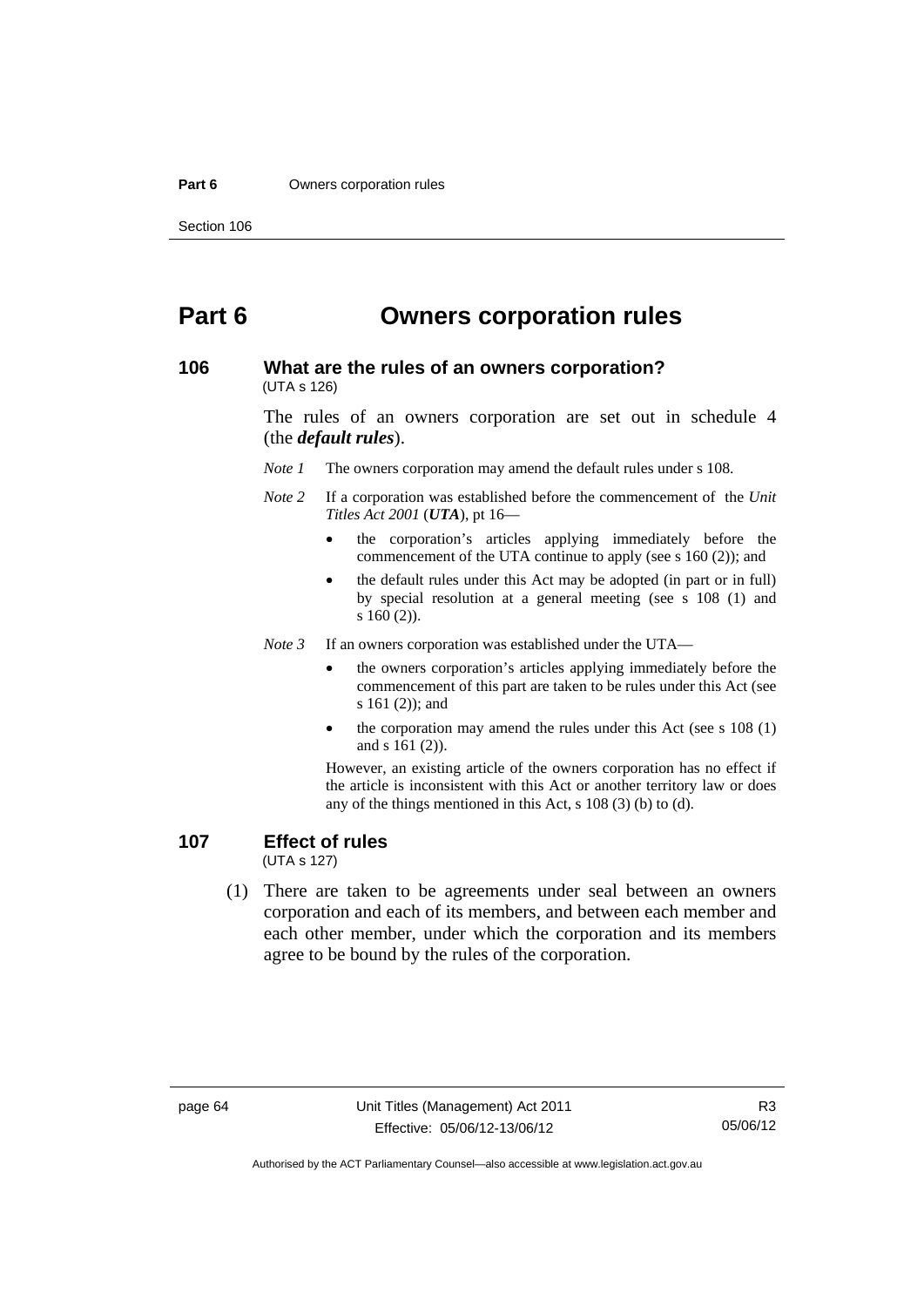- (2) An occupier of a unit (who is not the owner of the unit) is bound by each rule of the corporation as if the occupier were the owner of the unit, unless the rules provide otherwise.
- (3) If the unit owner does not occupy the unit, the owner is liable separately and together with an occupier of the unit for any breach of the rules of the owners corporation by the occupier, unless the owner proves that the owner took reasonable precautions and exercised appropriate care to prevent the breach.
- (4) An occupier of a unit who occupies the unit under a residential tenancy agreement within the meaning of the *Residential Tenancies Act 1997* is not bound by any rule of the owners corporation to the extent that the rule is inconsistent with the prescribed terms (or terms to the effect of the prescribed terms) to which the agreement is subject under that Act, section 8.

### **108 Owners corporation may amend rules**  (UTA s 128)

- (1) An owners corporation may, by special resolution, amend its rules.
- (2) An amendment of the rules of an owners corporation takes effect—
	- (a) on the registration of a copy of the special resolution making the amendment, certified under the seal of the corporation as a true copy; or
	- (b) from a later date stated in the resolution.
- (3) An amendment to the rules of an owners corporation has no effect to the extent that it results in the rules—
	- (a) being inconsistent with this Act or another territory law; or
	- (b) giving a function to the corporation that is not incidental or ancillary to the exercise of its functions under this Act; or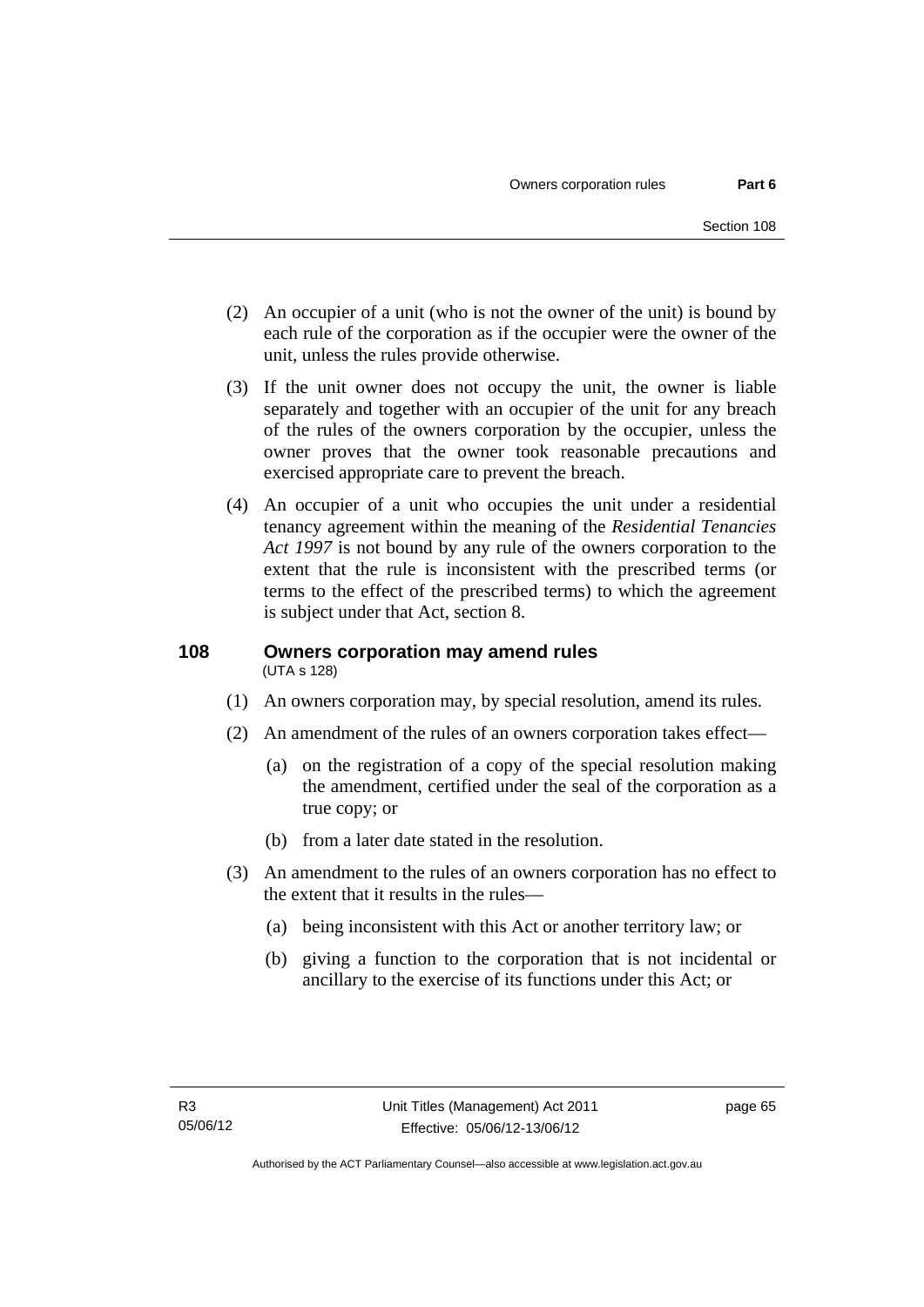#### **Part 6 Owners corporation rules**

Section 109

- (c) prohibiting or restricting any dealing (including devolution, transfer, lease and mortgage) with—
	- (i) an interest in a unit; or
	- (ii) the equitable estate of a unit owner in the common property; or
- (d) prohibiting or restricting the installation, operation or maintenance of sustainability or utility infrastructure.
- (4) In this section:

*amendment*, of rules, includes variation, rescission, substitution or addition.

#### **109 Breach of rules—rule infringement notice**  (UTA s 129)

- (1) This section applies if the executive committee of an owners corporation reasonably believes that—
	- (a) the owner or occupier (the *person*) of a unit has contravened a provision of the corporation's rules; and
	- (b) the circumstances of the contravention make it likely that the contravention will continue or be repeated.
- (2) The owners corporation may, if authorised by an ordinary resolution of the executive committee, give the person a notice (a *rule infringement notice*) requiring the person to remedy the contravention.
	- *Note* If a form is approved under s 146 for this provision, the form must be used.
- (3) A rule infringement notice must state the following:
	- (a) that the owners corporation believes the person is contravening, or has contravened, a provision of the rules;

Authorised by the ACT Parliamentary Counsel—also accessible at www.legislation.act.gov.au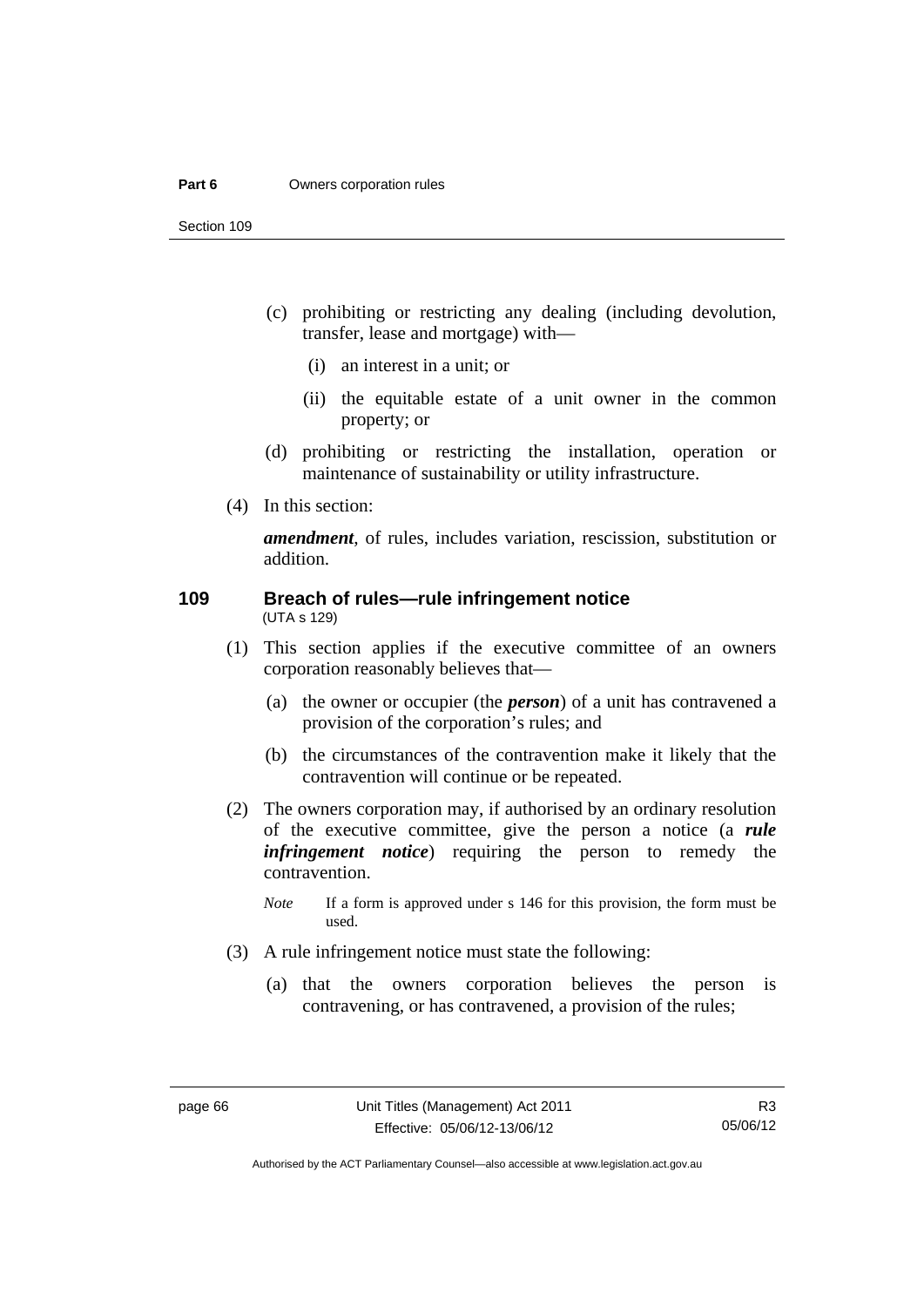- (b) the provision of the rules the owners corporation believes is, or was, contravened;
- (c) details sufficient to identify the contravention;
- (d) if the owners corporation believes the contravention is continuing—the period (which must be reasonable in the circumstances) within which the person must remedy the contravention;
- (e) if the owners corporation believes the contravention is likely to be repeated—that the person must not repeat the contravention;
- (f) if the person does not comply with the notice—
	- (i) the person commits an offence; and
	- (ii) the owners corporation may, without further notice, apply to the ACAT for an order in relation to the failure to comply with the notice.
- (4) If a rule infringement notice is given to a person following a request under section 111, the owners corporation must, not later than 14 days after the day the request was received, tell the person who made the request that the notice has been given.

### **110 Breach of rules—failure to comply with rule infringement notice**  (UTA s 129A)

- (1) A person commits an offence if the person—
	- (a) is given a rule infringement notice under section 109; and
	- (b) does not comply with the notice.

Maximum penalty: 5 penalty units.

 (2) However, the person does not commit an offence under this section if, when the rule infringement notice is given to the person, the person is not contravening, or has not contravened, the provision mentioned in the notice in the way detailed for section 109 (3) (c).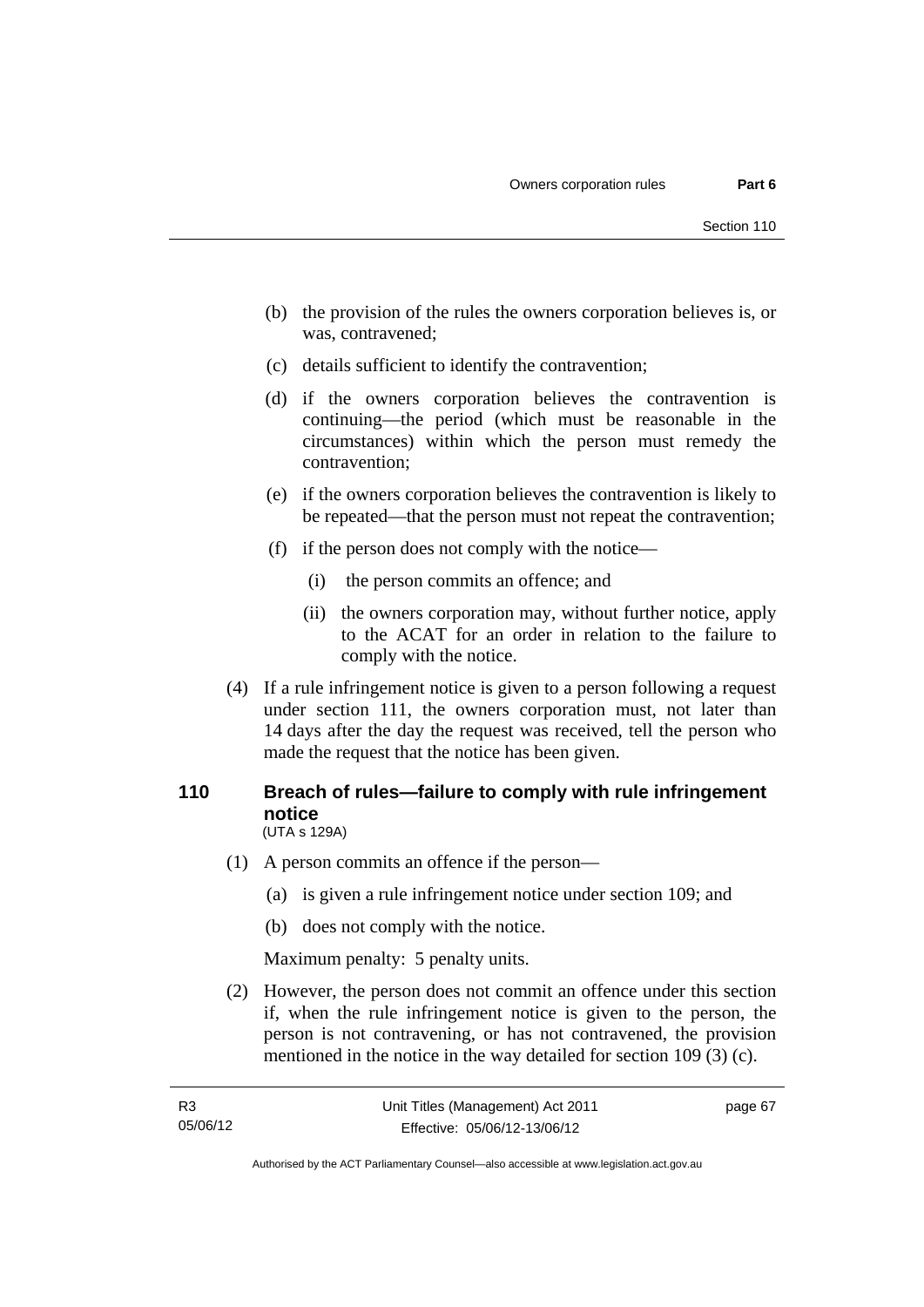#### **Part 6 Owners corporation rules**

Section 111

### **111 Breach of rules—request for rule infringement notice**  (UTA s 129B)

- (1) This section applies if—
	- (a) a dispute exists between the owner or occupier of a unit in a units plan (the *complainant*) and the owner or occupier of another unit in the units plan (the *accused person*); and
	- (b) the dispute arises because the complainant reasonably believes that—
		- (i) the accused person has contravened a provision of the corporation's rules; and
		- (ii) the circumstances of the contravention make it likely that contravention will continue or be repeated.
- (2) The complainant may ask the owners corporation to give the accused person a rule infringement notice for the contravention.

# **112 Application of Legislation Act**

- $(UTA \s{130})$
- (1) The Legislation Act applies to the rules of an owners corporation as if the rules were an Act and as if each rule were a section of an Act.
- (2) Terms used in the rules of an owners corporation have the same meaning as in this Act, unless the contrary intention appears.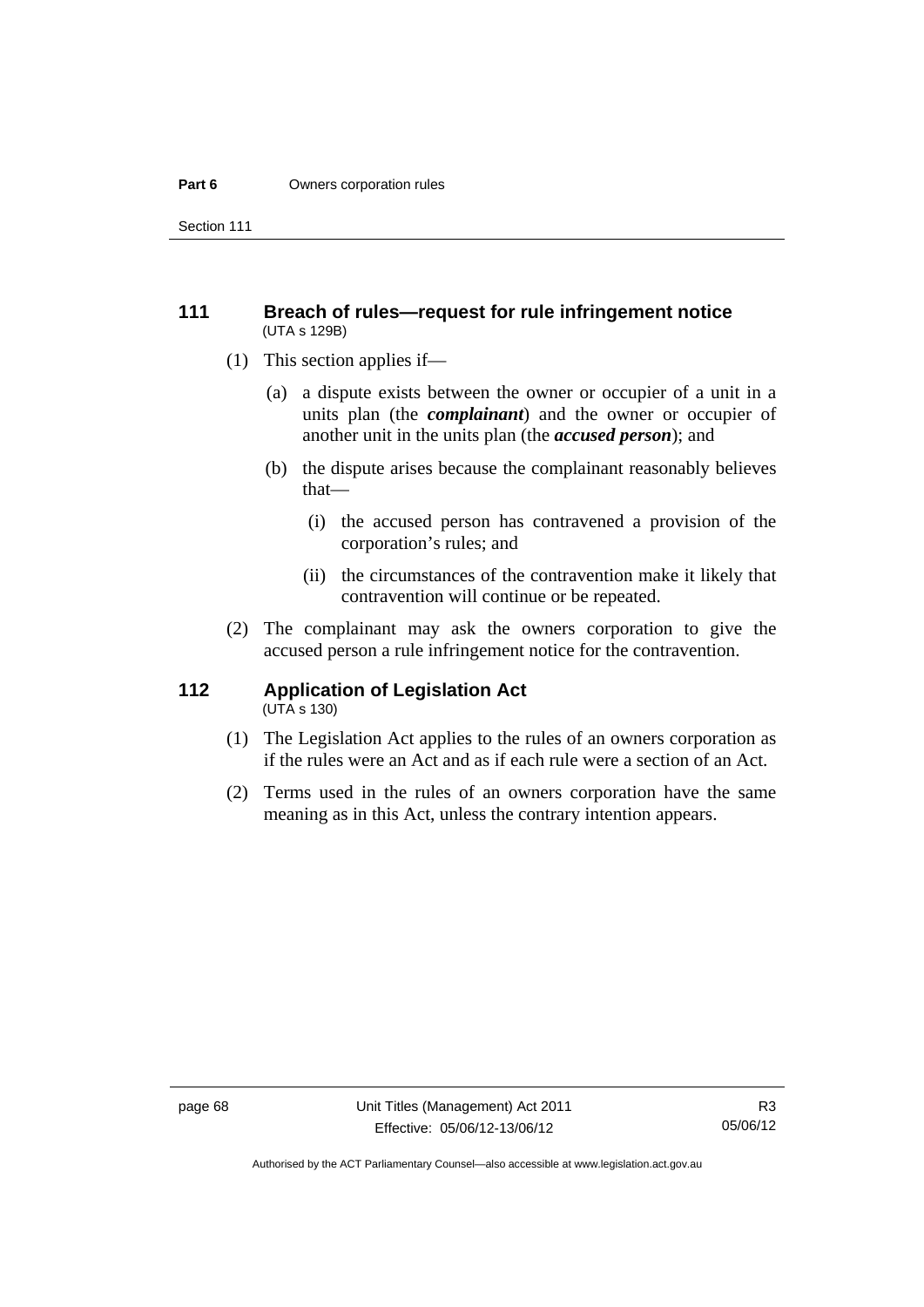# **Part 7 Owners corporation records**

#### **113 Corporate register—establishment**  (UTA s 70 (1) and (4))

- (1) An owners corporation for a units plan must establish and maintain a register (the *corporate register*) that includes—
	- (a) the information mentioned in section 114 (1) for each unit; and
	- (b) the information mentioned in section 114 (2).
- (2) The corporate register may be kept in electronic form.
	- *Note* The corporate register contains personal information as defined under the *Privacy Act 1988* (Cwlth). The national privacy principles under that Act apply to the owners corporation in relation to the collection, use, disclosure and storage of personal information.

#### **114 Corporate register—information to be included**  (UTA s 70 (2) and (3))

- (1) The owners corporation for a units plan must record on the corporate register the following information for each unit:
	- (a) if the unit is owned by 1 person—the full name and an address for correspondence of the unit owner;
	- (b) if the unit is owned by 2 or more part-owners—the full name and address for correspondence of the part-owners' representative and each other part-owner;
	- (c) if the unit owner is a company—the full name and address for correspondence of the company's representative;
	- (d) if a mortgagee voting notice has been given for the unit—the full name and address for correspondence of the mortgagee's representative;
	- (e) if notified in writing to the corporation—the full name and an address for correspondence of anyone else with an interest in the unit together with details of the interest;

page 69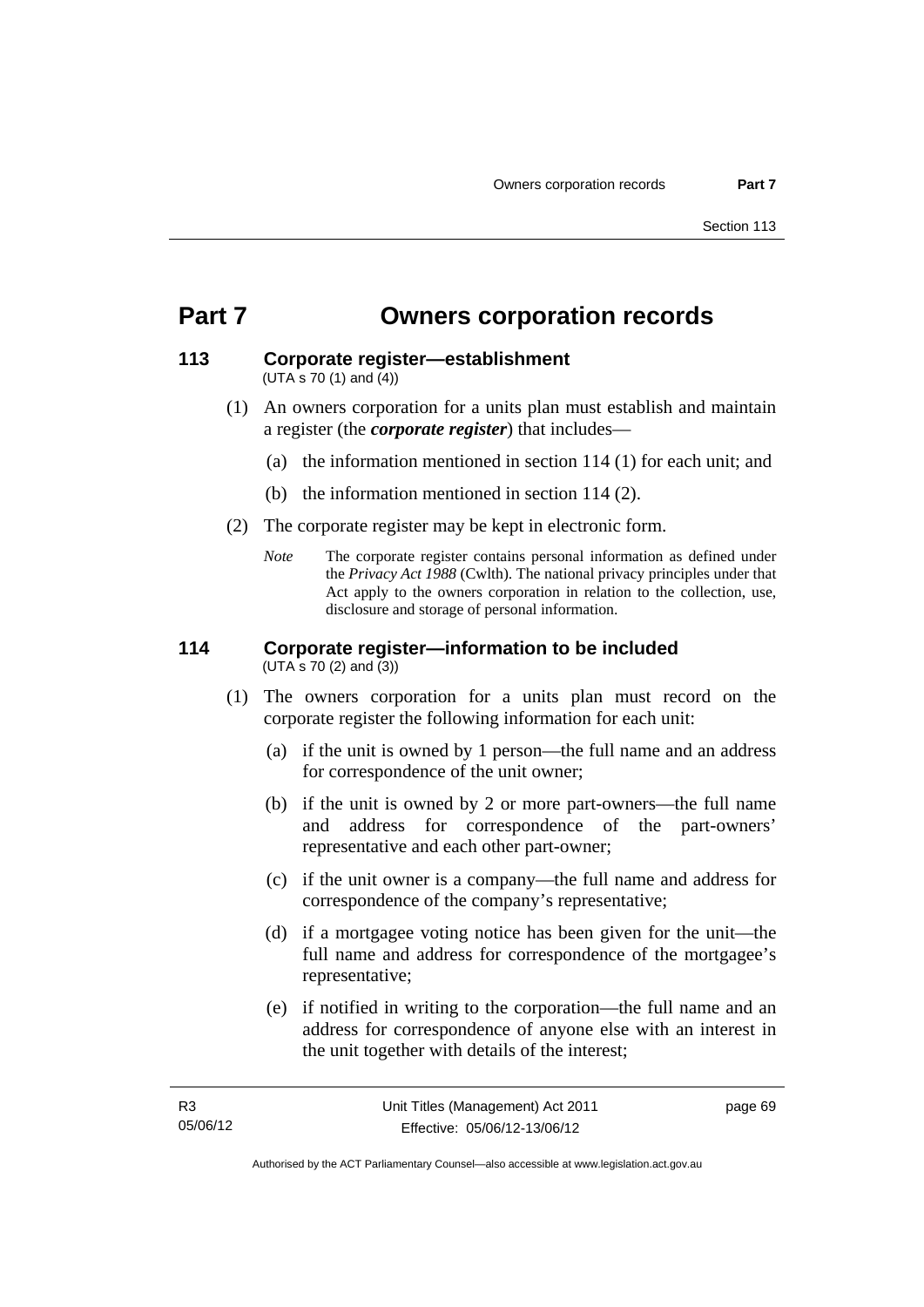Section 115

- (f) the full name of the occupier of the unit (including the owner if the owner occupies the unit).
- (2) Also, the owners corporation must record on the corporate register the following information:
	- (a) the full names of the current executive members;
	- (b) if notified in writing to the corporation—the full name and an address for correspondence of anyone with an easement over the common property together with details of the easement.

### **115 Corporate register—provision of information**  (UTA s 71)

- (1) A unit owner must give the owners corporation for the units plan written notice of the details of any of the following events within 14 days after the event happens:
	- (a) the owner agreeing to transfer the lease of the unit to someone else;
	- (b) the lodgment for registration, by the unit owner, of the instrument under which the person became the owner;
	- (c) a change in the owner's name or address for correspondence;
	- (d) a change of occupancy of the unit;
	- (e) a vacancy in occupancy of the unit that is expected to be longer than a continuous period of 30 days.
	- *Note* Information about representatives of units owned by 2 or more part-owners, or by a company, must be provided to the owners corporation under the following sections:
		- s 11 (Part-owners of units—authorisation of representatives)
		- s 13 (Company-owned units—authorisation of representatives).
- (2) Subsection (1) may be enforced in the same way as a rule of the owners corporation.

R3 05/06/12

Authorised by the ACT Parliamentary Counsel—also accessible at www.legislation.act.gov.au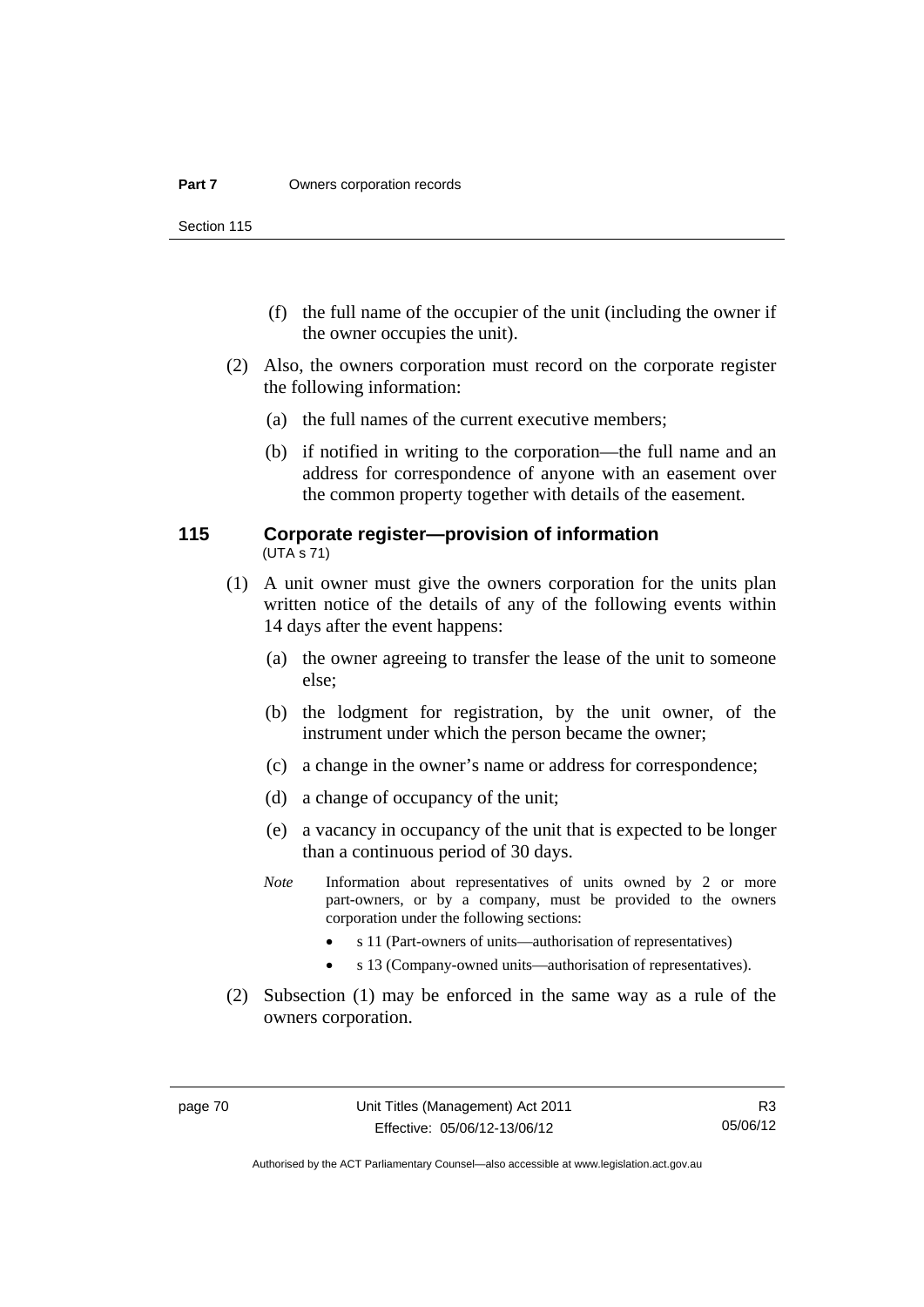- (3) A person, other than a unit owner, may give the owners corporation written notice of the details of the following events:
	- (a) the person agreeing to transfer an interest in the lease of a unit or the common property to someone else;
	- (b) the lodgment for registration, by the person, of an instrument under which the person acquires an interest in a unit or the common property;
	- (c) the person acquiring an interest in a unit or the common property other than a registered interest;
	- (d) if the person has an interest in a unit or the common property a change in the full name or address for correspondence of the person;
	- (e) a change in the nature of an interest held by the person in a unit or the common property, including the person's ceasing to have the interest.
	- *Note* Information about mortgagees' representatives must be provided to the owners corporation under the following sections:
		- sch 3, s 3.23 (Voting by mortgagees)
		- sch 3, s 3.24 (Mortgagee voting notices—amendment and revocation).

### **116 Corporate register—access**  (UTA s 72)

- (1) On request by an eligible person for a unit or the common property, the owners corporation for the units plan must allow the person, within 14 days after the request is received, to inspect, and take a copy of—
	- (a) for a request by an eligible person for a unit—the information on the corporate register about the unit and any easements with which the common property is benefited or burdened; or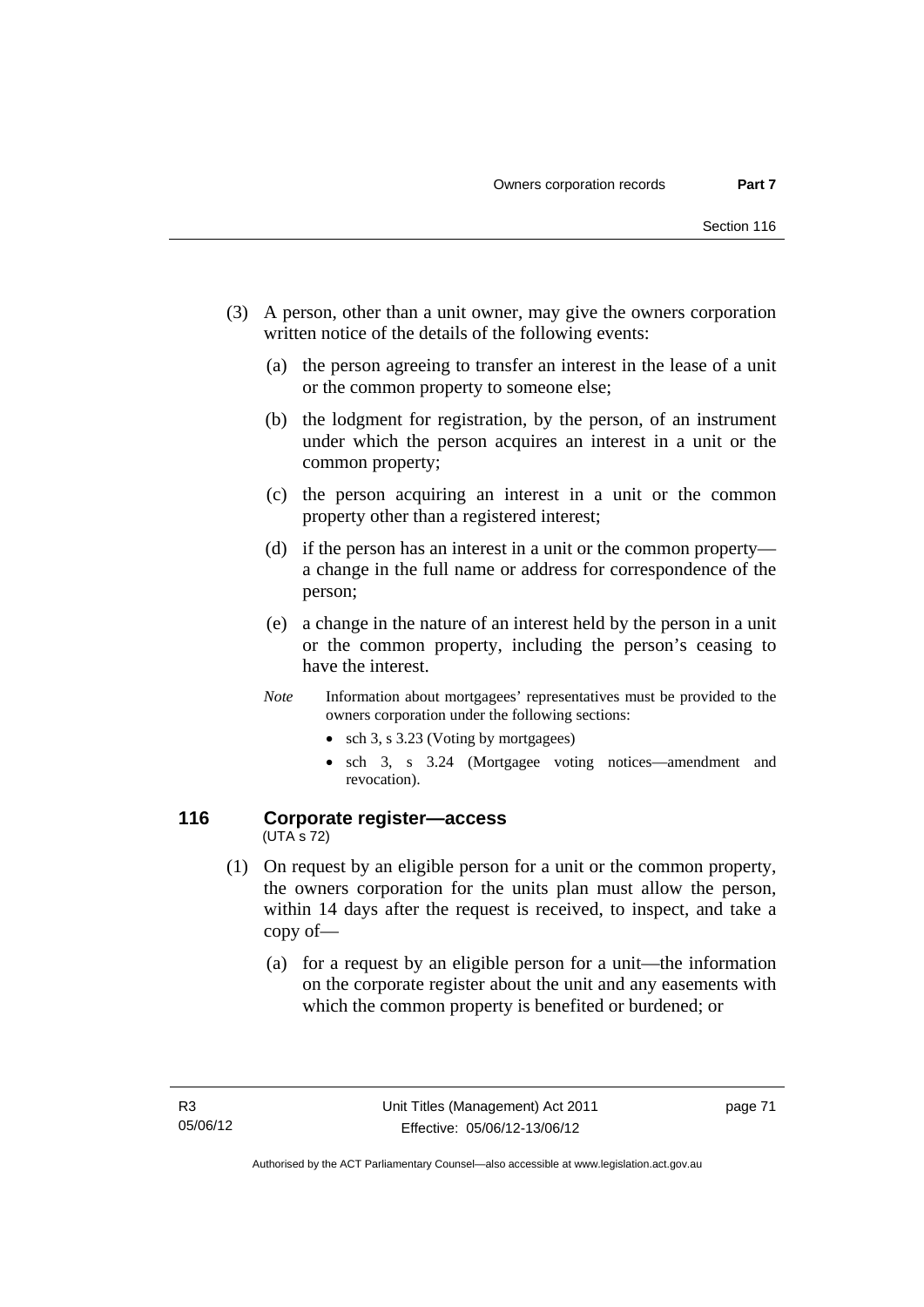- (b) for a request by an eligible person for the common property the information on the corporate register about any easements with which the common property is benefited or burdened.
- (2) On request by an applicant for a court order under this Act, the owners corporation must allow the applicant to inspect, and take a copy of, the names and addresses for correspondence recorded on the corporate register of each unit owner and anyone else with an interest in a unit, or the common property, that is recorded on the register.
	- *Note* This is to enable the applicant for the order to comply with the requirements for service under this Act.
- (3) A request must be in writing accompanied by a fee fixed by the owners corporation of not more than an amount prescribed by regulation.
- (4) The corporate register must be kept in a way that ensures that a person who is entitled to inspect the register does not have access to any information the person is not entitled to inspect.

#### **Examples—how to restrict access**

- 1 if the register is kept in a book, the information could be kept on a separate page for each unit and for the common property
- 2 if the register is kept in a computer database, the information could be stored so that information for each unit and the common property can be separately displayed, printed out or emailed
- *Note 1* The corporate register contains personal information as defined under the *Privacy Act 1988* (Cwlth). The national privacy principles under that Act apply to the owners corporation in relation to the collection, use, disclosure and storage of personal information.
- *Note 2* An example is part of the Act, is not exhaustive and may extend, but does not limit, the meaning of the provision in which it appears (see Legislation Act, s 126 and s 132).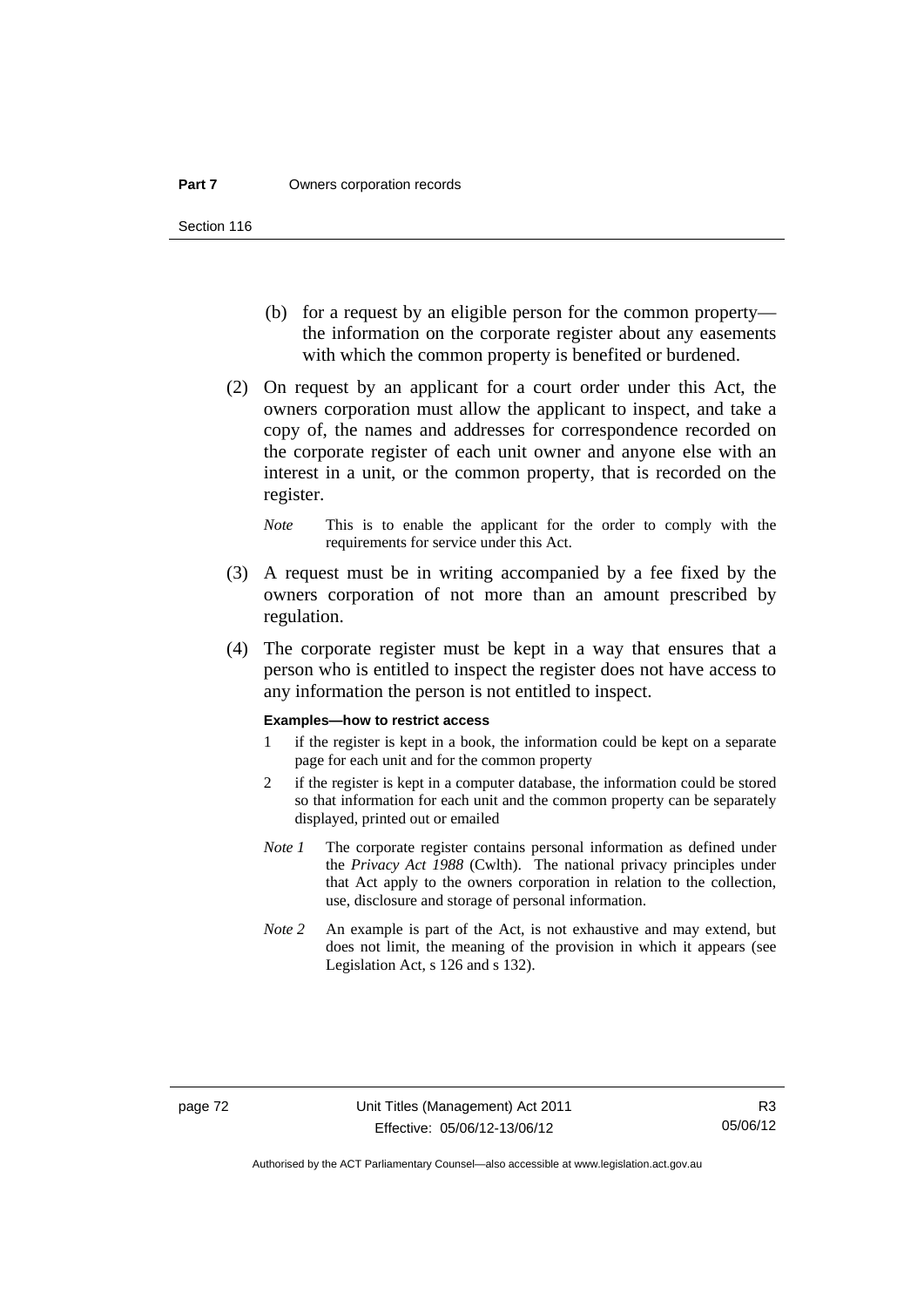# **117 Names and addresses of executive members**  (UTA s 73)

On request by an eligible person for a unit or the common property, the owners corporation must, free of charge, give the person the full names and addresses of its current executive members within 14 days after the request is received.

# **118 Insurance information**

(UTA s 74)

On request by an eligible person for a unit or the common property, the owners corporation must, free of charge, allow the person to inspect, and take a copy of, the following documents within 14 days after the request is received:

- (a) any current insurance policy or policies taken out by the corporation;
- (b) the receipts for all premiums paid under current policies taken out by the corporation;
- (c) the part of the minutes of any annual general meeting of the corporation that records any exemption resolution under section 101 (Exemptions from building insurance requirements).

### **119 Unit title certificate and access to owners corporation records**  (UTA s 75)

 (1) On request by an eligible person for a unit or the common property for a certificate (the *unit title certificate*), the owners corporation must, within 14 days after the day the request is received, give the person the certificate under the seal of the corporation giving the information about the unit or common property determined by the Minister.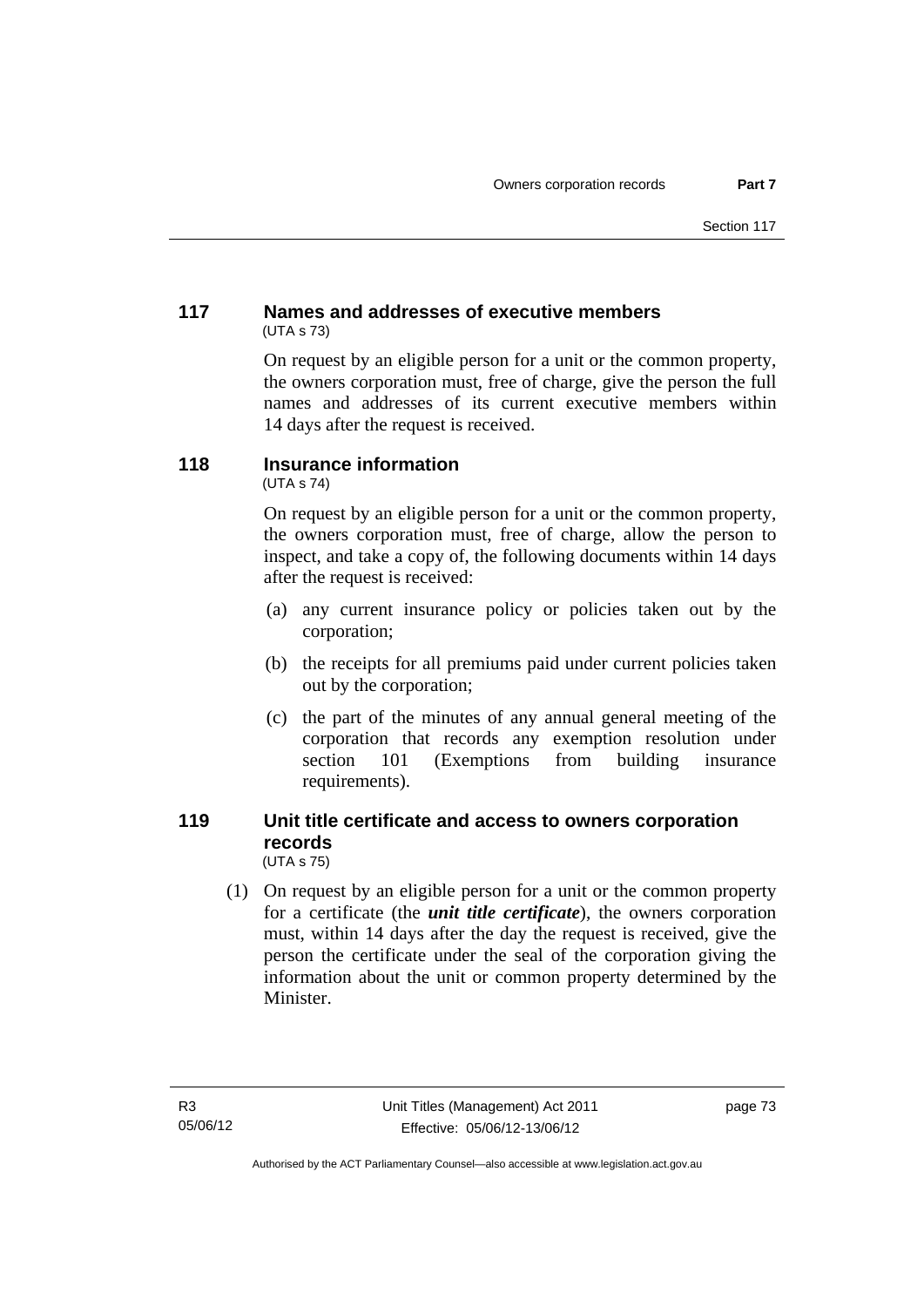Section 120

- (2) A determination is a disallowable instrument.
	- *Note* A disallowable instrument must be notified, and presented to the Legislative Assembly, under the Legislation Act.
- (3) On request by an eligible person for a unit or the common property to inspect the records of an owners corporation, the corporation must, within 14 days after the day the request is received, allow the person—
	- (a) to inspect—
		- (i) the information on the corporate register; and
		- (ii) any other records held by the corporation; and
	- (b) to take copies of any document inspected.
- (4) If a dispute exists, the owners corporation may withhold from inspection documents subject to legal professional privilege in relation to the dispute.
- (5) A request under this section must be in writing accompanied by a fee fixed by the owners corporation of not more than an amount determined by the Minister.
- (6) A determination is a disallowable instrument.
	- *Note* A disallowable instrument must be notified, and presented to the Legislative Assembly, under the Legislation Act.

#### **120 Acting on information in unit title certificate**  (UTA s 76)

If a person acts honestly on a matter stated in a unit title certificate, then, in an action by or against the owners corporation, the corporation is estopped, as against that person, from denying the truth of that or any other matter stated in the certificate.

Authorised by the ACT Parliamentary Counsel—also accessible at www.legislation.act.gov.au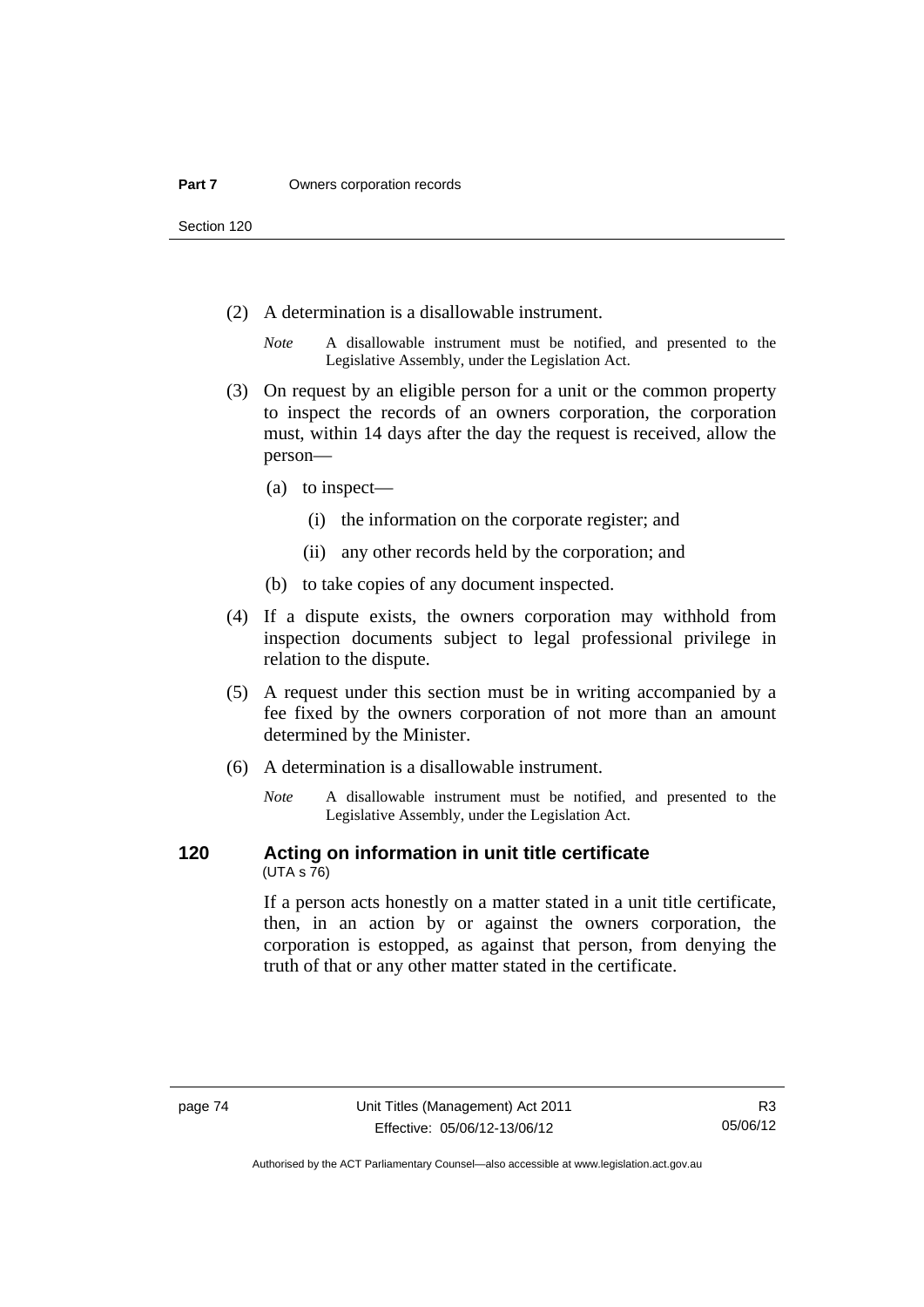# **121 Failure to provide information or certificate—offence**  (UTA s 77)

 (1) If an owners corporation for a units plan fails to comply with a request under this part for information or a unit title certificate, each executive member of the corporation at the time of the failure commits an offence.

Maximum penalty: 50 penalty units.

- (2) It is a defence to a prosecution for an offence against subsection (1) if the defendant proves that—
	- (a) the person requesting the information, when asked by someone acting for the owners corporation, did not give the corporation reasonable grounds to believe that the person was an eligible person; or
	- (b) the defendant took reasonable steps to ensure that the request was complied with; or
	- (c) the failure to comply with the request happened without the defendant's knowledge.

## **122 Owners corporation name, address and letterbox**  (UTA s 78)

- (1) An owners corporation for a units plan must ensure that a notice showing the name of the corporation, and the address shown on the units plan for the service of documents, is continuously displayed in a conspicuous place on the land, unless—
	- (a) the address shown on the units plan for the service of documents is the postal address of a building on the land; and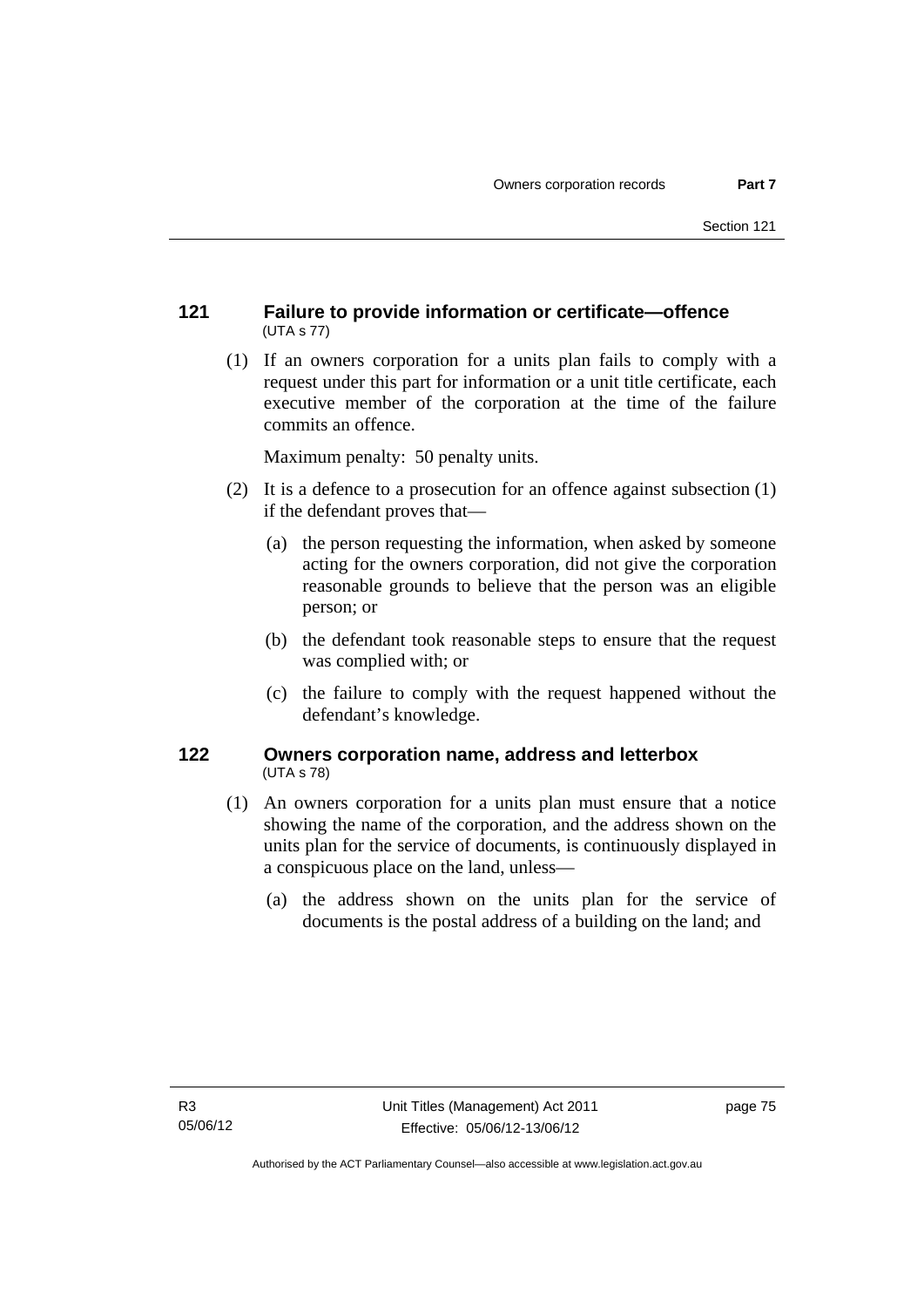Section 123

 (b) the corporation provides a letterbox on the land under subsection (2).

Maximum penalty: 1 penalty unit.

 (2) If the address shown on the units plan for the service of documents is the postal address of a building on a land, the owners corporation must ensure that a letterbox suitable for postal delivery, showing the name of the corporation in clear and legible characters, is continuously available in a conspicuous and accessible place on the land.

Maximum penalty: 1 penalty unit.

 (3) If an owners corporation changes its address for service of documents, it must lodge notice of the change with the registrar-general in a form approved by the registrar-general under the *Land Titles Act 1925*.

Maximum penalty: 5 penalty units.

## **123 Service of documents on owners corporation**  (UTA s 79)

For this Act and the *Unit Titles Act 2001* (including an application for a court order under either Act) a document may be served on an owners corporation by—

- (a) if the address for service is the postal address of a building on the land—placing it in the letterbox mentioned in section 122 (2); or
- (b) serving it in another way approved by the corporation by ordinary resolution.
- *Note* The methods of service provided for in this section are in addition to methods of service provided for in the Legislation Act, pt 19.5.

Authorised by the ACT Parliamentary Counsel—also accessible at www.legislation.act.gov.au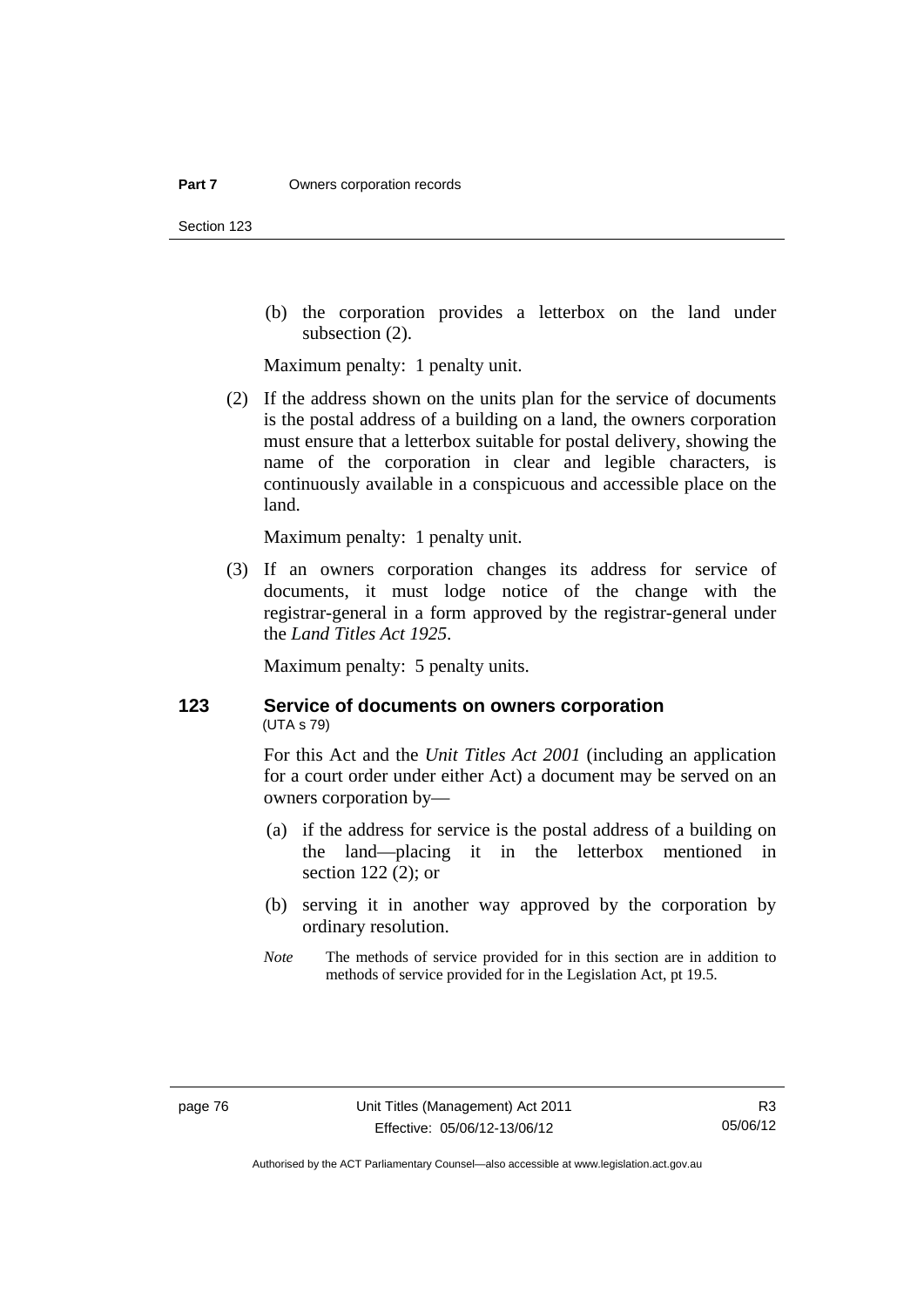### **124 Service of documents on members, interested people and occupiers**   $(UTA S 80)$

- (1) For this Act and the *Unit Titles Act 2001* (including an application for a court order under either Act) a document may be served on a unit owner or anyone else with an interest in a unit or the common property on a units plan by—
	- (a) sending it by prepaid post as a letter to the relevant address for correspondence recorded on the corporate register; or
	- (b) if the latest address for correspondence recorded in the corporate register is the postal address of a building or unit on the land—placing it in a letterbox for mail addressed to the building or unit; or
	- (c) serving it in another way directed by the person to be served.
	- *Note* The methods of service provided for in this section are in addition to methods of service provided for in the Legislation Act, pt 19.5.
- (2) If a unit is owned by 2 or more part-owners, and a document is required or permitted to be served on the owner, service of the document under this section on the part-owners' representative is sufficient.
- (3) If an owner of a unit is a company, and a document is required or permitted to be served on the company, service of the document under this section on the company's representative is sufficient.
- (4) If a mortgagee voting notice is current for a unit, and a document is required or permitted to be served on the mortgagee, service of the document under this section on the mortgagee's representative is sufficient.
- (5) If a unit has an occupier who is not an owner of the unit, and a document is required or permitted to be served on the occupier, the document may be served on the occupier—
	- (a) by putting it in a letterbox for mail addressed to the unit; or

page 77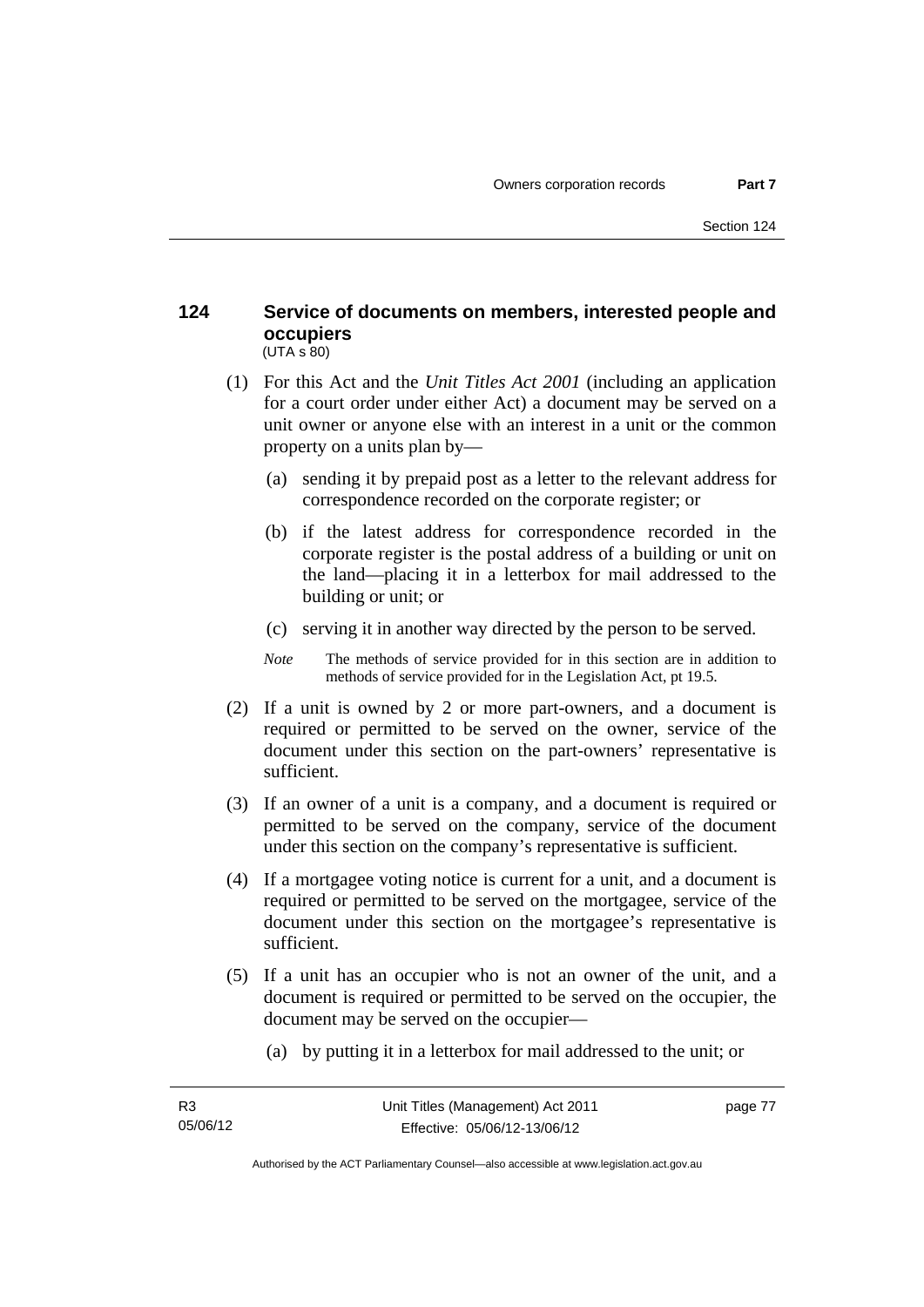#### **Part 7 Owners corporation records**

Section 124

- (b) by giving it personally to the occupier; or
- (c) by serving it in another way directed by the occupier.

page 78 Unit Titles (Management) Act 2011 Effective: 05/06/12-13/06/12

R3 05/06/12

Authorised by the ACT Parliamentary Counsel—also accessible at www.legislation.act.gov.au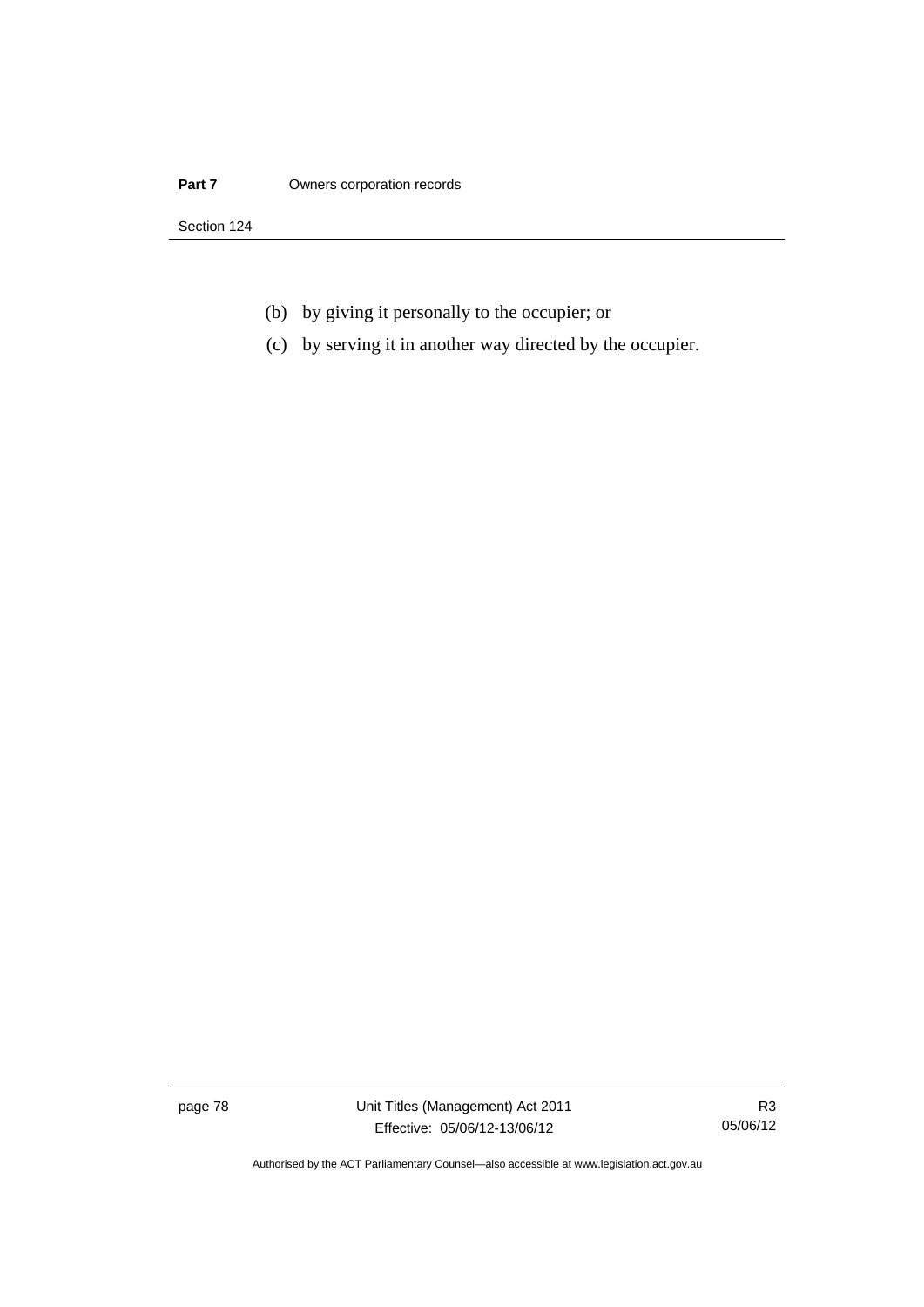# **Part 8 Dispute resolution**

### **125 Disputes involving the owners corporation—generally**  (UTA s 123 and s 124)

- (1) This section applies to a dispute relating to an owners corporation for a units plan between the corporation and any 1 of the following:
	- (a) an owner or occupier of a unit in the units plan;
	- (b) the manager (if any) for the owners corporation;
	- (c) a service contractor for the owners corporation;
	- (d) an executive member.
- (2) A party to the dispute may apply to the ACAT for an order in relation to the other party if the application relates to the dispute.

# **126 Disputes involving the owners corporation—particular matters**

(UTA s 123 and s 124)

- (1) This section applies to the following disputes between the people mentioned in relation to the dispute:
	- (a) a dispute relating to keeping an animal or allowing an animal to be kept in a unit between—
		- (i) the owners corporation; and
		- (ii) an owner or occupier of a unit;
	- (b) a dispute relating to the return by a former manager of owners corporation property between—
		- (i) the owners corporation; and
		- (ii) the former manager.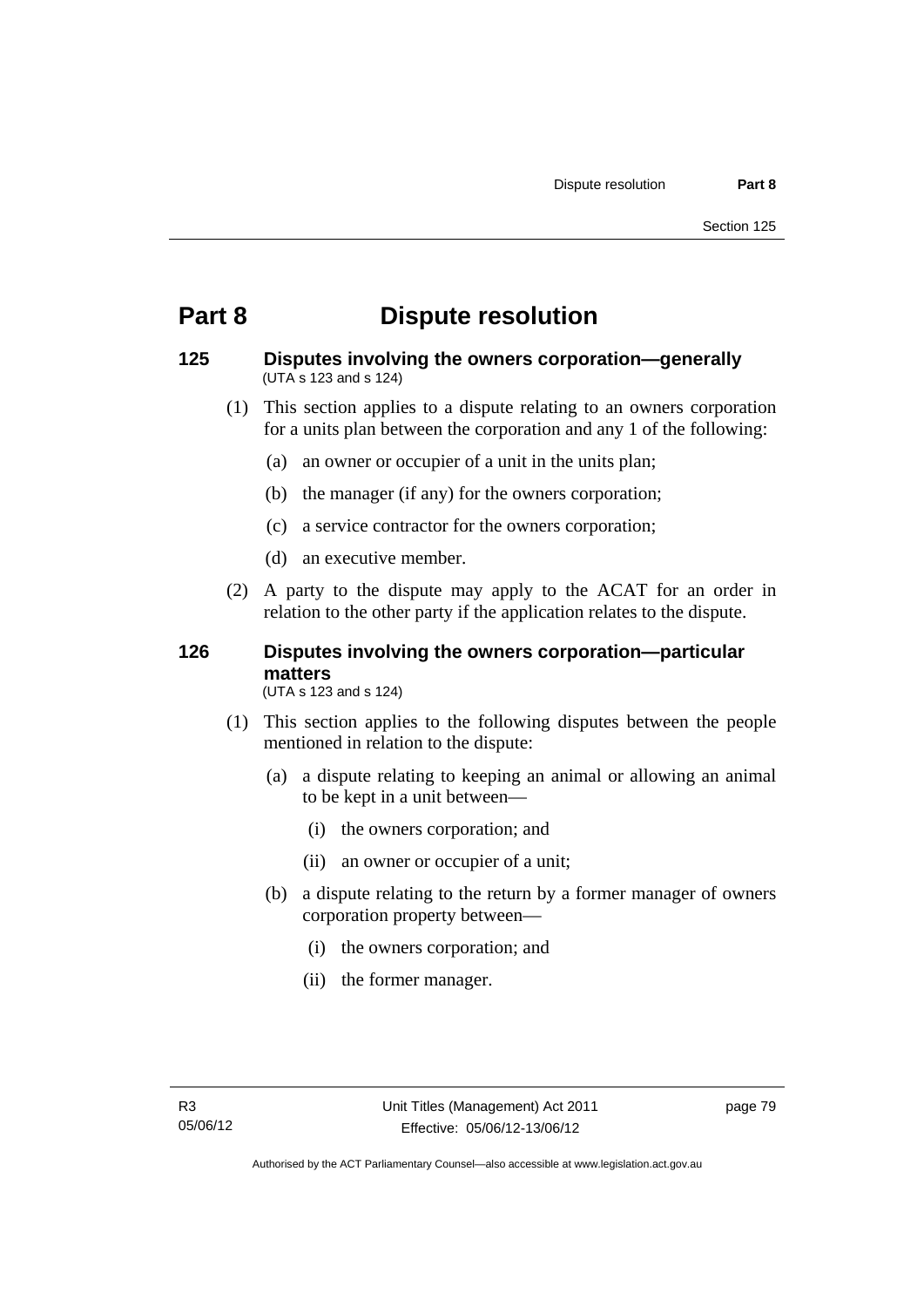- (2) A party to the dispute may apply to the ACAT for an order in relation to the other party if the application relates to the dispute.
- (3) To avoid doubt, only a party mentioned in this section in relation to a particular dispute may apply to the ACAT in relation to the dispute.

#### **Example**

Tony is in dispute with his neighbour, Fabian, about the pets Fabian keeps in his unit. The owners corporation is also in dispute with Fabian about the pets. Only the owners corporation can apply to the ACAT for an order against Fabian in relation to the dispute.

- *Note* An example is part of the Act, is not exhaustive and may extend, but does not limit, the meaning of the provision in which it appears (see Legislation Act, s 126 and s 132).
- (4) In this section:

*former manager* means a person who was the manager for the owners corporation.

### **127 Disputes involving the executive committee**  (UTA s 123 and s 124)

- (1) This section applies to a dispute relating to an owners corporation for a units plan between the executive committee of the corporation and an executive member.
- (2) A party to the dispute may apply to the ACAT for an order in relation to the other party if the application relates to the dispute.

# **128 Disputes between unit owners**

(UTA s 123 and s 124)

- (1) This section applies to a dispute relating to an owners corporation for a units plan between 2 or more unit owners.
- (2) A party to the dispute may apply to the ACAT for an order in relation to the other party if the application relates to the dispute.

Authorised by the ACT Parliamentary Counsel—also accessible at www.legislation.act.gov.au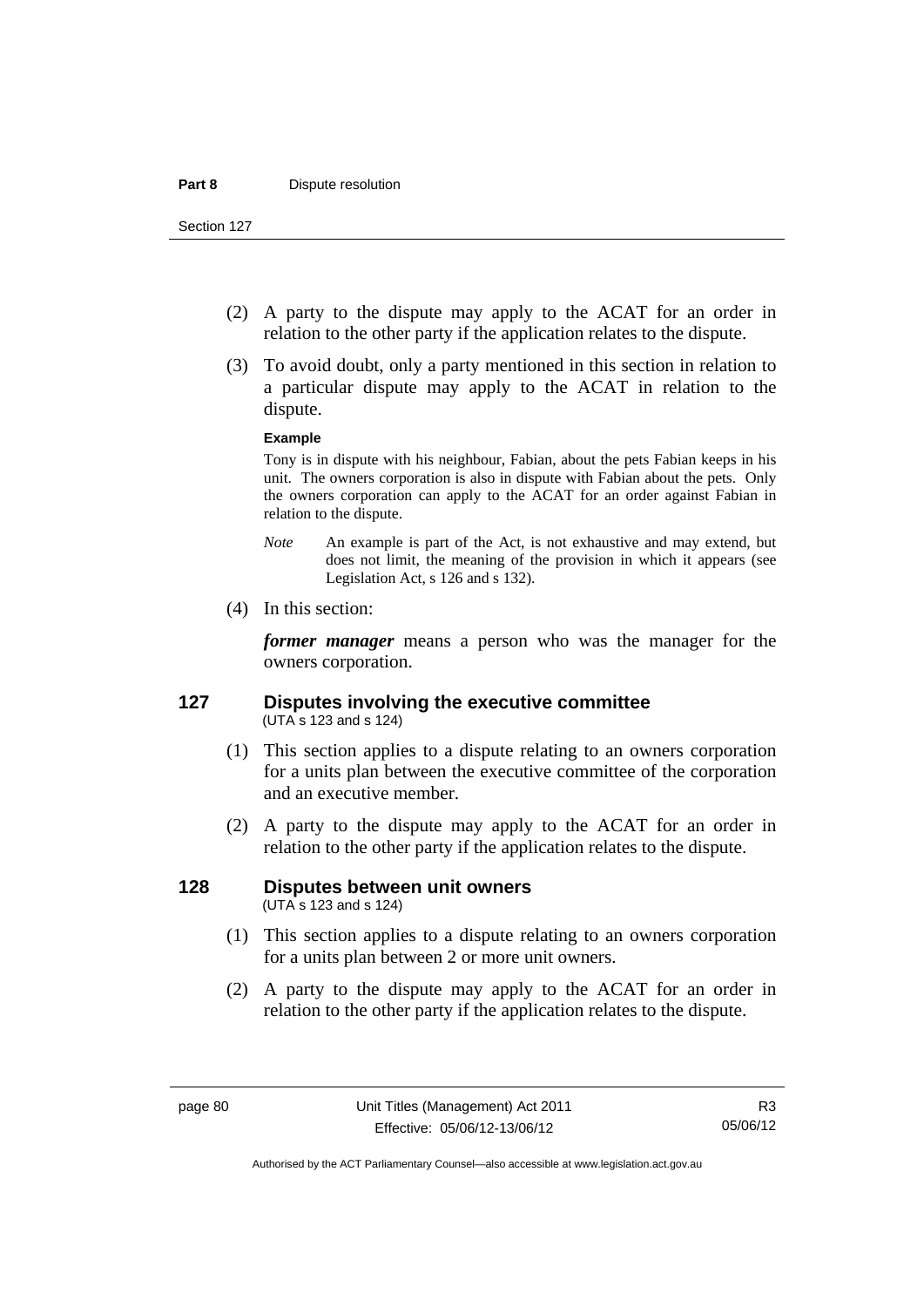### **129 Kinds of ACAT orders**  (UTA s 125)

- (1) The ACAT may make the following orders:
	- (a) an order requiring a party to do, or refrain from doing, a stated thing;
	- (b) an order requiring a party to exercise a function under this Act;
	- (c) an order requiring an owners corporation to do a stated thing that is ancillary to a function of the corporation under this Act;
	- (d) an order requiring a person to pay to the Territory or someone else an amount of not more than \$1 000;
	- (e) a declaration—
		- (i) that a general meeting or executive committee meeting is void for irregularity; or
		- (ii) that a resolution of a general meeting or executive committee meeting is void for irregularity; or
		- (iii) that a rule of the owners corporation is invalid for irregularity;
	- (f) an order repealing or amending a resolution of a general meeting or executive committee based on a merits review of the resolution by the ACAT;
	- (g) an order giving effect to an unsuccessful motion for a resolution of a general meeting (either as originally proposed or as amended by the ACAT) if the ACAT is satisfied after a merits review of the motion that opposition to the motion was unreasonable;
	- (h) an order requiring stated accounts of an owners corporation to be audited, whether by a stated person or a person of a stated kind;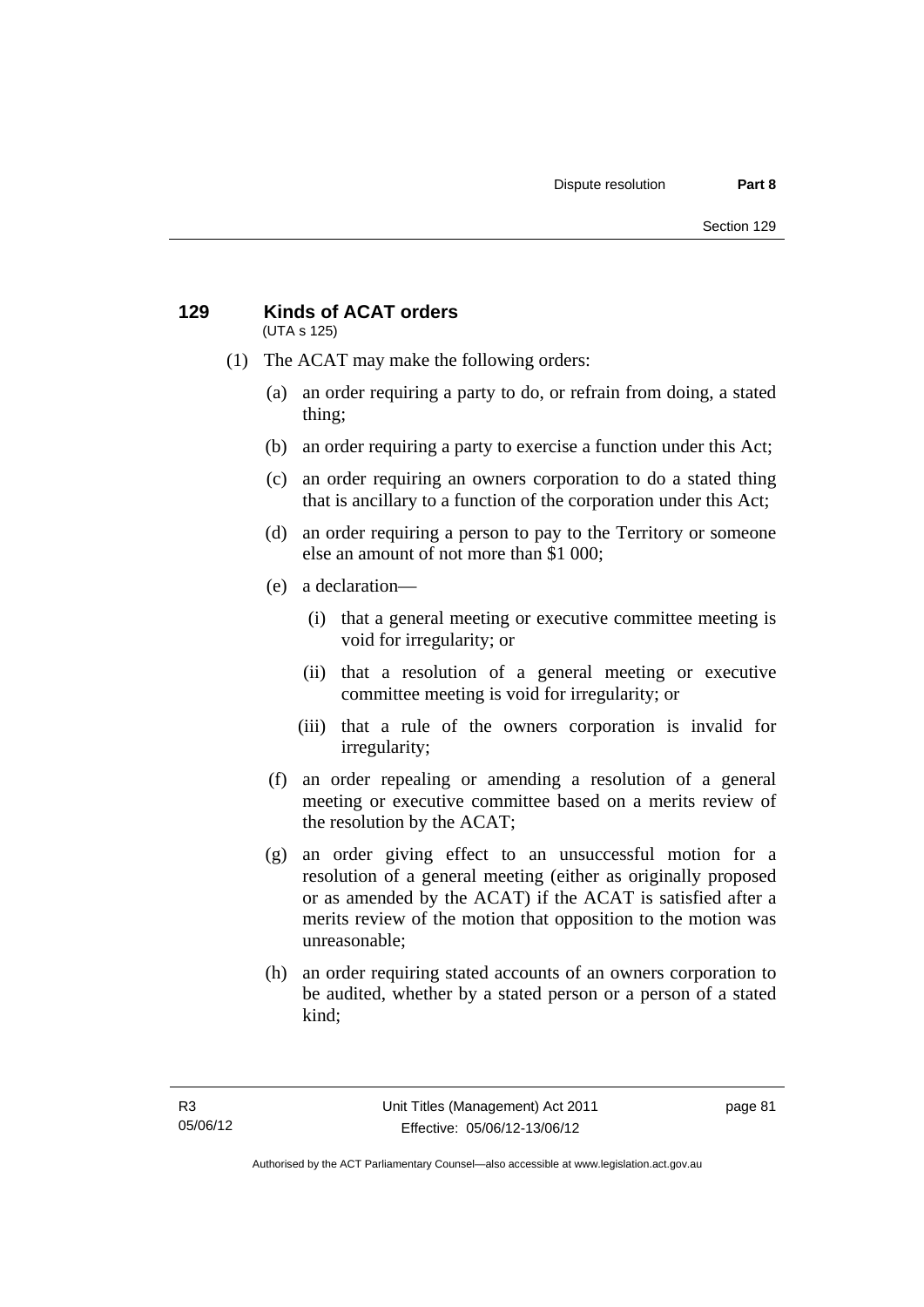#### **Part 8 Dispute resolution**

Section 129

- (i) an order allowing an applicant to examine records of the owners corporation;
- (j) an order requiring an owners corporation to make or repeal a rule and register a copy of the resolution making or repealing the rule;
- (k) an order appointing an administrator to exercise all or stated functions of the owners corporation, the executive committee or an office-holder in the committee;
- (l) if the dispute relates to a matter mentioned in section 126 (1) (a)—an order to remove the animal from the unit if—
	- (i) a condition requiring the owners corporation's consent to keeping the animal is not complied with; or
	- (ii) the animal is causing a nuisance.
- (2) The ACAT may make any other order it considers reasonably necessary or convenient to resolve a dispute under this part.
- (3) This section does not limit the orders the ACAT may make in relation to a dispute under this part.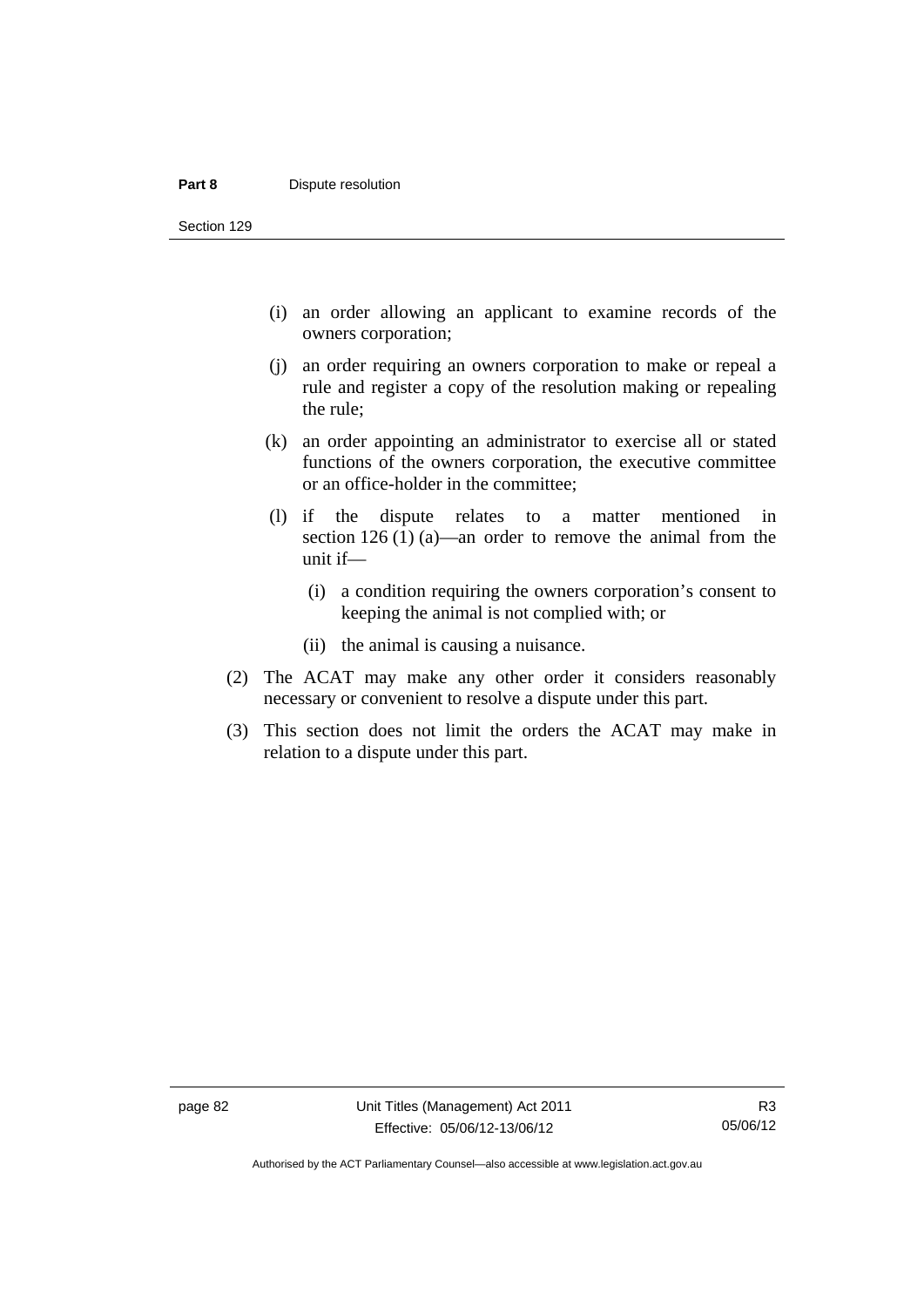# **Part 9 Protection of financiers for service contracts**

## **130 Meaning of** *financed service contract* **and** *financier***—pt 9**   $(UTA \, s \, 55Q)$

In this part:

*financed service contract* means a service contract financed by a financier under section 131.

*financier*—see section 131.

#### **131 Who is a** *financier* **for a service contract?**  (UTA s 55R)

- (1) A person is a *financier* for a service contract if—
	- (a) the person—
		- (i) is a financial institution; or
		- (ii) in the ordinary course of the person's business, supplies, or might reasonably be expected to supply, finance for business acquisitions, using charges over contracts for security; or
		- (iii) if the contract exists immediately before the commencement of this part—at the time the finance was supplied for a business acquisition using a charge over the contract for security, was a person mentioned in subparagraph (ii); and
	- (b) a service contractor for the contract and the person give written notice signed by each of them to the owners corporation that the person is a financier for the contract.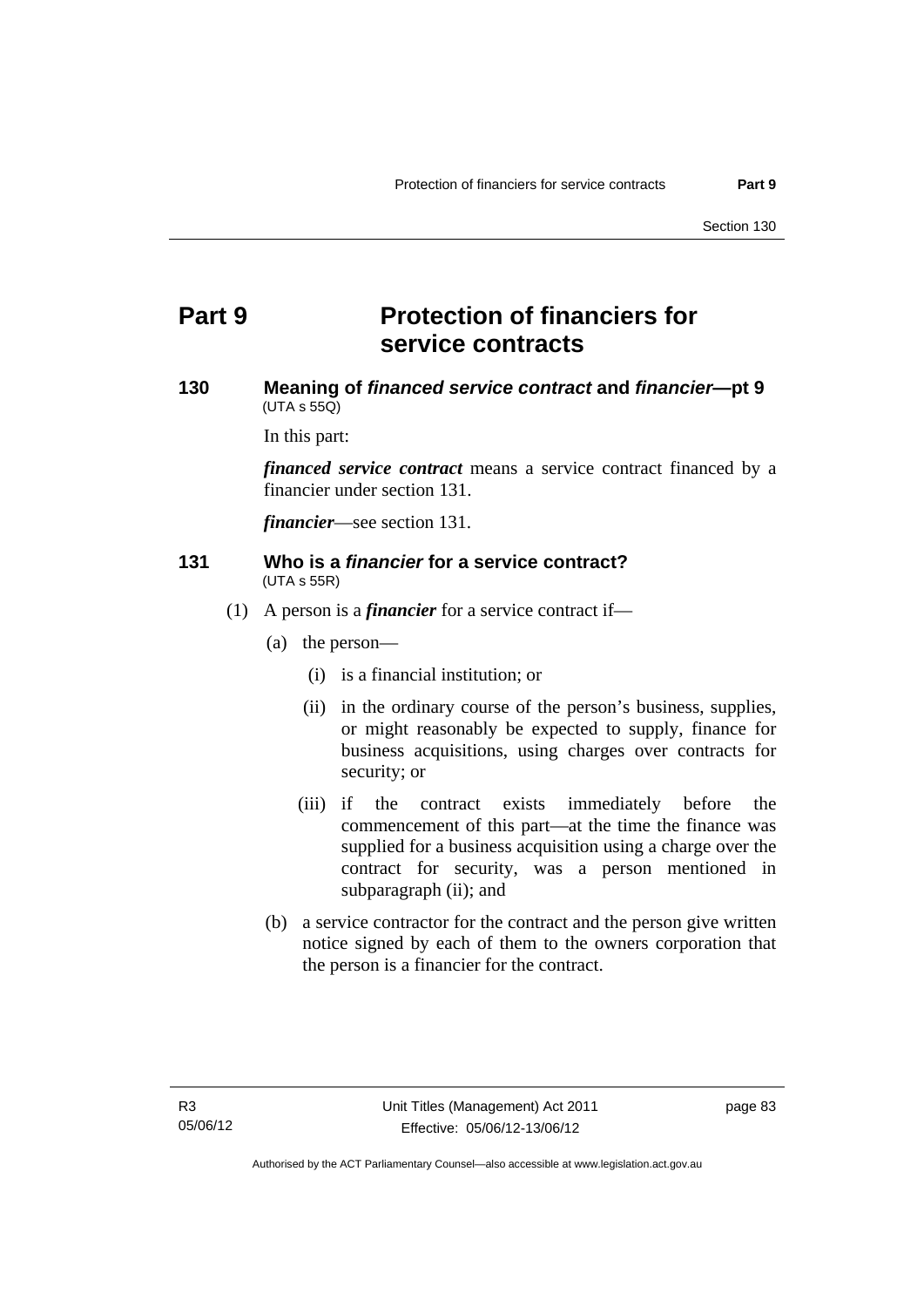Section 132

- (2) A person stops being a financier for a service contract if the person gives the owners corporation written notice withdrawing the notice given under subsection (1).
- (3) A notice under subsection (2) may be given without the service contractor's agreement.

## **132 Financed service contract—notice of change**  (UTA s 55S)

The owners corporation for a units plan must give the financier for a financed service contract written notice of—

- (a) any change made to the contract by the corporation and the service contractor; or
- (b) any arrangement entered into by the corporation and the service contractor that affects the contract.

#### **133 Financed service contract—limitation on ending**  (UTA s 55T)

- (1) The owners corporation for a units plan may end a financed service contract only if—
	- (a) the corporation gives the financier written notice that the corporation has the right to end the contract; and
	- (b) when the notice is given to the financier, the corporation has the right to end the contract; and
	- (c) the corporation gives the notice to the financier not less than 21 days before the day the contract is ended.
- (2) However, the owners corporation may not end the financed service contract if, under an arrangement between the financier and the service contractor, the financier has given the corporation notice under section 134.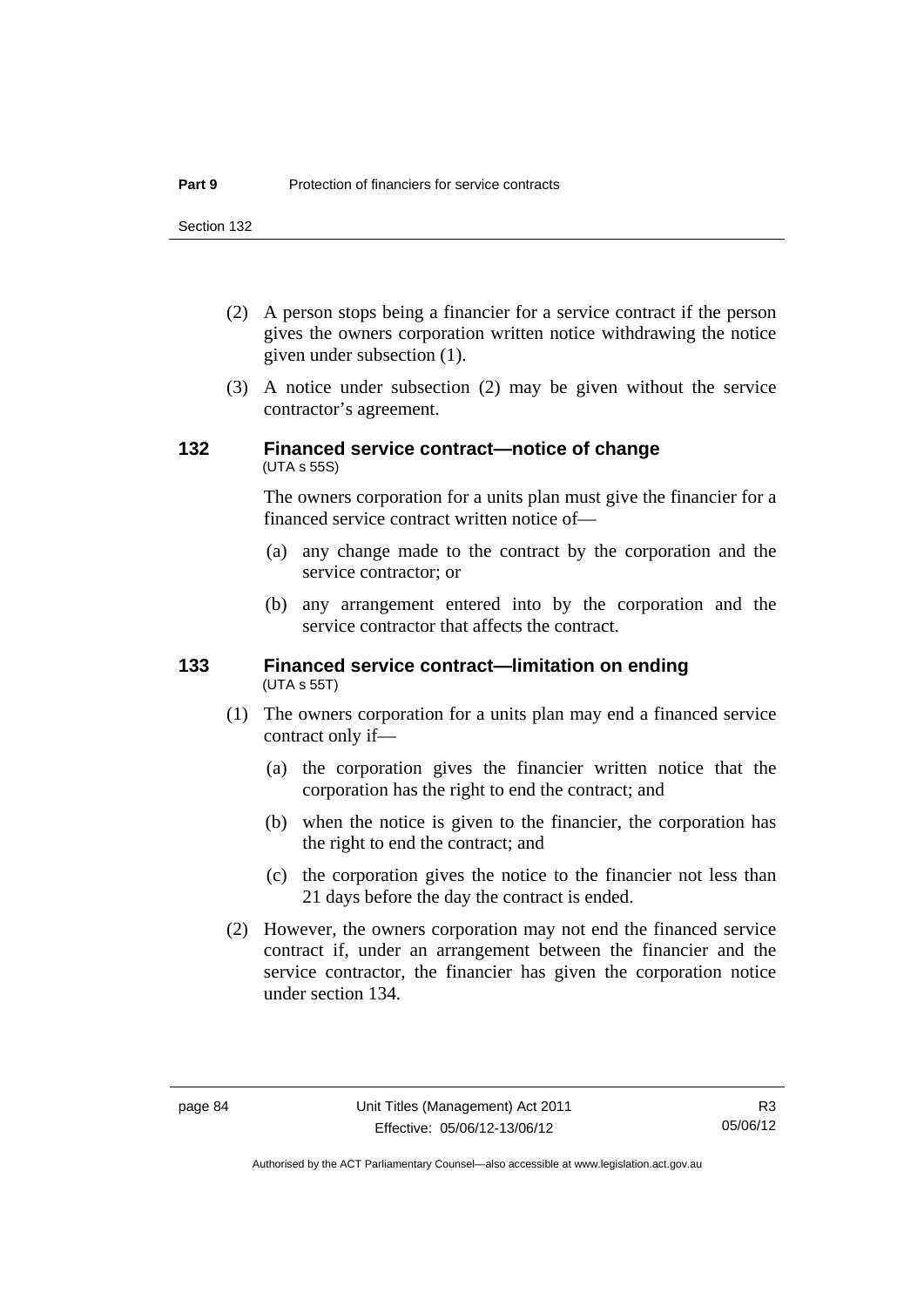- (3) Subsection (2) does not stop the owners corporation ending a service contract for something done or not done after the financier started to act under the contract.
- (4) This section does not stop a financed service contract ending by agreement between the owners corporation, service contractor and financier.

### **134 Financed service contract—person authorised to act for financier**  (UTA s 55U)

- (1) The financier for a financed service contract may take the following action:
	- (a) act under the contract in place of the contractor;
	- (b) appoint a receiver, or a receiver and manager, for the contract.
- (2) However, the financier may only take action under subsection (1) if—
	- (a) the financier has given written notice to the owners corporation of the financier's intention to take the action; and
	- (b) at the time the notice is given to the owners corporation, the corporation—
		- (i) has not given the financier notice under section 133 (1) (c); or
		- (ii) has given and withdrawn the notice to the financier.
- (3) The financier may authorise a person to act for the financier for subsection  $(1)$  (a) if—
	- (a) the person is not the service contractor or an associate of the contractor; and
	- (b) the owners corporation approves the person.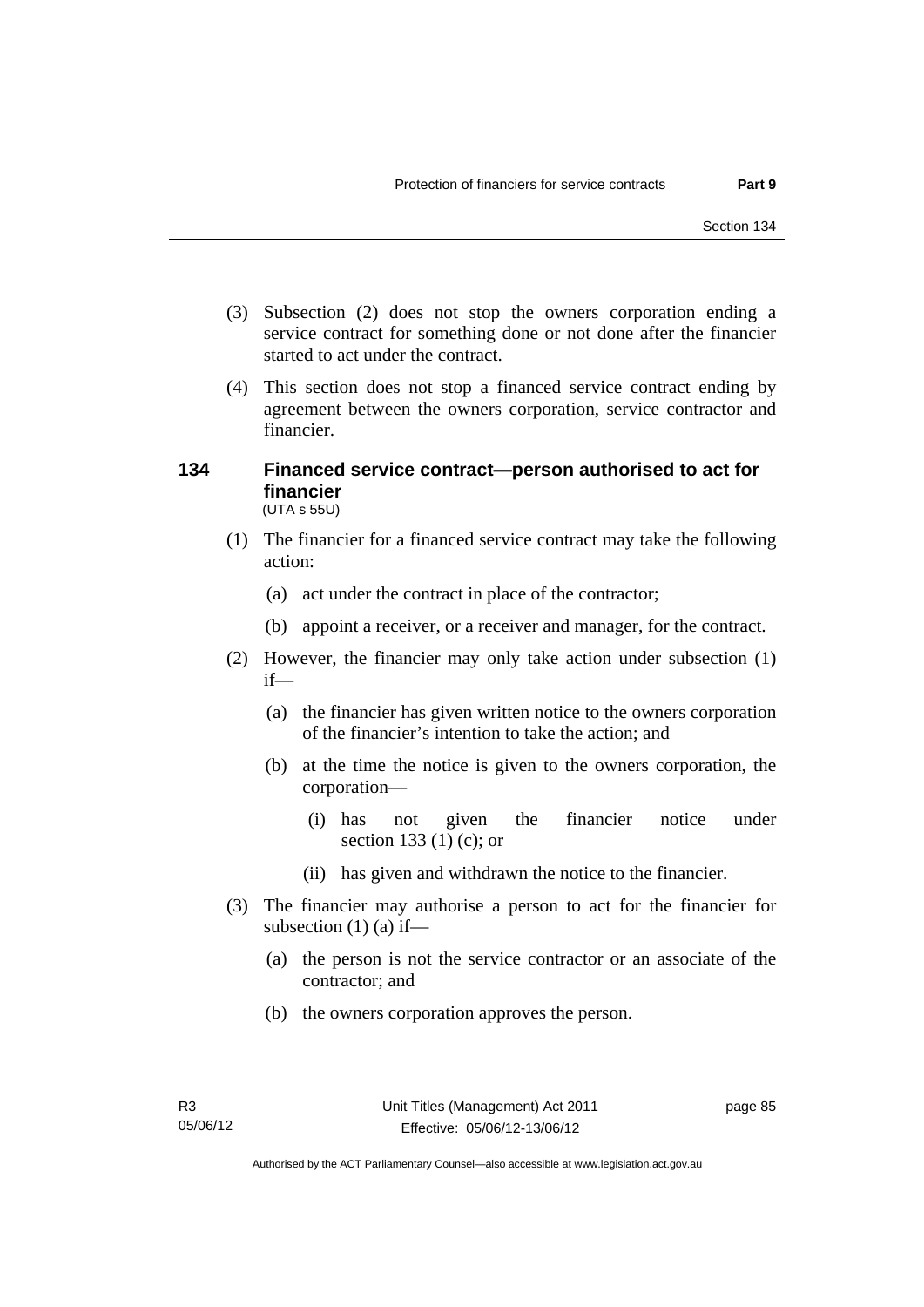Section 135

- (4) In deciding whether to approve a person under subsection (3), the owners corporation—
	- (a) must act reasonably in the circumstances and decide as soon as practicable; and
	- (b) may only consider—
		- (i) the person's character; and
		- (ii) the person's competence, qualifications and experience.
- (5) However, the owners corporation must not—
	- (a) unreasonably withhold the person's approval; or
	- (b) require or receive a fee or other consideration for approving the person, other than reimbursement of legal or administrative expenses reasonably incurred by the corporation for the approval.

#### **135 Financed service contract—agreement between owners corporation and financier prohibited**  (UTA s 55V)

- (1) A financier for a financed service contract must not enter into an agreement or other arrangement with the owners corporation under the contract for a matter relating to—
	- (a) the financier's role for the contract; or
	- (b) arrangements between the financier and service contractor under which the financier is acting, or may act, under the contract in the contractor's place; or
	- (c) the operation of this part in relation to the contract.
- (2) An agreement or arrangement to which this section applies is void to the extent it contravenes this section.

Authorised by the ACT Parliamentary Counsel—also accessible at www.legislation.act.gov.au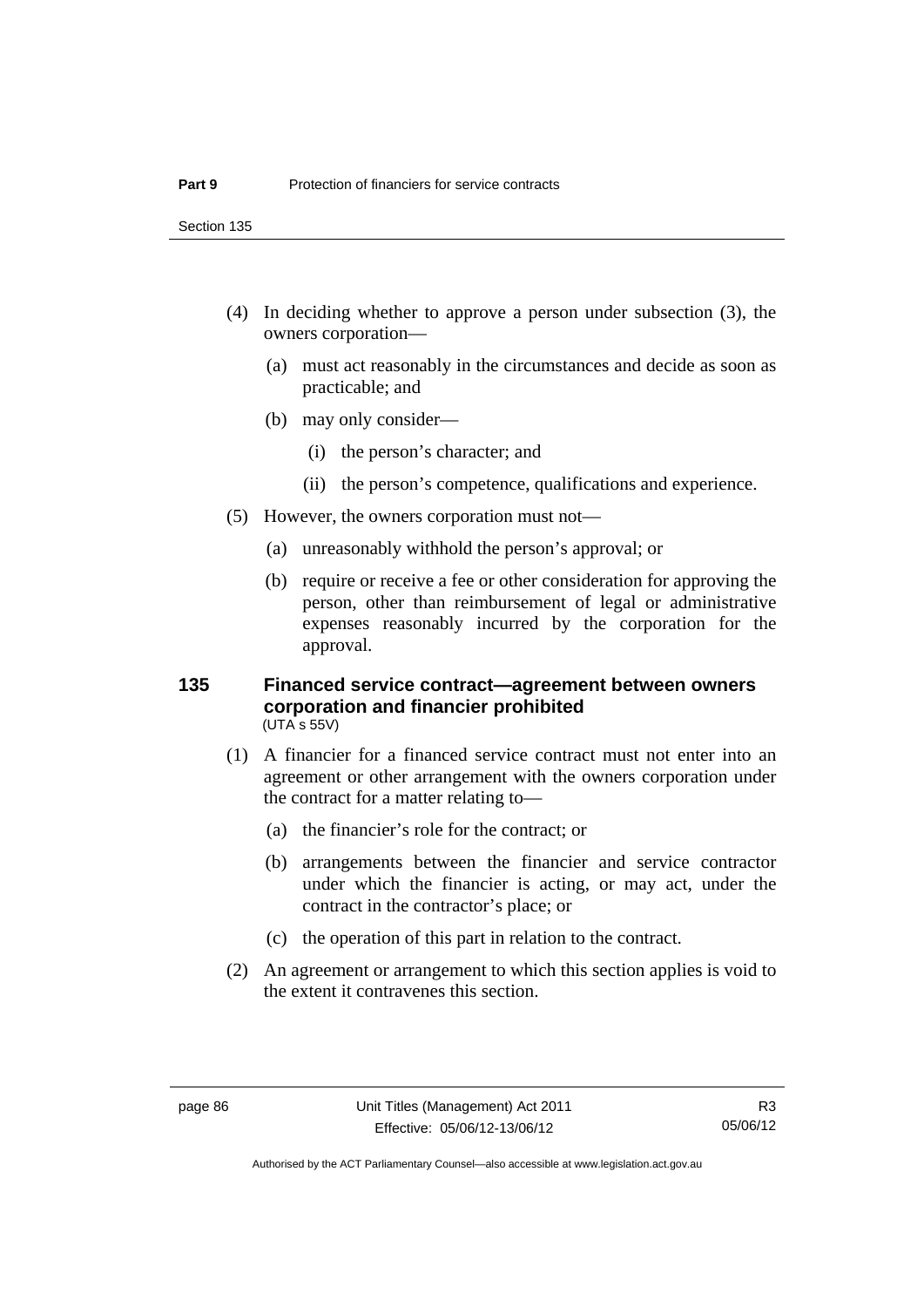# **Part 10 Administrators**

# **Division 10.1 Interested parties**

#### **136 Who may apply for an administration order?**  (UTA s 140)

Any of the following people (an *interested party*) may apply to the ACAT for an order under division 10.2 (an *administration order*) in relation to the administration of an owners corporation:

- (a) the corporation;
- (b) a creditor of the corporation;
- (c) a unit owner, or anyone else with an interest in a unit, or the common property, that is recorded in the corporate register;
- (d) the director-general, on behalf of the Territory.

#### **137 ACAT appearances and service of applications**  (UTA s 141)

- (1) An interested party has a right to appear on an application by another interested party for an administration order.
- (2) The applicant must serve a copy of the application on every other interested party, except the creditors (or the other creditors) of the owners corporation and the director-general.
	- *Note* The applicant may serve the application on an interested person at the person's address for correspondence shown on the corporate register. Other forms of service are also permitted. See s 124.
- (3) The owners corporation must serve all its creditors with a copy of the application—
	- (a) if the owners corporation is the applicant—after making the application; or
	- (b) in any other case—on being served with a copy of the application.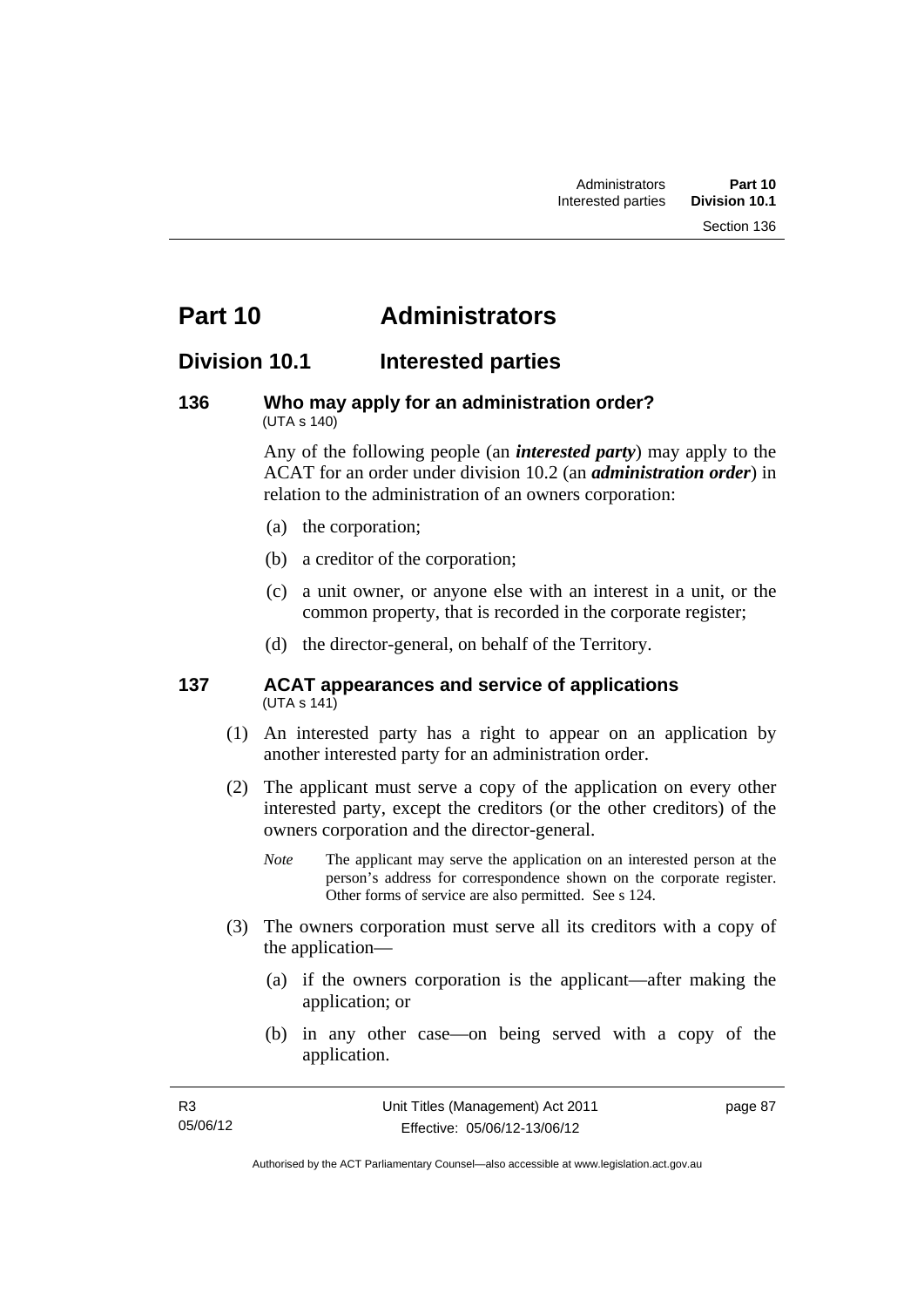- (4) An interested party may be represented by a lawyer or someone else.
- (5) The registrar of the ACAT must give a copy of an application to the director-general, unless the director-general is the applicant.

# **Division 10.2 Appointment, removal and functions**

#### **138 Appointment of administrator**   $(UTA S 142)$

- (1) On an application by an interested party, the ACAT may, by order, appoint the person named in the application to be administrator of the owners corporation on the terms about remuneration and anything else it considers appropriate.
	- *Note* For the making of appointments (including acting appointments), see the Legislation Act, pt 19.3.
- (2) The ACAT may make an order appointing an administrator only if satisfied that the administrator consents to the order.
- (3) In an order appointing an administrator, the ACAT may give any directions it considers appropriate for giving notice of the order to the administrator, the registrar-general and the owners corporation.
- (4) The remuneration of an administrator of an owners corporation and the expenses incurred in the exercise of the administrator's functions under this Act are taken to be expenditure incurred by the corporation.

## **139 Removal or replacement of administrator**  (UTA s 143)

- (1) On an application by an interested party, the ACAT may, by order, remove or replace an administrator.
- (2) In an order removing or replacing an administrator, the ACAT may give any directions it considers appropriate for giving notice of the order to the registrar-general and the owners corporation.

Authorised by the ACT Parliamentary Counsel—also accessible at www.legislation.act.gov.au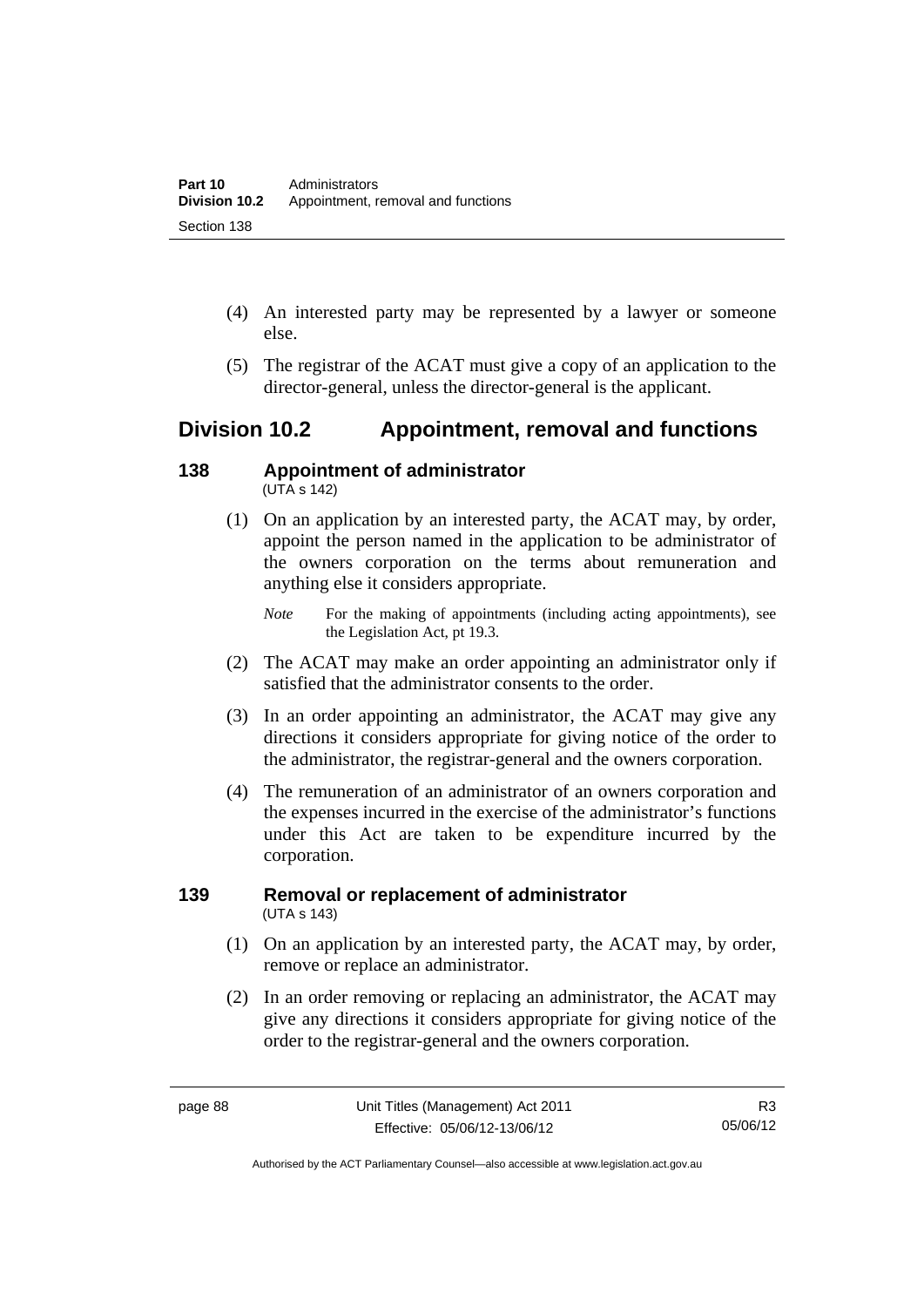#### **140 Functions of administrator**  (UTA s 144)

- (1) The administrator of an owners corporation has all the functions of the corporation to the exclusion of the corporation and its executive committee.
- (2) However, an order of the ACAT under subsection (3) is required for an administrator to do anything that is required by this Act to be authorised by an unopposed or unanimous resolution.
- (3) On application by an interested party, the ACAT may make any order it considers appropriate about the exercise of the administrator's functions, including, for example, an order mentioned in subsection (2).
	- *Note* An example is part of the Act, is not exhaustive and may extend, but does not limit, the meaning of the provision in which it appears (see Legislation Act, s 126 and s 132).

### **141 Delegation by administrator**  (UTA s 145)

The administrator of an owners corporation may delegate the administrator's functions to anyone else.

*Note* A function that has been delegated by the administrator may, despite the delegation, be exercised by the administrator (see Legislation Act, s 240). For the making of delegations and the exercise of delegated functions generally, see the Legislation Act, pt 19.4.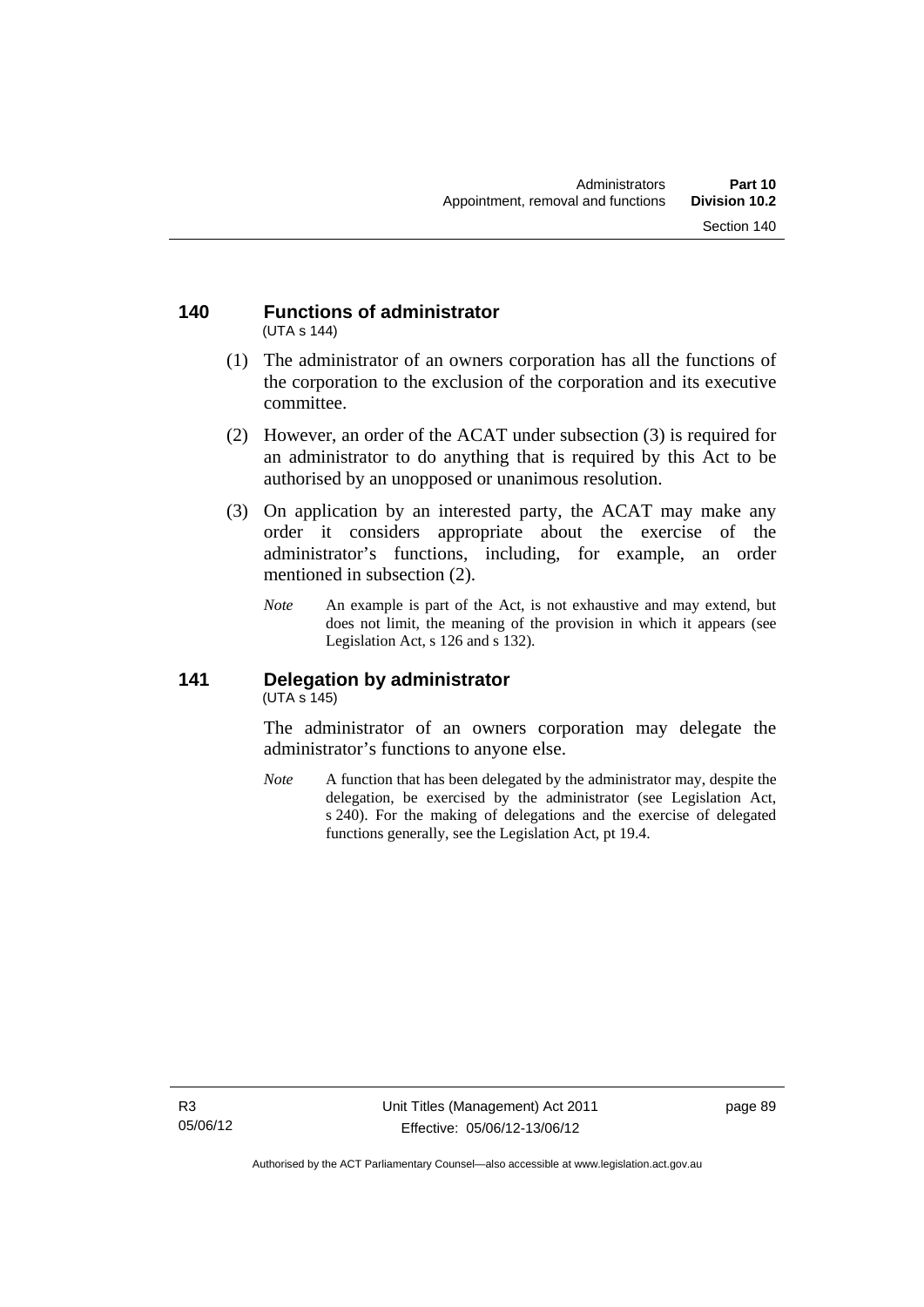**Part 11** Miscellaneous<br>**Division 11.1** Mortgage insur **Mortgage insurance** Section 142

# **Part 11 Miscellaneous**

# **Division 11.1 Mortgage insurance**

#### **142 Mortgage insurance of unit**  (UTA s 134)

If the interest of a unit owner is subject to a mortgage, the owner may take out 1 or more policies of insurance (a *mortgage insurance policy*) for indemnity against liability under the mortgage arising out of damage to, or destruction of, the unit.

#### **143 Payment under mortgage insurance policies**  (UTA s 135)

- (1) If a mortgage insurance policy is in force for a unit, the insurer is liable to pay to a mortgagee whose interest is noted on the policy the least of the following amounts:
	- (a) the amount insured as stated in the policy;
	- (b) the amount of the loss;
	- (c) the amount sufficient, at the date of the loss, to discharge the mortgage noted on the policy.
- (2) If the interests of 2 or more mortgagees are noted on the policy, subsection (1) applies to the mortgagees in their order of registered priority.

Authorised by the ACT Parliamentary Counsel—also accessible at www.legislation.act.gov.au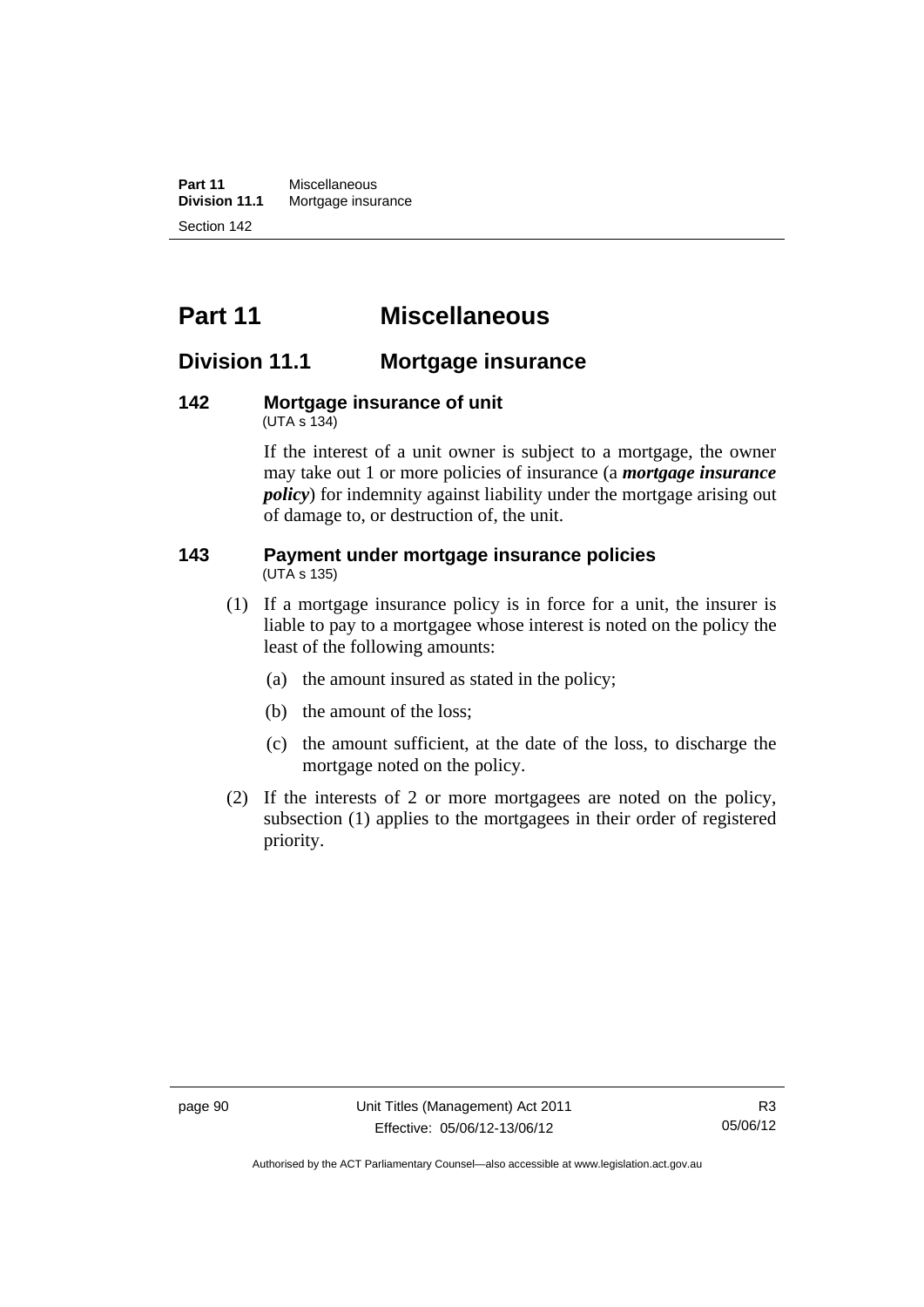### **144 Transfer of mortgagee's interest to insurer**  (UTA s 136)

- (1) Payment by the insurer to a mortgagee under section 143 does not entitle the unit owner to a discharge of the mortgage.
- (2) On payment by the insurer to a mortgagee under section 143—
	- (a) if the amount paid equals the amount necessary to discharge the mortgage—the insurer is entitled to obtain from the mortgagee a transfer of the mortgage; or
	- (b) if the amount paid is less than the amount necessary to discharge the mortgage—the insurer is entitled to obtain from the mortgagee a transfer of an undivided share of the mortgagee's interest in the mortgage that bears to that interest the same proportion as the amount paid bears to the amount that was owing under the mortgage immediately before the payment.

# **Division 11.2 Miscellaneous**

#### **145 Determination of fees**  (UTA s 179)

- (1) The Minister may determine fees for this Act (other than fees that this Act provides are to be fixed by an owners corporation).
	- *Note* The Legislation Act contains provisions about the making of determinations and regulations relating to fees (see pt 6.3)
- (2) A determination is a disallowable instrument.
	- *Note* A disallowable instrument must be notified, and presented to the Legislative Assembly, under the Legislation Act.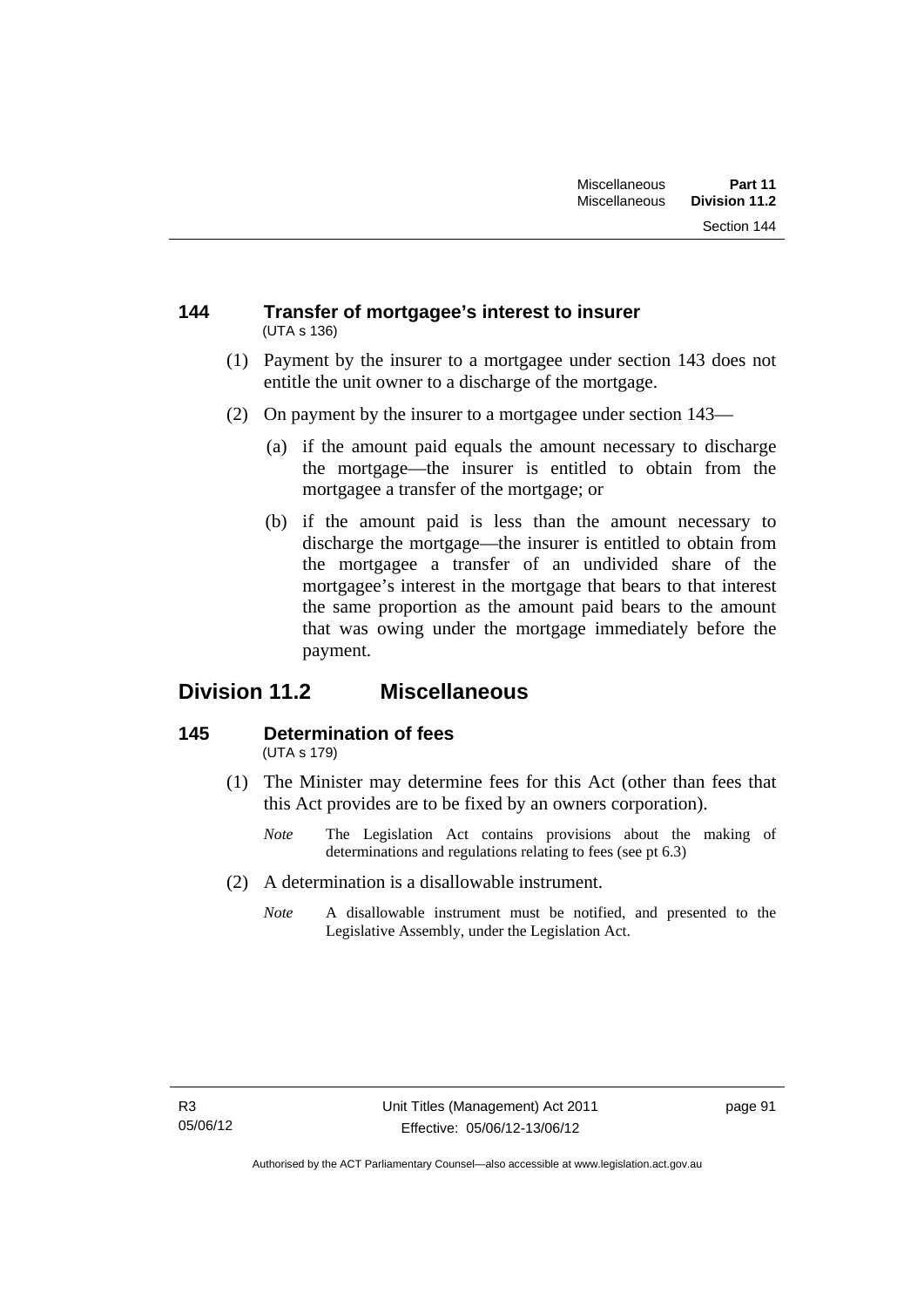### **Part 11** Miscellaneous<br>**Division 11.2** Miscellaneous **Division 11.2** Miscellaneous Section 146

# **146 Approved forms**

(UTA s 180)

- (1) The Minister may approve forms for this Act.
- (2) If the Minister approves a form for a particular purpose, the approved form must be used for that purpose.

*Note* For other provisions about forms, see the Legislation Act, s 255.

(3) An approved form is a notifiable instrument.

*Note* A notifiable instrument must be notified under the Legislation Act.

#### **147 Regulation-making power**  (UTA s 181)

- (1) The Executive may make regulations for this Act.
- (2) A regulation may create offences and fix maximum penalties of not more than 60 penalty units for the offences.
	- *Note* A regulation must be notified, and presented to the Legislative Assembly, under the Legislation Act.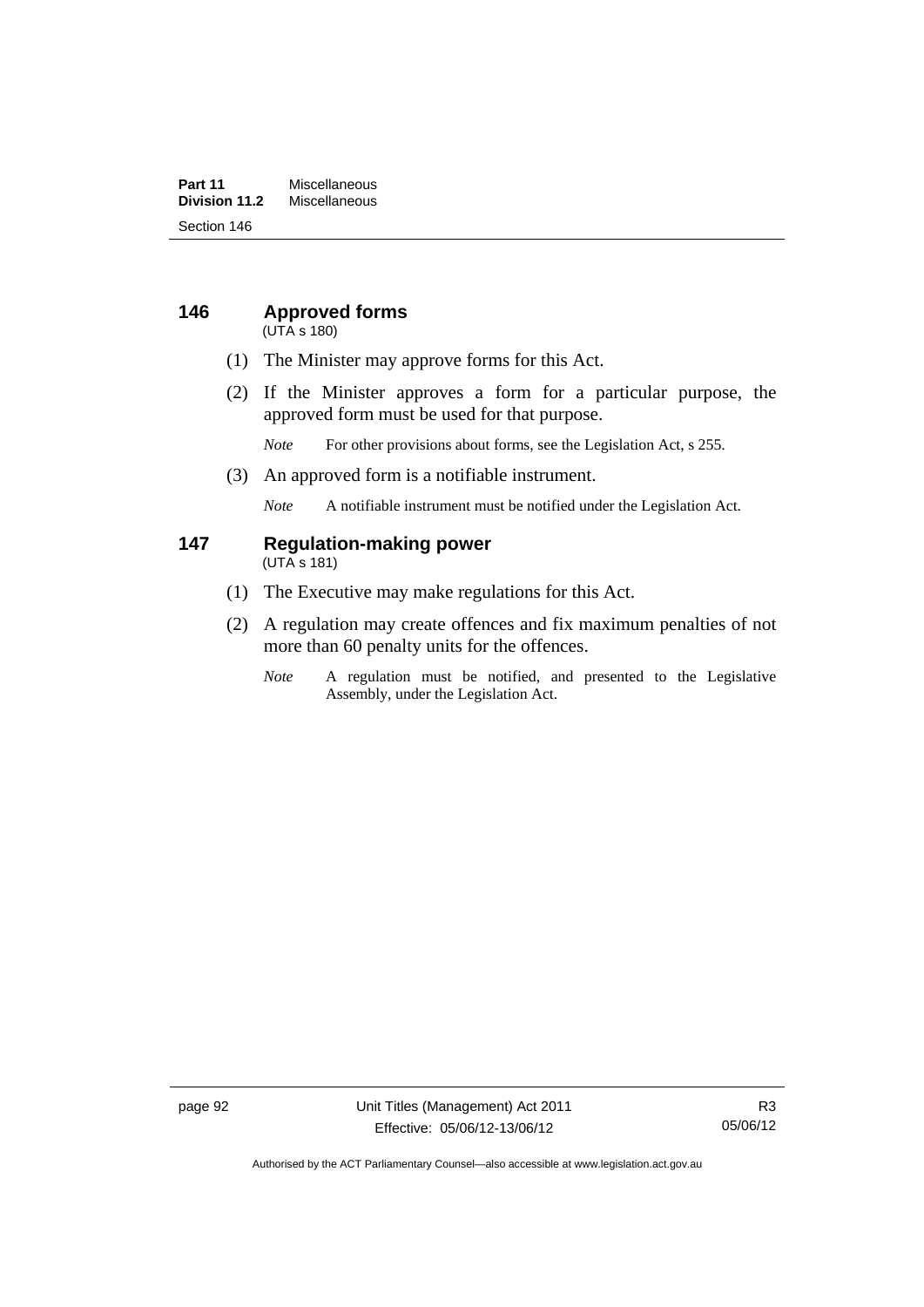# **Part 12 Transitional**

## **149 Definitions—pt 12**

In this part:

*commencement day* means the day this part commences.

*existing executive committee* means the executive committee of an owners corporation, as established immediately before the commencement day.

*existing owners corporation* means an owners corporation established under the UTA that is in existence immediately before the commencement day.

- *Note 1* An existing owners corporation includes a corporation established under the *Unit Titles Act 1970* (repealed) and continued in existence under the *Unit Titles Act 2001*, s 184 (expired).
- *Note 2 Establish* includes constitute and continue in existence (see Legislation Act, dict, pt 1, def *establish*).

*UTA* means the *Unit Titles Act 2001*.

## **150 Existing corporations and executive committees**

- (1) An existing owners corporation continues in existence under this Act as an owners corporation.
- (2) The existing executive committee of an existing owners corporation continues in existence under this Act as the executive committee of the corporation.
- (3) An office-holder in, or other member of, an existing executive committee immediately before the commencement day continues under this Act to hold office, or be a member of the committee.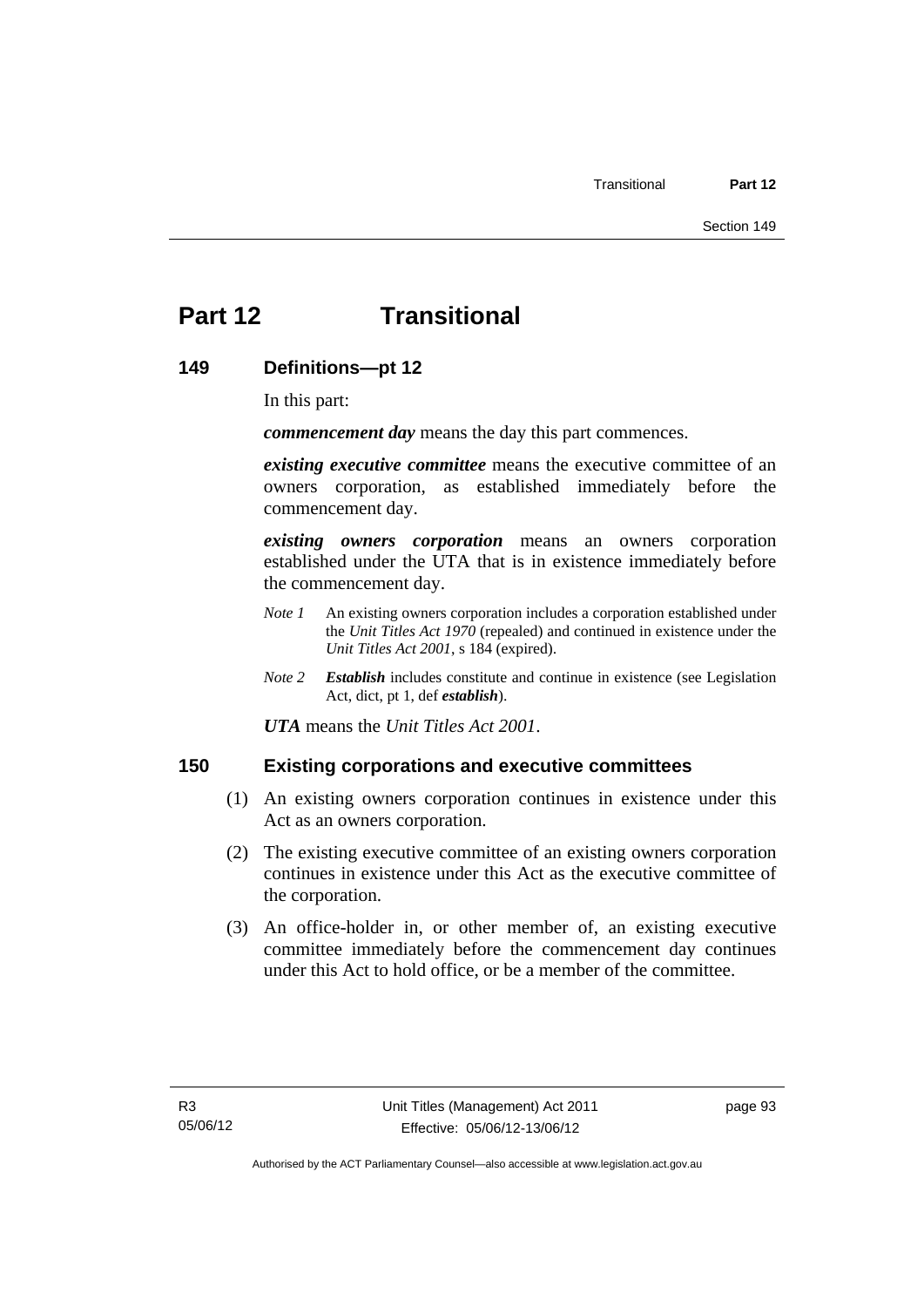#### **Part 12** Transitional

Section 151

 (4) A person who was a member of an existing owners corporation immediately before the commencement day continues under this Act to be a member of the corporation.

## **151 Representatives**

- (1) This section applies to a person—
	- (a) authorised as a representative under the UTA, section 41, section 43 or section 112; and
	- (b) who was a representative immediately before the commencement day.
- (2) The person is taken to have been authorised as a representative under this Act, section 11, section 13 or schedule 3, section 3.23.

## **152 Managers**

- (1) This section applies to a person—
	- (a) appointed as a manager of an existing owners corporation under the UTA, section 55; and
	- (b) who was the manager of the corporation immediately before the commencement day.
- (2) The person is taken to have been engaged under a management contract under this Act, section 50.

# **153 Service contracts**

- (1) This section applies to a service contract—
	- (a) entered into by an existing owners corporation under the UTA, section 55K; and
	- (b) that was in force immediately before the commencement day.
- (2) The service contract is taken to be a service contract entered into under this Act, section 60.

Authorised by the ACT Parliamentary Counsel—also accessible at www.legislation.act.gov.au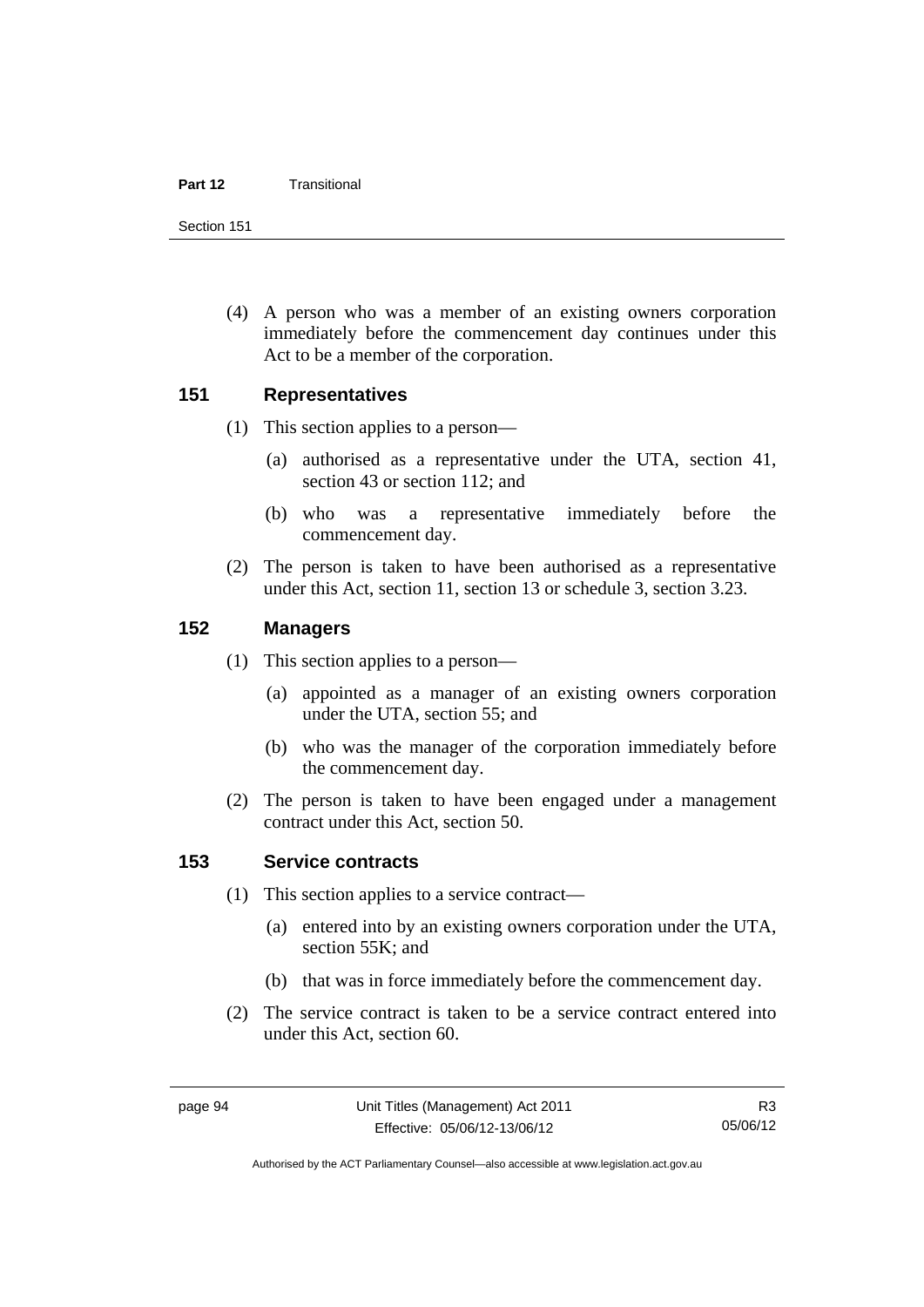# **154 Communication officers**

- (1) This section applies to a person—
	- (a) appointed as a communications officer for an existing owners corporation under the UTA, section 55H; and
	- (b) who was the communications officer for the corporation immediately before the commencement day.
- (2) The person is taken to have been appointed as the communications officer for the owners corporation under this Act, section 66.

# **155 Administrators**

- (1) This section applies to a person—
	- (a) appointed as an administrator of an existing owners corporation under the UTA, section 142; and
	- (b) who was the administrator of the corporation immediately before the commencement day.
- (2) The person is taken to have been appointed as the administrator of the owners corporation under this Act, section 138.

# **156 Agreements for work on behalf of unit owners or occupiers**

- (1) This section applies to an agreement—
	- (a) entered into by an existing owners corporation under the UTA, section 52; and
	- (b) that was in force immediately before the commencement day.
- (2) The agreement is taken to be an agreement entered into under this Act, section 29.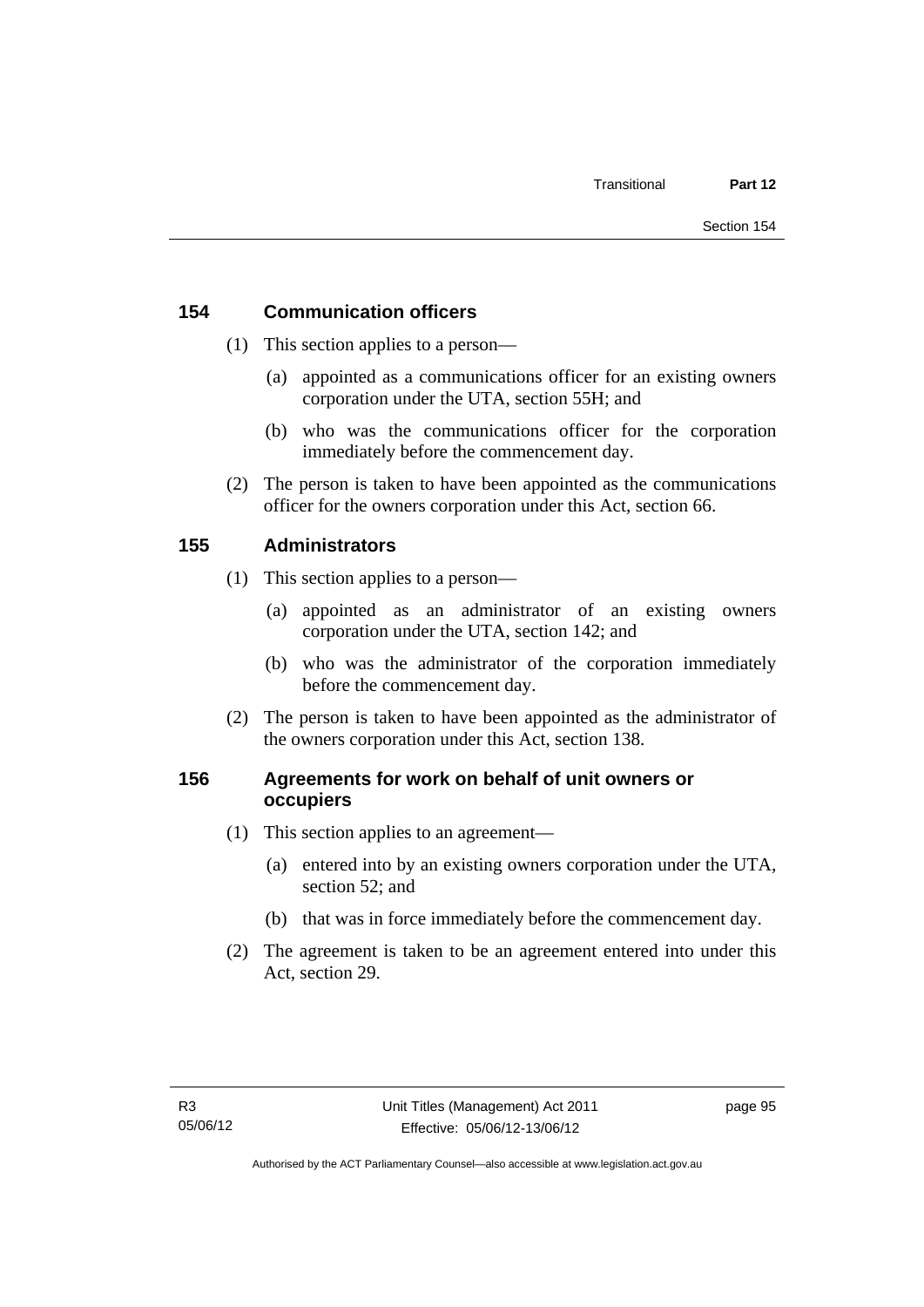#### **Part 12** Transitional

## **157 Sinking fund plans**

- (1) This section applies to a sinking fund plan—
	- (a) approved by an existing owners corporation under the UTA, division 5.4; and
	- (b) that was current immediately before the commencement day.
- (2) The sinking fund plan is taken to be a sinking fund plan under this Act, section 82.
- (3) The day the sinking fund plan is taken to be first approved for this Act is the day the initial sinking fund plan was approved by the owners corporation under the UTA, section 62.
- (4) The day any subsequent sinking fund plan is taken to be approved for this Act is the day the subsequent sinking fund plan was approved by the owners corporation under the UTA, section 63A.

## **158 Approvals, authorisations, consents, decisions of existing owners corporation etc**

- (1) This section applies to an approval, authorisation, consent or other decision (a *decision*) of an existing owners corporation or an existing executive committee—
	- (a) under the repealed provisions; and
	- (b) that was in force immediately before the commencement day.
- (2) The decision is taken to be a decision under this Act.
- (3) In this section:

*repealed provisions* means the provisions of the UTA omitted by this Act, schedule 5, part 5.12.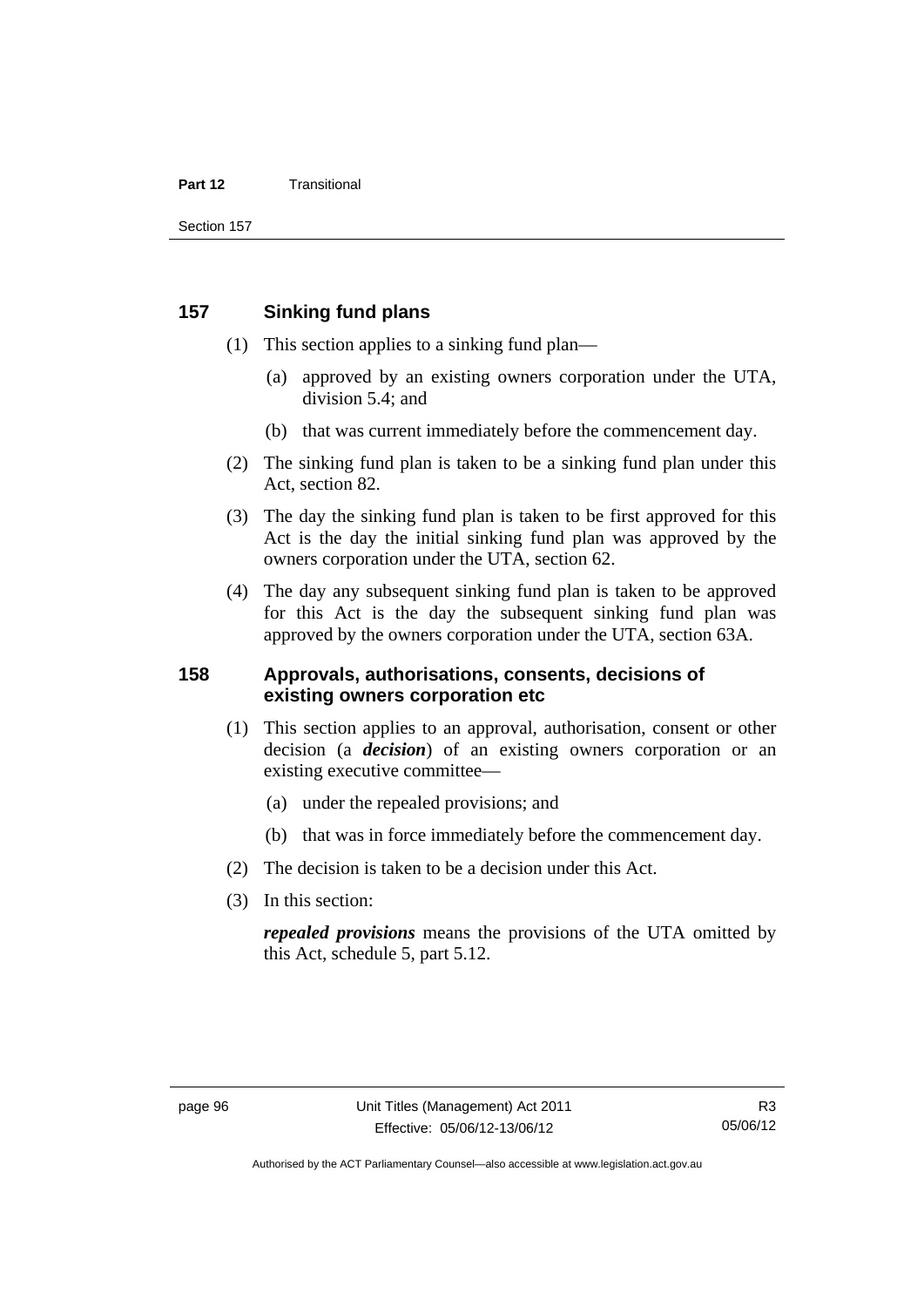## **159 General meetings notified before commencement day**

- (1) If a notice of a general meeting of an owners corporation to be held after the commencement day is given before the commencement day—
	- (a) the notice is taken to be a notice under this Act, schedule 3, section 3.6 (Notice of general meetings); and
	- (b) this Act applies to the general meeting.
- (2) If a general meeting of an owners corporation held before the commencement day is adjourned to a date on or after the commencement day—
	- (a) the meeting is taken to be adjourned under this Act, schedule 3, section 3.9 (Quorum at a general meeting—owners corporation with 3 or more members); and
	- (b) this Act applies to the general meeting.

## **160 Articles of pre-2001 corporation**

- (1) This section applies to a corporation—
	- (a) established under the *Unit Titles Act 1970* (repealed); and
	- (b) that was in existence immediately before the UTA, part 16 commenced.
- (2) The articles of the corporation, as in force immediately before the commencement day, continue to apply to the corporation, but may be amended in accordance with this Act.
- (3) If, before the commencement day there was a breach of an article of the corporation, the breach is taken to be a breach of a rule under this Act.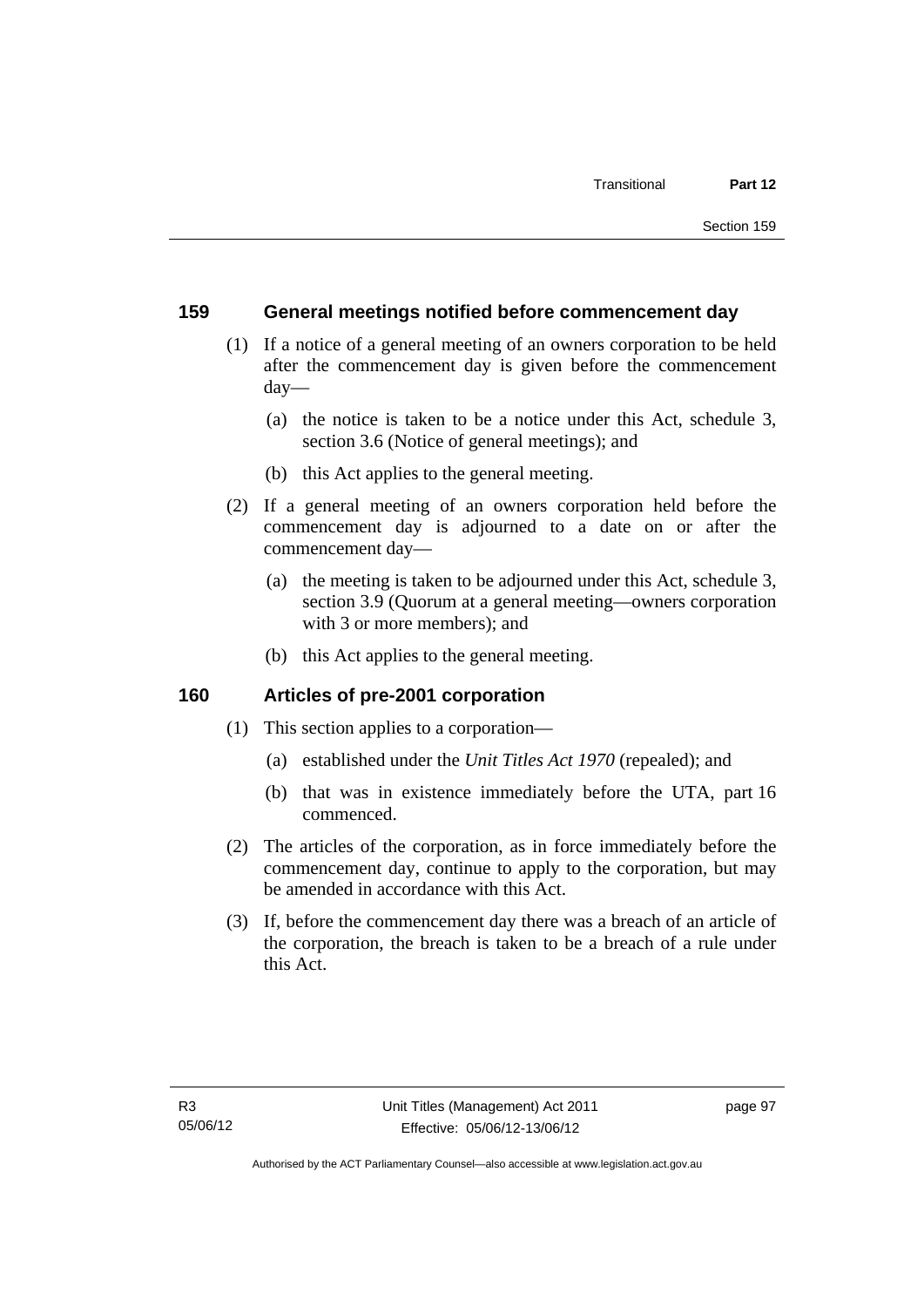#### **Part 12** Transitional

Section 161

### **161 Articles of owners corporation under UTA**

- (1) This section applies to an owners corporation—
	- (a) established under the UTA; and
	- (b) that is in existence immediately before the commencement day.
- (2) The articles of the owners corporation, as in force immediately before the commencement day—
	- (a) are taken to be rules under this Act; and
	- (b) continue to apply to the corporation; and
	- (c) may be amended under this Act, section 108.
- (3) However, an article of the owners corporation has no effect if the article is inconsistent with this Act or another territory law or does any of the things mentioned in this Act, section 108 (3) (b) to (d).
- (4) If, before the commencement day—
	- (a) there was a breach of an article of the owners corporation—the breach is taken to be a breach of a rule under this Act; and
	- (b) an infringement notice was given under the UTA, section 129—the notice is taken to be a notice under this Act, section 109.

## **162 Transitional regulations**

- (1) A regulation may prescribe transitional matters necessary or convenient to be prescribed because of the enactment of this Act.
- (2) A regulation may modify this part (including in relation to another territory law) to make provision in relation to anything that, in the Executive's opinion, is not, or is not adequately or appropriately, dealt with in this part.

Authorised by the ACT Parliamentary Counsel—also accessible at www.legislation.act.gov.au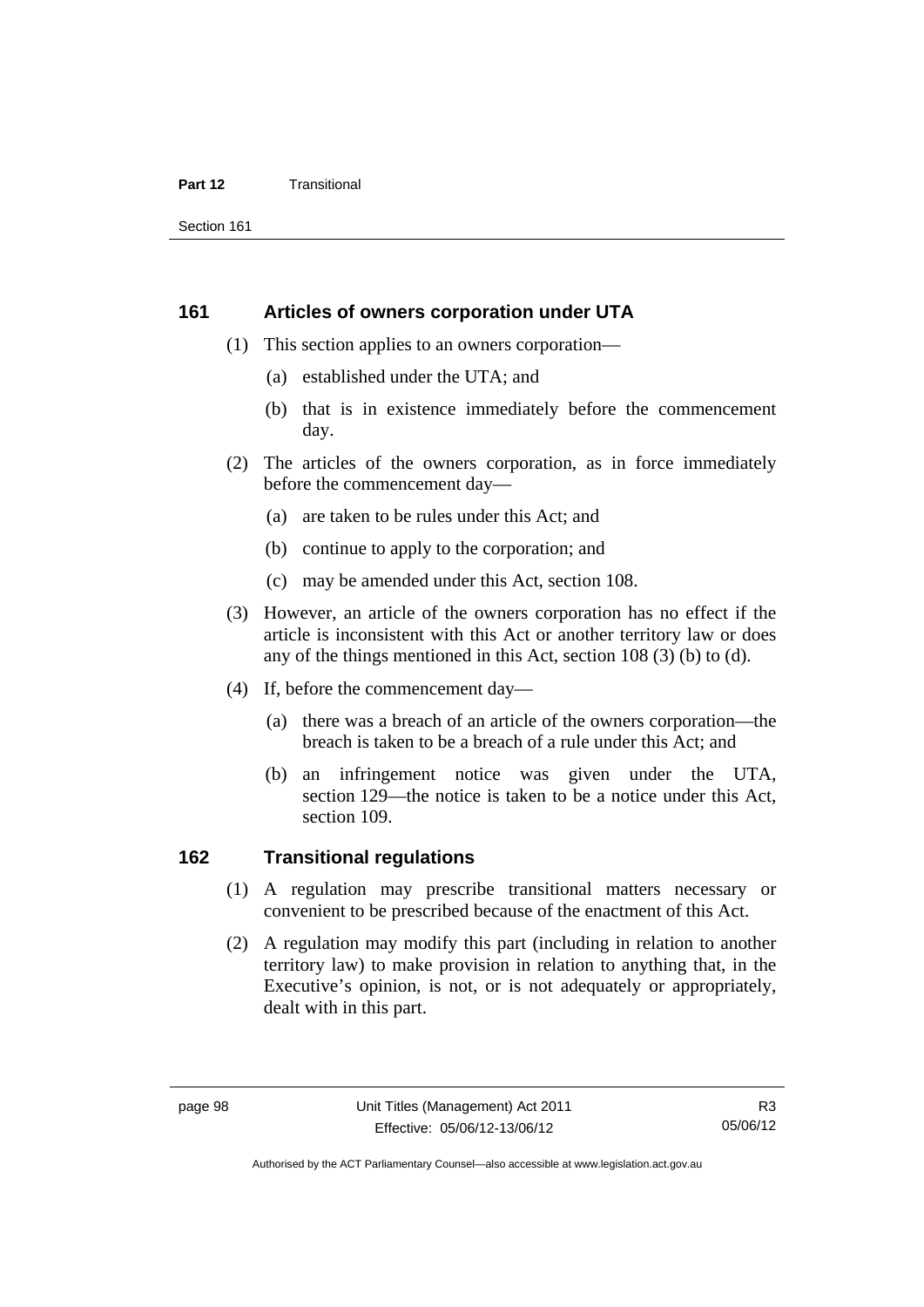(3) A regulation under subsection (2) has effect despite anything elsewhere in this Act.

## **164 Transitional effect—Legislation Act, s 88**

This part (other than section 162 (Transitional regulations)) is a law to which the Legislation Act, section 88 (Repeal does not end effect of transitional laws etc) applies.

# **165 Expiry—pt 12 etc**

This part and the following provisions expire 1 year after the commencement day:

- (a) section  $82(2)$ , note;
- (b) section 84 (1) (b), note;
- (c) section 85 (b), note;
- (d) section 106, notes 2 and 3;
- (e) schedule 4 heading, notes 2 and 3.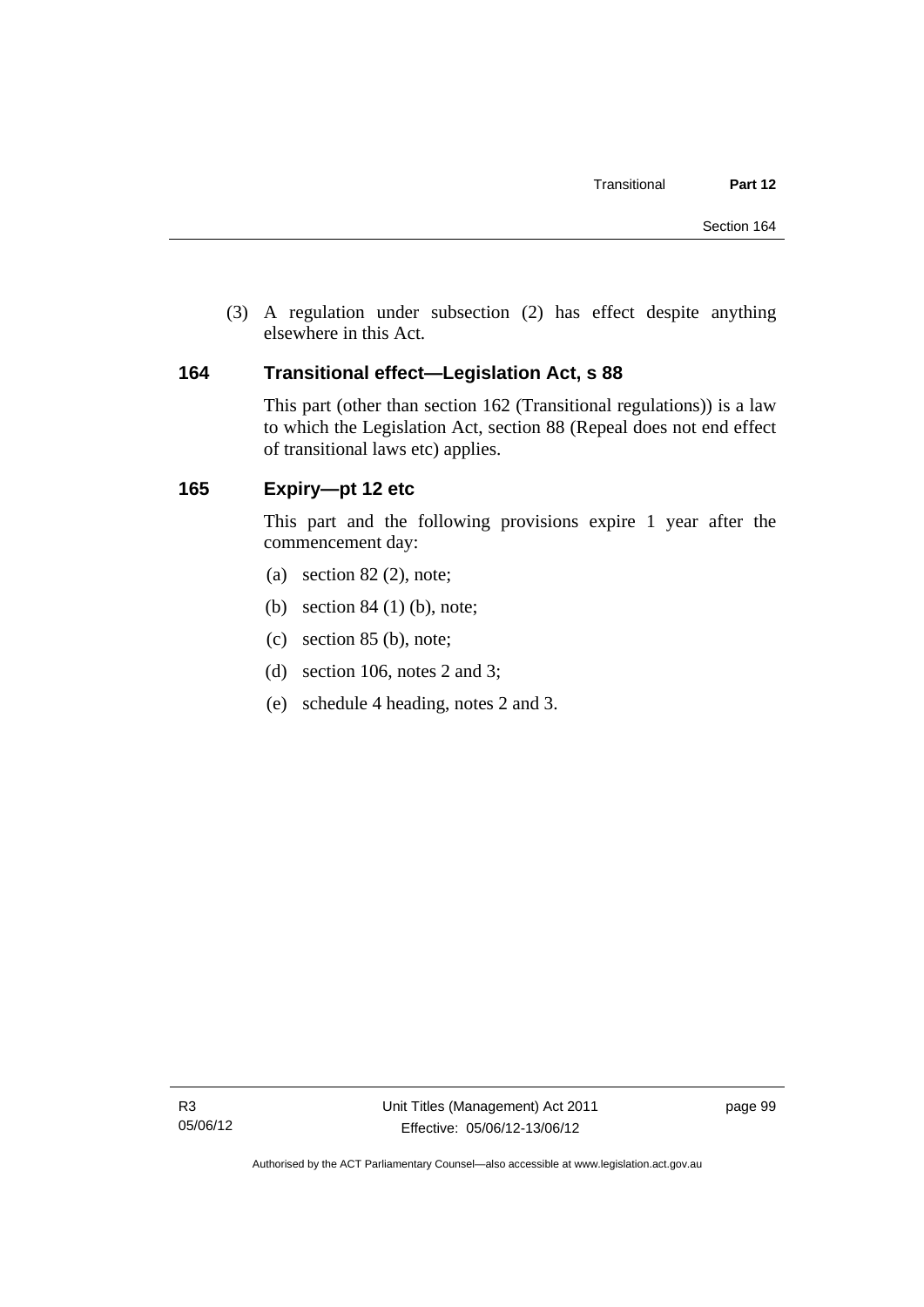# **Schedule 1 Codes of conduct**

(see s 46 and s 56)

# **Part 1.1 Executive committees—code of conduct**

## **1 Understanding of Act and code**

An executive member must have—

- (a) a commitment to acquiring an understanding of the Act, as relevant to the member's role on the executive committee; and
- (b) a good understanding of this code.

## **2 Honesty and fairness**

An executive member must act honestly and fairly in exercising the member's functions as an executive member.

## **3 Care and diligence**

An executive member must exercise reasonable care and diligence in exercising the member's functions as an executive member.

## **4 Acting in owners corporation's best interests**

An executive member must act in the best interests of the owners corporation in exercising the member's functions as an executive member, unless it is unlawful to do so.

## **5 Complying with Act and code**

An executive member must take reasonable steps to ensure that the member complies with the Act, including this code, when exercising the member's functions as an executive member.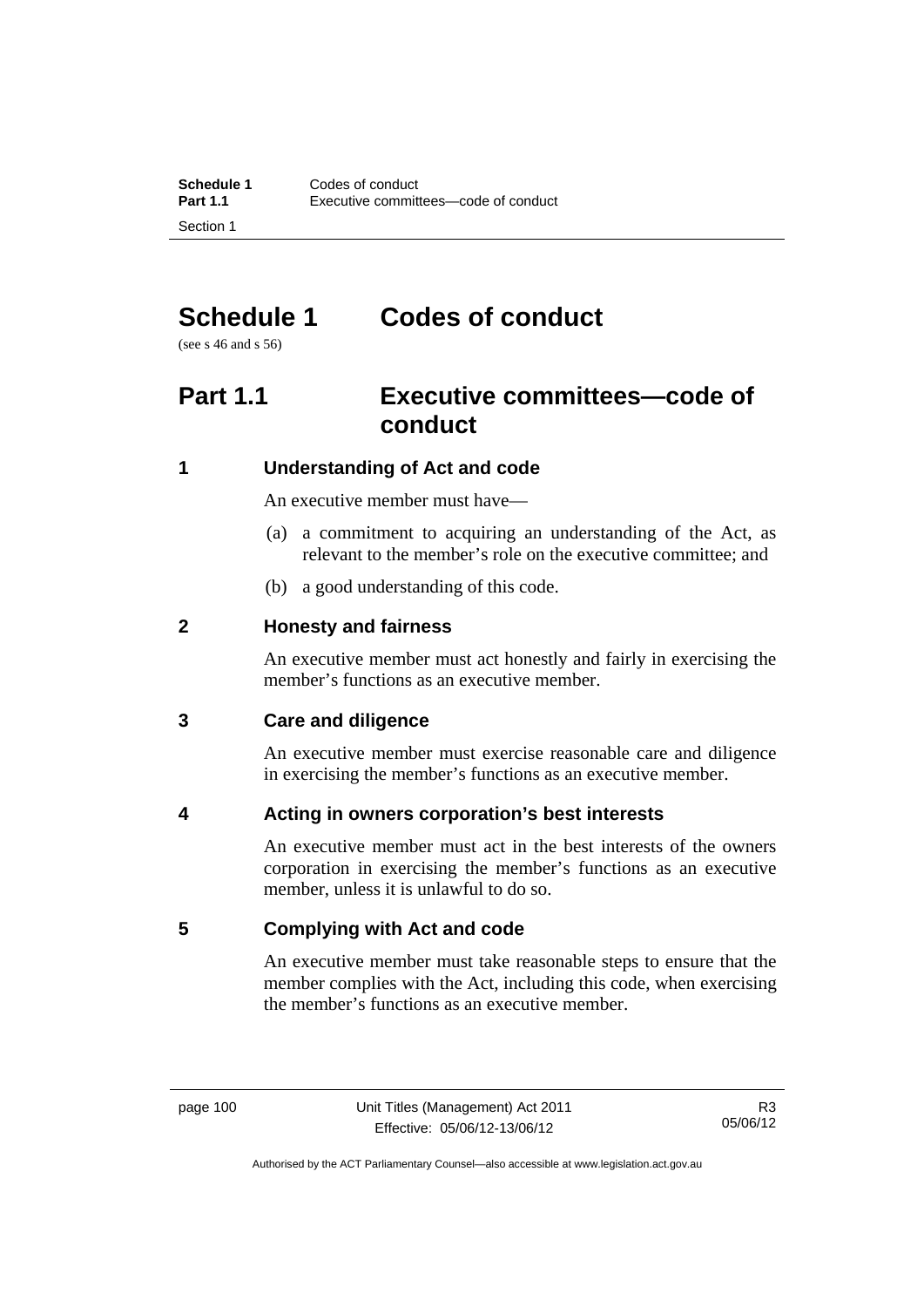## **6 Nuisance**

An executive member must not—

- (a) cause a nuisance on the land; and
- (b) otherwise behave in a way that unreasonably affects a person's lawful use or enjoyment of a unit or the common property.

## **7 Unconscionable conduct**

An executive member must not engage in unconscionable conduct in exercising the member's functions as an executive member.

### **Examples**

- 1 improperly using the executive member's position on the executive committee to gain, directly or indirectly, an advantage personally or for someone else
- 2 exerting undue influence on, or using unfair tactics against, the owner of a unit in the units plan
- *Note* An example is part of the Act, is not exhaustive and may extend, but does not limit, the meaning of the provision in which it appears (see Legislation Act, s 126 and s 132).

## **8 Conflict of interest**

An executive member must disclose to the executive committee any conflict of interest the member may have in a matter before the committee.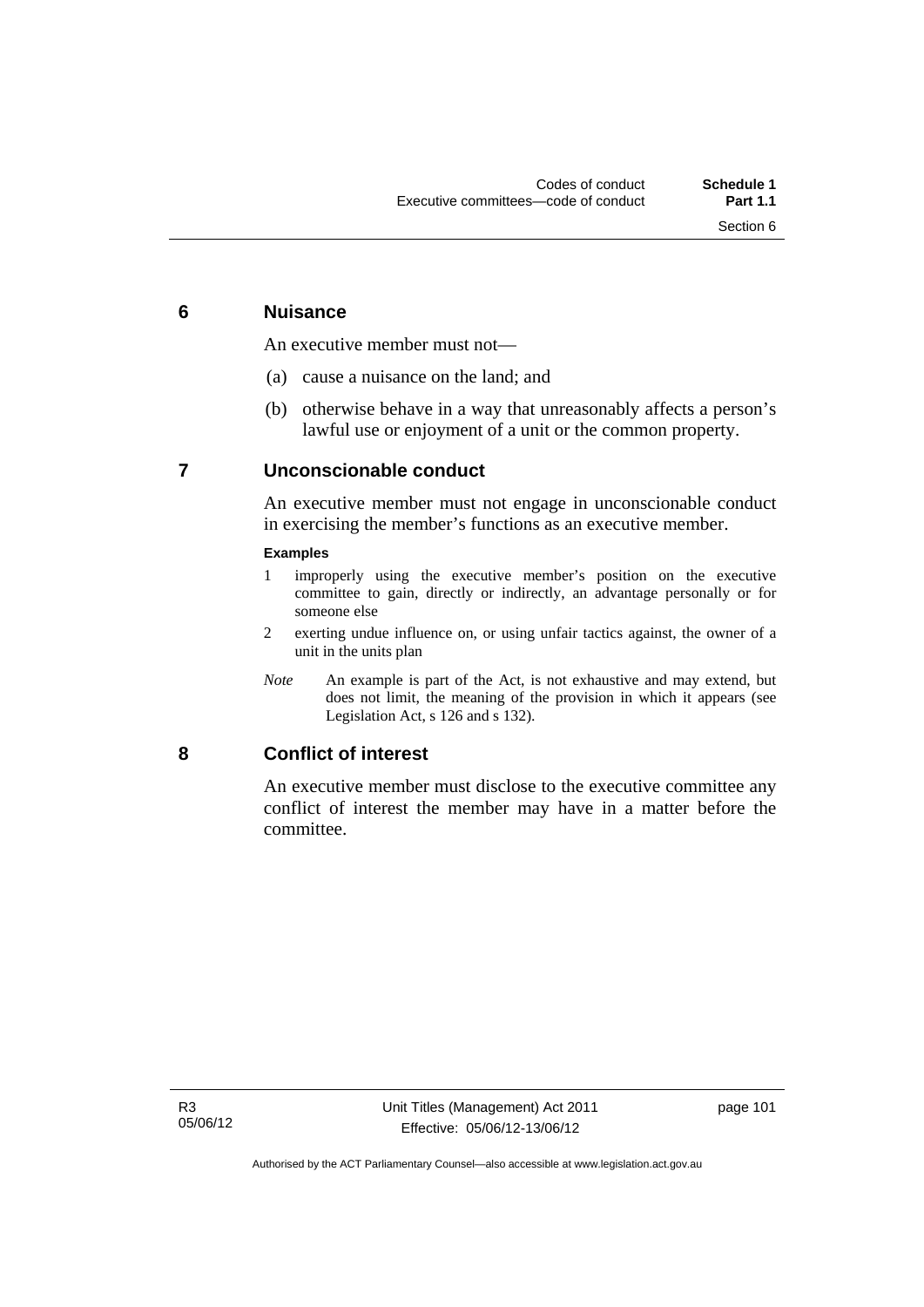# **Part 1.2 Managers—code of conduct**

## **1 Knowledge of Act and code**

A manager must have a good working knowledge and understanding of the Act, including this code, as relevant to the manager's functions.

## **2 Honesty, fairness and professionalism**

- (1) A manager must act honestly, fairly and professionally in exercising the manager's functions.
- (2) A manager must not try to unfairly influence the outcome of an election for the owners corporation executive committee.

## **3 Skill, care and diligence**

A manager must exercise reasonable skill, care and diligence in exercising the manager's functions.

## **4 Acting in owners corporation's best interests**

A manager must act in the best interests of the owners corporation unless it is unlawful to do so.

## **5 Keeping owners corporation informed of developments**

A manager must keep the owners corporation informed of any significant development or issue about an activity carried out for the owners corporation.

## **6 Ensuring employees comply with Act and code**

A manager must take reasonable steps to ensure that the manager's employees comply with the Act, including this code, when exercising the manager's functions.

Authorised by the ACT Parliamentary Counsel—also accessible at www.legislation.act.gov.au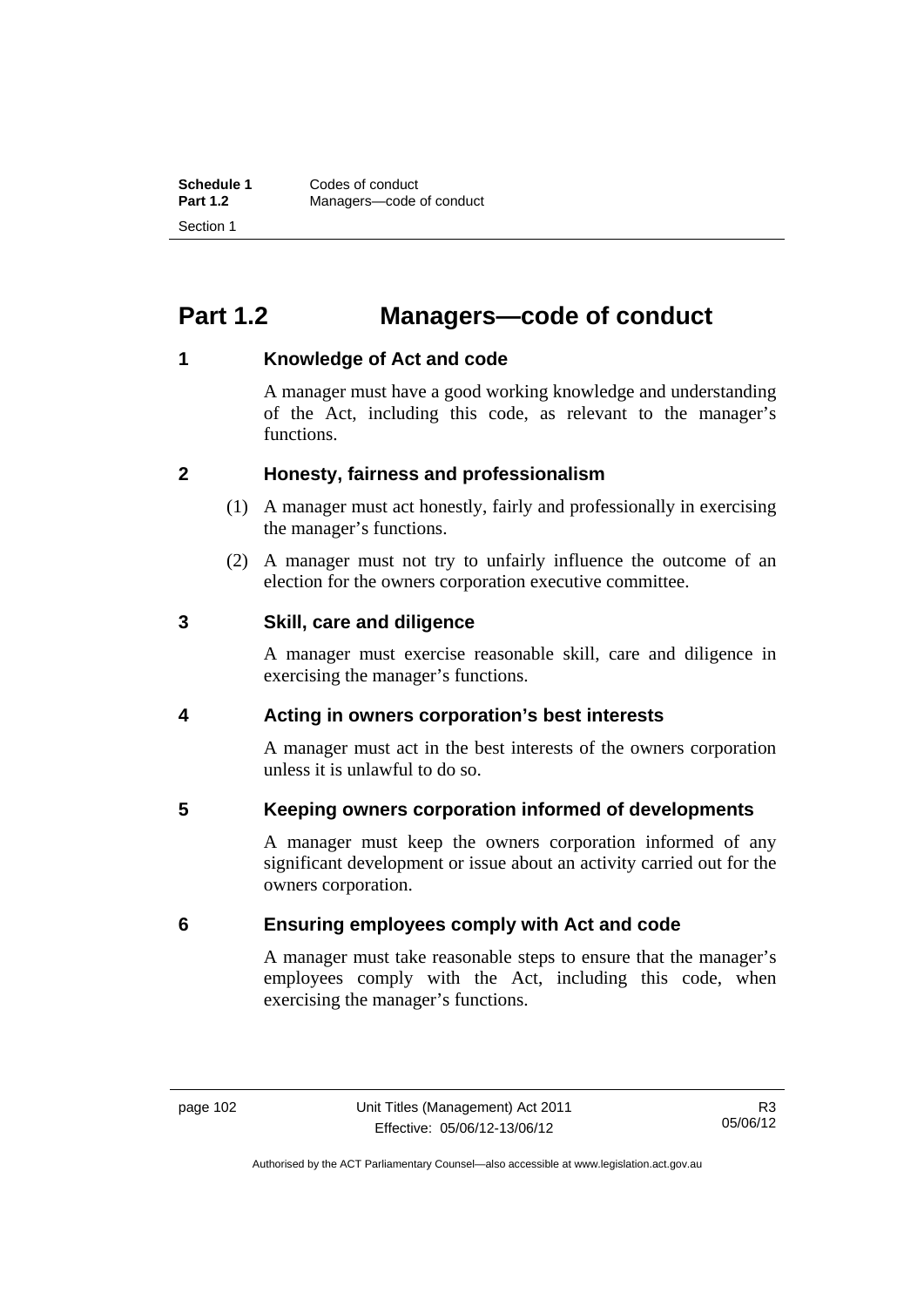## **7 Fraudulent or misleading conduct**

A manager must not engage in fraudulent or misleading conduct in exercising the manager's functions.

## **8 Unconscionable conduct**

A manager must not engage in unconscionable conduct in carrying out the manager's functions.

#### **Examples**

- 1 taking unfair advantage of the manager's superior knowledge relative to the owners corporation
- 2 requiring the owners corporation to comply with conditions that are unlawful or not reasonably necessary
- 3 improperly using the executive member's position on the executive committee to gain, directly or indirectly, an advantage personally or for someone else
- 4 exerting undue influence on, or using unfair tactics against, the owners corporation or the owner of a unit in the units plan
- *Note* An example is part of the Act, is not exhaustive and may extend, but does not limit, the meaning of the provision in which it appears (see Legislation Act, s 126 and s 132).

## **9 Conflict of duty or interest**

A manager for an owners corporation (the *first corporation*) must not accept an engagement for another owners corporation if accepting the engagement may place the manager's duty to, or the interests of, the first corporation in conflict with the manager's duty to, or the interests of, the other owners corporation.

## **10 Goods and services to be supplied at competitive prices**

A manager must take reasonable steps to ensure the goods and services the manager gets for, or supplies to, the owners corporation are obtained or supplied at competitive prices.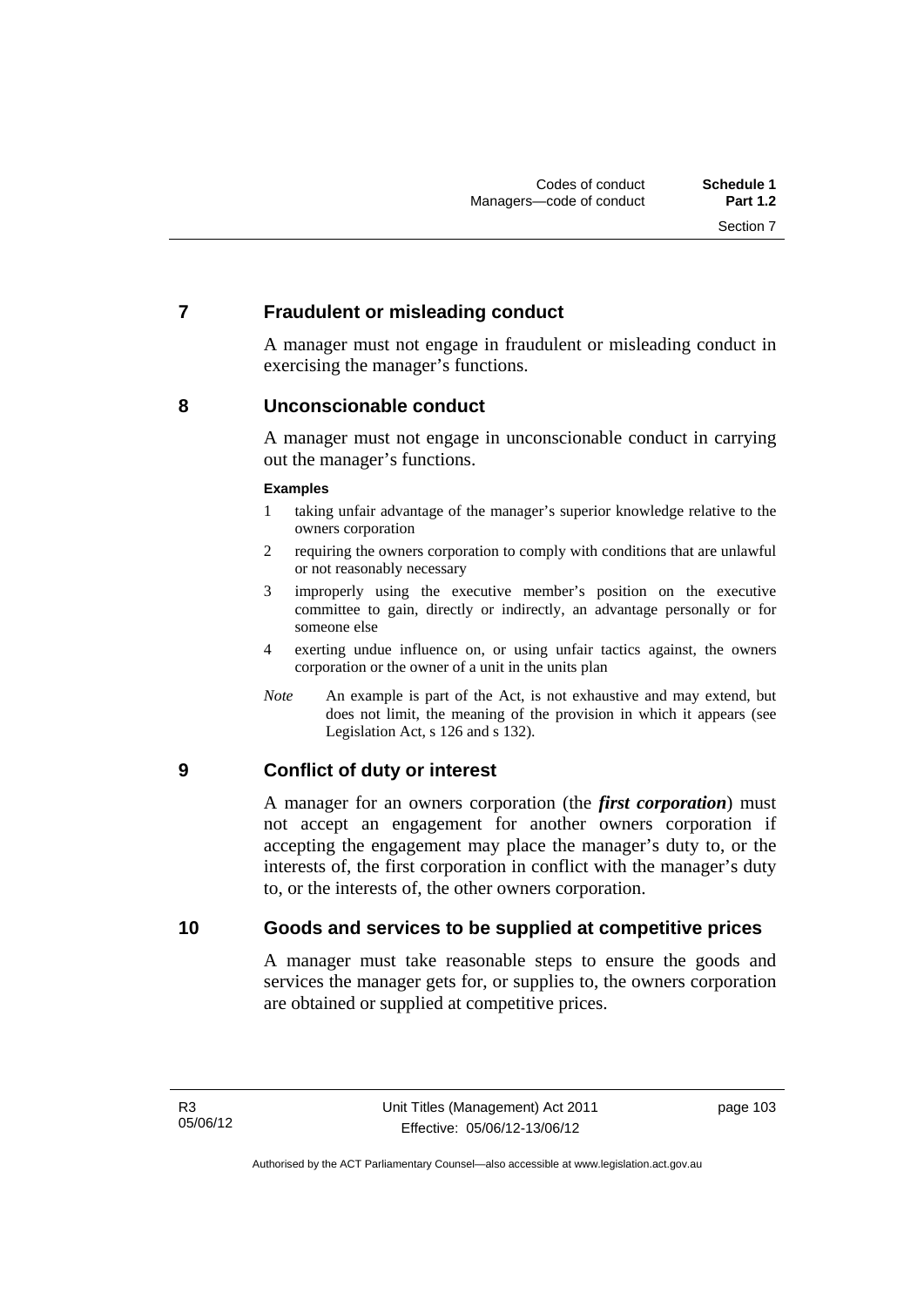## **11 Manager to demonstrate keeping of particular records**

If an owners corporation or its executive committee asks the manager, in writing, to show that the manager has kept the owners corporation's records as required under the Act, the manager must comply with the request within a reasonable time.

page 104 Unit Titles (Management) Act 2011 Effective: 05/06/12-13/06/12

R3 05/06/12

Authorised by the ACT Parliamentary Counsel—also accessible at www.legislation.act.gov.au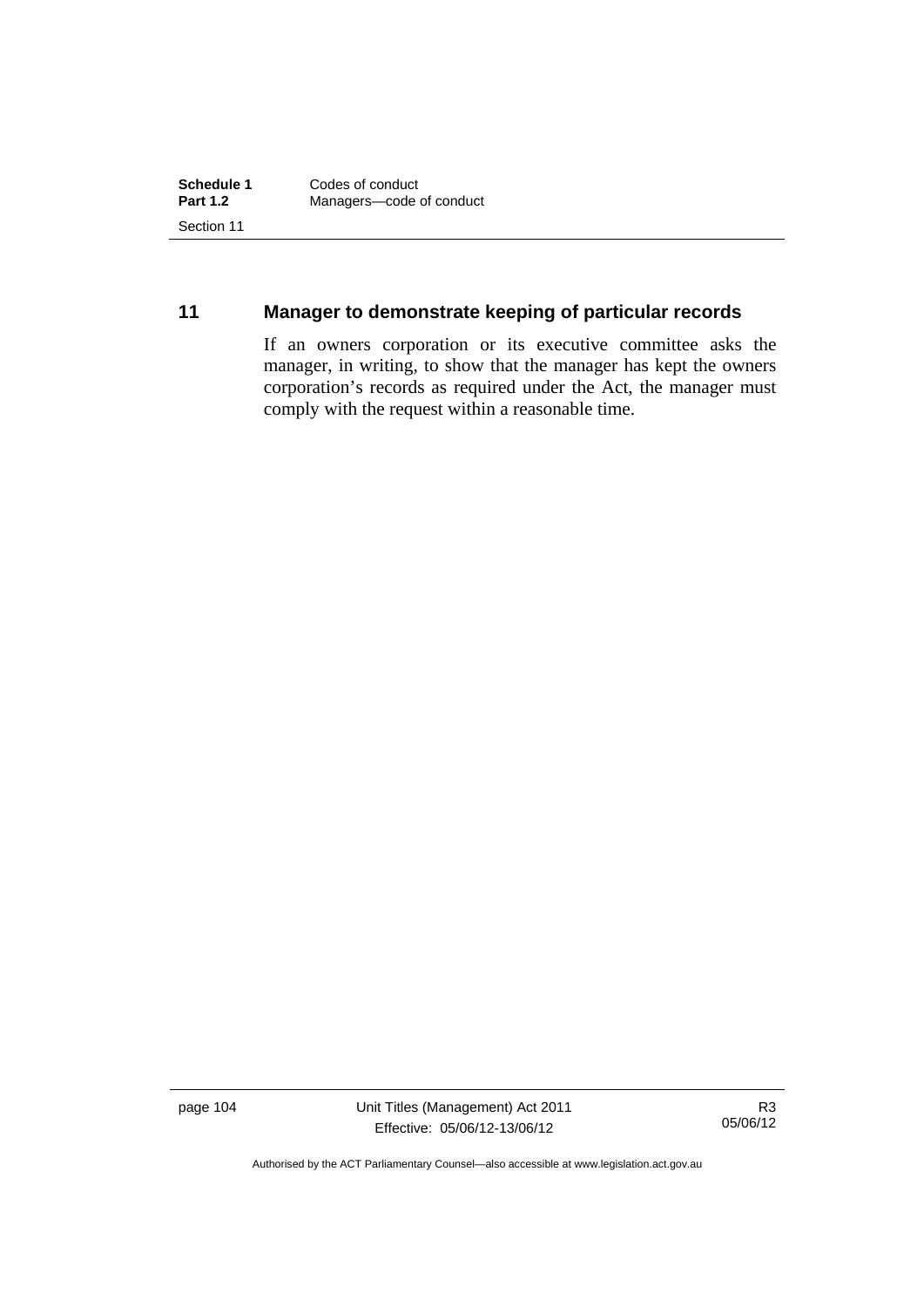# **Schedule 2 Executive committees**

(see s 36 and s 37)

*Note* The executive committee exercises the functions of the owners corporation (see s 35 (1)).

> Who are the members of the executive committee and how many members there must be depends on whether the owners corporation has had its first annual general meeting and how many members of the owners corporation there are (see s 38 and s 39).

> The executive committee must elect a chairperson, secretary and treasurer (see s 40). The functions of those office-holders are set out in ss 41 to 43.

The executive committee may—

- be helped in the exercise of its functions by a person employed or engaged under s 45; and
- delegate its functions to 1 or more executive members (see s 44 (1) or a manager (see s 58 (2)).

An executive committee member is protected from civil liability in relation to the exercise of the member's functions if the member acts honestly and without recklessness (see s 47).

# **Part 2.1 What the executive committee must, may and cannot do**

# **2.1 Executive committee must keep minutes, and records and accounts**

(UTA s 91 (1), (2) and (5))

- (1) The executive committee of an owners corporation must—
	- (a) keep minutes of its proceedings; and
	- (b) keep minutes of proceedings at general meetings of the corporation; and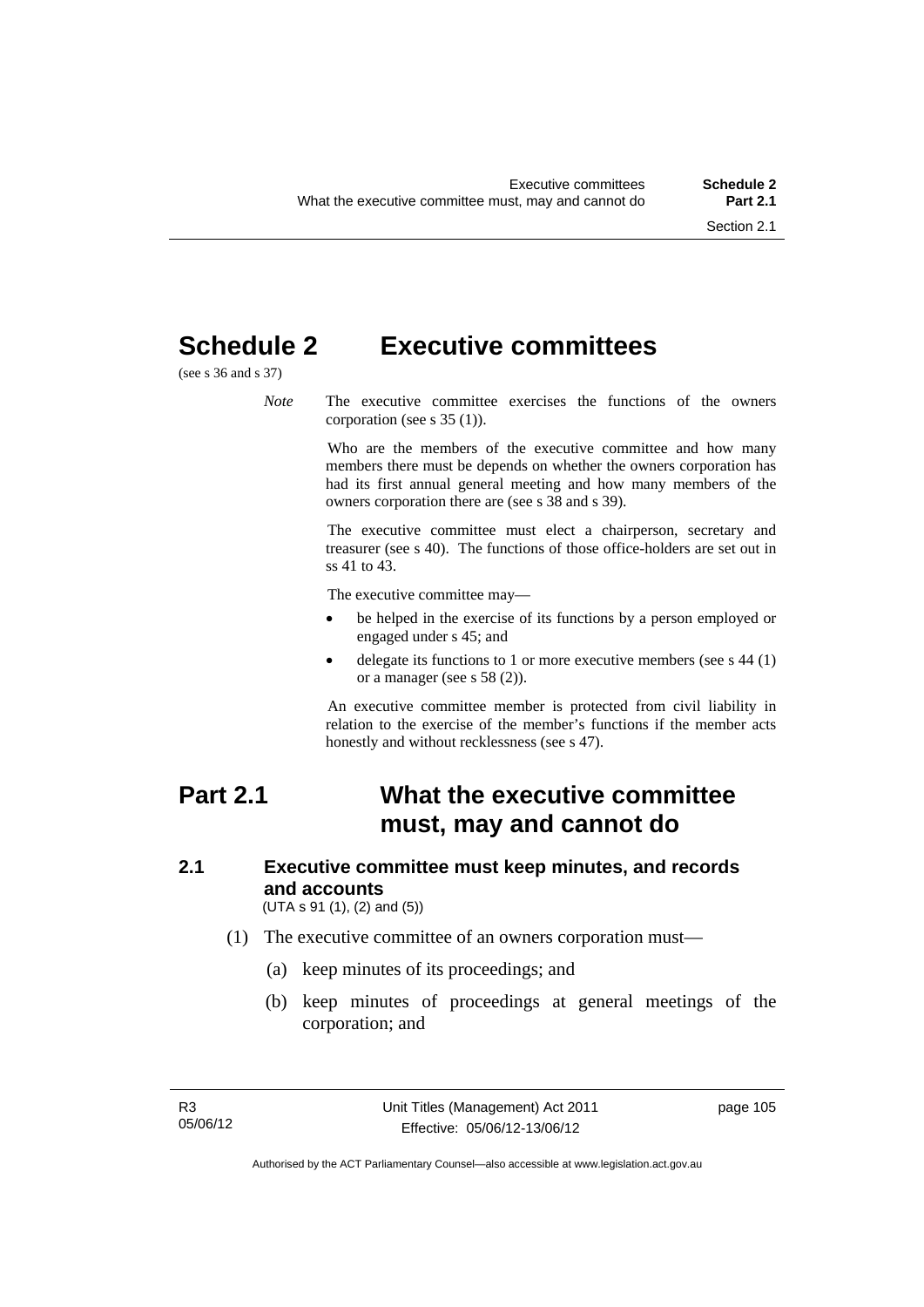| <b>Schedule 2</b> | Executive committees                                 |
|-------------------|------------------------------------------------------|
| <b>Part 2.1</b>   | What the executive committee must, may and cannot do |
| Section 2.1       |                                                      |

- (c) include in the minutes of proceedings at general meetings a record of every resolution of the corporation (including, for special, unopposed and unanimous resolutions, details of the kind of resolution); and
- (d) keep a copy of any court order given to the owners corporation; and
- (e) keep any authorisation by the planning and land authority given to the owners corporation; and
- (f) keep proper records and books of account in relation to—
	- (i) the corporation's assets and liabilities (including all amounts owing to and by the corporation); and
	- (ii) all amounts received and paid by the corporation.
- *Note* If minutes or other records kept by the executive committee contain personal information, the executive committee must comply with the national privacy principles under the *Privacy Act 1988* (Cwlth) in relation to that information.
- (2) The executive committee must keep the documents, records and books for at least 5 years.
- (3) The executive committee may keep the minutes, records or books of account in an electronic form.
- (4) If an owners corporation fails to comply with this section, each executive member of the corporation at the time of the failure commits an offence.
- (5) It is a defence to a prosecution for an offence against this section if the defendant proves that—
	- (a) the defendant took reasonable steps to ensure that the section was complied with; or

Authorised by the ACT Parliamentary Counsel—also accessible at www.legislation.act.gov.au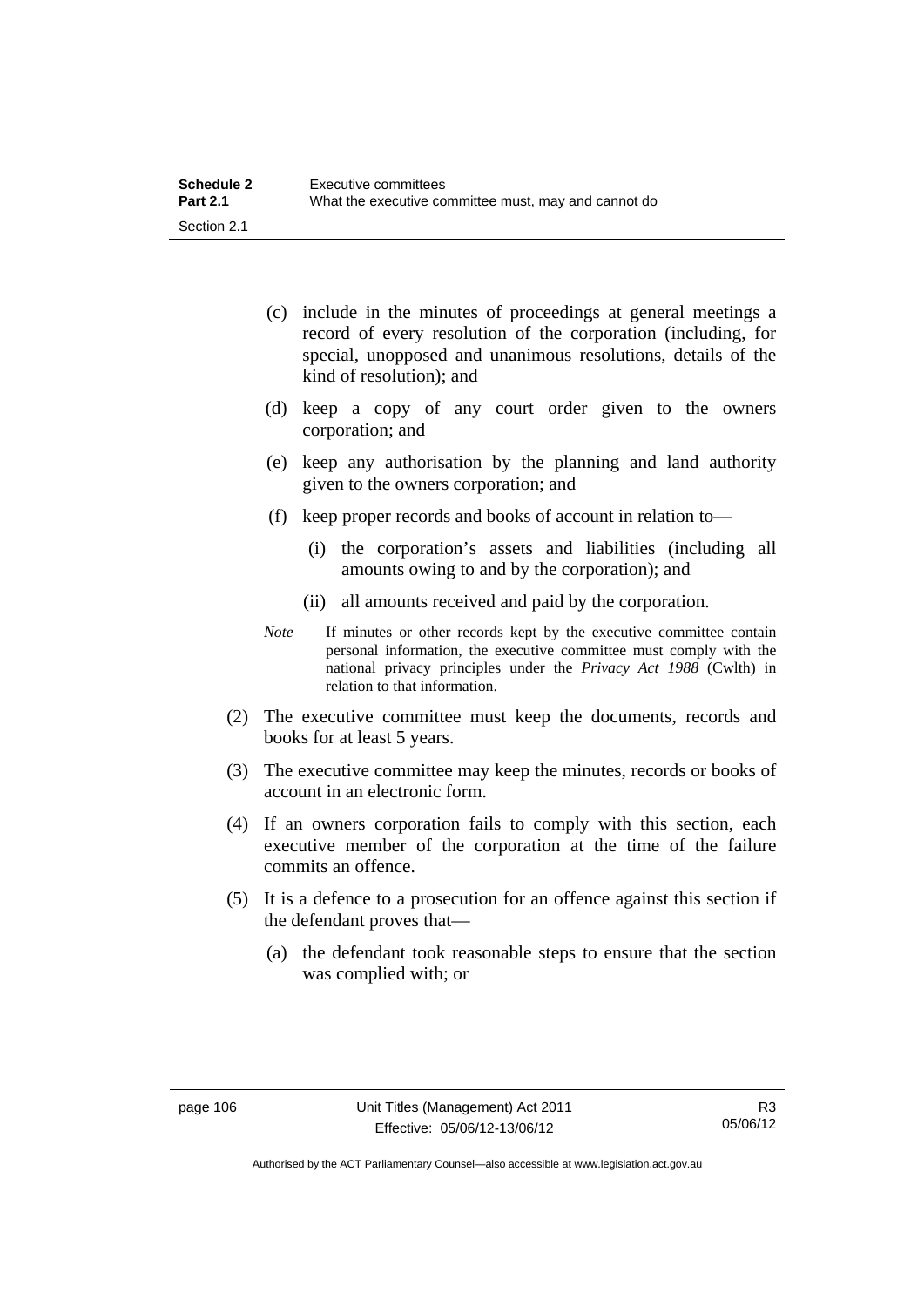(b) the failure to comply happened without the defendant's knowledge.

Maximum penalty: 20 penalty units.

### **2.2 Executive committee must present financial statements at annual general meeting**  (UTA s 91 (3) to (6))

- (1) At each annual general meeting of an owners corporation, the executive committee must present to the corporation annual financial statements in relation to the matters mentioned in section 2.1 (1) (f).
- (2) Annual financial statements must cover the period from the end of the period for which the last statements were prepared (or, for the first annual general meeting, since the registration of the units plan), to a stated day (the *stated day*) before the annual general meeting at which they are to be presented.
- (3) The annual financial statements must be presented to the annual general meeting within 3 months from the stated day.
- (4) If an owners corporation fails to comply with this section, each executive member of the corporation at the time of the failure commits an offence.

Maximum penalty: 20 penalty units.

- (5) It is a defence to a prosecution for an offence against this section if the defendant proves that—
	- (a) the defendant took reasonable steps to ensure that the section was complied with; or
	- (b) the failure to comply happened without the defendant's knowledge.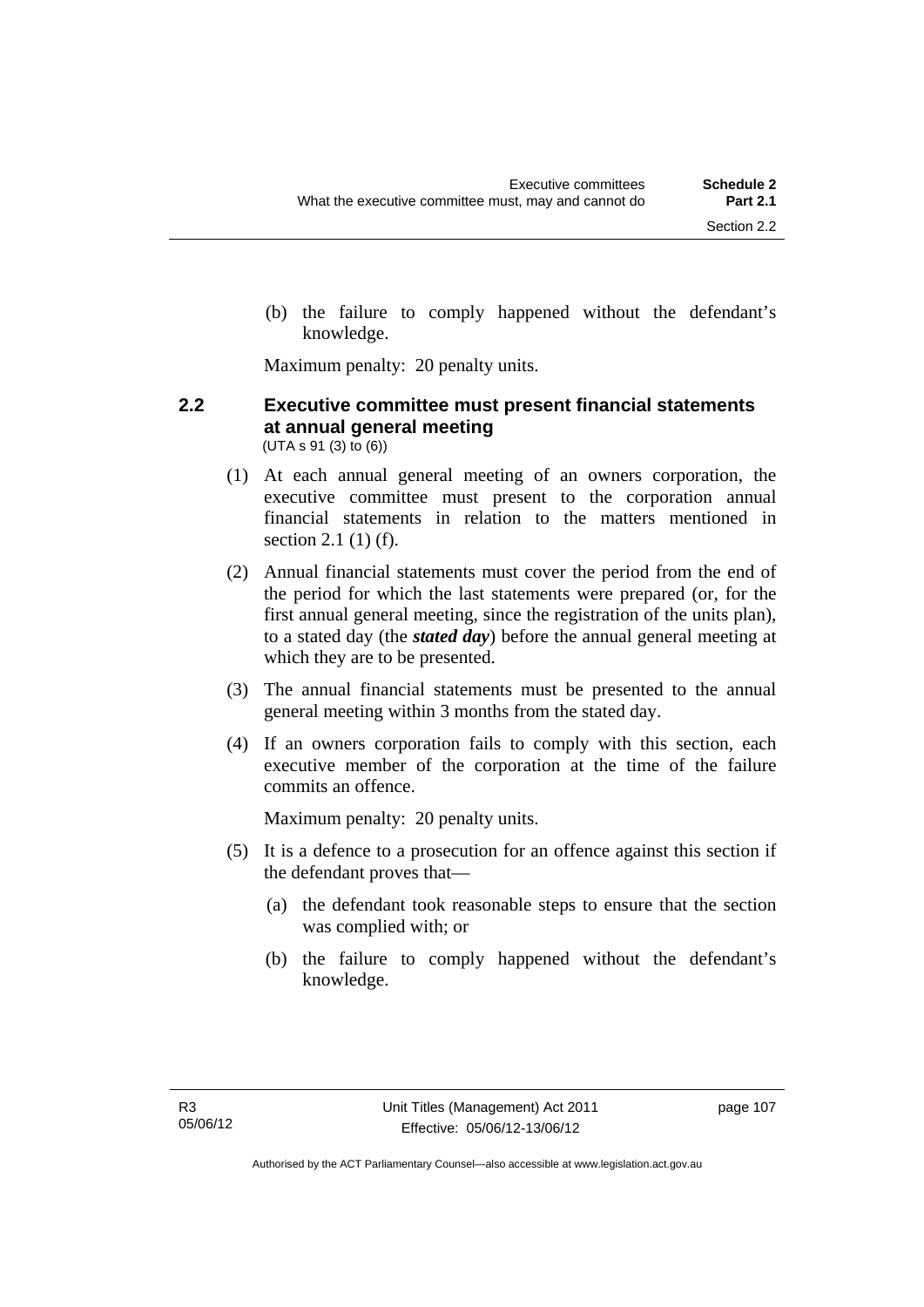## **2.3 Executive committee must present insurance details at annual general meeting**

- (1) At each annual general meeting of an owners corporation, the executive committee must give to the corporation the following details about each insurance policy held by the corporation under this Act that is current at the time of the meeting:
	- (a) the name of the insurer;
	- (b) the amount of cover under the policy;
	- (c) for a building insurance policy—details of any recent valuation of the insured buildings;
	- (d) a summary of the type of cover under the policy;

#### **Examples**

public liability insurance, building insurance, personal property insurance

*Note* An example is part of the Act, is not exhaustive and may extend, but does not limit, the meaning of the provision in which it appears (see Legislation Act, s 126 and s 132).

- (e) the amount of the premium;
- (f) the amount of any excess payable on the happening of an event for which the insurance gives cover;
- (g) the date the cover expires;
- (h) the amount and type of any financial or other benefit given, or to be given, by the insurer, for the insurance being taken out, to any person.

**Example—financial or other benefit** 

commissions, discounts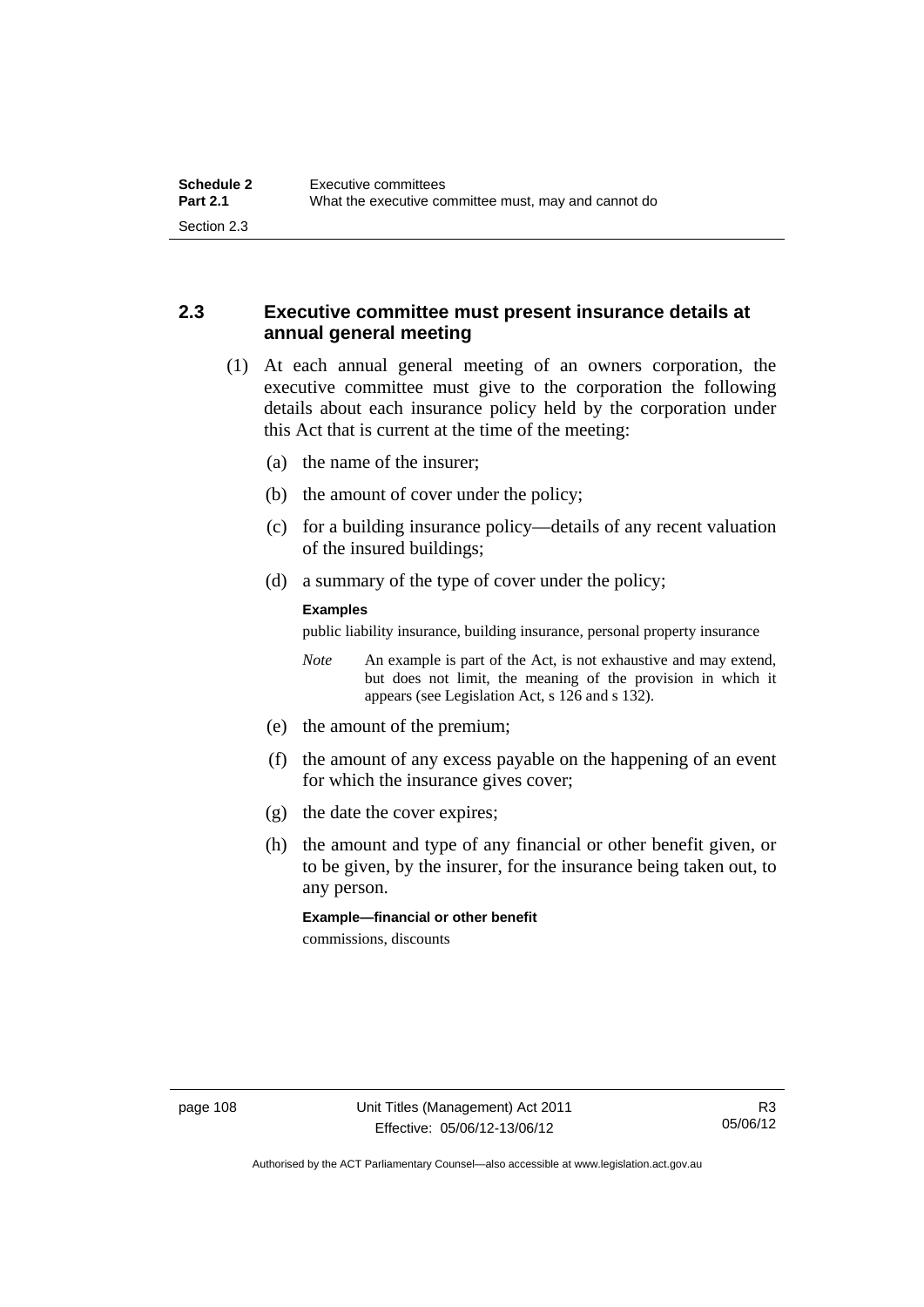(2) If an owners corporation fails to comply with this section, each executive member of the corporation at the time of the failure commits an offence.

Maximum penalty: 20 penalty units.

- (3) It is a defence to a prosecution for an offence against this section if the defendant proves that—
	- (a) the defendant took reasonable steps to ensure that the section was complied with; or
	- (b) the failure to comply happened without the defendant's knowledge.

# **2.4 Approving use of common property**

(UTA s 88B)

The executive committee of an owners corporation may approve an application by a member of the corporation to use the common property if—

- (a) the use applied for is minor; and
- (b) the use will not unreasonably interfere with the reasonable use and enjoyment of the common property by other members of the corporation.

### **Example—minor use**

installation of airconditioner or awning on unit that extends over common property

*Note* An example is part of the Act, is not exhaustive and may extend, but does not limit, the meaning of the provision in which it appears (see Legislation Act, s 126 and s 132).

# **2.5 Decisions about taking legal action**

(UTA s 88C)

 (1) This section applies if the executive committee proposes to take legal action.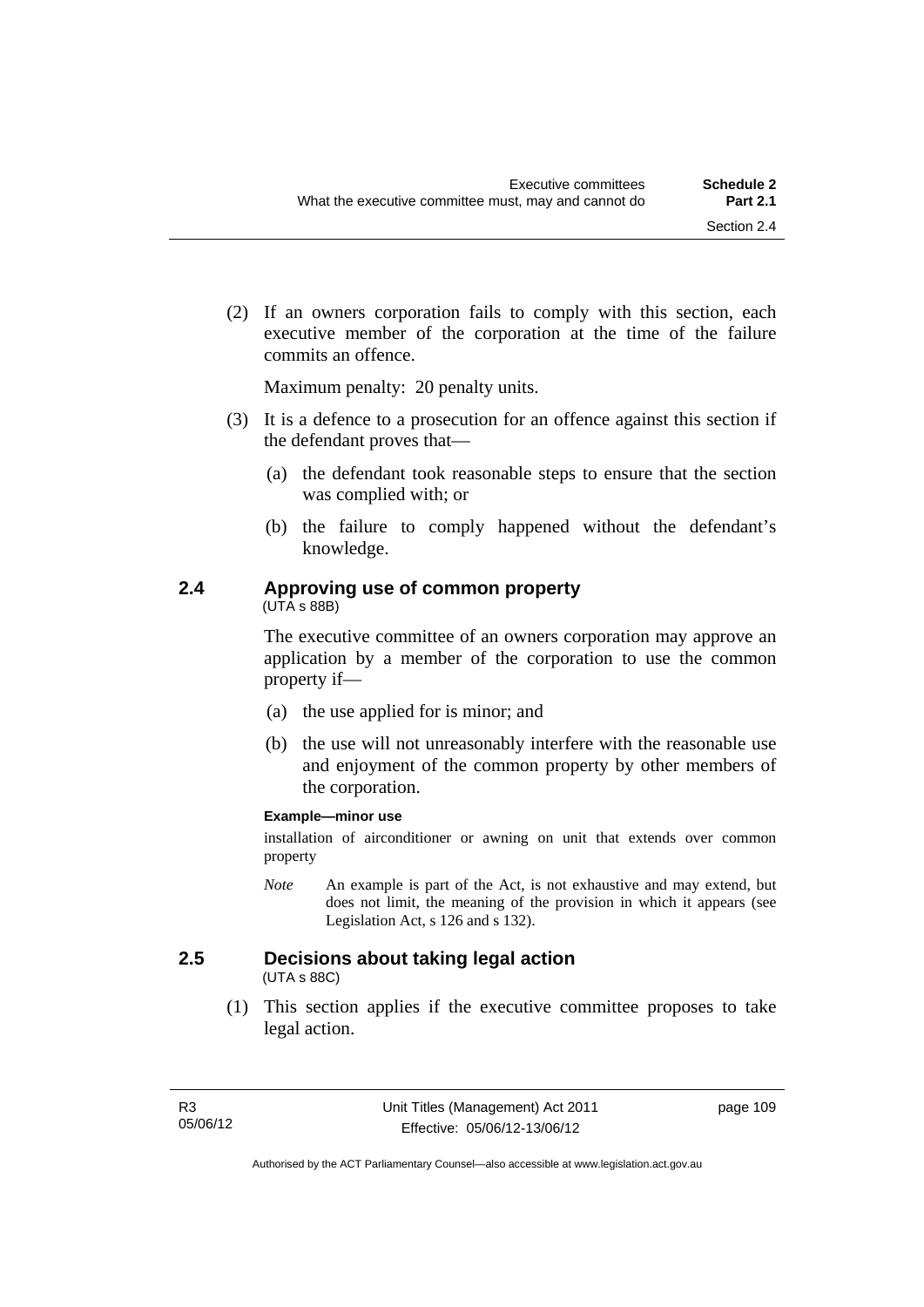| <b>Schedule 2</b> | Executive committees                                 |
|-------------------|------------------------------------------------------|
| <b>Part 2.1</b>   | What the executive committee must, may and cannot do |
| Section 2.6       |                                                      |

- (2) The executive committee of an owners corporation must not take legal action on behalf of the owners corporation unless—
	- (a) the legal action relates to the payment of a contribution under the Act by a member of the corporation to the corporation; or
	- (b) the costs of taking the legal action are reasonably estimated by the corporation's legal representative to be not more than the amount prescribed by regulation; or
	- (c) the corporation approves taking the legal action by ordinary resolution.
	- *Note* Section 2.6 allows urgent legal action to be taken.
- (3) For this section, the executive committee of an owners corporation *takes legal action* if the committee—
	- (a) begins a proceeding; or
	- (b) begins to defend a proceeding; or
	- (c) continues, or continues to defend, a proceeding.
- (4) In this section:

*costs*, of taking legal action, means the legal costs and disbursements incurred by the owners corporation for its legal representation for the legal action.

#### **2.6 Taking urgent legal action**  (UTA s 88D)

- (1) This section applies if—
	- (a) the executive committee of an owners corporation is satisfied on reasonable grounds that it is necessary to take legal action urgently on behalf of the corporation; and
	- (b) the executive committee cannot reasonably get the corporation's approval before taking the legal action.
- (2) The executive committee may take the legal action.

Authorised by the ACT Parliamentary Counsel—also accessible at www.legislation.act.gov.au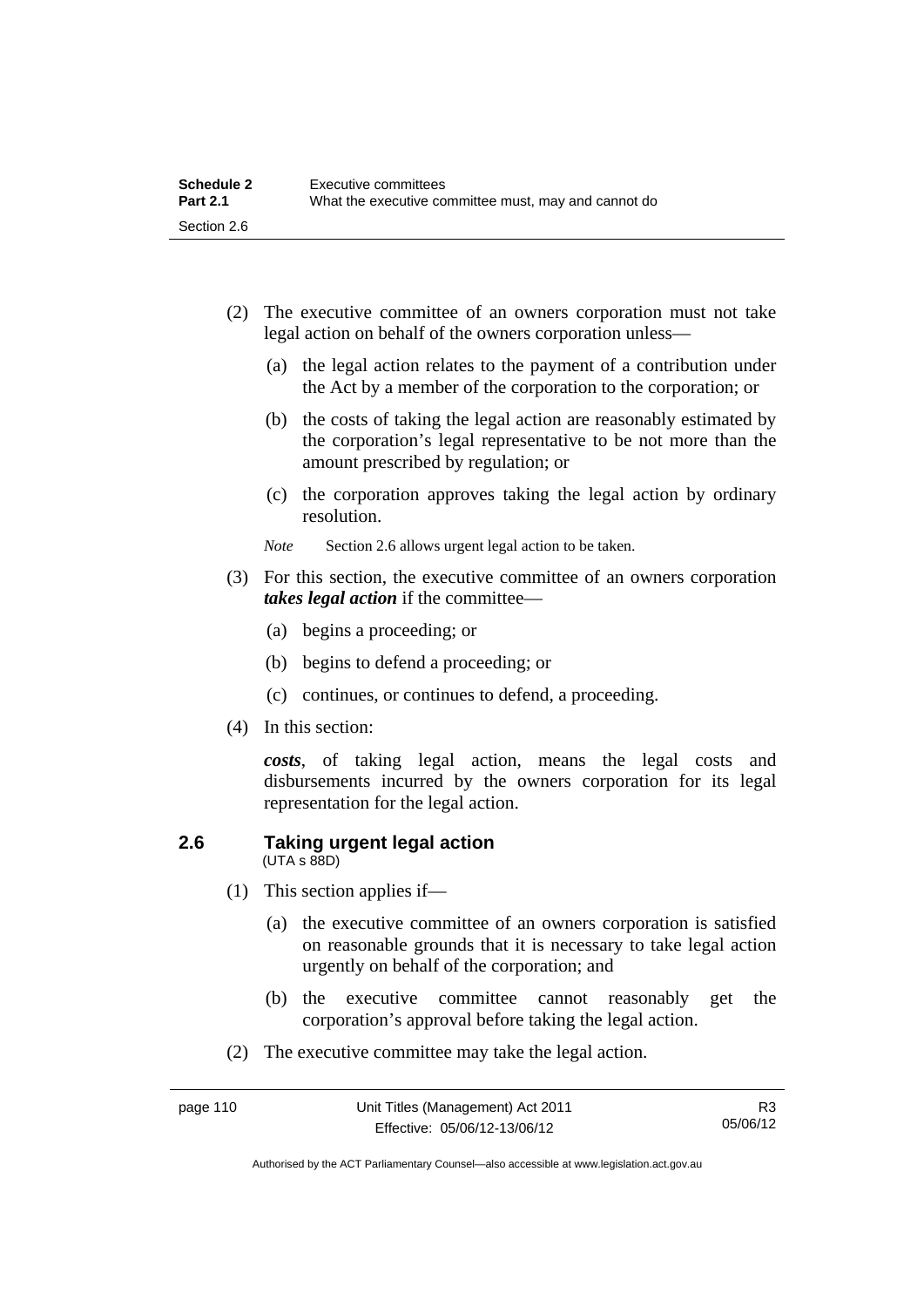- (3) However, the executive committee must—
	- (a) seek the approval of the owners corporation as soon as practicable after beginning the legal action; and
	- (b) if the owners corporation does not approve taking the legal action, the executive committee must discontinue the proceeding or withdraw the defence.
- (4) For this section, the executive committee of an owners corporation *takes legal action* if the committee—
	- (a) begins a proceeding; or
	- (b) begins to defend a proceeding.

### **2.7 Decisions about staged development**  (UTA s 88A)

- (1) This section applies to a meeting of an executive committee of an owners corporation for a staged development if the development has not been completed.
- (2) The executive committee must not decide a matter about the uncompleted stages of the development.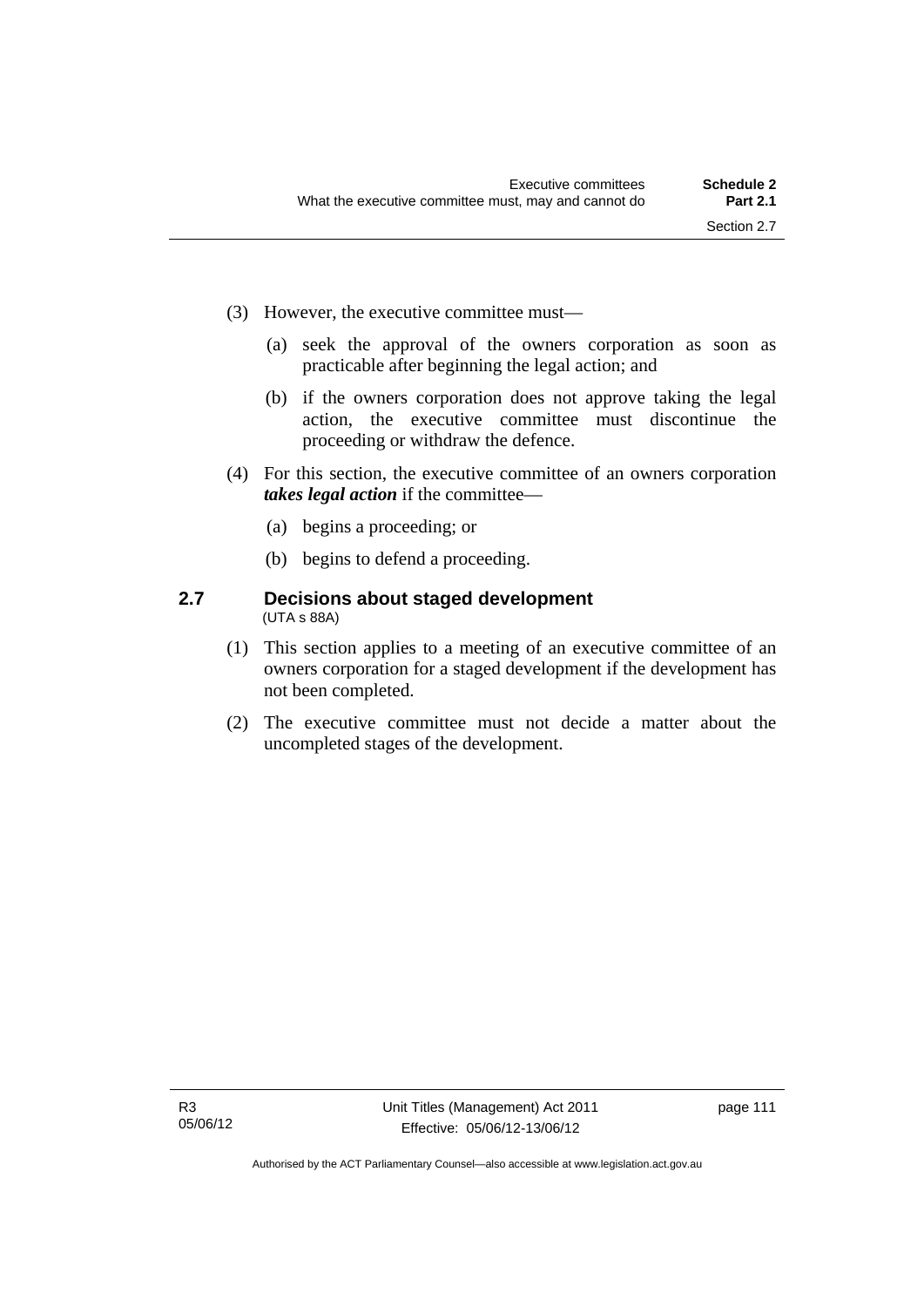# **Part 2.2 Executive committee—meetings and procedures**

#### **2.8 Meetings of executive committee**   $(UTA \, s \, 85)$

- (1) An executive committee may meet for the conduct of business when it decides, and may adjourn and otherwise regulate its meetings as it considers appropriate.
- (2) An executive member may call a meeting of the committee by giving to each other executive member not less than 7 days written notice stating the business that the member proposes to bring before the meeting and the time and place of the meeting.

#### **2.9 Quorum of executive committee**  (UTA s 86)

- (1) Business may be transacted at a meeting of an executive committee only if a quorum is present at the relevant time.
- (2) A quorum is worked out as follows:
	- (a) if the total number of executive members is an odd number—

$$
\frac{\text{total number of executive members} + 1}{2}
$$

(b) if the total number of executive members is an even number—

total number of executive members  $\begin{pmatrix} 2 \end{pmatrix} + 1$ )  $\left(\frac{\text{total number of executive members}}{2}\right)$ l ſ

### **2.10 Voting of executive committee**   $(UTA \s{5}88)$

 (1) At meetings of an executive committee, all matters must be decided by a majority of the votes of the executive members present and voting.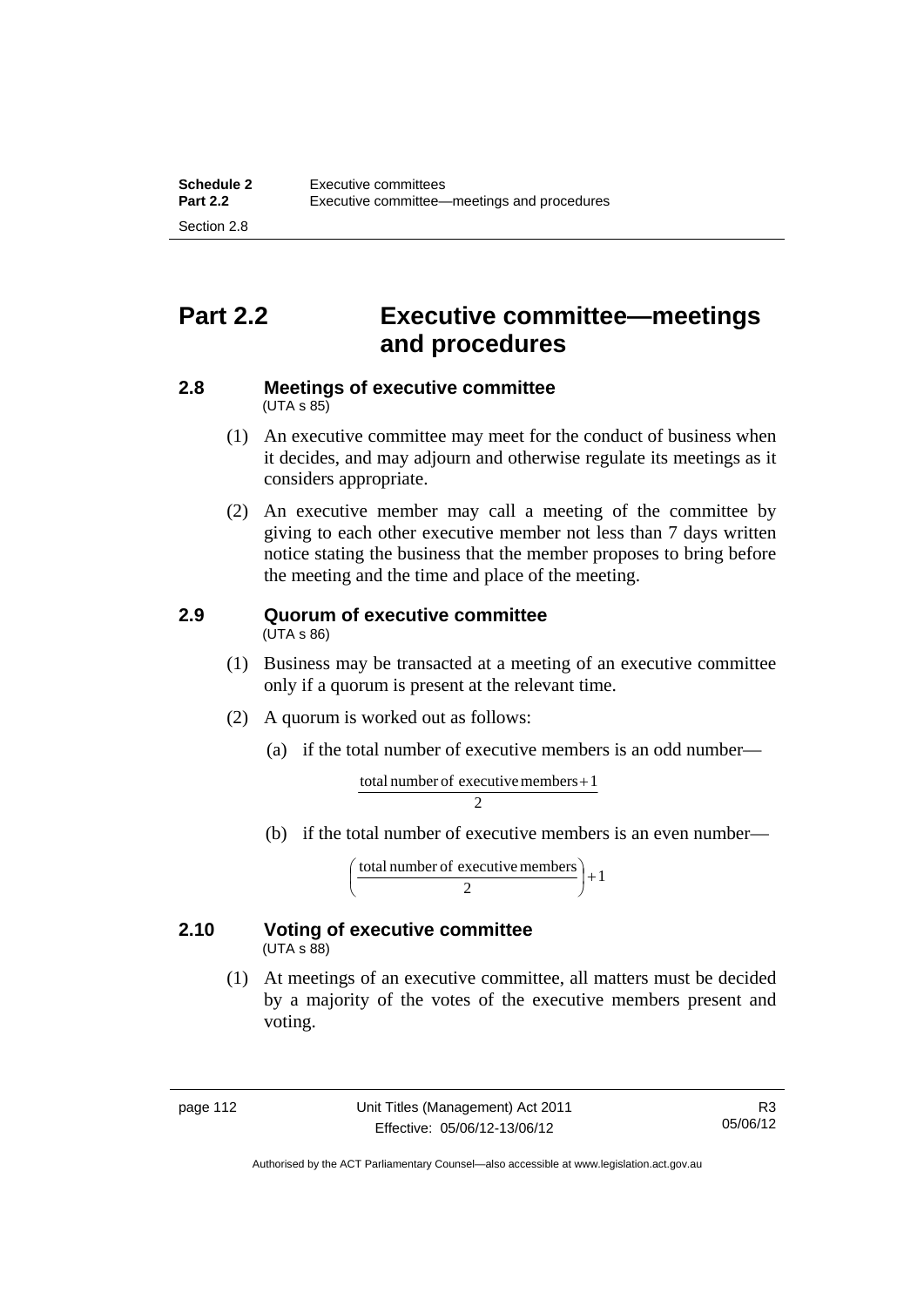(2) If an executive committee has only 2 members, all matters must be decided by unanimous vote.

# **2.11 Chairperson—meetings**

 $(UTA s 87A (2), (3) and (4))$ 

- (1) At a meeting of the executive committee, the chairperson may leave the chair during the meeting for any reason.
- (2) If the chairperson leaves the chair during a meeting, the executive members present must elect another executive member present to chair the meeting.
- (3) At a meeting of the executive committee, the chairperson—
	- (a) may vote as an executive member; and
	- (b) if the votes on a matter are equal—may exercise a 2nd (casting) vote, unless there are only 2 executive members.
	- *Note* If there are only 2 executive members, all matters must be decided by unanimous vote (see s 2.10 (2)).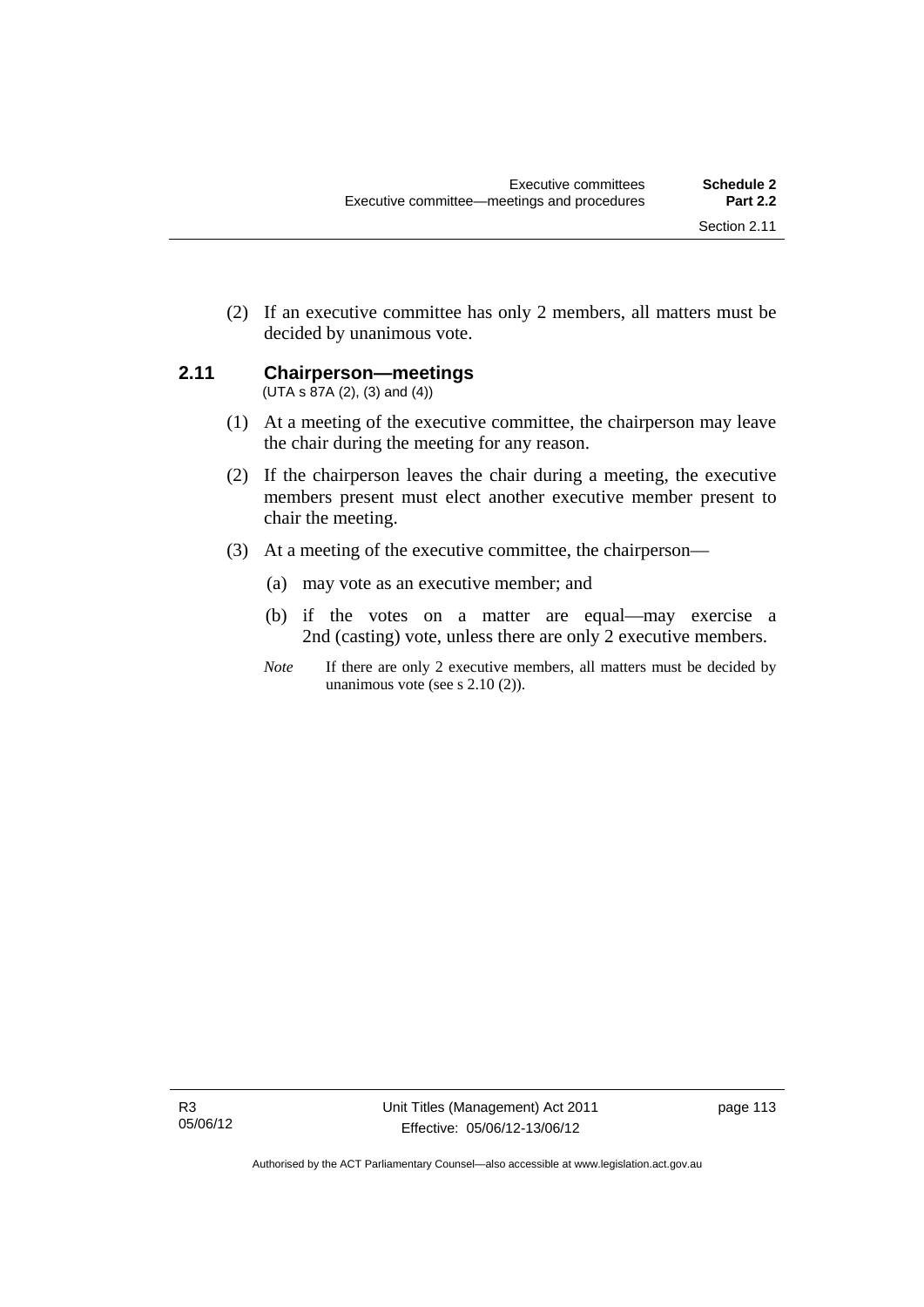**Schedule 3 General meetings**<br> **Part 3.1 General meetings** General meetings Section 3.1

# **Schedule 3 General meetings**

(see s 17)

*Note* The owners corporation of a units plan is responsible for managing the units plan. In managing the units plan the owners corporation is required to, or may, make various decisions under this Act. The members of the owners corporation make those decisions at general meetings. The following provisions set out how general meetings (including annual general meetings) must be conducted and how decisions are made at those meetings.

# **Part 3.1 General meetings**

# **3.1 Conduct of general meetings**

(UTA s 93)

An owners corporation for a units plan may hold, adjourn and otherwise regulate general meetings as it considers appropriate, subject to this schedule.

#### **3.2 Annual general meetings**  (UTA s 94)

- (1) An owners corporation for a units plan must hold an annual general meeting each financial year.
- (2) Except for the first annual general meeting, an annual general meeting must be held within 15 months after the last annual general meeting.

### **3.3 First annual general meeting**  (UTA s 95)

 (1) The first annual general meeting of an owners corporation for a units plan must be held within 3 months after the registration of the units plan.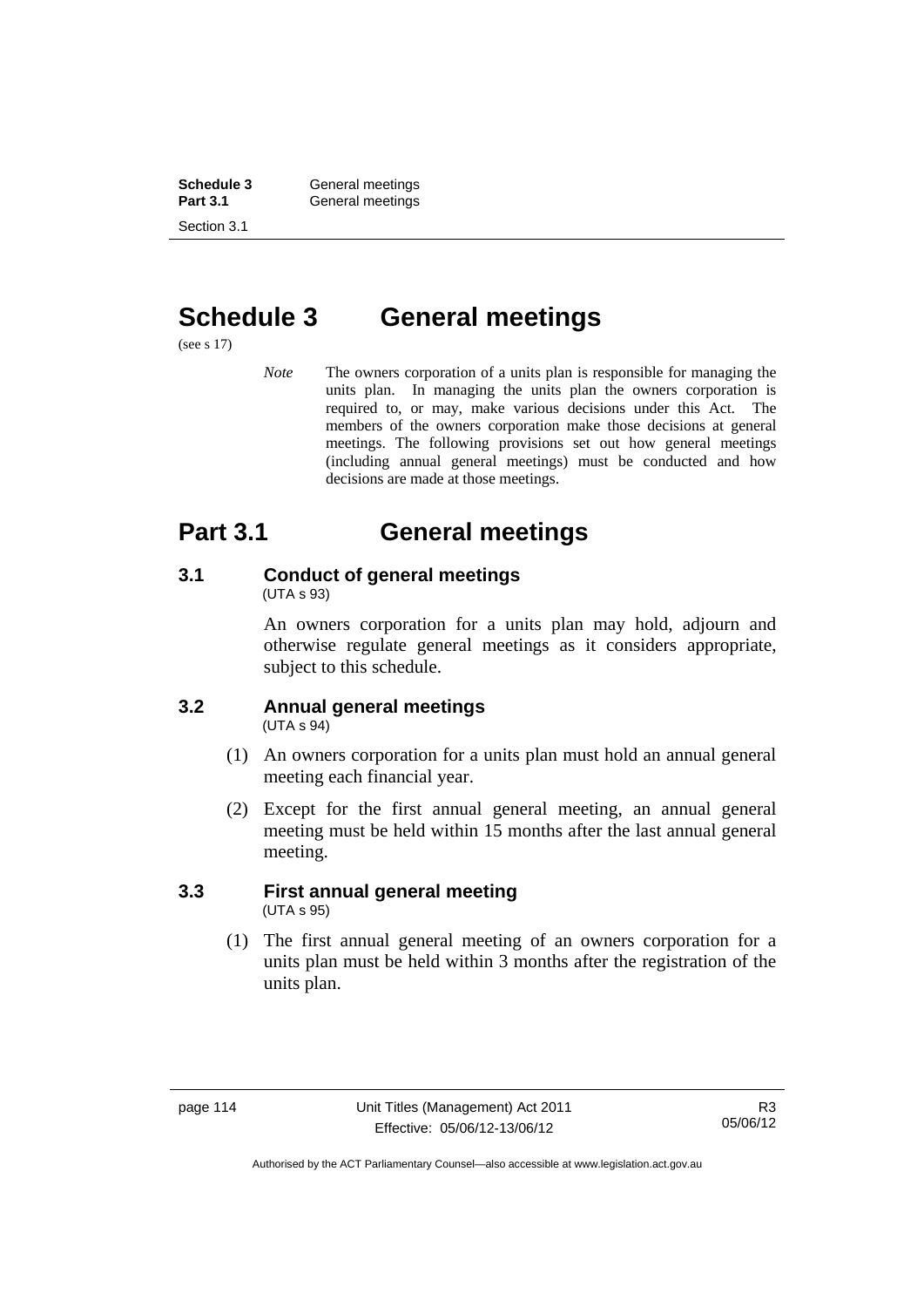(2) The first annual general meeting of an owners corporation may be called by the executive committee of the corporation or by a member of the corporation.

# **3.4 First annual general meeting—developer to deliver records**

(UTA s 95A)

At the first annual general meeting of an owners corporation for a units plan, the developer must give the following records to the corporation:

- (a) the statutory books and records of the corporation, up to the date of the meeting;
- (b) any insurance policy issued in the name of the corporation;
- (c) any plans, specifications, diagrams or drawings that relate to the design or service of the units or common property of the units plan;
- (d) a copy of any contract entered into by the corporation that relate to the common property of the units plan;
- (e) any warranty that relates to the common property of the units plan;
- (f) the corporation's seal;
- (g) any other document that relates to the units or common property of the units plan.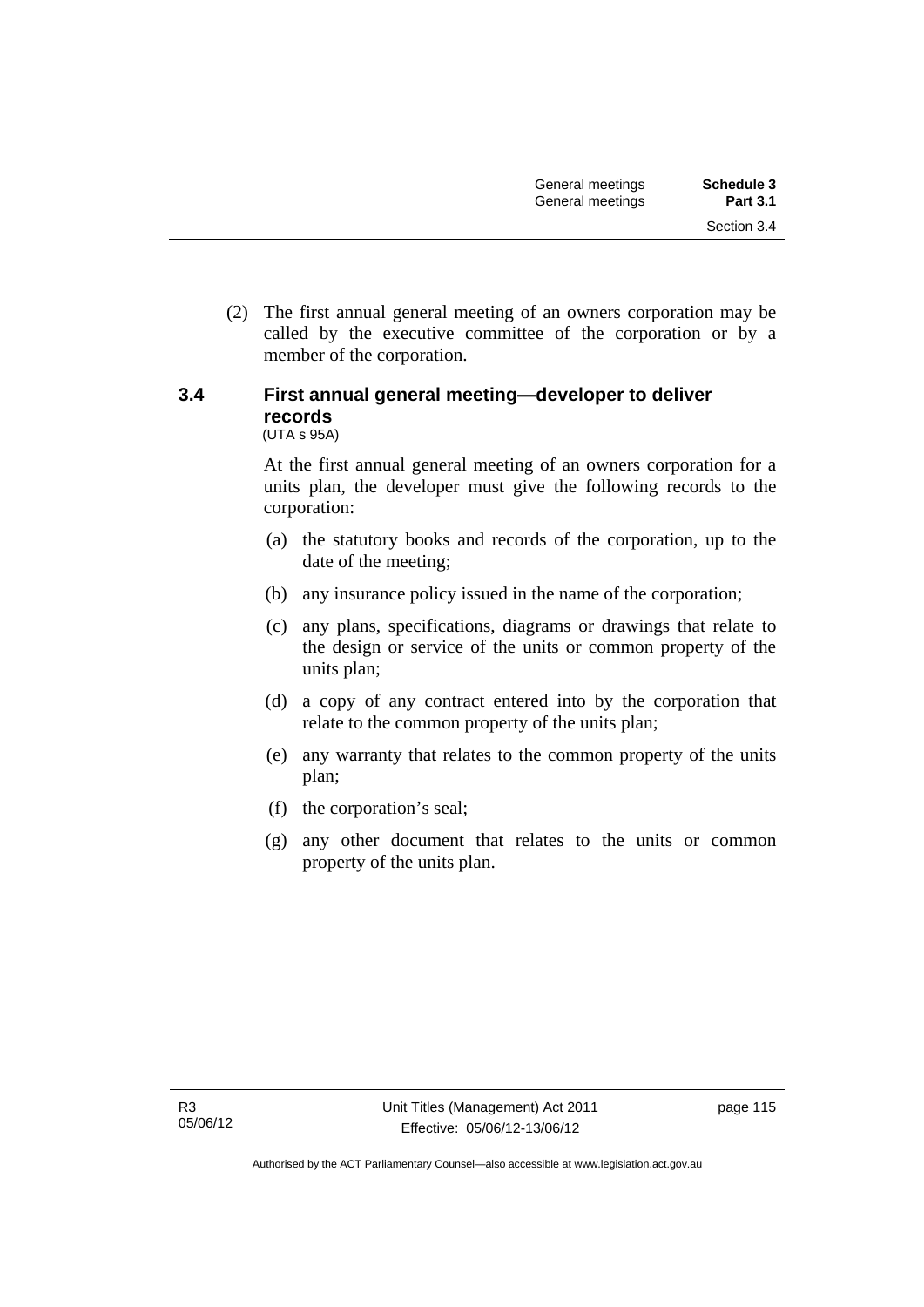### **3.5 General meetings other than annual general meetings**  (UTA s 96)

- (1) The executive committee of an owners corporation may call a general meeting, by notice under section 3.6, whenever it considers appropriate.
- (2) Subsection (3) applies if the executive committee of an owners corporation receives a written request (a *meeting request*), stating the matters to be considered at the meeting, from people who are entitled to vote on all motions for units whose combined unit entitlement is at least  $\frac{1}{4}$  of the total unit entitlement in the units plan.
- (3) The executive committee must hold a general meeting, by notice under section 3.6, within 28 days after the day it receives the meeting request.

## **3.6 Notice of general meetings**

(UTA s 97 (1) and (2))

- (1) The executive committee of an owners corporation must give notice of a general meeting to—
	- (a) each member of the corporation; and
	- (b) each mortgagee's representative (if any).
- (2) The executive committee must give notice of the general meeting—
	- (a) so that the notice would reasonably be expected to be received at least 14 days before the date fixed for the meeting; or
	- (b) if a motion is to be moved that requires an unopposed or unanimous resolution—so that the notice would reasonably be expected to be received at least 21 days before the date fixed for the meeting.

Authorised by the ACT Parliamentary Counsel—also accessible at www.legislation.act.gov.au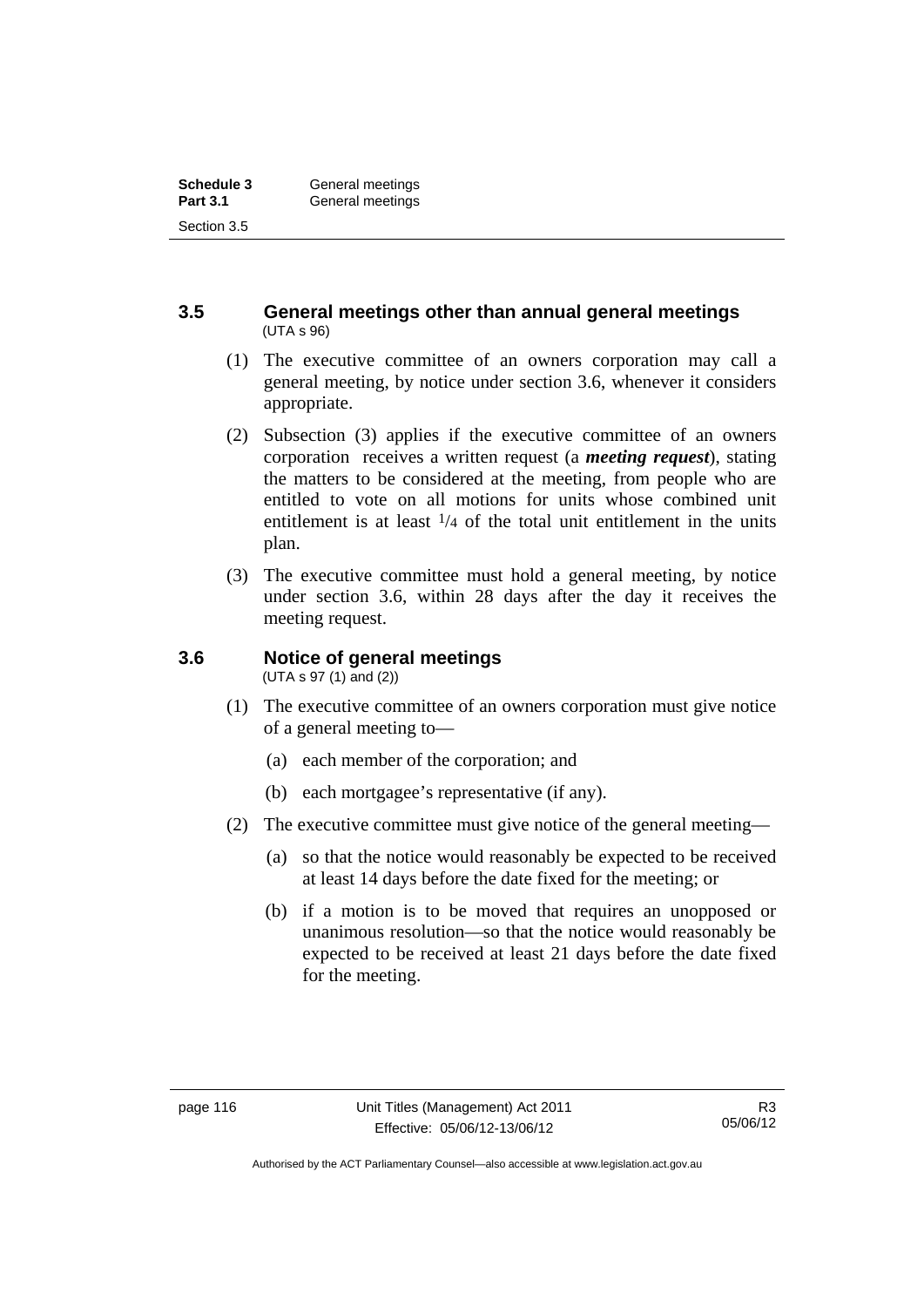Section 3.7

#### **3.7 Requirements for notice of general meetings**  (UTA s 97 (3), (4) and (5))

- (1) A notice of a general meeting for an owners corporation must state—
	- (a) the time, date and place fixed for the meeting; and
	- (b) whether the person notified is entitled to vote on all (or any) motions at the meeting, and if not, why not; and
		- *Note* Section 3.20 explains who is entitled to vote on which kinds of motion. For example, if an amount is owing to the corporation in relation to a particular unit at the time of the general meeting, no vote may be cast by the unit owner (or anyone else) for that unit on any motion requiring an ordinary or special resolution.
	- (c) for a member who is not entitled to vote on any motion because a mortgagee voting notice has been given—details of the notice, including the full name and address for correspondence of the mortgagee's representative; and
	- (d) if a motion is to be moved that requires an unopposed or unanimous resolution—the text of the motion and the kind of resolution.
- (2) For a notice of a general meeting given to a person entitled to vote on any motion, the notice must include—
	- (a) a proxy form approved by the executive committee; and
	- (b) an absentee voting paper for the motion in a form approved by the executive committee.
- (3) For a notice of an annual general meeting, the notice must include a copy of the following:
	- (a) the annual financial statements of the corporation to be presented at the meeting;
	- (b) the general fund budget.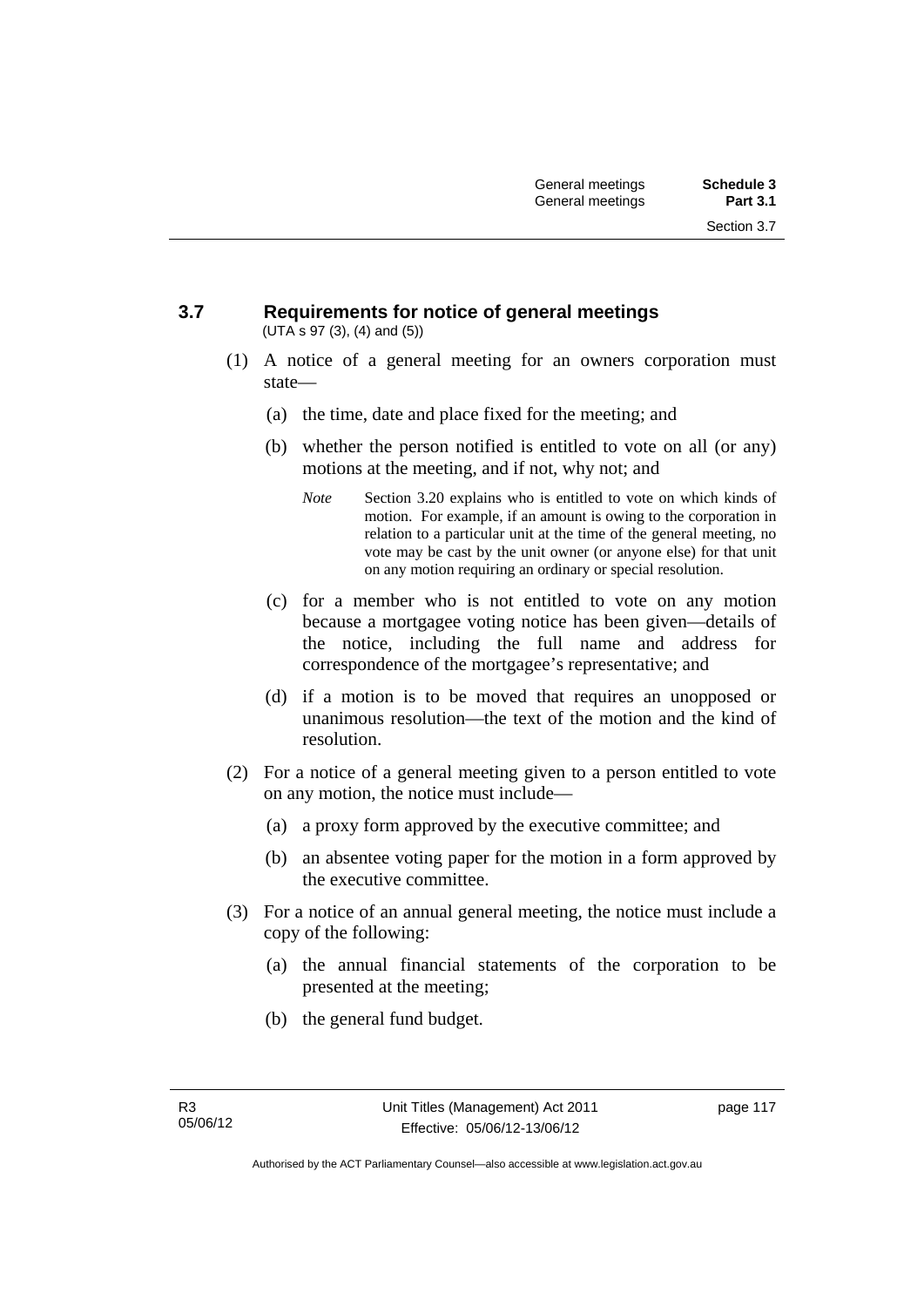#### **3.8 Defective notice of meetings**  (UTA s 98)

- (1) The proceedings at a general meeting are not invalid only because a person did not receive proper notice of the meeting.
- (2) However, if a person did not receive notice of the meeting in accordance with section 3.6 (2), the person may make a request for the adjournment of the meeting by written notice to the executive committee before the day or time fixed for the start of the meeting.
- (3) A request by a person under subsection (2) may be made by someone else on the person's behalf.
- (4) If the executive committee receives a request for adjournment under subsection (2), the committee must give the request to the chairperson of the meeting immediately after the chairperson is elected.
- (5) The chairperson may adjourn the meeting to a time, date and place to be decided (by ordinary resolution) by the people present and entitled to vote on all motions at the meeting if the chairperson considers on reasonable grounds that—
	- (a) notice of the meeting in accordance with section 3.6 (2) was not given to the person by or for whom the request was made; and
	- (b) in the circumstances it would be unfair to allow the meeting to go ahead at present.

Authorised by the ACT Parliamentary Counsel—also accessible at www.legislation.act.gov.au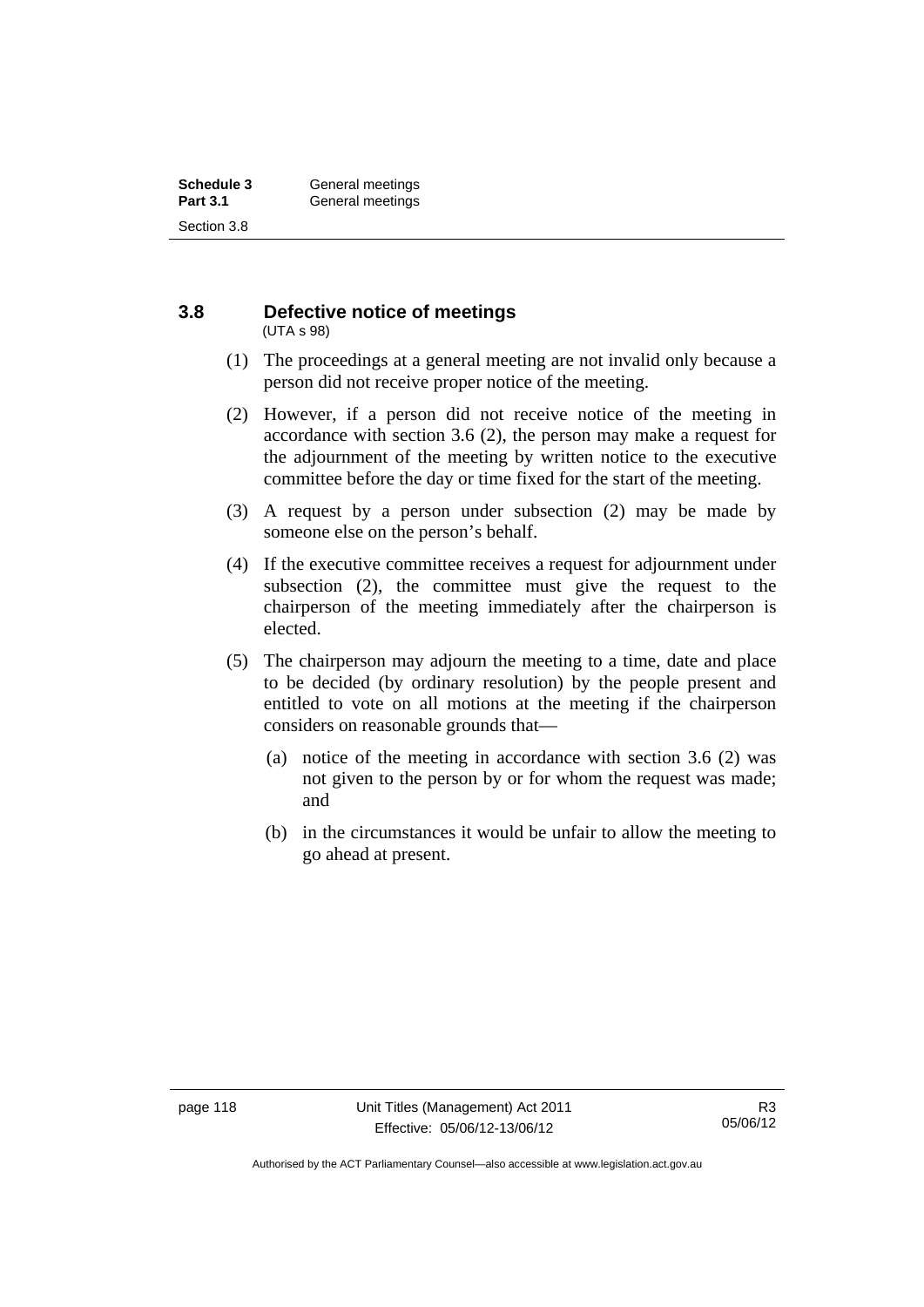#### **3.9 Quorum at a general meeting—owners corporation with 3 or more members**  (UTA s 99)

- (1) A motion may be considered at a general meeting of an owners corporation with 3 or more members only if there is present—
	- (a) a quorum (a *standard quorum*) made up by people entitled to vote (on the motion) in relation to not less than ½ the total number of units; or
	- (b) a quorum (a *reduced quorum*) made up under subsection (2).
- (2) If a standard quorum is not present within  $\frac{1}{2}$  an hour after the motion arises for consideration, a reduced quorum for the motion and any subsequent motion considered at the meeting is made up by 2 or more people present at the meeting who are entitled to vote on the motion.
- (3) If a reduced quorum is not present ½ an hour after the motion arises for consideration, the meeting is adjourned to the same day in the next week at the same place and time.
- (4) If a reduced quorum is present for the consideration of any motion and the motion is voted on, section 3.10 (Notice of reduced quorum decisions and adjournments) applies to the decision on the motion.
- (5) If a reduced quorum is present for the consideration of any motion and the motion is not voted on, the meeting may decide to adjourn to the same day in the next week at the same place and time to consider the motion (and any others remaining to be considered).
- (6) If a general meeting is adjourned under this section (including paragraph (c)) and a standard quorum is not present within  $\frac{1}{2}$  and hour after a motion arises for consideration at the adjourned meeting—
	- (a) a reduced quorum is made up by the people who are then present and entitled to vote on the motion and any subsequent motion considered at the adjourned meeting; and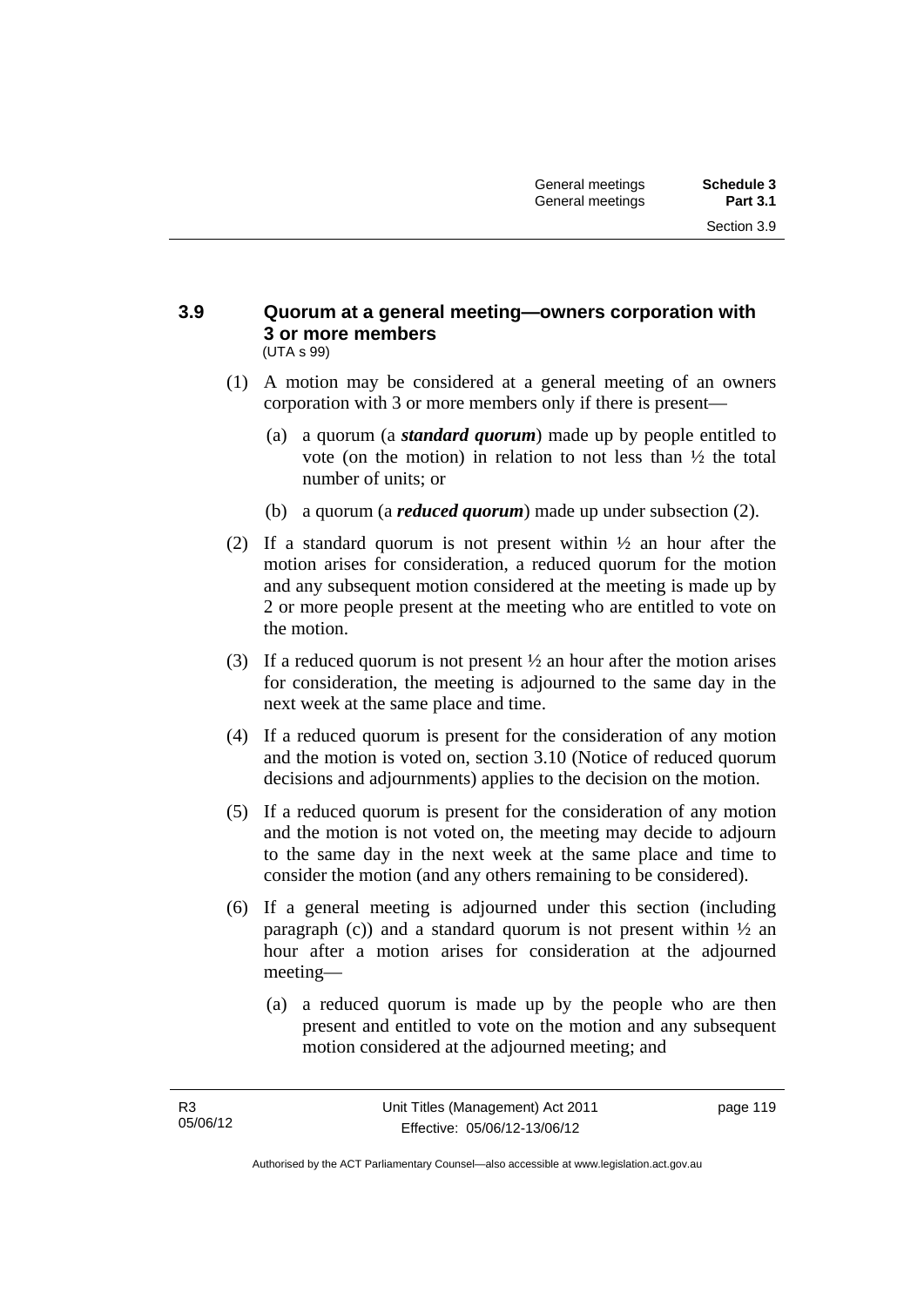| Schedule 3      | General meetings |
|-----------------|------------------|
| <b>Part 3.1</b> | General meetings |
| Section 3.10    |                  |

- (b) if a reduced quorum is present for the consideration of any motion at the adjourned meeting, and the motion is voted on the decision on the motion must be notified under section 3.10; and
- (c) if the motion (or any other) is not voted on at the adjourned meeting—the adjourned meeting may resolve to adjourn again to the same day in the next week at the same place and time to consider the resolution (and any others remaining to be considered at the meeting).

## **3.10 Notice of reduced quorum decisions and adjournments**  (UTA s 100)

 (1) If a decision (a *reduced quorum decision*) is made on a motion while a reduced quorum was present for the consideration of the motion, within 7 days after the meeting the owners corporation must give each person mentioned in section 3.6 (1) (Notice of general meetings) written notice of the reduced quorum decision.

*Note* If a form is approved under s 146 for a notice, the form must be used.

 (2) Within 4 days after a general meeting is adjourned under section 3.9, the owners corporation must give each person mentioned in section 3.6 (1) a written notice of the date, place and time to which the meeting is adjourned.

# **3.11 Reduced quorum decisions—effect**

(UTA s 101)

- (1) A reduced quorum decision takes effect 28 days after the decision was made, subject to this section.
- (2) Subsection (1) does not apply if the owners corporation fails to give notice of the reduced quorum decision under section 3.10 (1).

Authorised by the ACT Parliamentary Counsel—also accessible at www.legislation.act.gov.au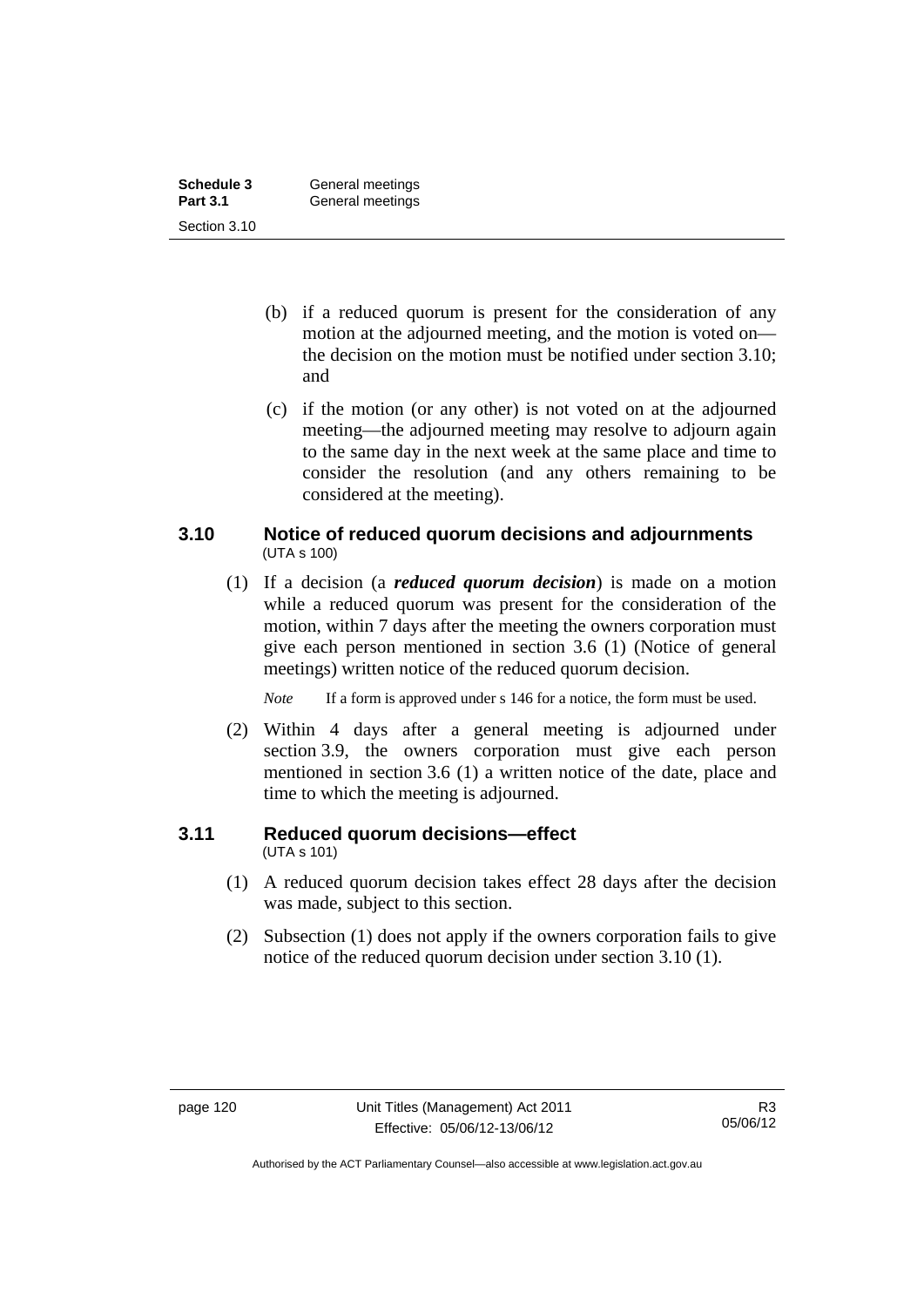- (3) A reduced quorum decision is disallowed if, within 28 days after the decision was made, the owners corporation is given a petition requiring that the decision be disallowed signed by a majority of people entitled to vote on the relevant motion at the time of signing (whether or not they were present or entitled to vote on the motion at the general meeting at which the decision was made).
- (4) If, within 28 days after a reduced quorum decision is made, a motion is passed confirming the reduced quorum decision while a standard quorum is present at a general meeting for consideration of the confirmation motion, the reduced quorum decision takes effect on confirmation, whether or not a petition under subsection (3) is at any time given to the owners corporation.
- (5) This section does not prevent a reduced quorum decision from being revoked at a general meeting, whether a standard quorum or reduced quorum is present while the revocation motion is being considered.

### **3.12 Quorum at a general meeting—owners corporation with 2 members**  (UTA s 102)

- (1) A motion may only be considered at a general meeting of an owners corporation with 2 members if a quorum constituted by all people entitled to vote on the motion is present.
- (2) If a quorum is not present within  $\frac{1}{2}$  an hour after the motion arises for consideration, the meeting is adjourned to the same day in the next week at the same place and time.

### **3.13 Chairperson at a general meeting**  (UTA s 103)

- (1) The chairperson of a general meeting is the chairperson of the executive committee, unless that person—
	- (a) is not present at the meeting; or
	- (b) does not wish to be chairperson of the meeting.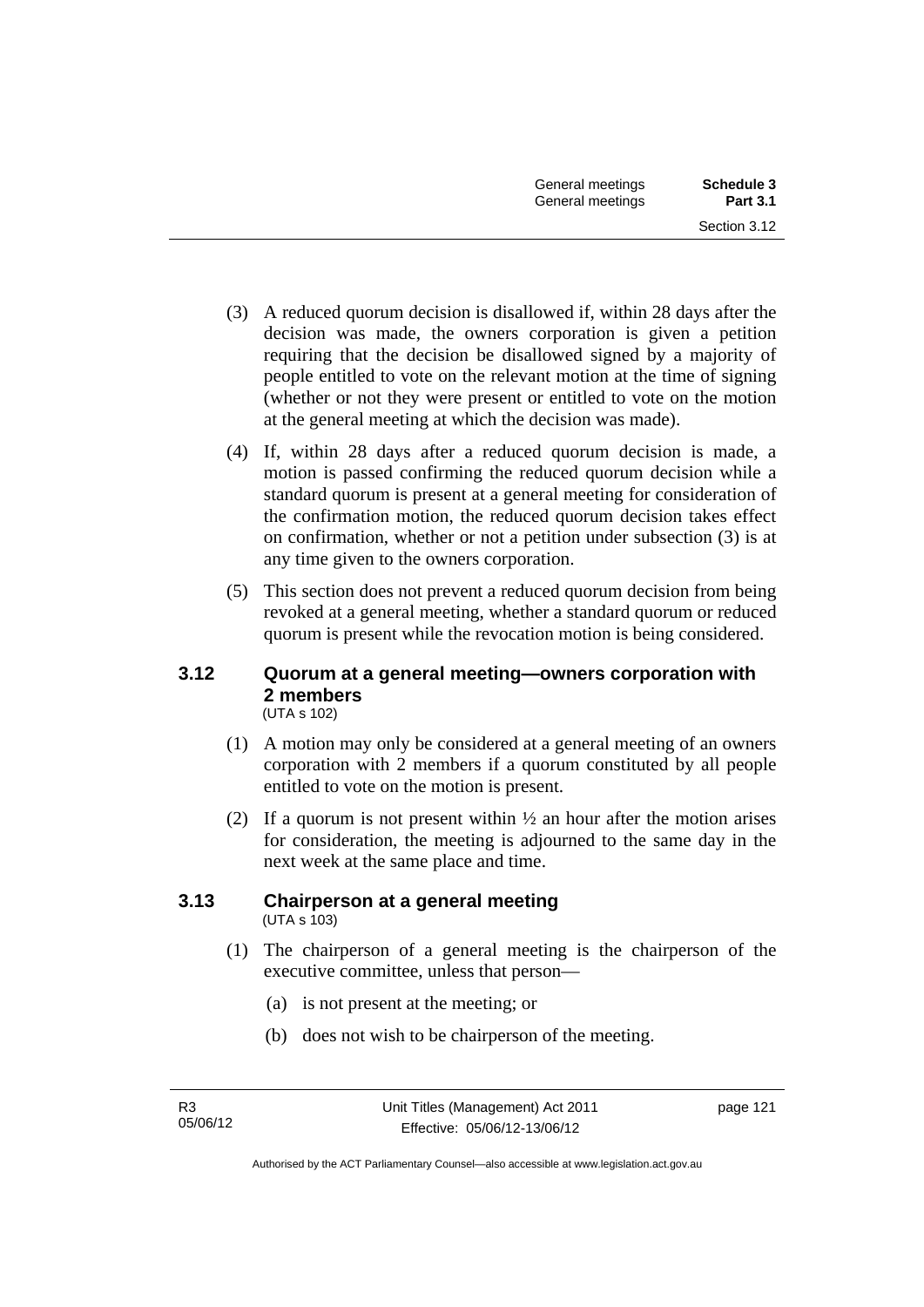| Schedule 3      | General meetings |
|-----------------|------------------|
| <b>Part 3.1</b> | General meetings |
| Section 3.13    |                  |

- (2) If the executive committee's chairperson is not present at the general meeting, at the beginning of the meeting, the people present and entitled to vote may elect someone else who is present and entitled to vote as chairperson for the meeting.
- (3) The chairperson for the meeting may leave the chair during the meeting for any reason.
- (4) If the chairperson leaves the chair during the meeting, the people present and entitled to vote must elect another person present and entitled to vote as chairperson.

page 122 Unit Titles (Management) Act 2011 Effective: 05/06/12-13/06/12

Authorised by the ACT Parliamentary Counsel—also accessible at www.legislation.act.gov.au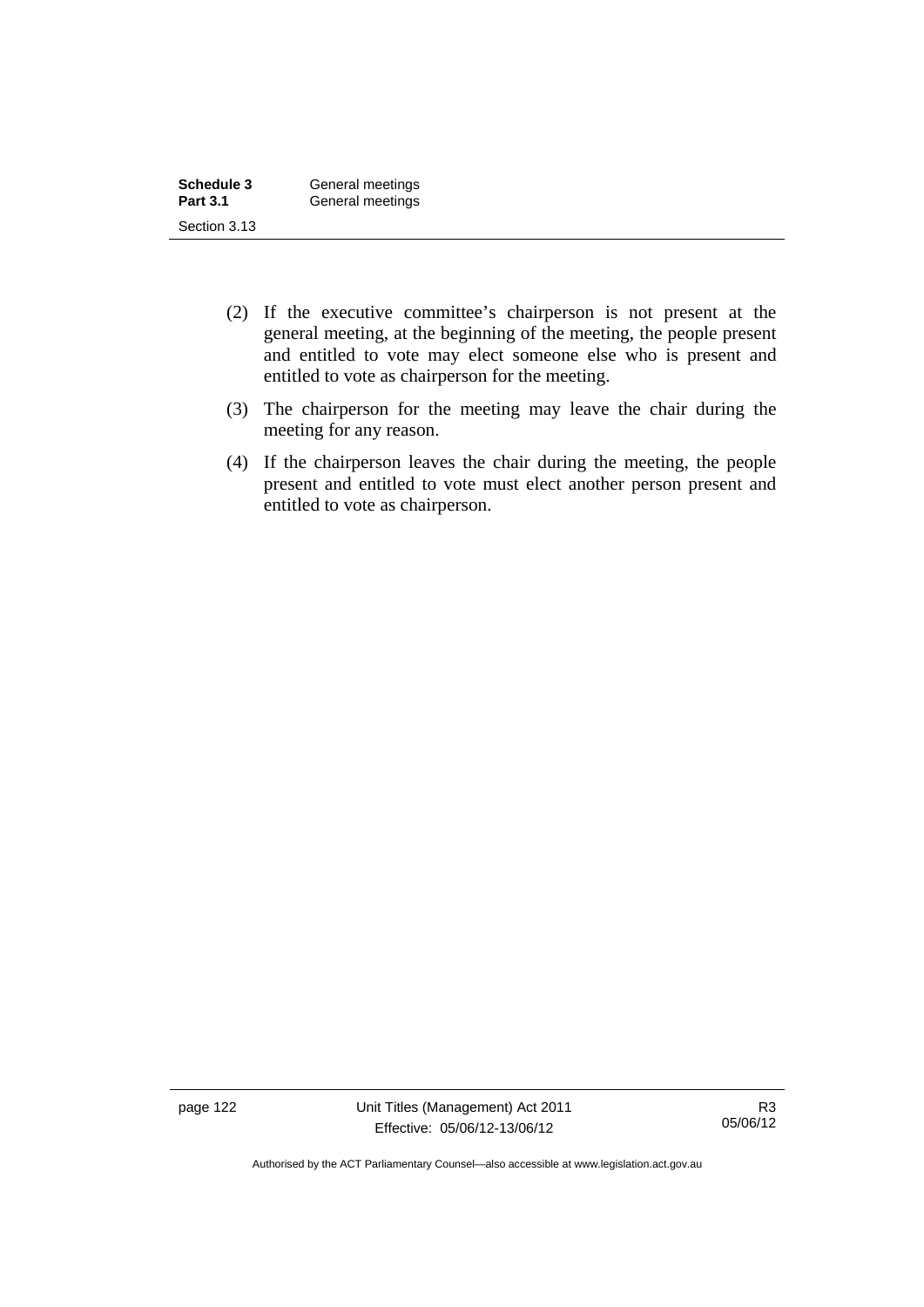# **Part 3.2 Resolutions at general meetings**

### **3.14 Decision-making at general meetings**  (UTA s 104)

- (1) Decisions at general meetings must be made by ordinary resolution, unless this Act requires otherwise.
- (2) If, at a general meeting, an owners corporation makes a resolution of a particular kind (that is, an ordinary, special, unopposed or unanimous resolution), a resolution of the same kind at a general meeting is required to amend or revoke the earlier resolution, unless this Act requires otherwise.

# **3.15 Ordinary resolutions**

(UTA s 105)

- (1) For an owners corporation with more than 2 members, the requirement for passing an ordinary resolution at a general meeting is that—
	- (a) unless a poll is taken—the number of votes cast in favour of the resolution is greater than the number of votes cast against it; or
	- (b) on a poll—the voting value of votes cast in favour of the resolution is greater than the voting value of the votes cast against it.
- (2) For an owners corporation with 1 or 2 members, the requirements for passing an ordinary resolution at a general meeting are that—
	- (a) no votes are cast against the resolution; and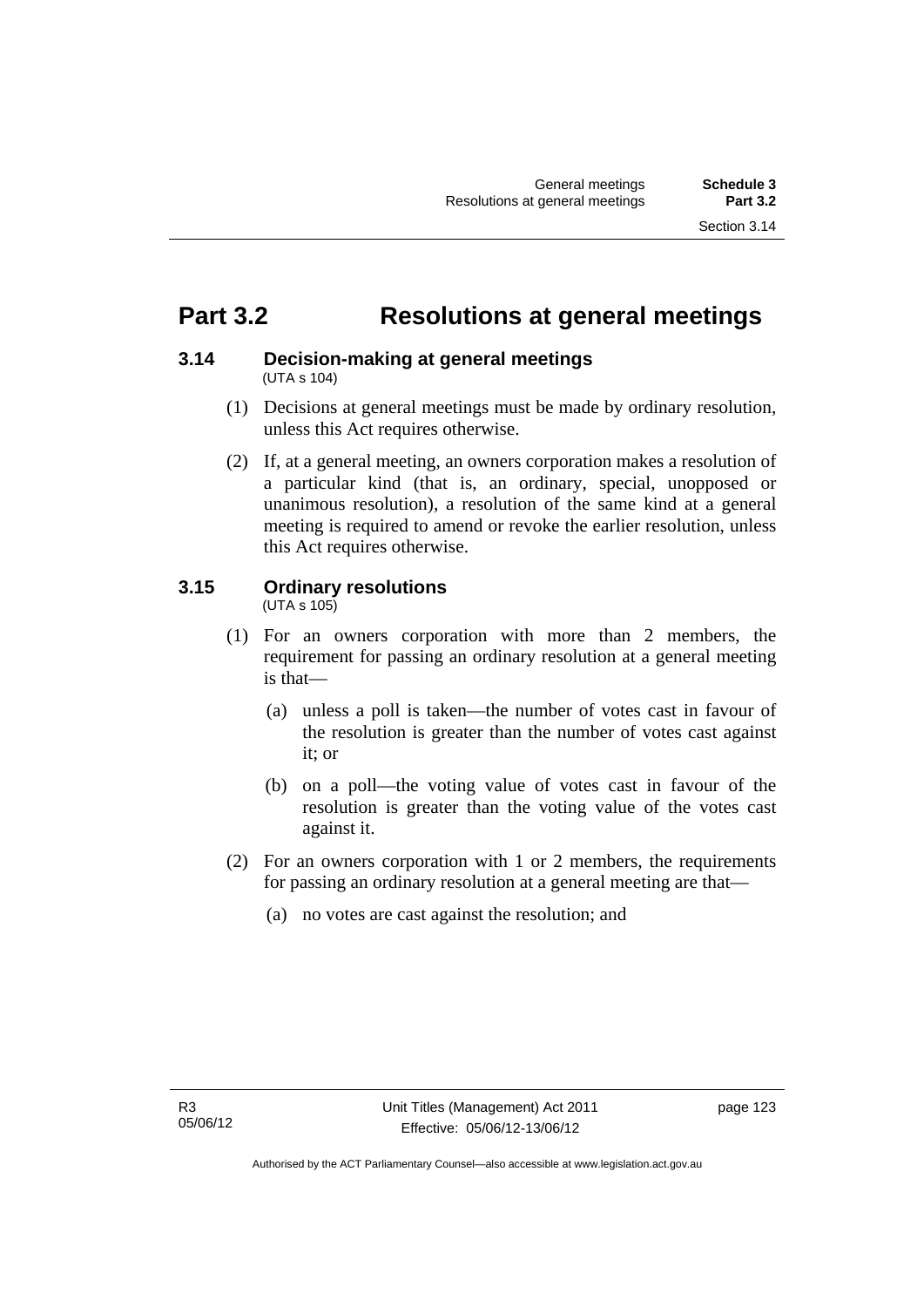(b) at least 1 vote is cast in favour of the resolution.

*Notes for s (2)—owners corporations with 1 or 2 members* 

- 1 If the owners corporation has 2 members, both must be present to make up a quorum for consideration of the resolution (see s 3.12), unless either is not entitled to vote on the resolution (see s 3.20).
- 2 An abstention for any unit does not in itself prevent an ordinary resolution from being passed, if at least 1 vote is cast in favour of the resolution.
- 3 A vote may be cast for a unit on an ordinary resolution even if an amount owing to the owners corporation remains unpaid (see s 3.20 (3)).

## **3.16 Special resolutions**

(UTA s 106)

- (1) For an owners corporation with more than 2 members, the requirements for passing a special resolution at a general meeting are that—
	- (a) unless a poll is taken—
		- (i) the number of votes cast in favour of the resolution is greater than the number of votes cast against it; and
		- (ii) the votes cast against the resolution number less than  $\frac{1}{3}$ of the total number of votes that can be cast on the resolution by people present at the meeting (including proxy votes); or
	- (b) on a poll—
		- (i) the voting value of votes cast in favour of the resolution is greater than the voting value of the votes cast against it; and
		- (ii) the voting value of votes cast against the resolution is less than  $\frac{1}{3}$  of the voting value of the total number of votes that can be cast on the resolution by people present at the meeting (including proxy votes).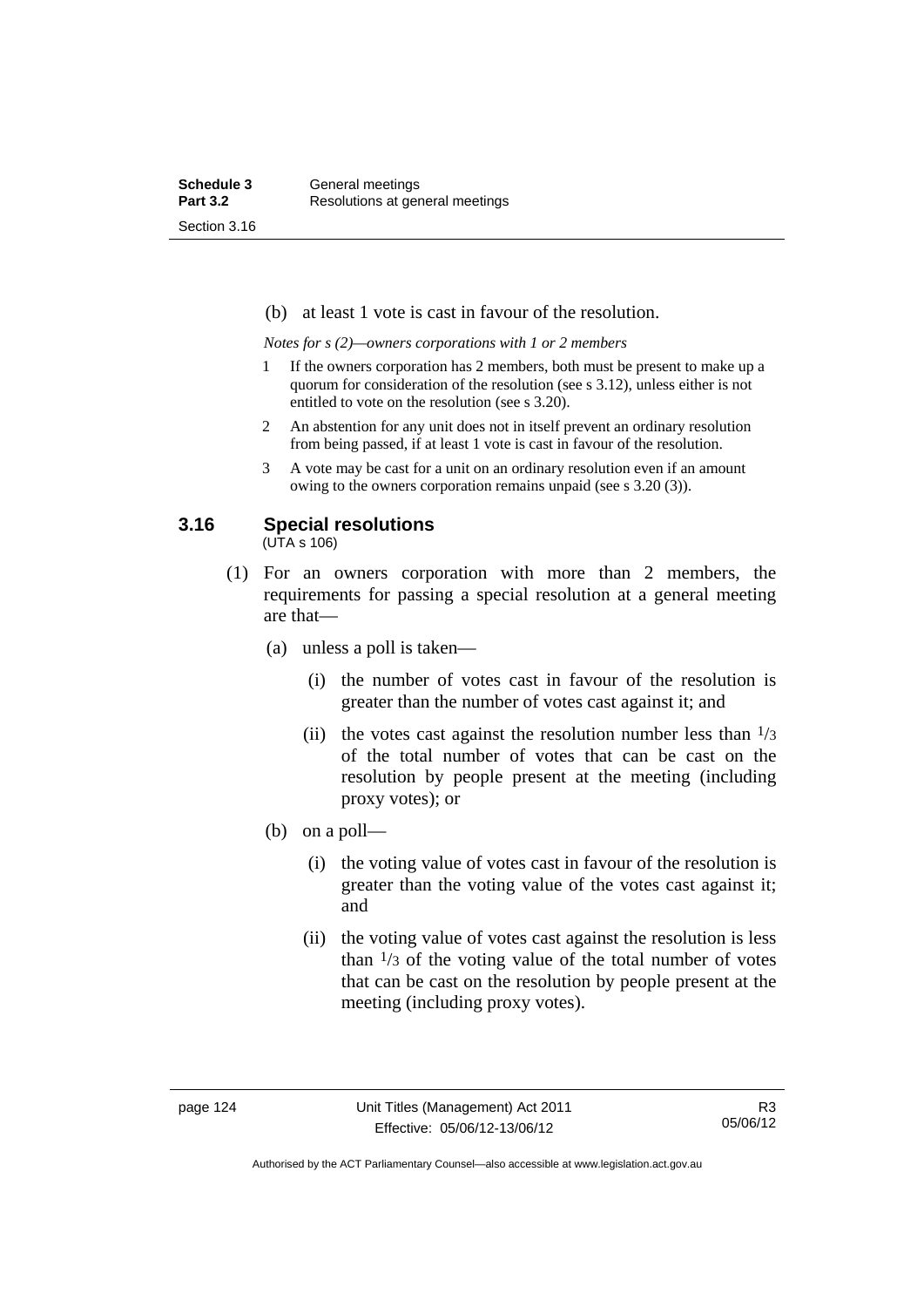- (2) For an owners corporation with 1 or 2 members, the requirements for passing a special resolution at a general meeting are that—
	- (a) no votes are cast against the resolution; and
	- (b) at least 1 vote is cast in favour of the resolution.

*Notes for s (2)—owners corporations with 1 or 2 members* 

- 1 If the owners corporation has 2 members, both must be present to make up a quorum for consideration of the resolution (see s 3.12), unless either is not entitled to vote on the resolution (see s 3.20).
- 2 An abstention for any unit does not in itself prevent a special resolution from being passed, if at least 1 vote is cast in favour of the resolution.
- 3 A vote may be cast for a unit on a special resolution even if an amount owing to the owners corporation remains unpaid (see s 3.20 (3)).

### **3.17 Unopposed resolutions**

 $(UTA \overline{s} 107)$ 

The requirements for passing an unopposed resolution at a general meeting are that—

- (a) no votes are cast against the resolution; and
- (b) at least 1 vote is cast in favour of the resolution.
	- *Note 1* An abstention for any unit does not in itself prevent an unopposed resolution from being passed, if at least 1 vote is cast in favour of the resolution.
	- *Note* 2 If the owners corporation has 2 members, both must be present to make up a quorum for consideration of the resolution (see s 3.12), unless either is not entitled to vote on the resolution (see s 3.20).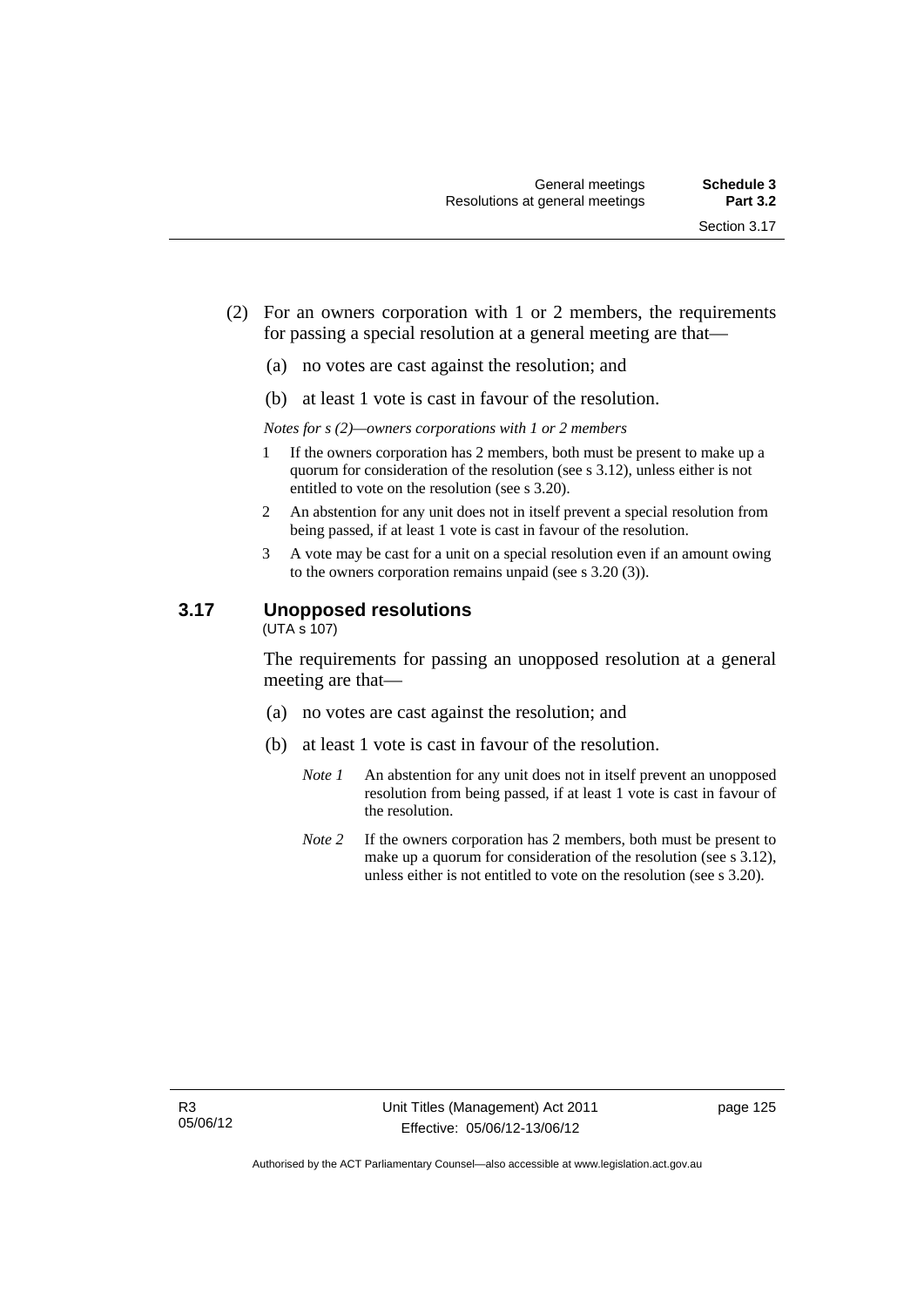# **3.18 Unanimous resolutions**

(UTA s 108)

- (1) For an owners corporation with more than 2 members, the requirements for passing a unanimous resolution at a general meeting are that—
	- (a) each person entitled to vote on the resolution—
		- (i) is present at the meeting; or
		- (ii) has given another person present at the meeting a proxy permitting the person to vote on the resolution; or
		- (iii) has cast an absentee vote on the resolution; and
	- (b) no votes are cast against the resolution; and
	- (c) at least 1 vote is cast in favour of the resolution.
- (2) For an owners corporation with 1 or 2 members, the requirements for passing a unanimous resolution at a general meeting are that—
	- (a) no votes are cast against the resolution; and
	- (b) at least 1 vote is cast in favour of the resolution.
	- *Note 1* An abstention for any unit does not in itself prevent a unanimous resolution from being passed, if at least 1 vote is cast in favour of the resolution.
	- *Note* 2 If the owners corporation has 2 members, both must be present to make up a quorum for consideration of the resolution (see s 3.12), unless either is not entitled to vote on the resolution (see s 3.20).

Authorised by the ACT Parliamentary Counsel—also accessible at www.legislation.act.gov.au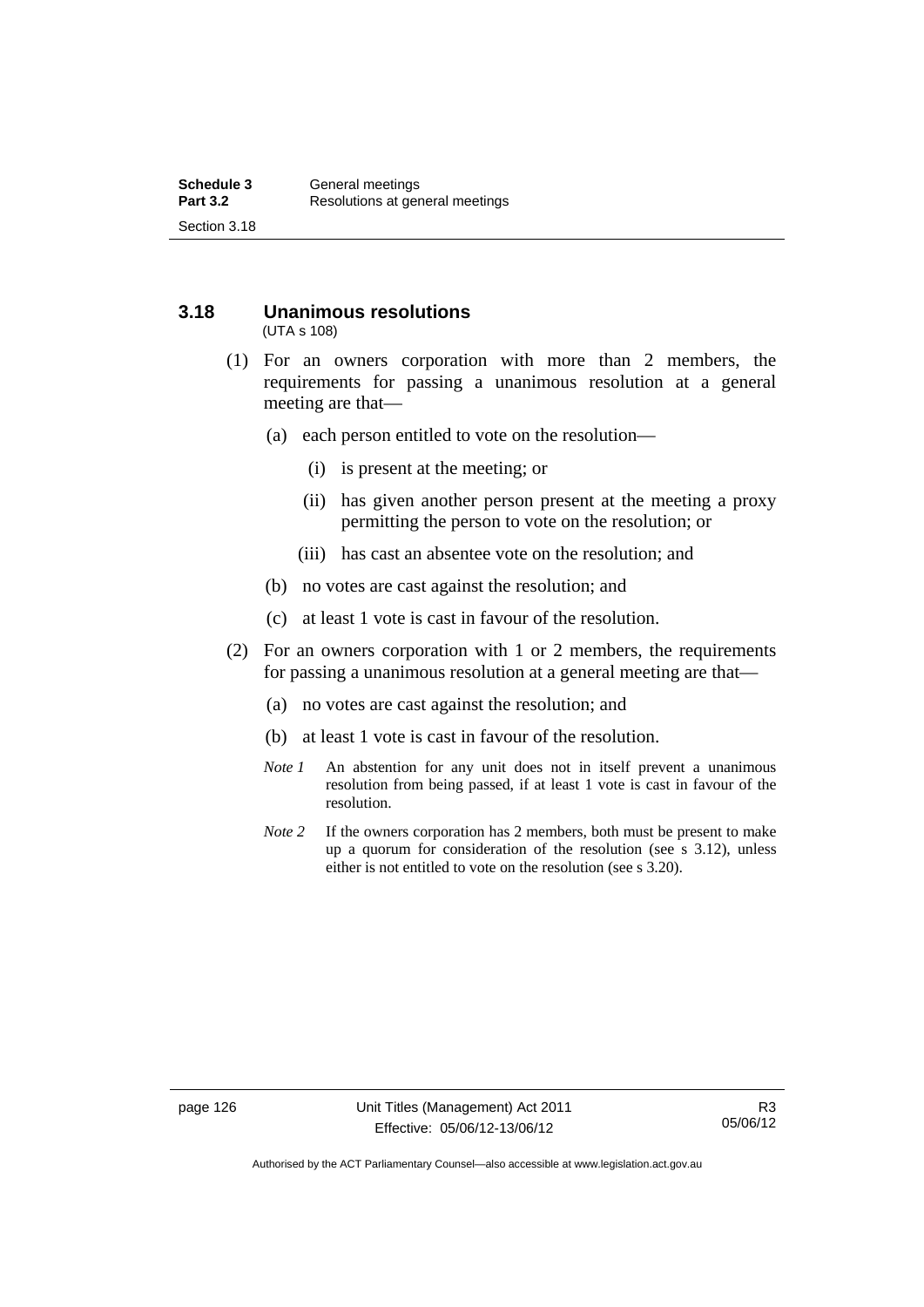### **3.19 Evidence of resolutions of owners corporation**  (UTA s 109)

Evidence of the following facts about a resolution of an owners corporation may be given by a certificate sealed with the corporation's seal:

- (a) the fact that at a general meeting held on a stated date a resolution in the terms set out in the certificate was passed;
- (b) the fact that the resolution was an ordinary, special, unopposed or unanimous resolution.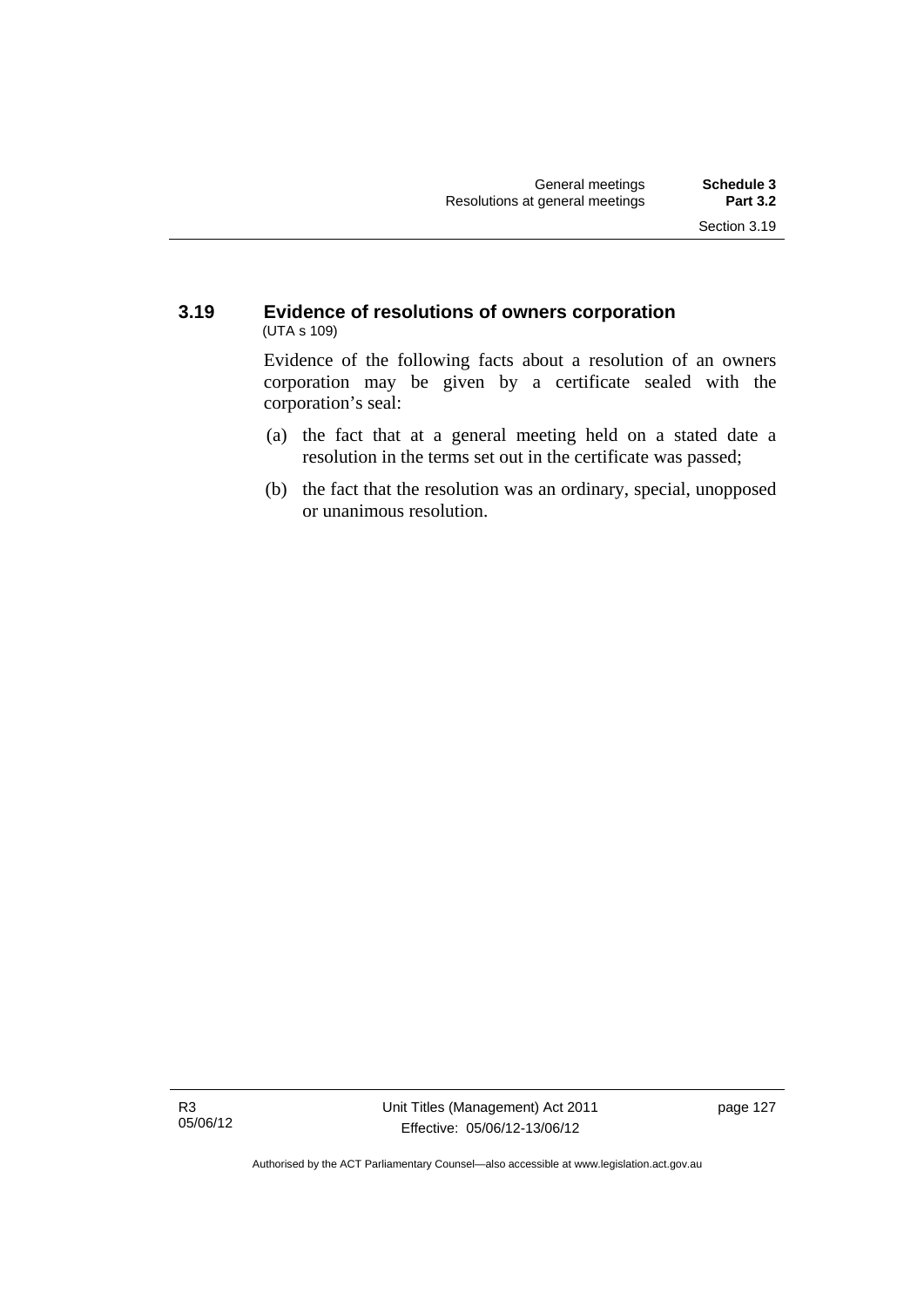# **Part 3.3 Voting at general meetings**

### **3.20 Who is entitled to vote?**

(UTA s 110)

- (1) The people entitled to vote on a motion at a general meeting of an owners corporation are as follows:
	- (a) for a unit owned by a single individual—the unit owner;
	- (b) for a unit owned by a single company—the company's representative;
	- (c) for a unit owned by 2 or more part-owners—the part-owners' representative.
- (2) However, if a unit is subject to a mortgage and a mortgagee voting notice is in force for the unit, the person entitled to vote for the unit is the mortgagee's representative rather than the relevant person mentioned in subsection (1).
- (3) If the owners corporation has 3 or more members, a person is only entitled to vote for a unit on a motion requiring an ordinary or special resolution if all amounts payable to the owners corporation for the unit have been paid.
- (4) In addition, a person is not entitled to vote on a motion at a general meeting if an ACAT order requires the person to not vote on the motion or at the meeting.

### **3.21 General meeting—decisions about staged development**  (UTA s 110A)

 (1) This section applies to a motion at a general meeting of an owners corporation for a staged development if the development has not been completed.

Authorised by the ACT Parliamentary Counsel—also accessible at www.legislation.act.gov.au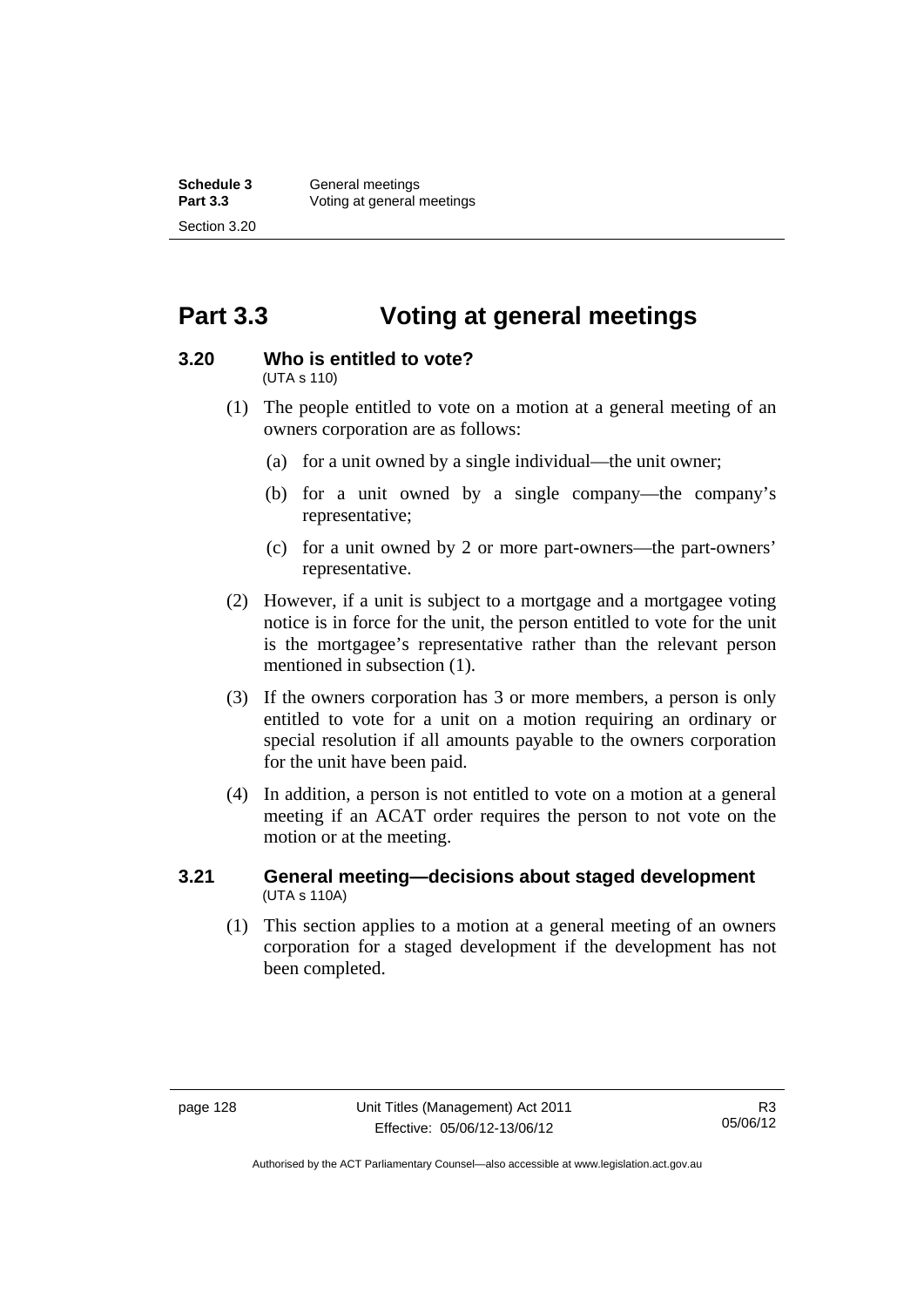- (2) The people entitled to vote on the motion are as follows:
	- (a) if the motion is only about an uncompleted stage of the development—the people entitled to vote under section 3.20 in relation to units in the uncompleted stages of the development;
	- (b) if the motion is only about a completed stage of the development—the people entitled to vote under section 3.20 in relation to units in the completed stages of the development;
	- (c) in any other case—the people entitled to vote under section 3.20.

# **3.22 One vote—1 unit**

(UTA s 111)

A single vote is exercisable for each unit at a general meeting.

#### **3.23 Voting by mortgagees**   $(UTA \s{5}112)$

- (1) If the interest of a unit owner is subject to a mortgage, the mortgagee may give the owners corporation written notice (a *mortgagee voting notice*) that—
	- (a) the unit is subject to the mortgage; and
	- (b) the mortgagee proposes to exercise the voting right given under section 3.20 (2); and
	- (c) an individual named in the notice (the mortgagee's *representative*) is authorised to vote at general meetings for the unit on behalf of the mortgagee, instead of the person otherwise entitled to vote for the unit.
- (2) The mortgagee voting notice must state the full name and address for correspondence of the mortgagee's representative.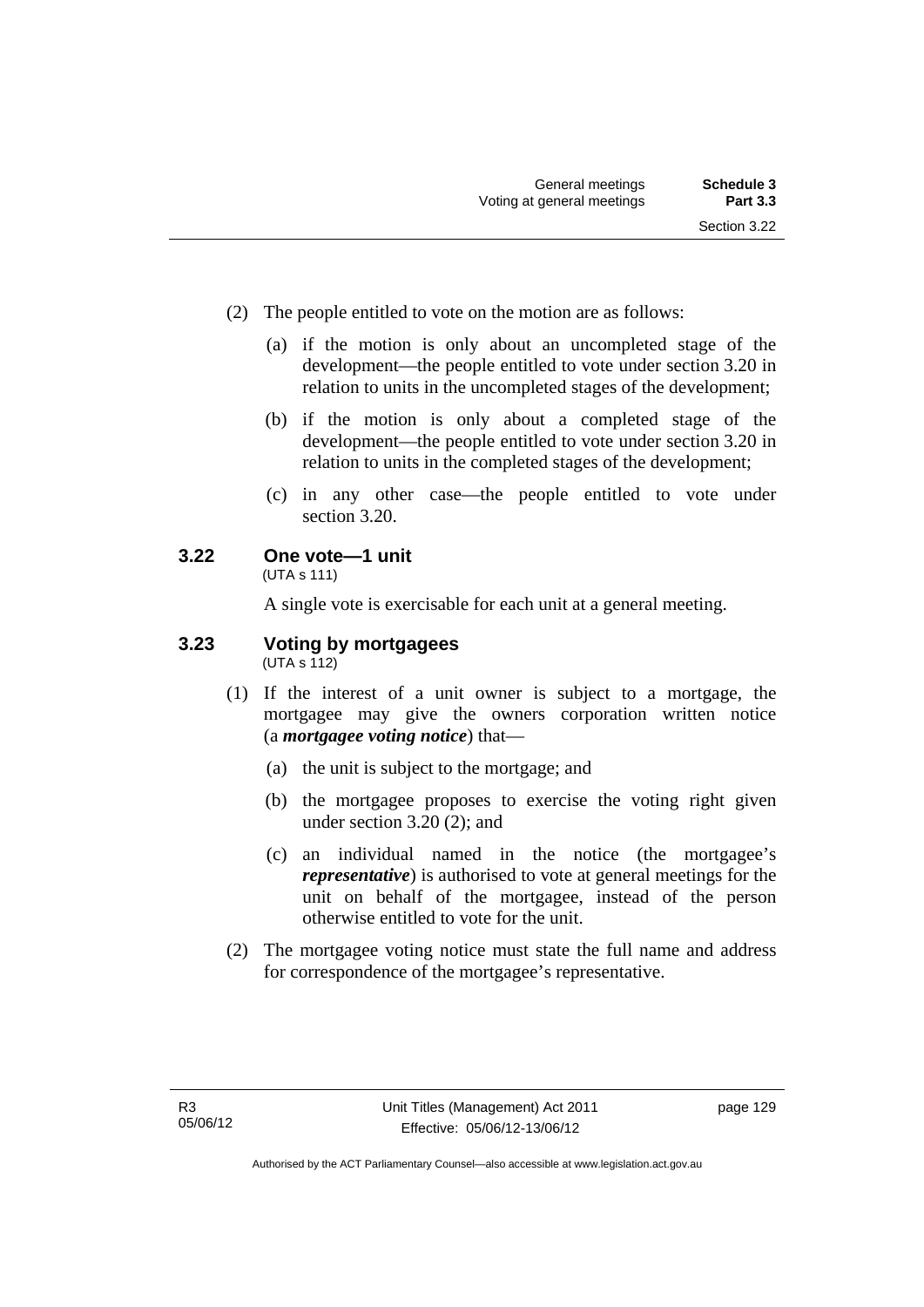| Schedule 3      | General meetings           |
|-----------------|----------------------------|
| <b>Part 3.3</b> | Voting at general meetings |
| Section 3.24    |                            |

- (3) If a unit is owned by 2 or more part-owners, and the interest of 1 of the owners who has more than a  $\frac{1}{2}$  share in the unit is subject to a mortgage, the mortgagee may give a mortgagee voting notice under this section.
- (4) If the interest of a unit owner is subject to 2 or more mortgages, this section applies only to the mortgagee whose mortgage has priority.

### **3.24 Mortgagee voting notice—amendment and revocation**   $(UTA S 113)$

- (1) The mortgagee may change the mortgagee's representative by written notice to the owners corporation.
- (2) The notice of change of representative must—
	- (a) include the full name and an address for correspondence of the new representative; and
	- (b) be signed by the mortgagee.
- (3) The mortgagee's representative may change the address for correspondence by written notice to the owners corporation of the change.
- (4) The notice of change of address must be signed by the representative.
- (5) A mortgagee voting notice—
	- (a) is revoked when the mortgagee gives written notice of revocation to the owners corporation; or
	- (b) is taken to be revoked when the mortgage is discharged.

Authorised by the ACT Parliamentary Counsel—also accessible at www.legislation.act.gov.au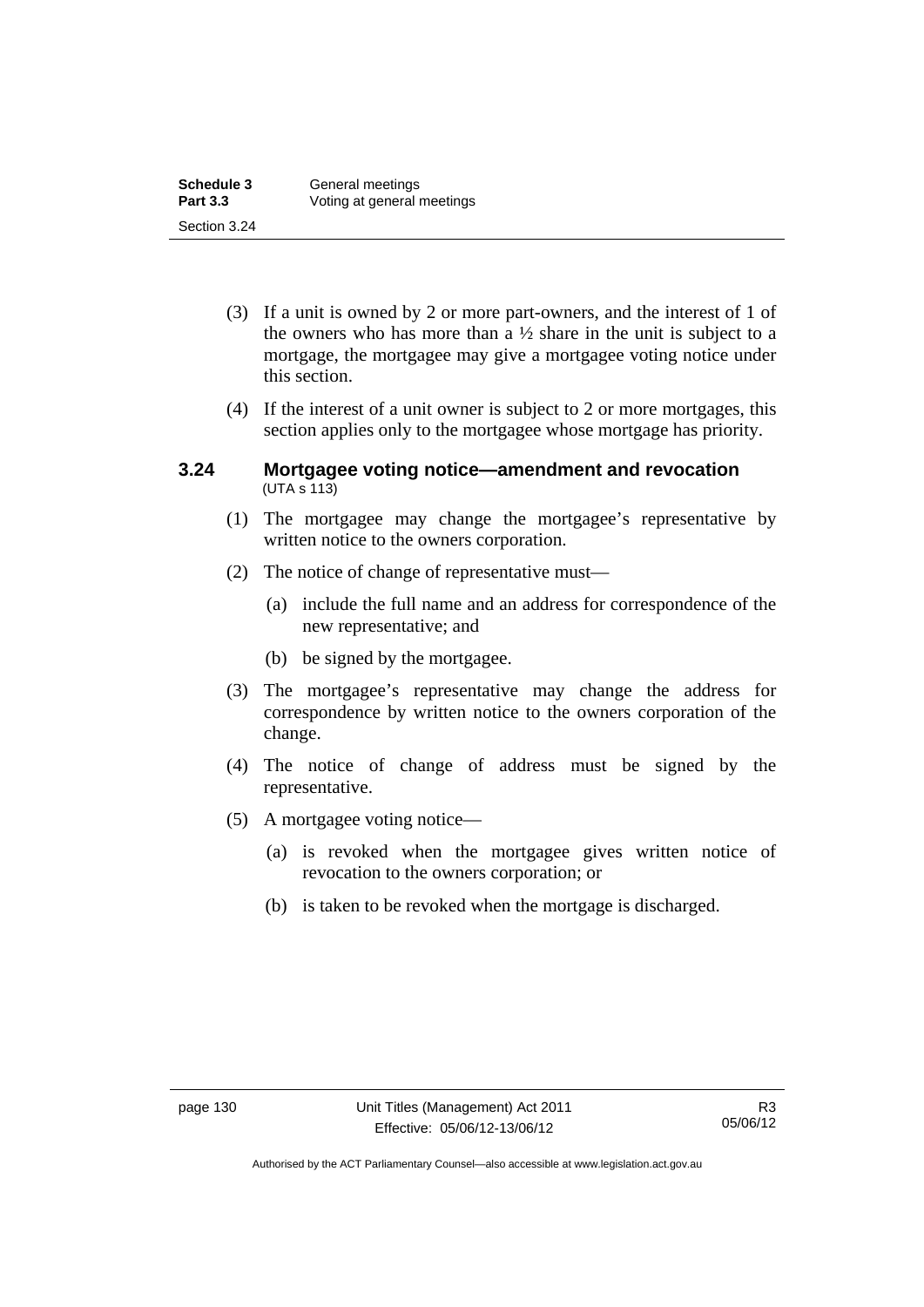(6) A mortgagee who has given a mortgagee voting notice to an owners corporation commits an offence if, without reasonable excuse, the mortgagee fails to give written notice to the corporation of the discharge of the mortgage within 14 days after the discharge.

Maximum penalty: 5 penalty units.

### **3.25 Evidence of mortgagee's entitlement to vote**  (UTA s 114)

Evidence of any of the following facts may be given by a certificate sealed with the owners corporation's seal:

- (a) the fact that the authorisation of a named mortgagee's representative to vote for a stated unit was in force on a stated date;
- (b) the fact that a stated address for correspondence for a mortgagee's representative was the latest address for correspondence for the representative notified to the corporation on a stated date;
- (c) the fact that notice of the revocation of a mortgagee voting notice was given to the owners corporation by a named mortgagee on a stated date;
- (d) the fact that notice of the discharge of a mortgage was given to the owners corporation on a stated date.

## **3.26 Proxy votes**

(UTA s 115)

- (1) Votes at a general meeting may be cast by proxy (whether or not a poll is demanded).
- (2) The appointment of a proxy must be in the form approved by the executive committee.

*Note* A proxy form must accompany the notice of general meeting (see s 3.7 (2) (a)).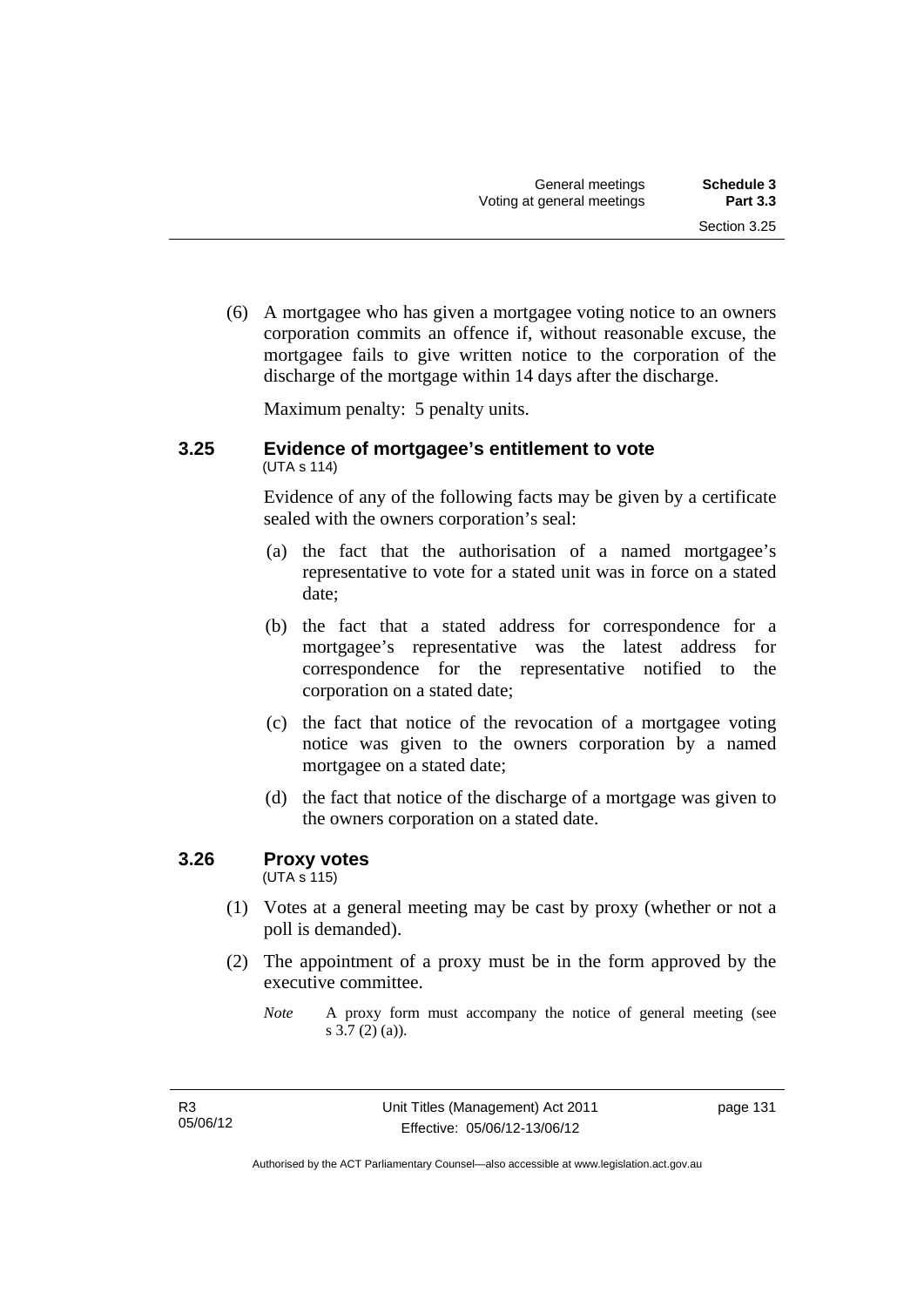| Schedule 3      | General meetings           |
|-----------------|----------------------------|
| <b>Part 3.3</b> | Voting at general meetings |
| Section 3.27    |                            |

- (3) A person entitled to vote at a general meeting of an owners corporation must not—
	- (a) appoint a proxy for more than 1 year after the day the appointment is made; or
	- (b) appoint a person as a proxy if the person is—
		- (i) the manager; or
		- (ii) a service contractor.

#### **3.27 Proxy votes—limit on developer**  (UTA s 115A)

- (1) This section applies to a developer of a units plan who is appointed as the proxy under a contract for the sale of a unit in the units plan.
- (2) The developer must not exercise 3 or more proxy votes in a vote on a matter at a general meeting of the owners corporation for the units plan unless—
	- (a) each contract for the sale of a unit in the units plan contains a proxy disclosure statement; and
	- (b) the use of each proxy vote is consistent with the statement; and
	- (c) the matter being voted on relates to development (the *development matter*) rather than the ordinary operation of the owners corporation.
- (3) If the developer exercises a proxy vote in contravention of this section, the proxy vote is void.
- (4) For this section, a *proxy disclosure statement* is a statement that includes the following:
	- (a) if a person is appointed as a proxy—the name of the person;
	- (b) if the proxy is appointed by naming the occupant of a position—the name of the position;
	- (c) the length of time of the appointment;

Authorised by the ACT Parliamentary Counsel—also accessible at www.legislation.act.gov.au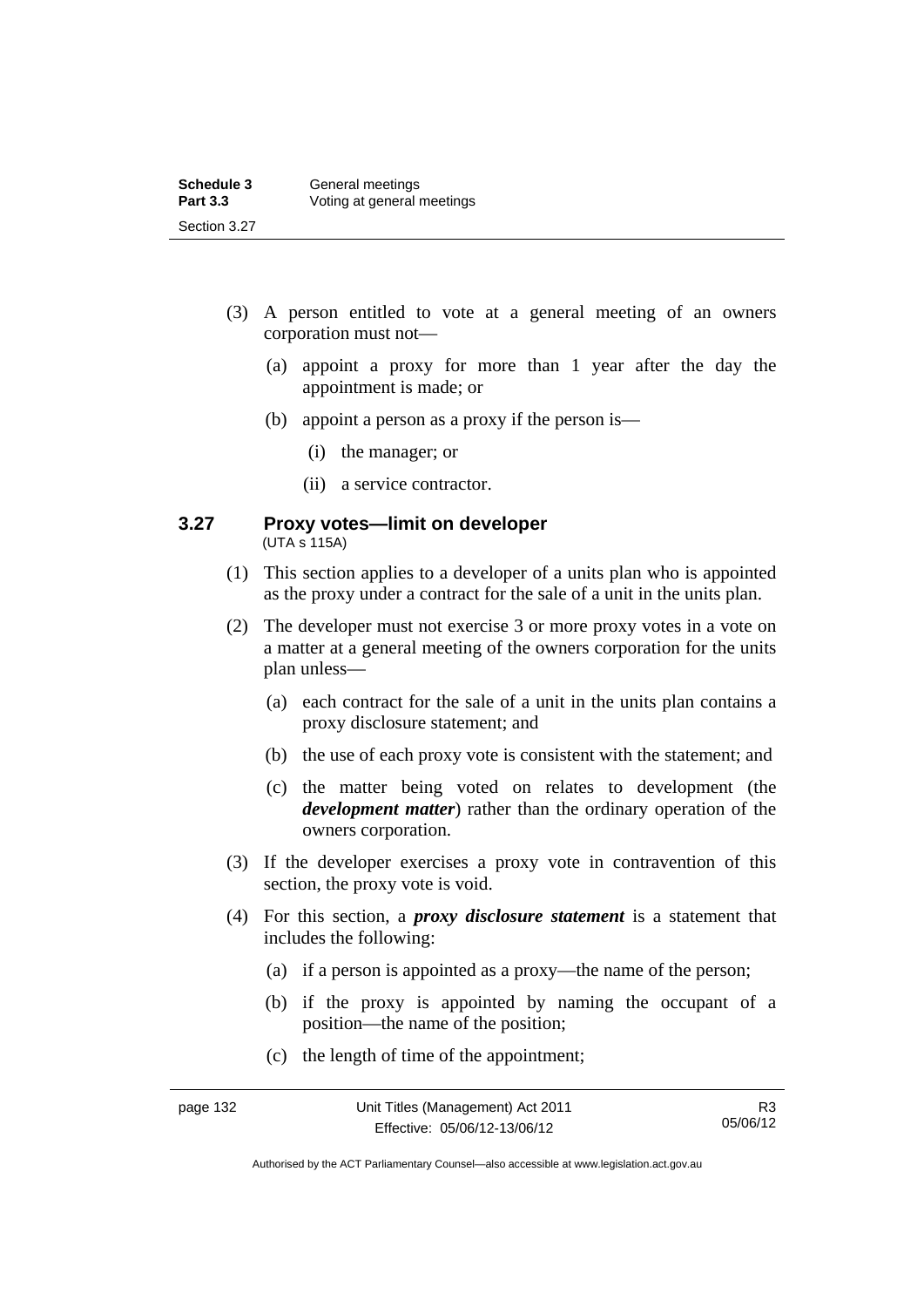(d) a sufficient description of the development matter for the buyer of a unit to easily identify the matter.

**3.28 Value of votes** 

(UTA s 116)

- (1) Every vote at a general meeting is of equal value, unless a poll is taken.
- (2) On a poll, the value of each vote (the *voting value*) is the value that is proportional to the unit entitlement of the unit for which it is exercised.

# **3.29 Polls**

(UTA s 117)

- (1) A poll may be demanded on an ordinary or special resolution at a general meeting by anyone present and entitled to vote at the meeting.
- (2) A demand for a poll may be withdrawn.
- (3) A poll may be taken in any way the chairperson considers appropriate.
- (4) The result of a poll—
	- (a) must be declared at the meeting by the chairperson as soon as it is worked out; and
	- (b) decides whether or not the resolution for which the poll was demanded has been carried.

# **3.30 Voting by chairperson**

 $(UTA s 118)$ 

At a general meeting, the chairperson may (whether or not a poll is demanded)—

(a) exercise a deliberative vote as a member; and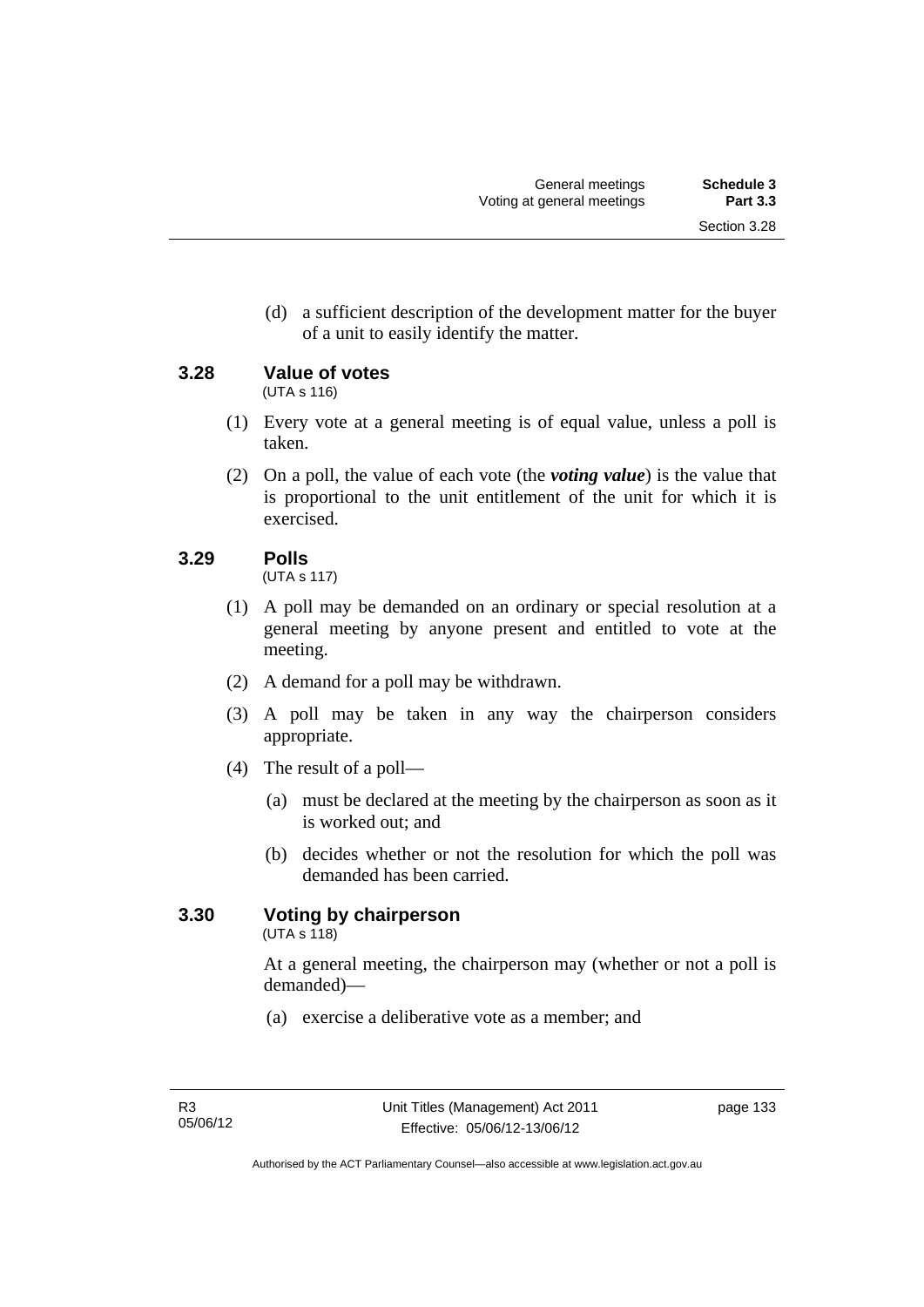| Schedule 3      | General meetings           |
|-----------------|----------------------------|
| <b>Part 3.3</b> | Voting at general meetings |
| Section 3.31    |                            |

 (b) if there is an equality of votes—also exercise a casting vote, unless the owners corporation has only 2 members.

### **3.31 Absentee votes**

(UTA s 120)

 (1) A person entitled to vote on a motion may cast an absentee vote on the motion by recording the vote on an absentee voting paper and giving it to the owners corporation before the meeting begins.

- (2) The absentee voting paper must be in the form approved by the executive committee.
- (3) An absentee vote under this section is a valid vote.
- (4) A person who casts an absentee vote under this section is taken to be present at the general meeting at which the motion is moved (except for the purposes of making up a quorum) and to have voted on the resolution.

### **3.32 People under 18 or under other legal disabilities**  (UTA s 121)

- (1) The right of a person to vote at a general meeting must not be exercised by the person if—
	- (a) the person is under 18 years old; or
	- (b) the person is under any other legal disability preventing the person from dealing with his or her property.
- (2) The right to vote of an incapacitated person (under subsection (1)) may be exercised—
	- (a) if the person is under 18 years old—by the person's parent or guardian; or

*Note* An absentee voting form must accompany the notice of general meeting (see s 3.7 (2) (b)).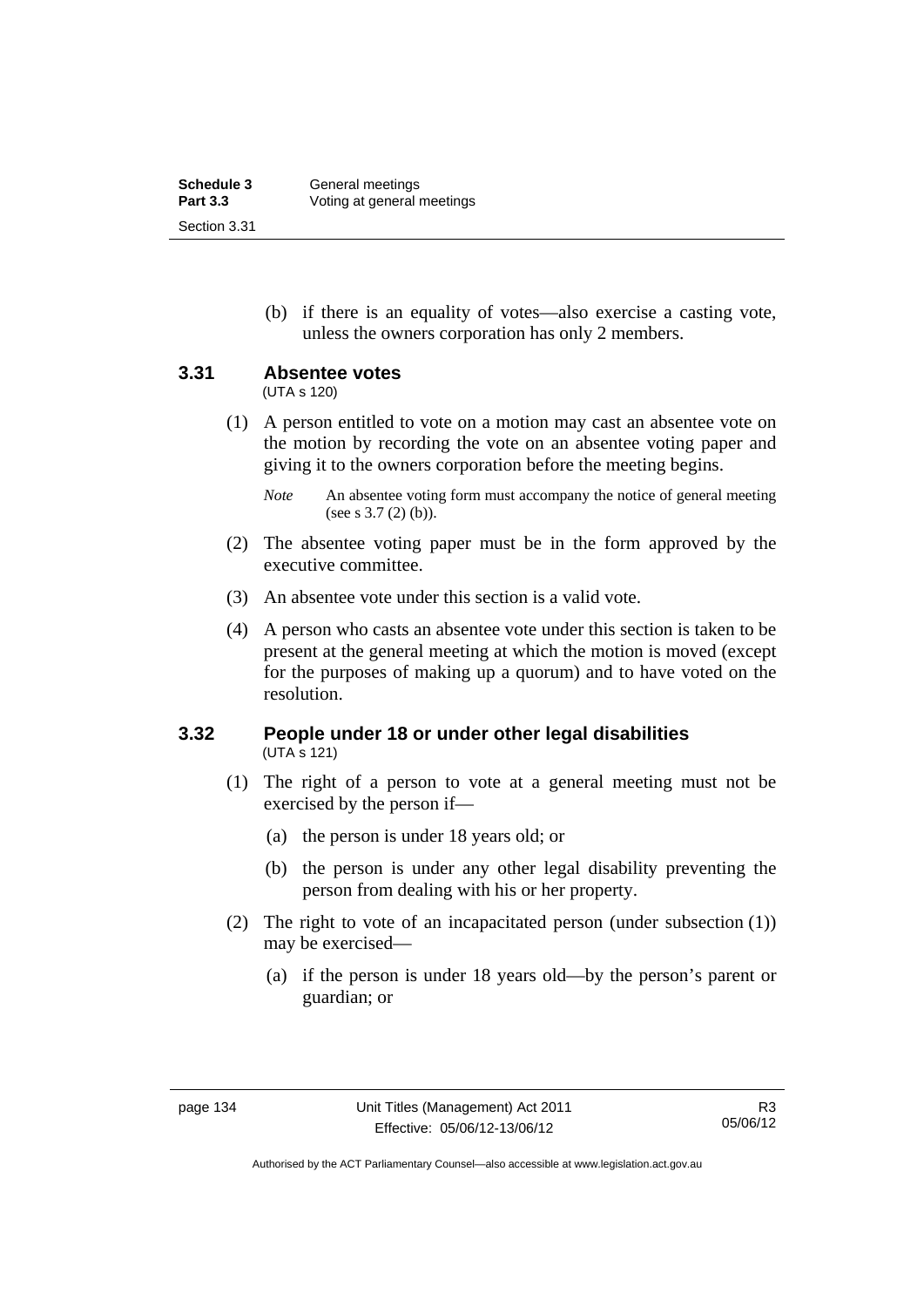(b) if the person is under any other legal disability—by a person for the time being authorised by law to control the person's property.

## **3.33 Declaration by chairperson of result of voting**  (UTA s 122)

- (1) A declaration by the chairperson of the meeting that a motion has been passed is conclusive evidence of the fact without proof of the number or proportion of votes recorded against or in favour of the motion.
- (2) Subsection (1) does not apply if—
	- (a) a poll is demanded; or
	- (b) a unanimous resolution is required.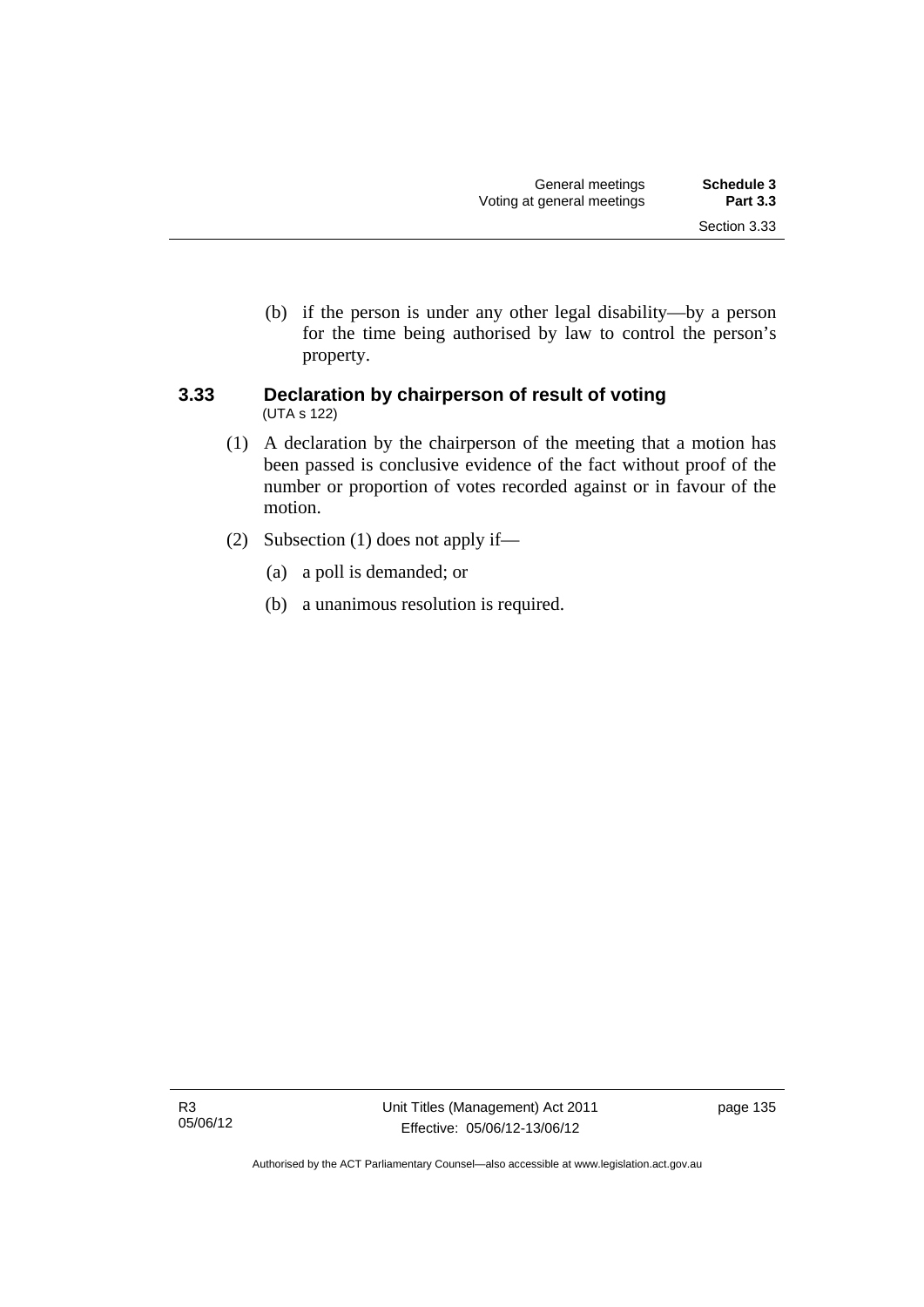#### **Schedule 4** Default rules

Rule 1

# **Schedule 4 Default rules**

(see s 106)

| Note 1 |  |  | The owners corporation may amend the default rules under s 108. |
|--------|--|--|-----------------------------------------------------------------|
|--------|--|--|-----------------------------------------------------------------|

- *Note 2* If a corporation was established before the commencement of the *Unit Titles Act 2001* (*UTA*), pt 16
	- the corporation's articles applying immediately before the commencement of the UTA continue to apply (see s 160 (2)); and
	- the default rules under this Act may be adopted (in part or in full) by special resolution at a general meeting (see s 108 (1) and s 160 (2)).
- *Note 3* If an owners corporation was established under the UTA
	- the owners corporation's articles applying immediately before the commencement of this Act, pt 6 are taken to be rules under this Act (see s 161 (2)); and
	- the corporation may amend the rules under this Act (see s 108 (1) and s 161 (2)).

However, an existing article of the owners corporation has no effect if the article is inconsistent with this Act or another territory law or does any of the things mentioned in this Act, s 108 (3) (b) to (d).

### **1 Definitions—default rules**

(1) In these rules:

*executive committee representative* means a person authorised in writing by the executive committee under rule 10 (4).

*owner, occupier or user*, of a unit, includes an invitee or licensee of an owner, occupier or user of a unit.

 (2) A word or expression in the Act has the same meaning in these rules.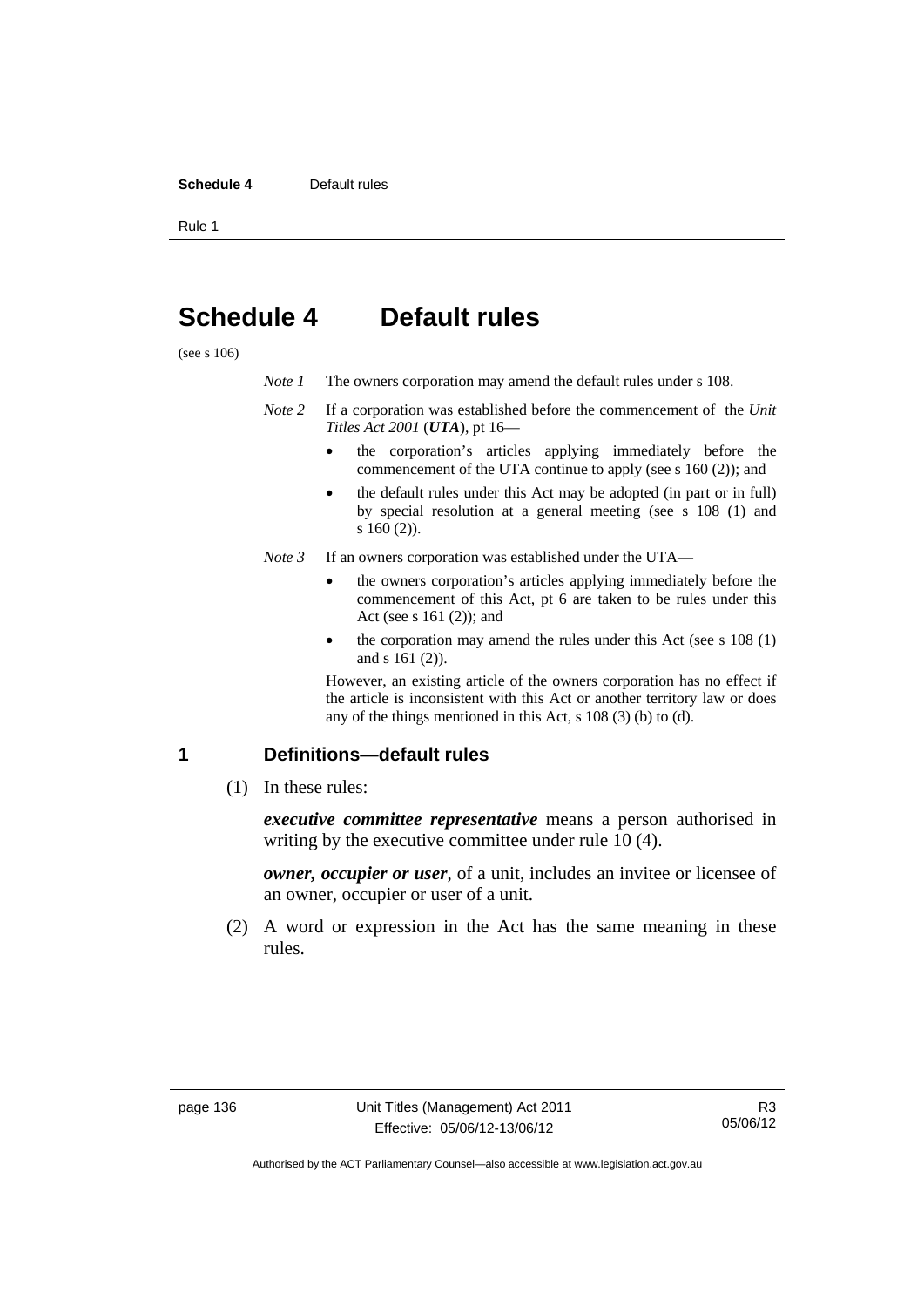# **2 Payment of rates and taxes by unit owners**

A unit owner must pay all rates, taxes and any other amount payable for the unit.

# **3 Repairs and maintenance**

- (1) A unit owner must ensure that the unit is in a state of good repair.
- (2) A unit owner must carry out any work in relation to the unit, and do anything else in relation to the unit, that is required by a territory law.

# **4 Erections and alterations**

- (1) A unit owner may erect or alter any structure in or on the unit or the common property only—
	- (a) in accordance with the express permission of the owners corporation by unopposed resolution; and
	- (b) in accordance with the requirements of any applicable territory law (for example, a law requiring development approval to be obtained for the erection or alteration).
		- *Note* An example is part of the Act, is not exhaustive and may extend, but does not limit, the meaning of the provision in which it appears (see Legislation Act, s 126 and s 132).
- (2) Permission may be given subject to conditions stated in the resolution.

# **5 Use of common property**

A unit owner must not use the common property, or permit it to be used, to interfere unreasonably with the use and enjoyment of the common property by an owner, occupier or user of another unit.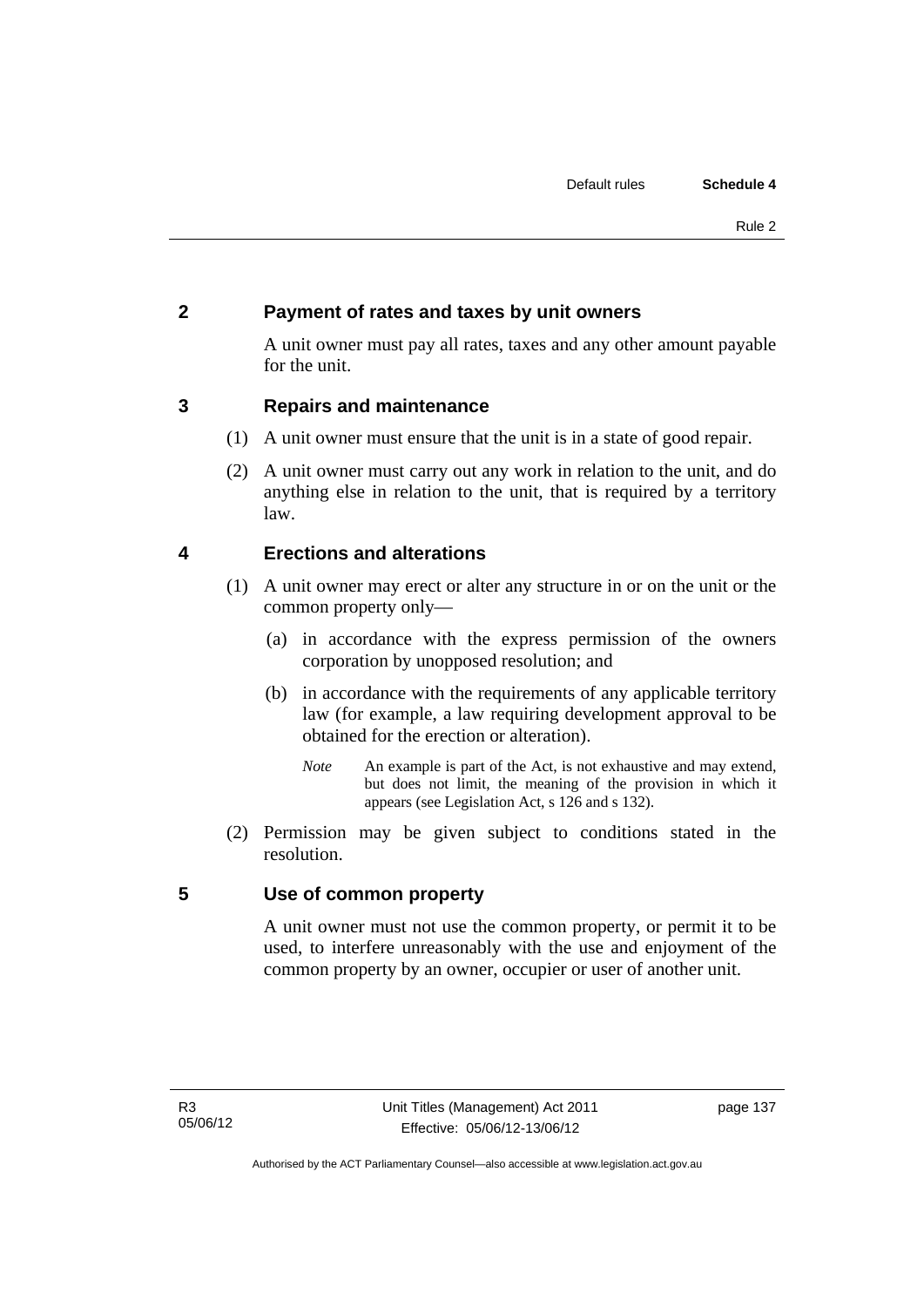### **Schedule 4** Default rules

Rule 6

## **6 Hazardous use of unit**

A unit owner must not use the unit, or permit it to be used, so as to cause a hazard to an owner, occupier or user of another unit.

## **7 Use of unit—nuisance or annoyance**

- (1) A unit owner must not use the unit, or permit it to be used, in a way that causes a nuisance or substantial annoyance to an owner, occupier or user of another unit.
- (2) This rule does not apply to a use of a unit if the executive committee has given an owner, occupier or user of the unit written permission for that use.
- (3) Permission may be given subject to stated conditions.
- (4) Permission may be withdrawn by special resolution of the owners corporation.

## **8 Noise**

- (1) A unit owner must not make, or permit to be made, such a noise within the unit as might (in the circumstances) be reasonably likely to cause substantial annoyance to an owner, occupier or user of another unit.
- (2) This rule does not apply to the making of a noise if the executive committee has given the person responsible for making the noise written permission to do so.
- (3) Permission may be given subject to stated conditions.
- (4) Permission may be withdrawn by special resolution of the owners corporation.

## **9 Illegal use of unit**

A unit owner must not use the unit, or permit it to be used, to contravene a law in force in the ACT.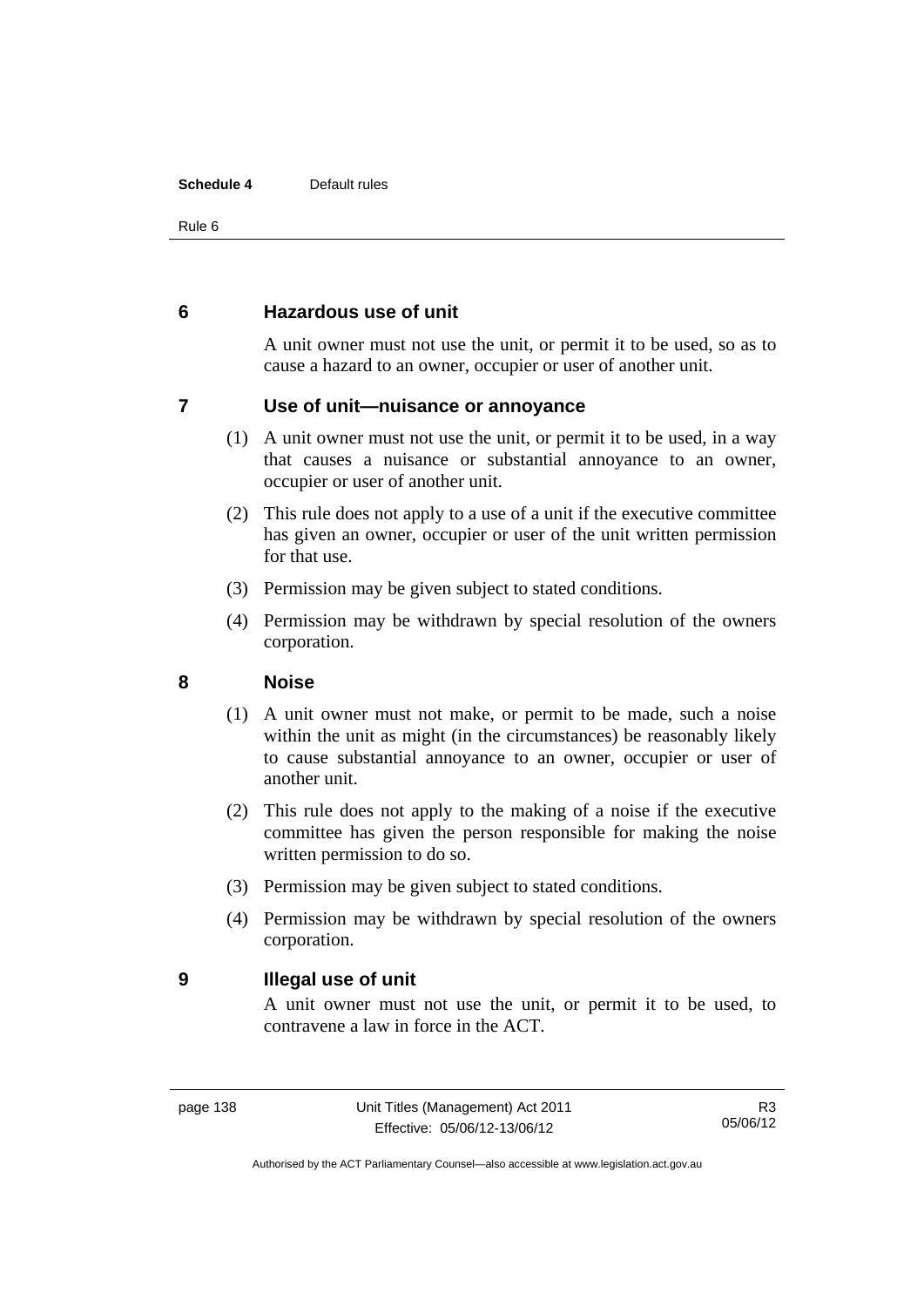### **10 What may an executive committee representative do?**

- (1) An executive committee representative may do any of the following in relation to a unit at all reasonable times:
	- (a) if the committee has reasonable grounds for suspecting that there is a breach of the Act or these rules in relation to a unit inspect the unit to investigate the breach;
	- (b) carry out any maintenance required under the Act or these rules;
	- (c) do anything else the owners corporation is required to do under the Act or these rules.
- (2) An executive committee representative may enter a unit and remain in the unit for as long as is necessary to do something mentioned in subrule (1).
- (3) An executive committee representative is not authorised to do anything in relation to a unit mentioned in subrule (1) unless—
	- (a) the executive committee or the representative has given the owner, occupier or user of the unit reasonable notice of his or her intention to do the thing; or
	- (b) in an emergency, it is essential that it be done without notice.
- (4) The executive committee may give a written authority to a person to represent the corporation under this rule.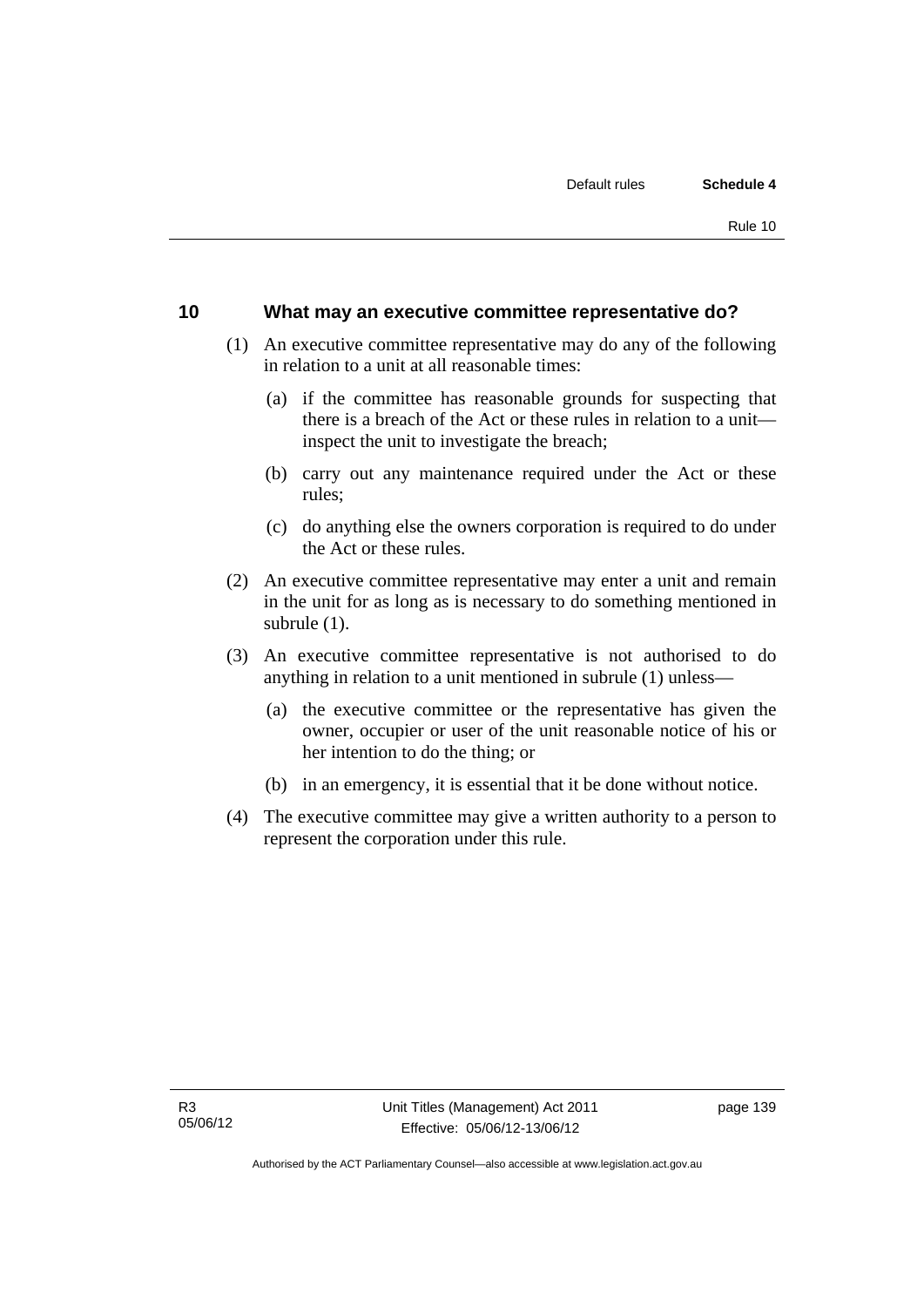### **Schedule 4** Default rules

Rule 11

### **11 Seal of owners corporation**

For the attaching of the seal of the owners corporation to a document to be effective—

- (a) the seal must be attached by decision of the executive committee; and
	- *Note* Executive committee decisions must be made by majority vote, or by unanimous vote if there are only 2 members of the committee (see sch 2, s 2.10).
- (b) the seal must be attached in the presence of 2 executive members; and
- (c) the executive members witnessing the attaching of the seal must sign the document as witnesses.

page 140 Unit Titles (Management) Act 2011 Effective: 05/06/12-13/06/12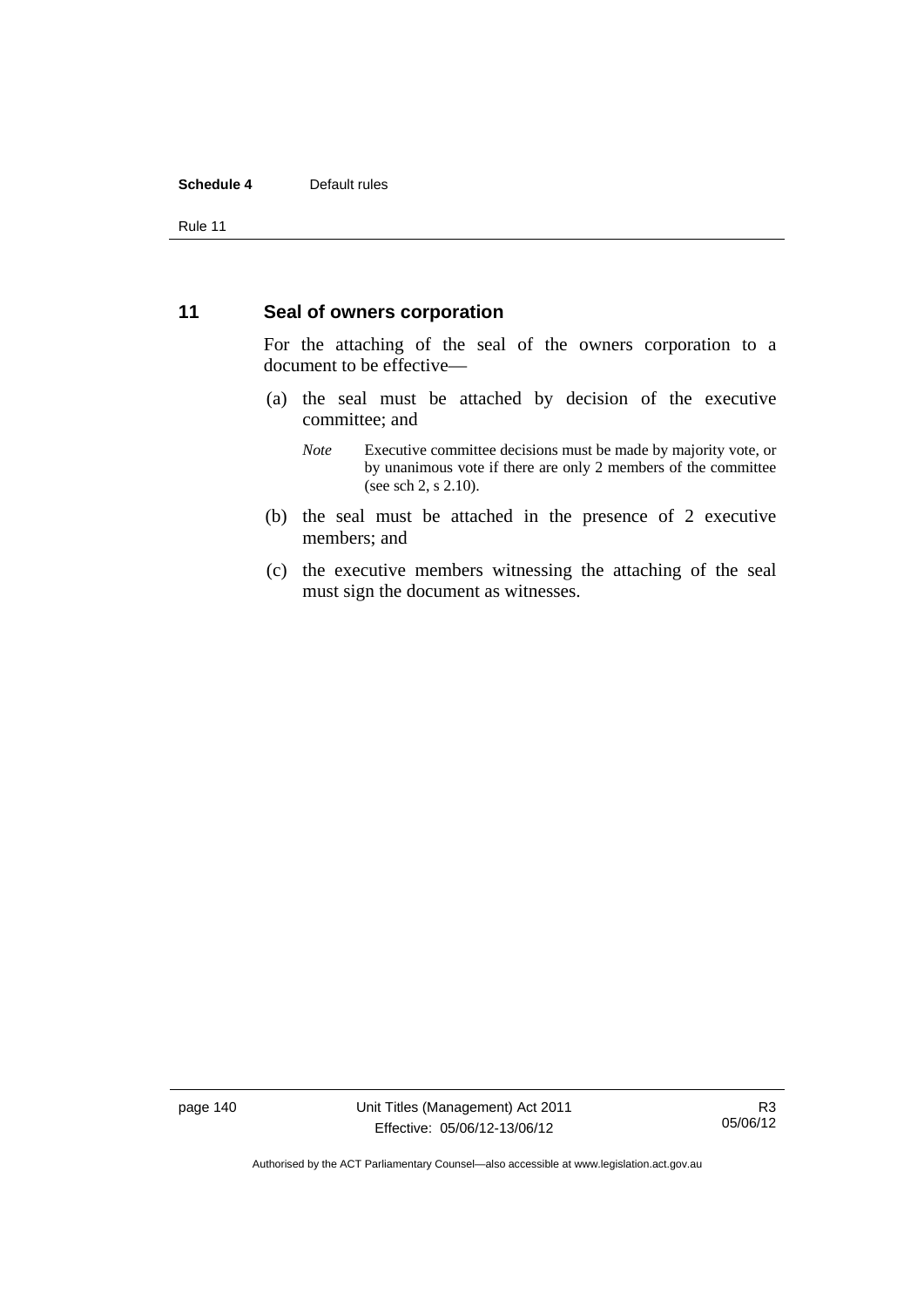# **Dictionary**

(see s 3)

- *Note 1* The Legislation Act contains definitions and other provisions relevant to this Act.
- *Note 2* For example, the Legislation Act, dict, pt 1, defines the following terms:
	- ACAT
	- appoint
	- bankrupt or personally insolvent
	- contravene
	- corporation
	- director-general
	- exercise
	- function
	- individual
	- planning and land authority.

*address for correspondence*, of a company, means the address of the company's office, as registered under the law under which the company is incorporated (if provided by the law).

*administration order*—see section 136 (Who may apply for an administration order?).

*administrative fund*, for division 5.2 (Administrative, special purpose and sinking funds)—see section 73.

*administrator*, of an owners corporation, means a person who is appointed as the administrator of the corporation under part 10 (Administrators).

*appoint* includes engage.

### *building*—

- (a) for this Act generally—see the *Unit Titles Act 2001*, dictionary; and
- (b) for division 5.4 (Insurance)—see section 99.

page 141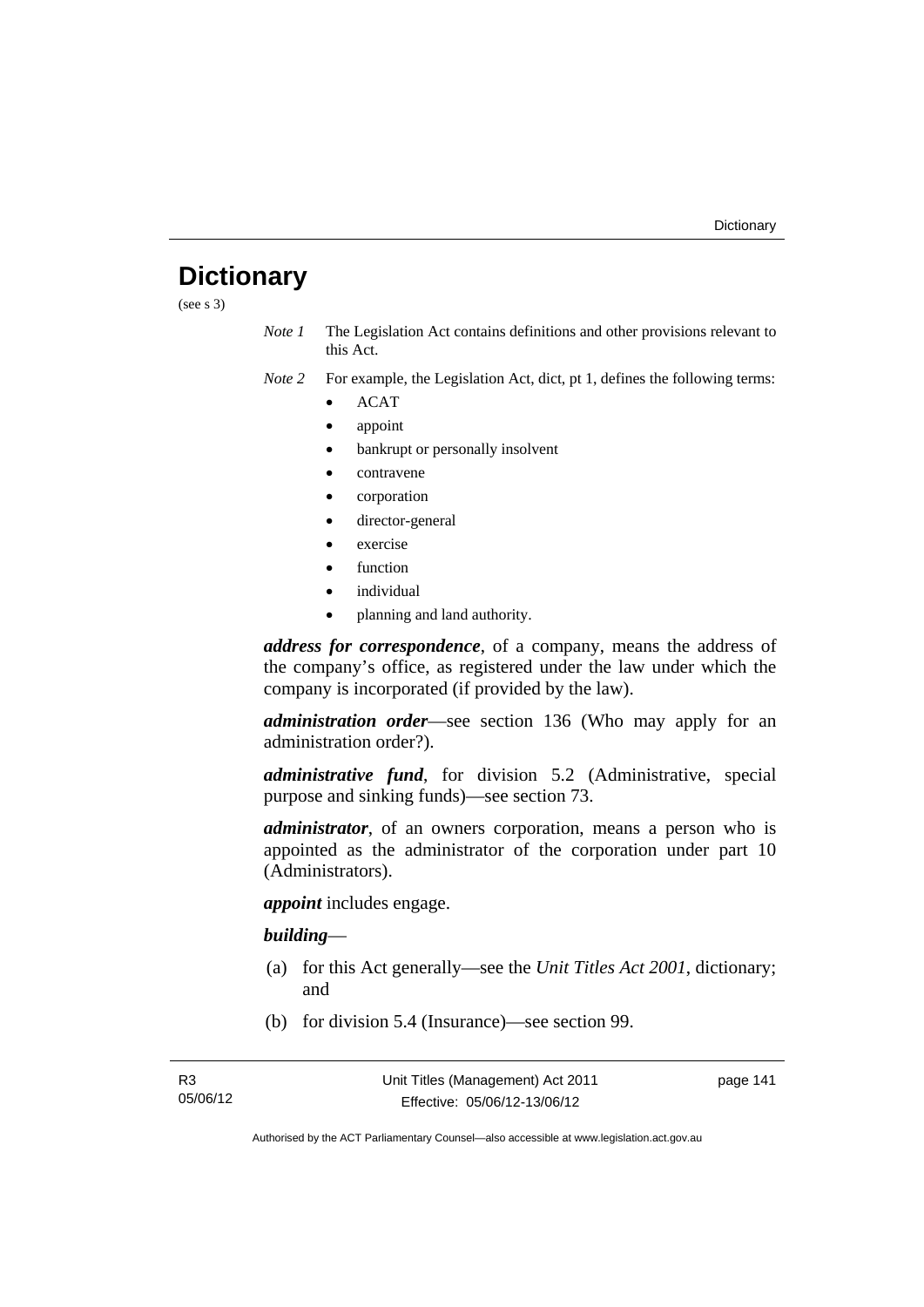*building and development provision*, in relation to a lease—see the *Planning and Development Act 2007*, section 234.

*class A unit*—see the *Unit Titles Act 2001*, section 10.

*class B unit*—see the *Unit Titles Act 2001*, section 11.

*common property*—see the *Unit Titles Act 2001*, section 13.

*communications officer*, for an owners corporation, means the owners corporation communications officer appointed by the owners corporation under section 66.

*company* means a corporation.

*Note Corporation*—see the Legislation Act, dictionary, pt 1.

*corporate register*—see section 113.

*court* includes the ACAT.

*default rules*—see section 106.

*developer*—see the *Unit Titles Act 2001*, section 17.

*developer control period*, for a units plan, means the period that—

- (a) starts on the day the owners corporation for the units plan is established; and
- (b) ends on the day people other than the developer hold  $\frac{1}{3}$  or more of the unit entitlements for the units plan.

*development*, of a unit or common property—see the *Unit Titles Act 2001*, dictionary.

*eligible person*, for a unit or common property in relation to which access to information is required, means—

- (a) the owner, or another person with an interest in the unit, or in an easement over the common property; or
- (b) for a unit that is owned, or part-owned, by a company—the representative of the company; or

R3 05/06/12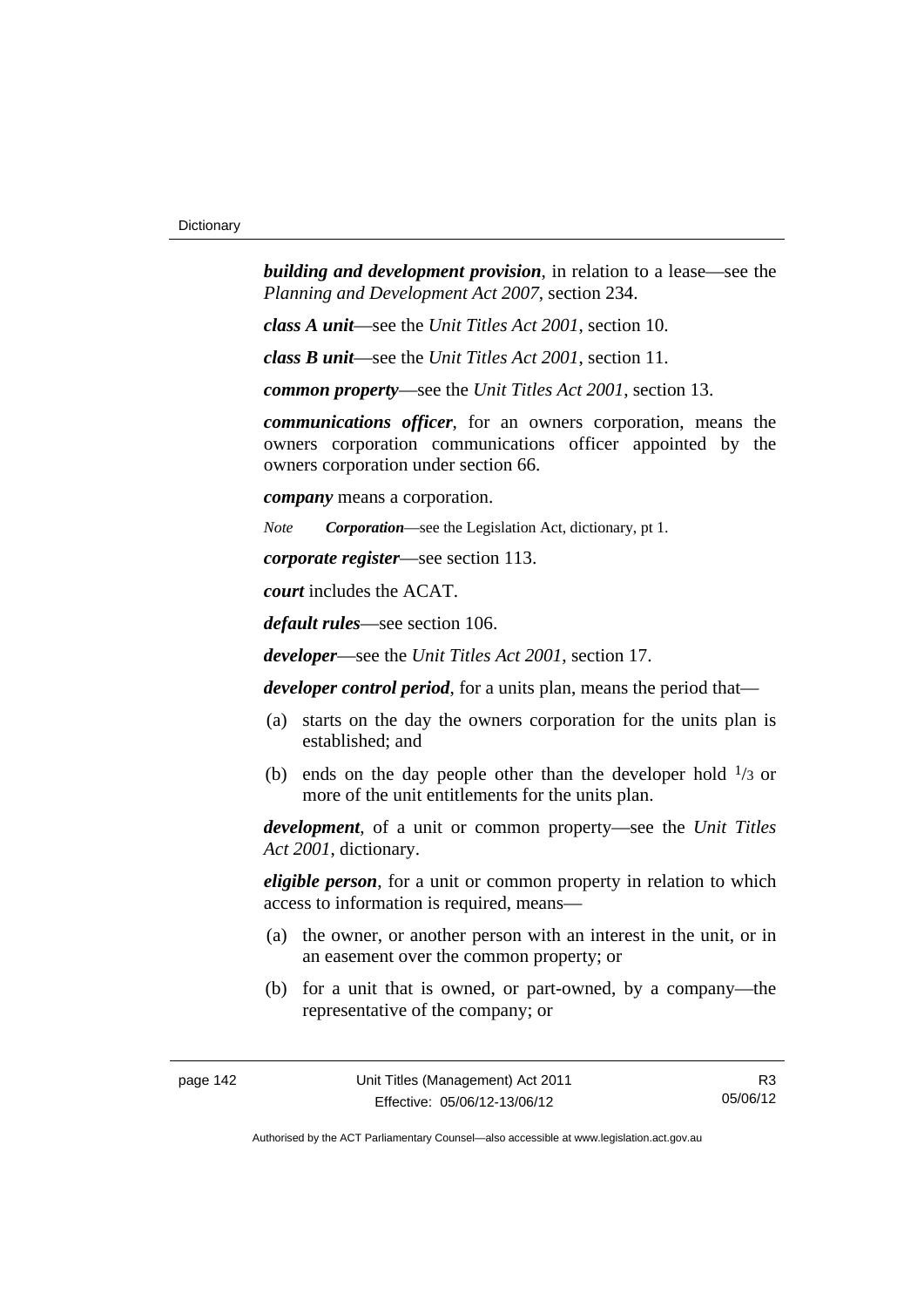- (c) anyone authorised in writing by a person mentioned in paragraph (a) or (b); or
- (d) if access to the information is necessary or desirable for the administration of this Act—the planning and land authority.

*entitled to vote*, in relation to a motion at a general meeting of an owners corporation, means a person who is entitled to vote on the motion under schedule 3, section 3.20.

*executive committee*, of an owners corporation, means the executive committee of the corporation established under section 34.

*executive committee representative*, for schedule 4 (Default rules)—see schedule 4, rule 1 (1).

*executive member* means a member of an executive committee.

*expected sinking fund expenditure*, for division 5.2 (Administrative, special purpose and sinking funds)—see section 83.

*financed service contract*, for part 9 (Protection of financiers for service contracts)—see section 130.

*financial year*, for an owners corporation, means—

- (a) a period of 12 months beginning on 1 July; or
- (b) any other period of 12 months decided by the owners corporation.

*financier*, for part 9 (Protection of financiers for service contracts)—see section 131.

*full name*, of a company, means the full name of the company together with the full name of its secretary or public officer (or an equivalent office-holder).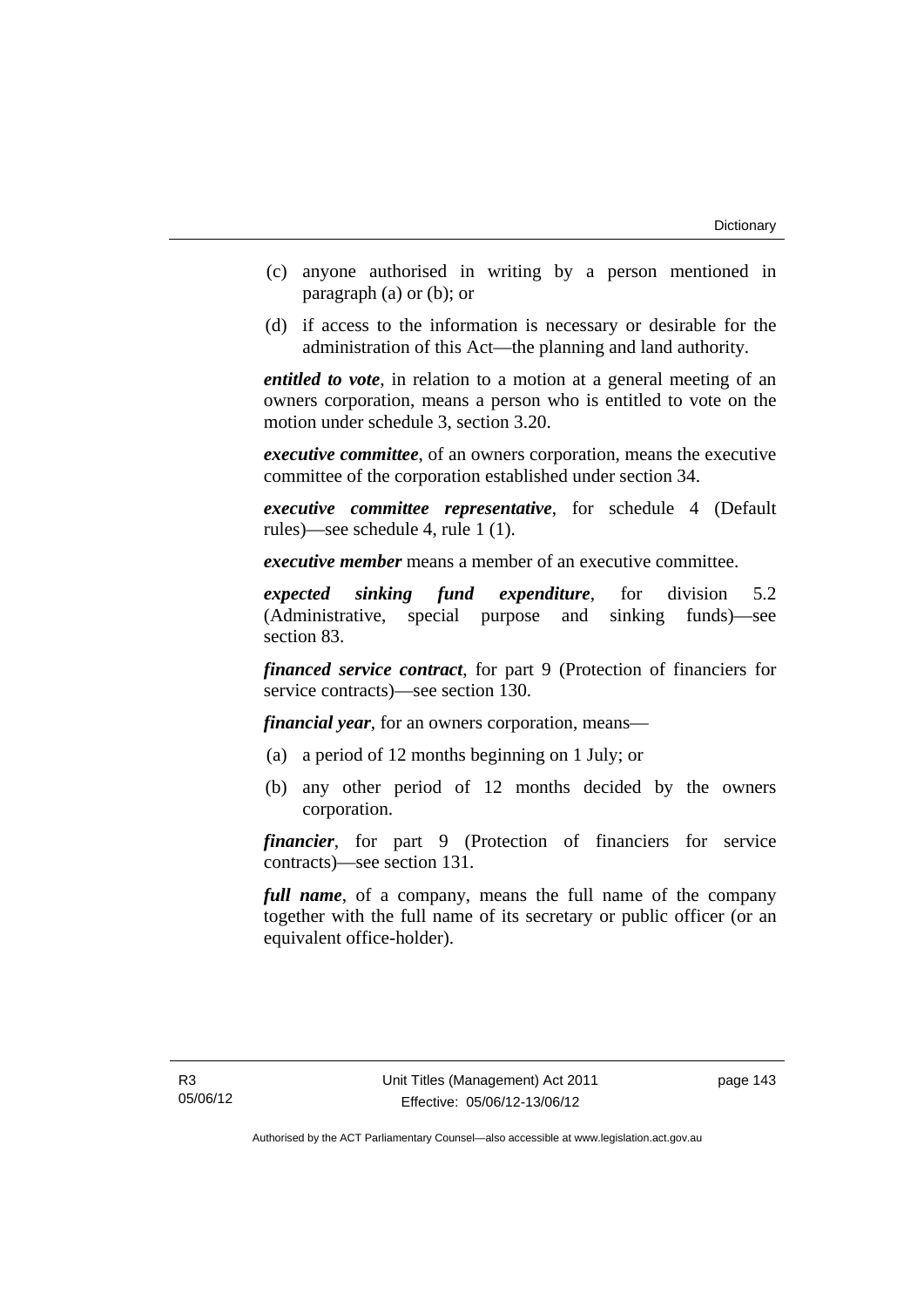*general fund*, of an owners corporation, for division 5.2 (Administrative, special purpose and sinking funds)—see section 72.

*general fund budget*, for division 5.2 (Administrative, special purpose and sinking funds)—see section 75 (1).

*general fund contribution*—see section 78 (1).

*install* includes build, place, connect or erect.

*interest*—see the *Unit Titles Act 2001*, dictionary.

*interested party*, for an administration order—see section 136 (Who may apply for an administration order?).

*land* means—

- (a) for this Act generally—the land subdivided by the units plan; and
- (b) for division 5.4 (Insurance)—see section 99.

*lease*, of a unit or common property—see the *Unit Titles Act 2001*, dictionary.

*lessee—*see the *Unit Titles Act 2001*, dictionary.

*maintenance*, of a building, a facility for a utility service or a utility conduit, means maintenance in good repair and working order, and includes—

- (a) repair; and
- (b) replacement; and
- (c) renewal; and
- (d) restoration.

*management contract*, for division 4.2 (Managers)—see section 49. *management services*, for division 4.2 (Managers)—see section 49. *manager*—see section 49.

R3 05/06/12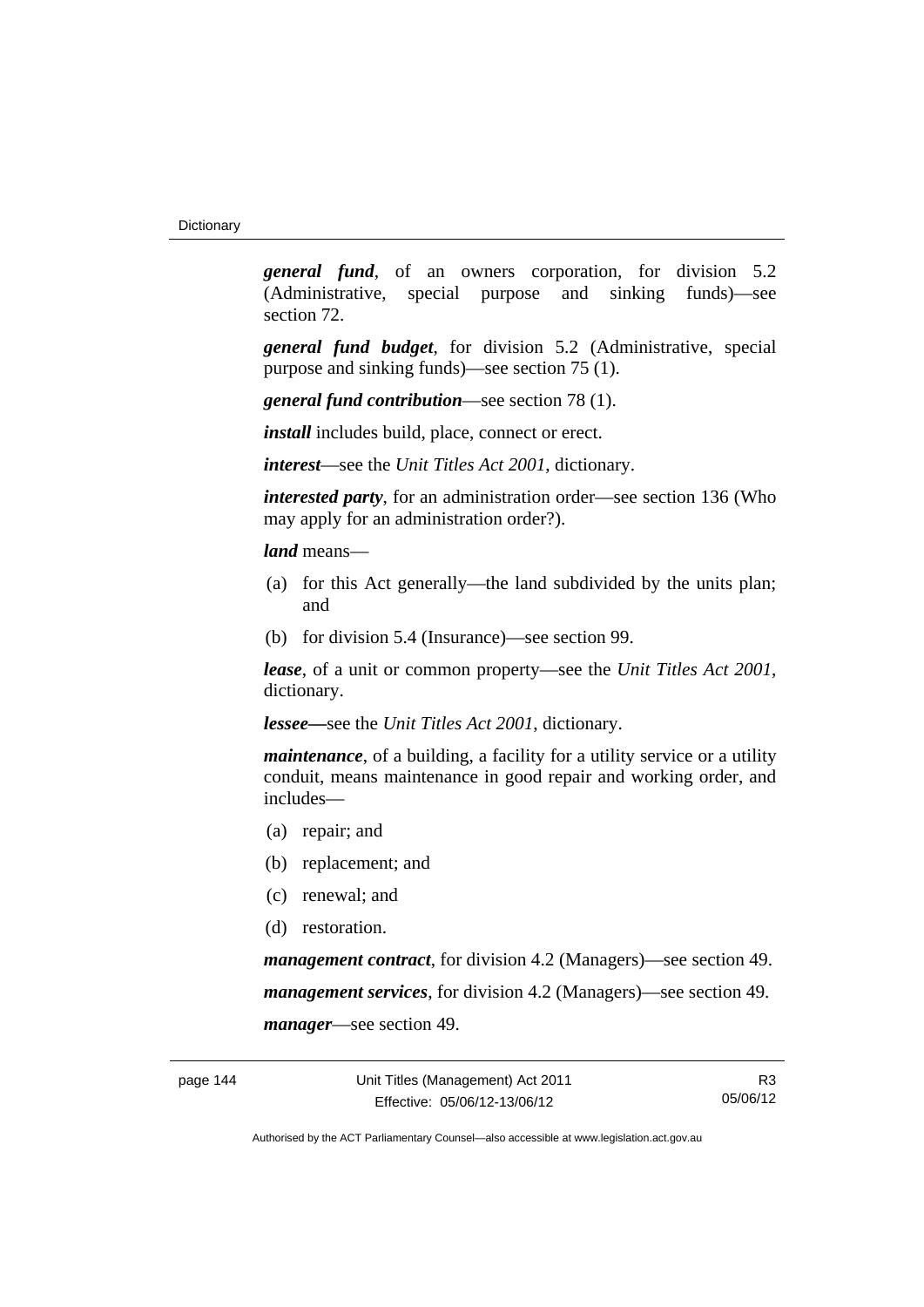*member*, of an owners corporation, are the members under section 10.

*mortgage* means a registered mortgage, or a registered encumbrance, within the meaning of the *Land Titles Act 1925*.

*mortgagee* means—

- (a) for a unit—the registered proprietor of a mortgage of the lease of the unit; or
- (b) in any other case—the registered proprietor of a mortgage.

*mortgagee voting notice*—see schedule 3, section 3.23 (Voting by mortgagees).

*mortgage insurance policy*—see section 142.

*ordinary resolution* means a resolution of a general meeting passed as required by schedule 3, section 3.15.

*owner* means—

- (a) for a unit—the registered proprietor of the lease of the unit and includes a part-owner; or
	- *Note* The term *unit owner* is also defined in the dictionary with the same meaning.
- (b) for common property—the owners corporation.

*owner, occupier or user*, of a unit, for schedule 4 (Default rules) see schedule 4, rule 1 (1).

*owners corporation*, for a units plan, means a corporation established under section 8.

*part-owner*, of a unit, means a person registered as a joint tenant or tenant in common in relation to the unit.

*Note* Joint proprietors of a unit must be registered as either joint tenants or tenants in common (see *Land Titles Act 192*5, s 54).

page 145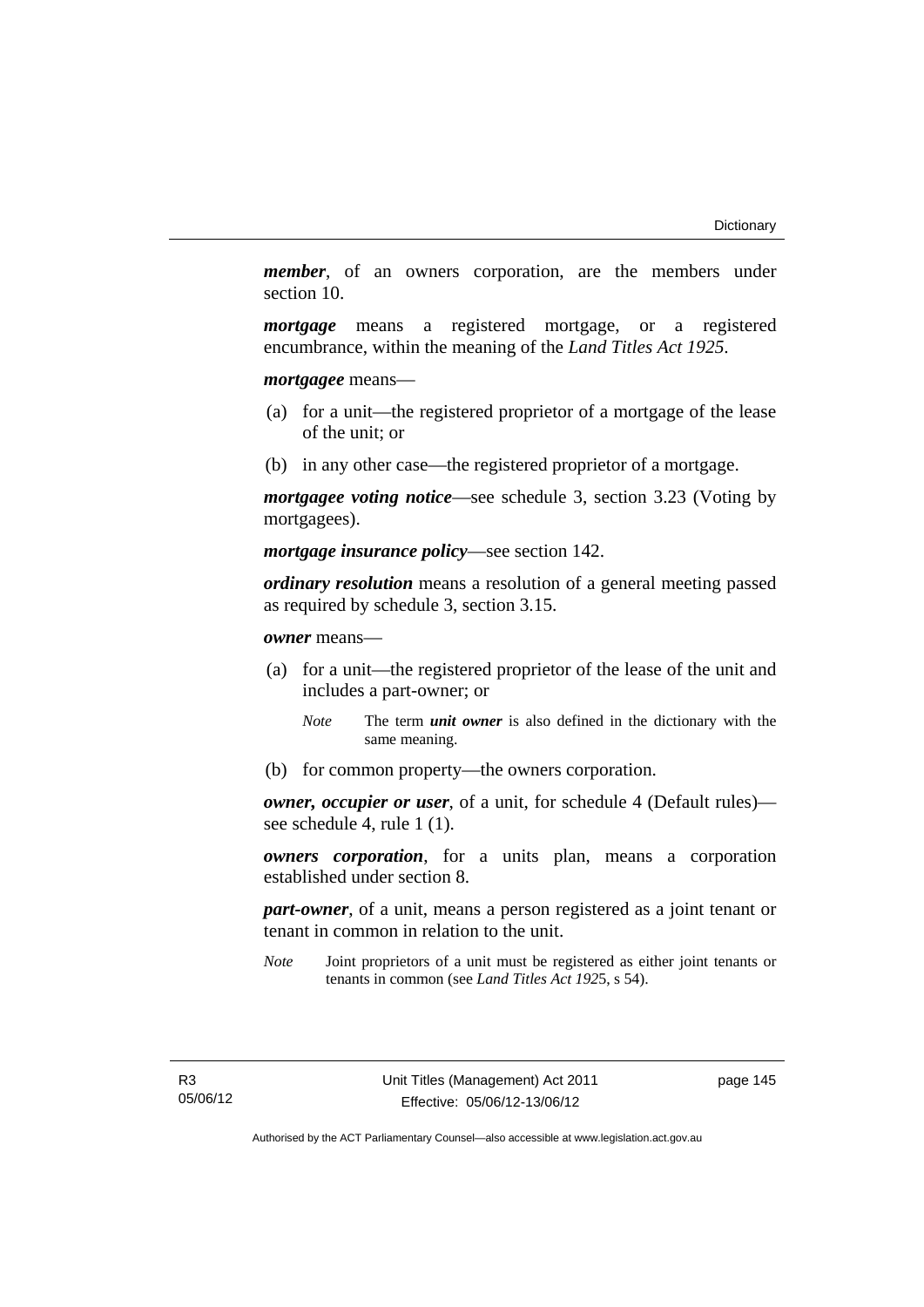*proportional share*, of a contribution payable for a unit, is the proportion of the total contributions payable for all units worked out as follows:

total unit entitlement total contributions  $\times$  unit entitlement of the unit or group of units

*proprietor*, of an interest in land—see the *Unit Titles Act 2001*, dictionary.

*reduced quorum*—see schedule 3, section 3.9 (Quorum at a general meeting—owners corporations with 3 or more members).

*reduced quorum decision*—see schedule 3, section 3.10 (Notice of reduced quorum decisions and adjournments).

*registered—*see the *Unit Titles Act 2001*, dictionary.

### *representative*—

- (a) for the part-owners of a unit—see section 11 (Part-owners of units—authorisation of representatives); or
- (b) for a company that is the owner or a part-owner of a unit—see section 13 (Company-owned units—authorisation of representatives); or
- (c) for a mortgagee that has given a mortgagee voting notice to an owners corporation—see schedule 3, section 3.23 (Voting by mortgagees).

*rule*, for an owner corporation, means a rule of the corporation under section 106.

*rule infringement notice*—see section 109 (2).

*secretary*, for an owners corporation, means the secretary of the corporation elected under section 40.

*service contract*—see section 59.

*service contractor*—see section 59.

R3 05/06/12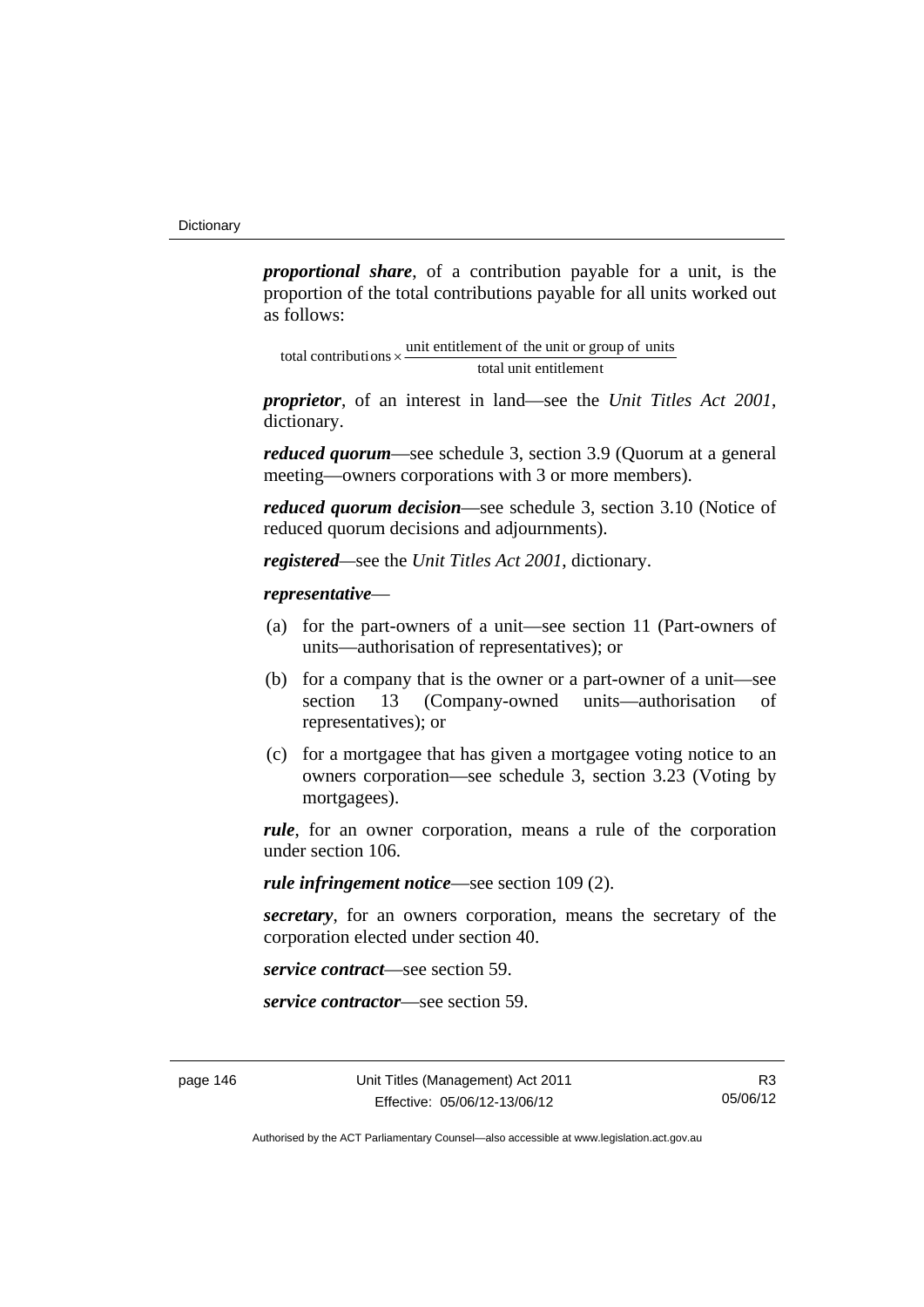*service contractor services*, for division 4.3 (Service contractors) see section 59.

*sinking fund*, for division 5.2 (Administrative, special purpose and sinking funds)—see section 81 (2).

*sinking fund contribution*—see section 89 (1).

*sinking fund plan*, for division 5.2 (Administrative, special purpose and sinking funds)—see section 82 (2).

*special purpose fund*, for division 5.2 (Administrative, special purpose and sinking funds)—see section 74 (1).

*special resolution* means a resolution of a general meeting passed as required by schedule 3, section 3.16.

*staged development*—see the *Unit Titles Act 2001*, section 17 (3) (Unit title applications—general requirements).

*standard quorum*—see schedule 3, section 3.9 (Quorum at a general meeting—owners corporations with 3 or more members).

*sustainability infrastructure*, installed in relation to a units plan—

- (a) means infrastructure and equipment that—
	- (i) improves the environmental sustainability of the units; or
	- (ii) reduces the environmental impact of the owners corporation and the unit owners; and
- (b) includes related utility service connections and equipment.

#### **Examples—par (a)**

solar panels, clothes lines, rainwater tanks

*Note* An example is part of the Act, is not exhaustive and may extend, but does not limit, the meaning of the provision in which it appears (see Legislation Act, s 126 and s 132).

*total general fund contribution*, for division 5.2 (Administrative, special purpose and sinking funds)—see section 75 (2) (a).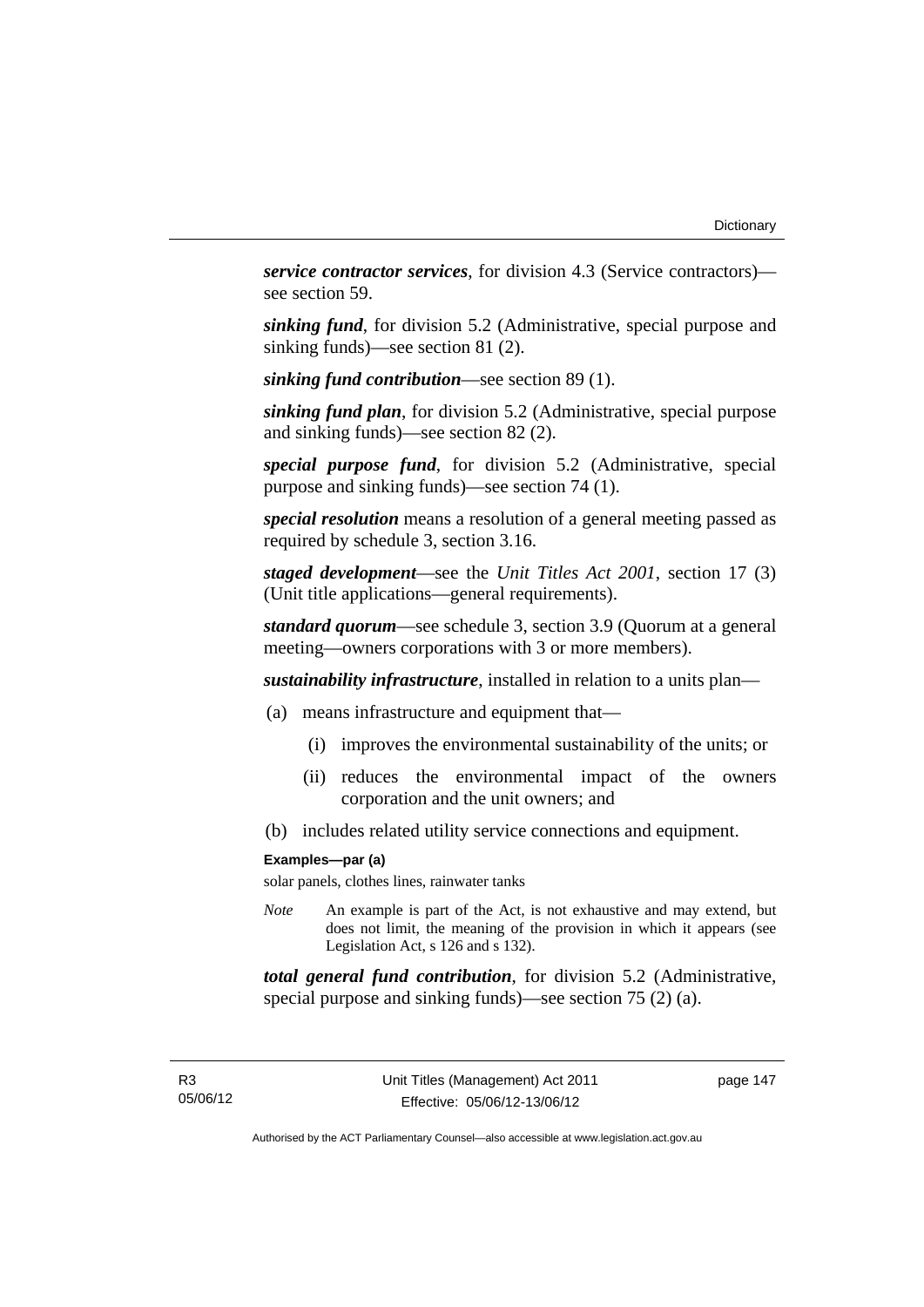*total sinking fund amount*, for division 5.2 (Administrative, special purpose and sinking funds)—see section 72.

*treasurer*, for an owners corporation, means the treasurer of the corporation elected under section 40.

*unanimous resolution* means a resolution of a general meeting passed as required by schedule 3, section 3.18.

*unit*—see the *Unit Titles Act 2001*, section 9.

*unit entitlement*—see the *Unit Titles Act 2001*, section 8.

*unit owner* means the registered proprietor of the lease of the unit and includes a part-owner.

*Note* The term *owner* is also defined in the dictionary with the same meaning.

*units plan*—see the *Unit Titles Act 2001*, dictionary.

*unit subsidiary*—see the *Unit Titles Act 2001*, section 12.

*unit title certificate*—see section 119.

*unopposed resolution* means a resolution of a general meeting passed as required by schedule 3, section 3.17.

*utility conduit*—see the *Unit Titles Act 2001*, dictionary.

*utility infrastructure* means infrastructure and equipment necessary for, or related to, the provision of utility services.

*utility services*—see the *Unit Titles Act 2001*, dictionary.

*voting value—see schedule 3, section 3.28 (2) (Value of votes).*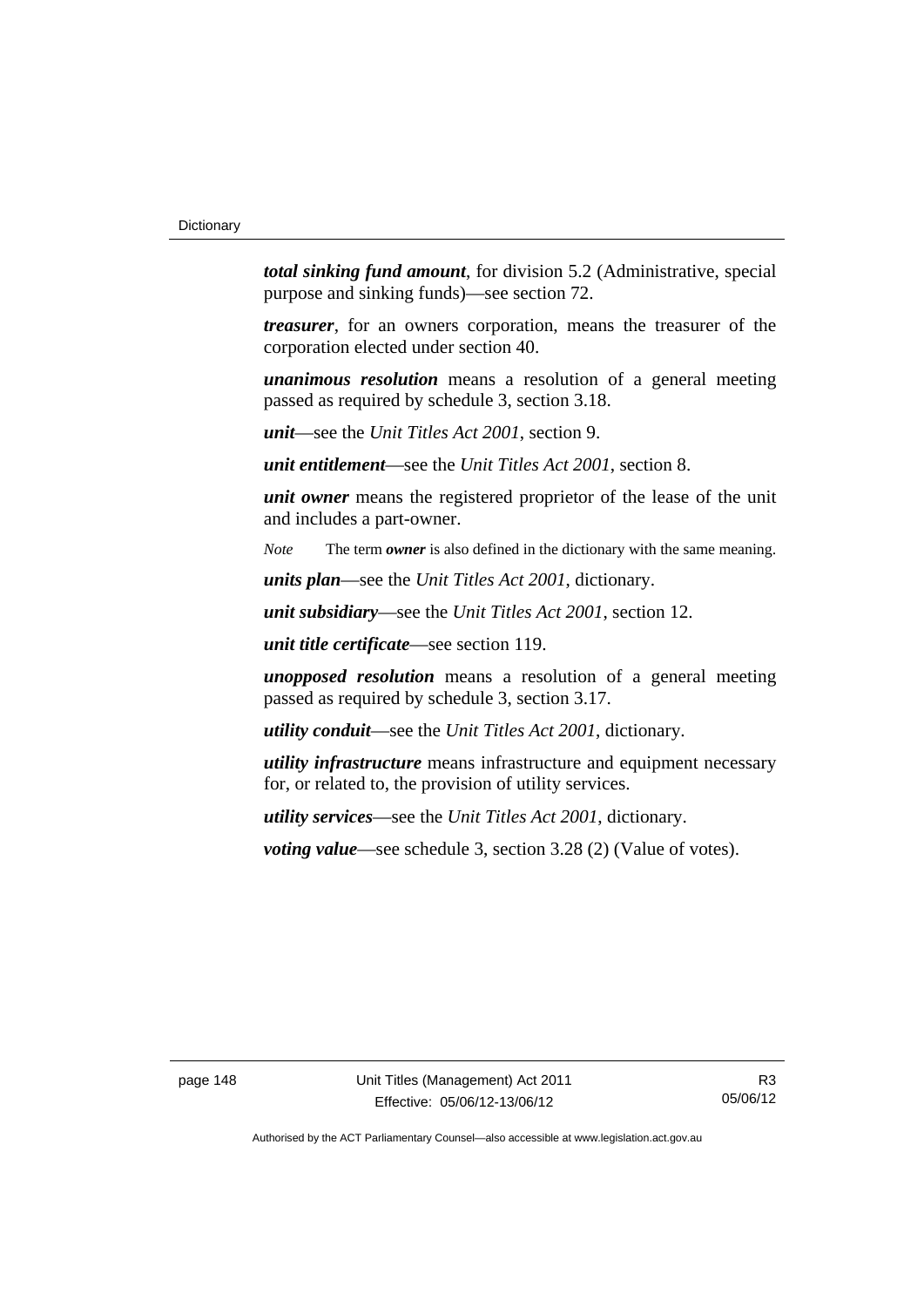# **Endnotes**

## **1 About the endnotes**

Amending and modifying laws are annotated in the legislation history and the amendment history. Current modifications are not included in the republished law but are set out in the endnotes.

Not all editorial amendments made under the *Legislation Act 2001*, part 11.3 are annotated in the amendment history. Full details of any amendments can be obtained from the Parliamentary Counsel's Office.

Uncommenced amending laws are not included in the republished law. The details of these laws are underlined in the legislation history. Uncommenced expiries are underlined in the legislation history and amendment history.

If all the provisions of the law have been renumbered, a table of renumbered provisions gives details of previous and current numbering.

The endnotes also include a table of earlier republications.

| $A = Act$                                    | $NI = Notifiable$ instrument                |
|----------------------------------------------|---------------------------------------------|
| $AF =$ Approved form                         | $o = order$                                 |
| $am = amended$                               | $om = omitted/repealed$                     |
| $amdt = amendment$                           | $ord = ordinance$                           |
| $AR = Assembly resolution$                   | $orig = original$                           |
| $ch = chapter$                               | par = paragraph/subparagraph                |
| $CN =$ Commencement notice                   | $pres = present$                            |
| $def = definition$                           | $prev = previous$                           |
| $DI = Disallowable instrument$               | $(\text{prev}) = \text{previously}$         |
| $dict = dictionary$                          | $pt = part$                                 |
| disallowed = disallowed by the Legislative   | $r = rule/subrule$                          |
| Assembly                                     | $reloc = relocated$                         |
| $div = division$                             | $renum = renumbered$                        |
| $exp = expires/expired$                      | $R[X]$ = Republication No                   |
| $Gaz = gazette$                              | $RI = reissue$                              |
| $hdg = heading$                              | $s = section/subsection$                    |
| $IA = Interpretation Act 1967$               | $sch = schedule$                            |
| $ins = inserted/added$                       | $sdiv = subdivision$                        |
| $LA =$ Legislation Act 2001                  | $SL = Subordinate$ law                      |
| $LR =$ legislation register                  | $sub =$ substituted                         |
| $LRA =$ Legislation (Republication) Act 1996 | $underlining = whole or part not commenced$ |
| $mod = modified/modification$                | or to be expired                            |
|                                              |                                             |

### **2 Abbreviation key**

R3 05/06/12 Unit Titles (Management) Act 2011 Effective: 05/06/12-13/06/12

page 149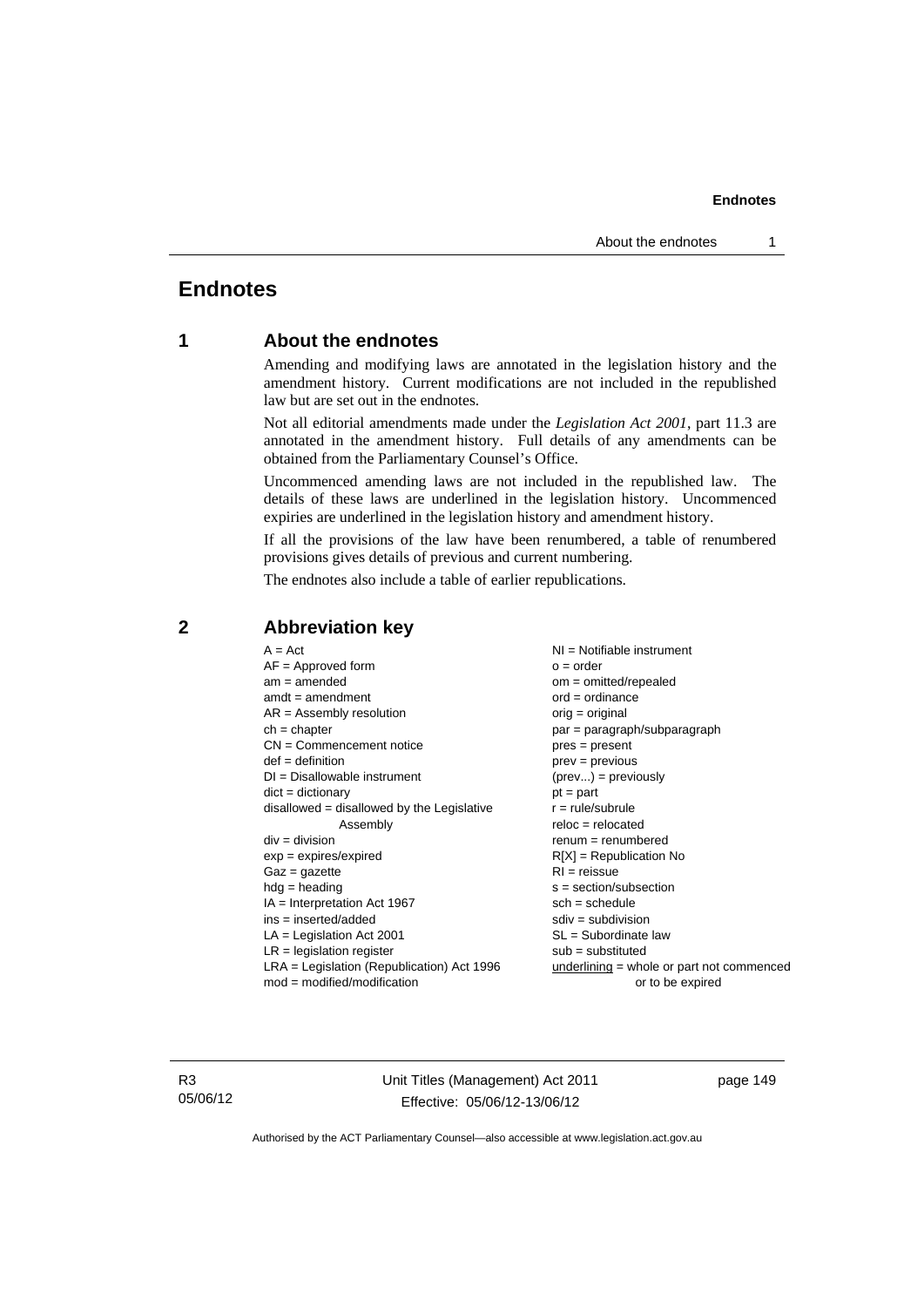3 Legislation history

# **3 Legislation history**

**Unit Titles (Management) Act 2011 A2011-41**  notified LR 3 November 2011 s 1, s 2 commenced 3 November 2011 (LA s 75 (1)) remainder commenced 30 March 2012 (s 2 and CN2012-6)

as amended by

## **Statute Law Amendment Act 2012 A2012-21 sch 3 pt 3.51**

notified LR 22 May 2012

s 1, s 2 commenced 22 May 2012 (LA s 75 (1)) sch 3 pt 3.51 commenced 5 June 2012 (s 2 (1))

page 150 Unit Titles (Management) Act 2011 Effective: 05/06/12-13/06/12

R3 05/06/12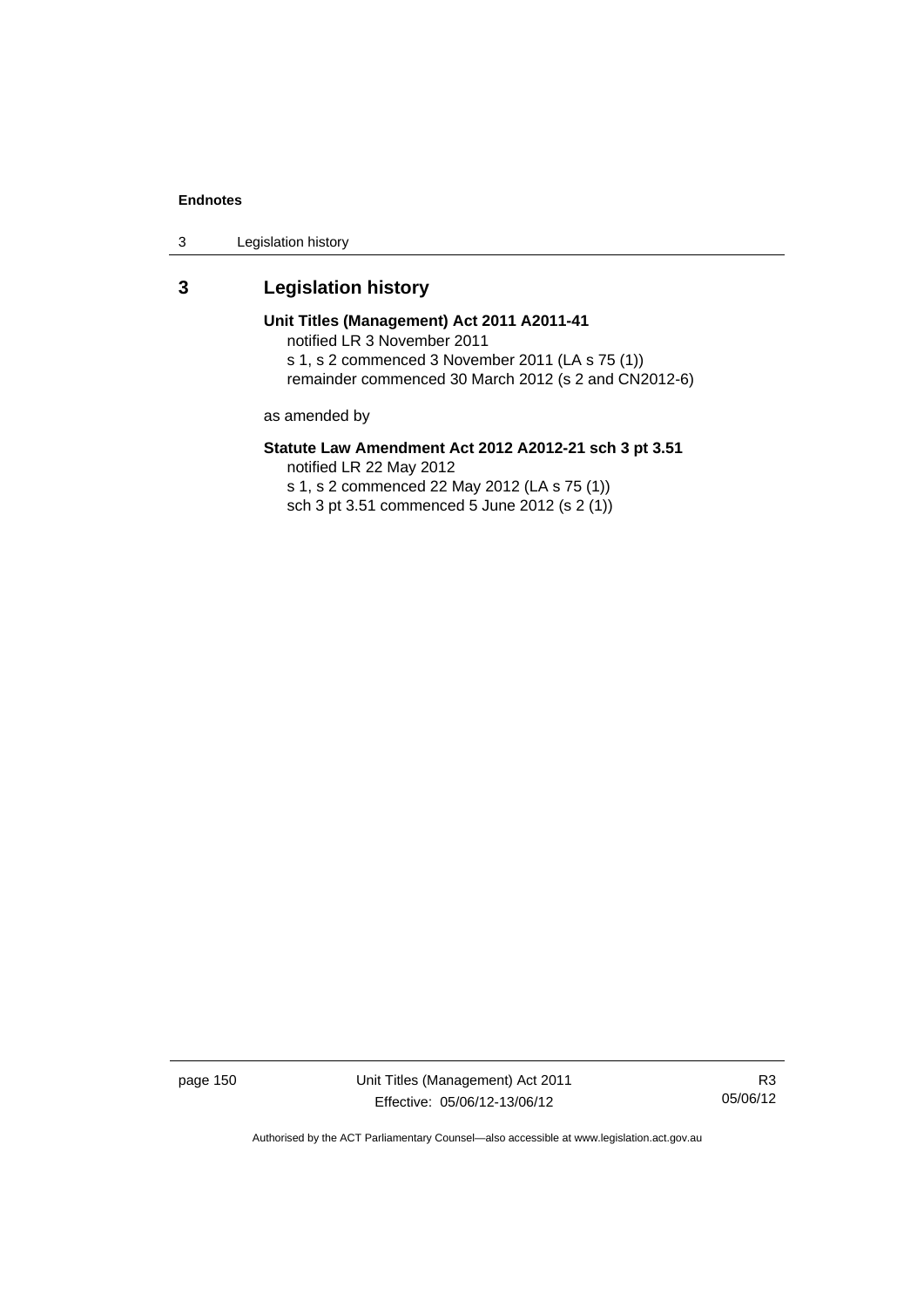# **4 Amendment history**

| Commencement<br>s 2                                                                                         | om LA s 89 (4)                                                                                        |  |
|-------------------------------------------------------------------------------------------------------------|-------------------------------------------------------------------------------------------------------|--|
| <b>Notes</b><br>s <sub>4</sub>                                                                              | $(2)$ , $(3)$ exp 30 March 2013 (s 4 $(3)$ )                                                          |  |
| s 8 hdg                                                                                                     | <b>Owners corporation-establishment</b><br>bracketed note exp 30 March 2013 (s 4 (3))                 |  |
| <b>Owners corporation-legal status</b><br>s 9 hdg<br>s 9                                                    | bracketed note exp 30 March 2013 (s 4 (3))<br>am A2012-21 amdt 3.198                                  |  |
| <b>Members of owners corporation</b><br>s 10 hdg                                                            | bracketed note exp 30 March 2013 (s 4 (3))                                                            |  |
| s 11 hdg                                                                                                    | Part-owners of units-authorisation of representatives<br>bracketed note exp 30 March 2013 (s 4 (3))   |  |
| Part-owners of units-functions of representatives<br>bracketed note exp 30 March 2013 (s 4 (3))<br>s 12 hdg |                                                                                                       |  |
| s 13 hdg                                                                                                    | Company-owned units-authorisation of representatives<br>bracketed note exp 30 March 2013 (s 4 (3))    |  |
| s 14 hdg                                                                                                    | <b>Company-owned units-functions of representatives</b><br>bracketed note exp 30 March 2013 (s 4 (3)) |  |
| <b>Evidence of representative status</b><br>s 15 hdg                                                        | bracketed note exp 30 March 2013 (s 4 (3))                                                            |  |
| <b>Owners corporation-functions</b><br>s 16 hdg                                                             | bracketed note exp 30 March 2013 (s 4 (3))                                                            |  |
| s 18 hda                                                                                                    | Exemptions for units plans with 4 or fewer units<br>bracketed note exp 30 March 2013 (s 4 (3))        |  |
| <b>Common property</b><br>s 19 hdg                                                                          | bracketed note exp 30 March 2013 (s 4 (3))                                                            |  |
| Dealings with common property<br>s 20 hdg                                                                   | bracketed note exp 30 March 2013 (s 4 (3))                                                            |  |
| Dealings in property generally<br>s 21 hdg                                                                  | bracketed note exp 30 March 2013 (s 4 (3))                                                            |  |
| s 22 hdg                                                                                                    | Special privileges relating to common property<br>bracketed note exp 30 March 2013 (s 4 (3))          |  |
| <b>Maintenance obligations</b><br>s 24 hdg                                                                  | bracketed note exp 30 March 2013 (s 4 (3))                                                            |  |

R3 05/06/12 Unit Titles (Management) Act 2011 Effective: 05/06/12-13/06/12

page 151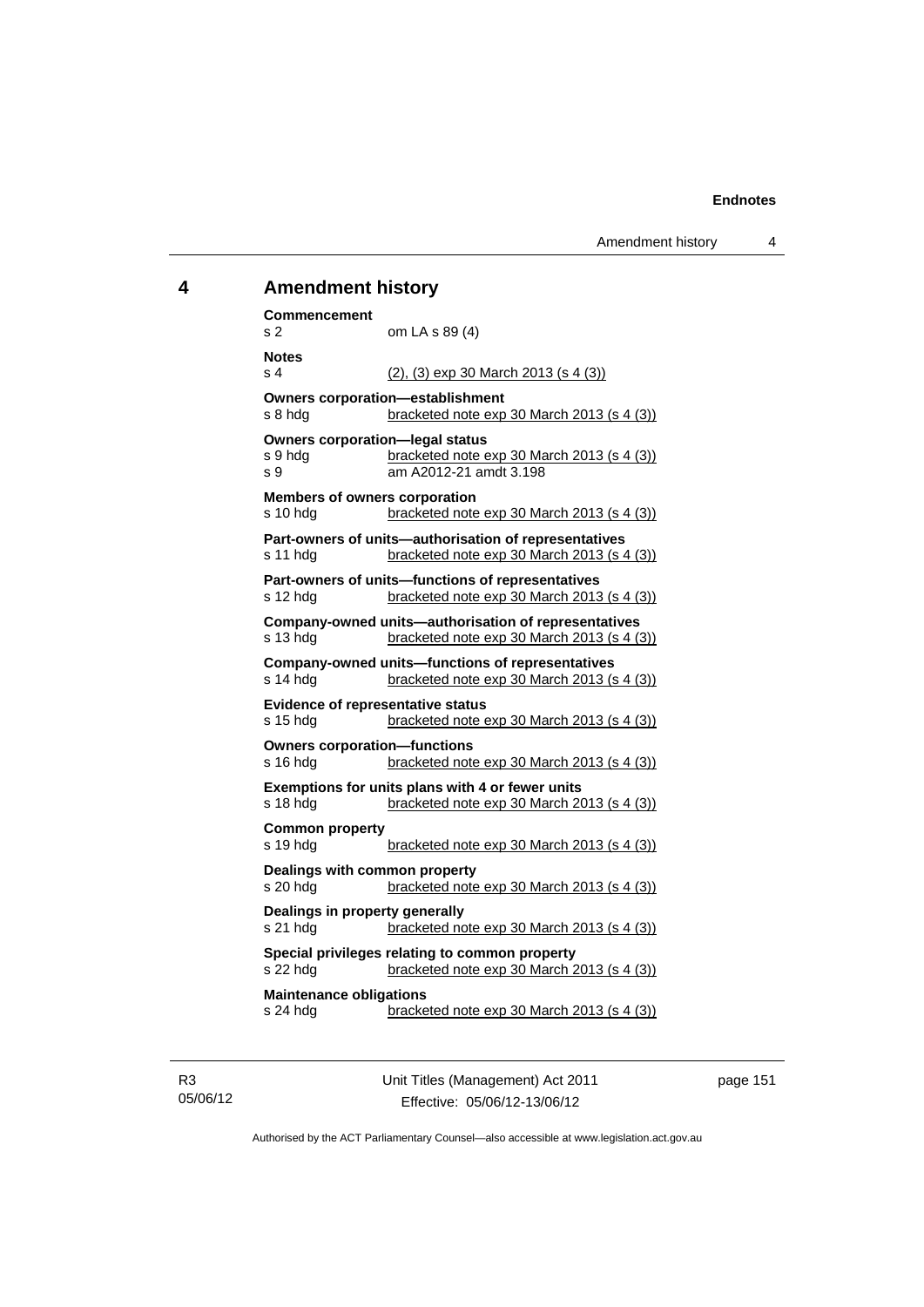4 Amendment history

|          | Other qualifications on owners corporation's maintenance obligations                                                 |
|----------|----------------------------------------------------------------------------------------------------------------------|
| s 26 hdg | bracketed note exp 30 March 2013 (s 4 (3))                                                                           |
| s 27 hdg | Structural defects-owners corporation may represent members<br>bracketed note exp 30 March 2013 (s 4 (3))            |
| s 28 hdg | Owners corporation-entry to units<br>bracketed note exp 30 March 2013 (s 4 (3))                                      |
| s 29 hdg | Work on behalf of particular unit owners or occupiers<br>bracketed note exp 30 March 2013 (s 4 (3))                  |
|          | Recovery of costs-agreements under s 29                                                                              |
| s 30 hdg | bracketed note exp 30 March 2013 (s 4 (3))                                                                           |
| s 31 hdg | Recovery of expenditure resulting from member or unit occupier's fault<br>bracketed note exp 30 March 2013 (s 4 (3)) |
|          | Animals-owners corporation's consent                                                                                 |
| s 32 hdg | bracketed note exp 30 March 2013 (s 4 (3))                                                                           |
| s 33 hdg | Restriction on owners corporation during developer control period<br>bracketed note exp 30 March 2013 (s 4 (3))      |
| s 34 hdg | <b>Executive committee-establishment</b><br>bracketed note exp 30 March 2013 (s 4 (3))                               |
| s 35 hda | <b>Executive committee-functions</b><br>bracketed note exp 30 March 2013 (s 4 (3))                                   |
| s 38 hdg | Executive committee-before the first annual general meeting<br>bracketed note exp 30 March 2013 (s 4 (3))            |
| s 39 hdg | Executive committee-at and from the first annual general meeting<br>bracketed note exp 30 March 2013 (s 4 (3))       |
| s 40 hdg | <b>Executive committee-office-holders</b><br>bracketed note exp 30 March 2013 (s 4 (3))                              |
|          | Executive committee-chairperson's functions                                                                          |
| s 41 hdg | bracketed note exp 30 March 2013 (s 4 (3))                                                                           |
| s 42 hdg | Executive committee-secretary's functions<br>bracketed note exp 30 March 2013 (s 4 (3))                              |
|          | <b>Executive committee-treasurer's functions</b>                                                                     |
| s 43 hdg | bracketed note exp 30 March 2013 (s 4 (3))                                                                           |
|          | <b>Executive committee-delegation</b>                                                                                |
| s 44 hdg | bracketed note exp 30 March 2013 (s 4 (3))                                                                           |

page 152 Unit Titles (Management) Act 2011 Effective: 05/06/12-13/06/12

R3 05/06/12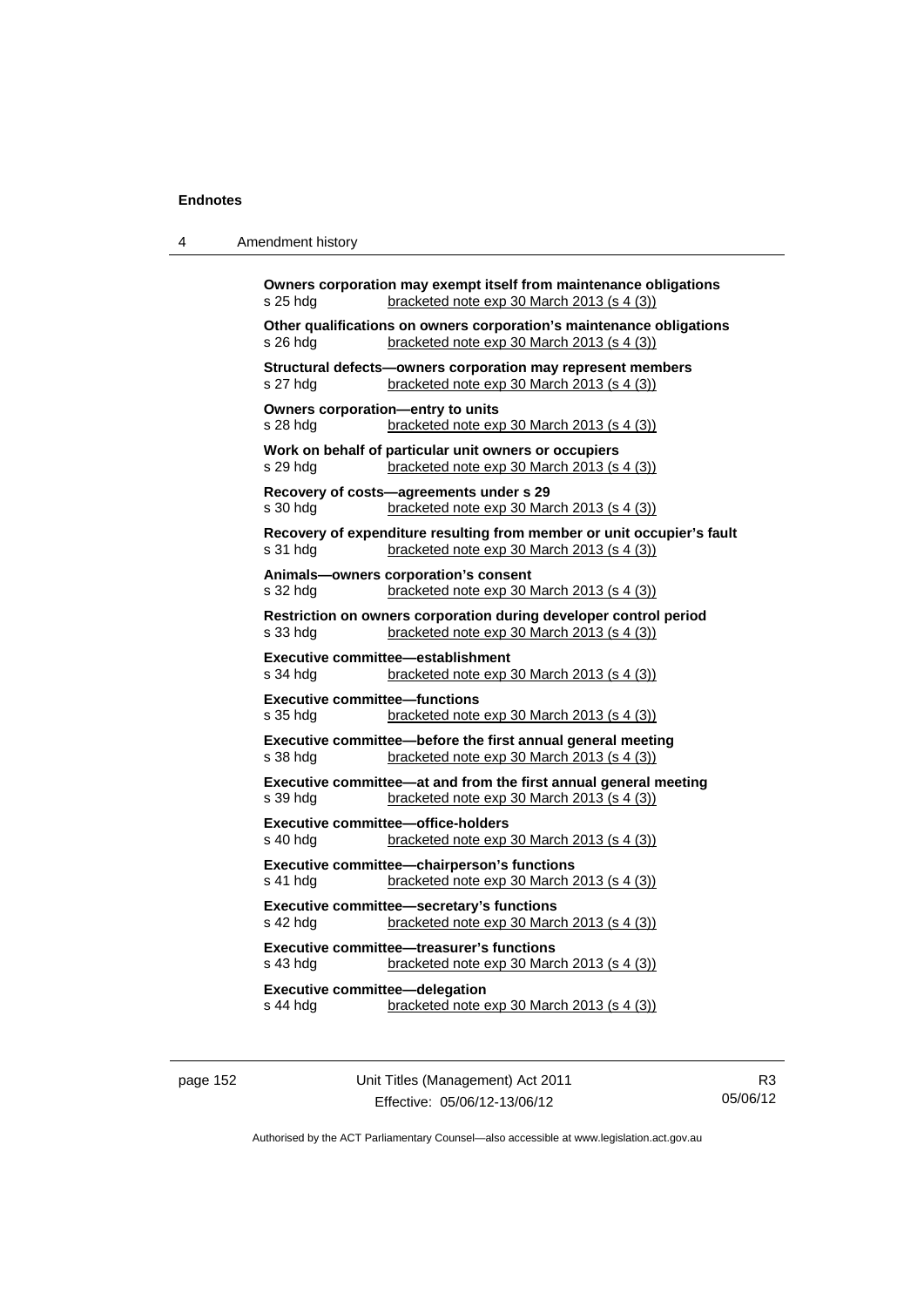| s 45 hdg                                       | <b>Executive committee-contractors and employees</b><br>bracketed note exp 30 March 2013 (s 4 (3))             |
|------------------------------------------------|----------------------------------------------------------------------------------------------------------------|
|                                                |                                                                                                                |
| s 48 hdg                                       | <b>Executive committee-validity of acts</b><br>bracketed note exp 30 March 2013 (s 4 (3))                      |
|                                                |                                                                                                                |
| Manager-contract<br>s 50 hdg                   | <u>bracketed note exp 30 March 2013 (s 4 (3)</u>                                                               |
|                                                |                                                                                                                |
| s 51 hdg                                       | Manager not to be contracted for longer than 3 years<br>bracketed note exp 30 March 2013 (s 4 (3))             |
|                                                |                                                                                                                |
| <b>Manager-functions</b><br>s 52 hdg           | bracketed note exp 30 March 2013 (s 4 (3))                                                                     |
|                                                |                                                                                                                |
| <b>Manager-ending contract</b><br>s 54 hdg     | bracketed note exp 30 March 2013 (s 4 (3))                                                                     |
|                                                |                                                                                                                |
| <b>Manager-remedial breaches</b><br>s 55 hdg   | bracketed note exp 30 March 2013 (s 4 (3))                                                                     |
|                                                |                                                                                                                |
| Manager-code of conduct<br>s 56 hda            | bracketed note exp 30 March 2013 (s 4 (3))                                                                     |
|                                                |                                                                                                                |
| s 57 hdg                                       | Manager-public liability insurance<br>bracketed note exp 30 March 2013 (s 4 (3))                               |
|                                                |                                                                                                                |
| <b>Manager-delegated functions</b><br>s 58 hda | bracketed note exp 30 March 2013 (s 4 (3))                                                                     |
| Definitions-div 4.3                            |                                                                                                                |
| s 59 hda                                       | bracketed note exp 30 March 2013 (s 4 (3))                                                                     |
|                                                |                                                                                                                |
| Service contractor-contract<br>s 60 hda        | bracketed note $exp 30$ March 2013 (s 4 (3))                                                                   |
|                                                |                                                                                                                |
| s 61 hda                                       | Service contractor not to be contracted for longer than 25 years<br>bracketed note exp 30 March 2013 (s 4 (3)) |
|                                                |                                                                                                                |
| Service contractor-functions<br>s 62 hda       | bracketed note exp 30 March 2013 (s 4 (3))                                                                     |
|                                                |                                                                                                                |
| Service contractor-transfer<br>s 63 hdg        | bracketed note exp 30 March 2013 (s 4 (3))                                                                     |
|                                                |                                                                                                                |
| s 64 hda                                       | Service contractor-ending contract<br>bracketed note exp 30 March 2013 (s 4 (3))                               |
|                                                |                                                                                                                |
| s 65 hda                                       | Service contractor-remedial breaches<br>bracketed note exp 30 March 2013 (s 4 (3))                             |
|                                                |                                                                                                                |
| s 66 hda                                       | <b>Communications officer-appointment</b><br>bracketed note exp 30 March 2013 (s 4 (3))                        |
|                                                |                                                                                                                |
|                                                |                                                                                                                |

R3 05/06/12 Unit Titles (Management) Act 2011 Effective: 05/06/12-13/06/12

page 153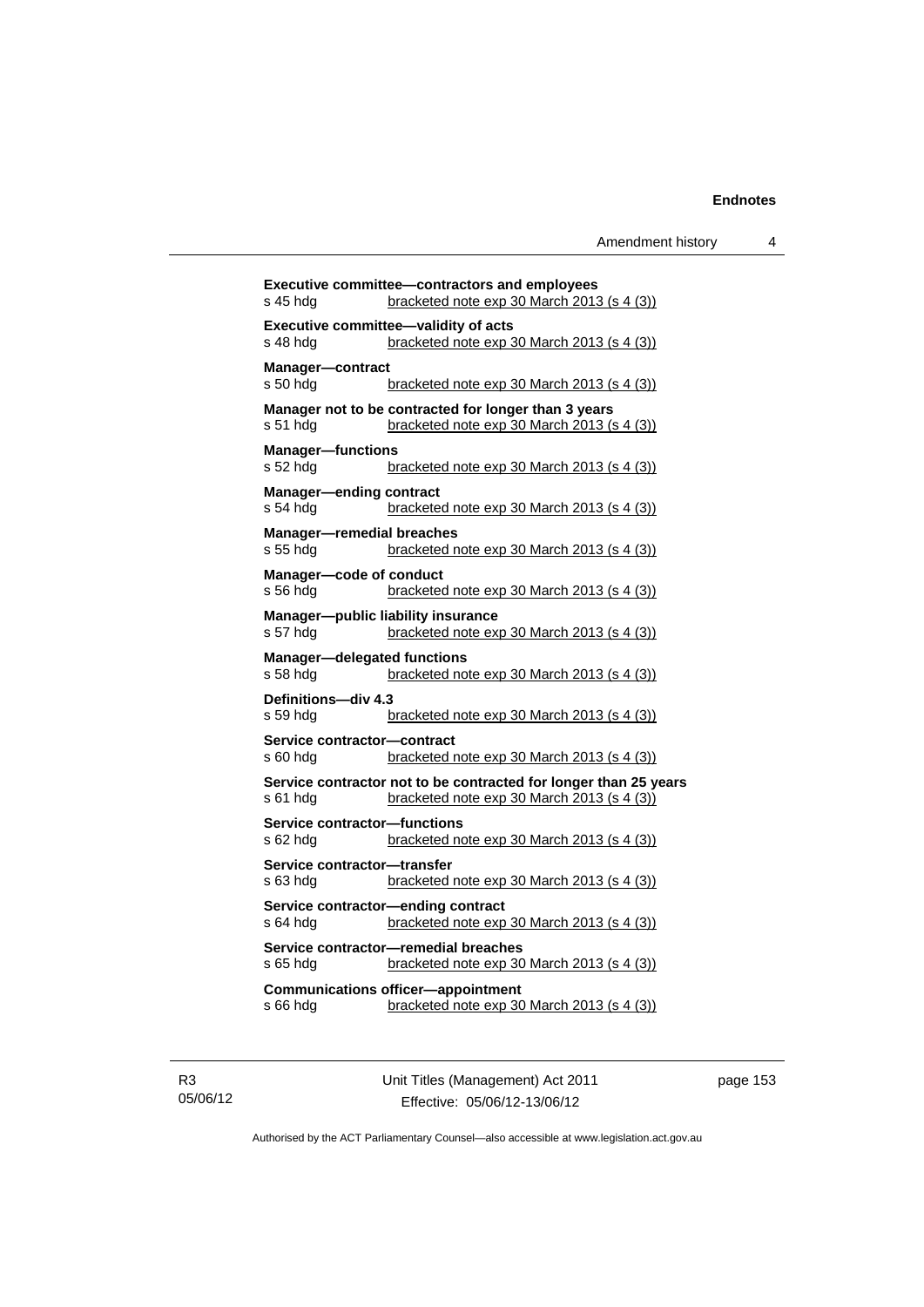| 4 | Amendment history |
|---|-------------------|
|---|-------------------|

|          | <b>Communications officer-function</b><br>s 67 hdg | bracketed note exp 30 March 2013 (s 4 (3))                                                                   |                            |
|----------|----------------------------------------------------|--------------------------------------------------------------------------------------------------------------|----------------------------|
|          | s 68 hdg                                           | Owners corporation must have bank account<br>bracketed note exp 30 March 2013 (s 4 (3))                      |                            |
|          | <b>Owners corporation may invest</b><br>s 69 hdg   | bracketed note exp 30 March 2013 (s 4 (3))                                                                   |                            |
|          | <b>Owners corporation may borrow</b><br>s 70 hdg   | bracketed note exp 30 March 2013 (s 4 (3))                                                                   |                            |
|          | s 71 hda                                           | Owners corporation must not carry on business<br>bracketed note exp 30 March 2013 (s 4 (3))                  |                            |
|          | Definitions-div 5.2<br>s 72 hdg                    | bracketed note $exp 30$ March 2013 (s 4 (3))                                                                 |                            |
|          | <b>Administrative fund</b><br>s 73 hdg             | bracketed note $exp 30$ March 2013 (s 4 (3))                                                                 |                            |
|          | Special purpose fund<br>s 74 hdg                   | bracketed note $exp 30$ March 2013 (s 4 (3))                                                                 |                            |
|          | General fund-budget<br>s 75 hdg                    | bracketed note exp 30 March 2013 (s 4 (3))                                                                   |                            |
|          | s 77 hdg                                           | General fund—what can fund be used for?<br>bracketed note exp 30 March 2013 (s 4 (3))                        |                            |
|          | <b>General fund-contributions</b><br>s 78 hdg      | bracketed note exp 30 March 2013 (s 4 (3))                                                                   |                            |
|          | s 79 hdg                                           | <b>General fund-notice of contributions</b><br>bracketed note exp 30 March 2013 (s 4 (3))                    |                            |
|          | s 80 hdg                                           | General fund-when are contributions payable?<br>bracketed note exp 30 March 2013 (s 4 (3))                   |                            |
|          | Sinking fund<br>s 81 hdg                           | bracketed note exp 30 March 2013 (s 4 (3))                                                                   |                            |
|          | Sinking fund plan<br>s 82 hdg<br>s 82              | bracketed note $exp 30$ March 2013 (s 4 (3))<br>(2) note exp 30 March 2013 (s 165 (a))                       |                            |
|          | s 83 hdg                                           | Sinking fund plan—meaning of expected sinking fund expenditure<br>bracketed note exp 30 March 2013 (s 4 (3)) |                            |
|          | s 84                                               | Sinking fund plan-when must it be approved?<br>$(1)$ (b) note exp 30 March 2013 (s 165 (b))                  |                            |
|          | Sinking fund plan-review<br>s 85 hdg<br>s 85       | bracketed note exp 30 March 2013 (s 4 (3))<br>(b) note exp 30 March 2013 (s 165 (c))                         |                            |
| page 154 |                                                    | Unit Titles (Management) Act 2011<br>Effective: 05/06/12-13/06/12                                            | R <sub>3</sub><br>05/06/12 |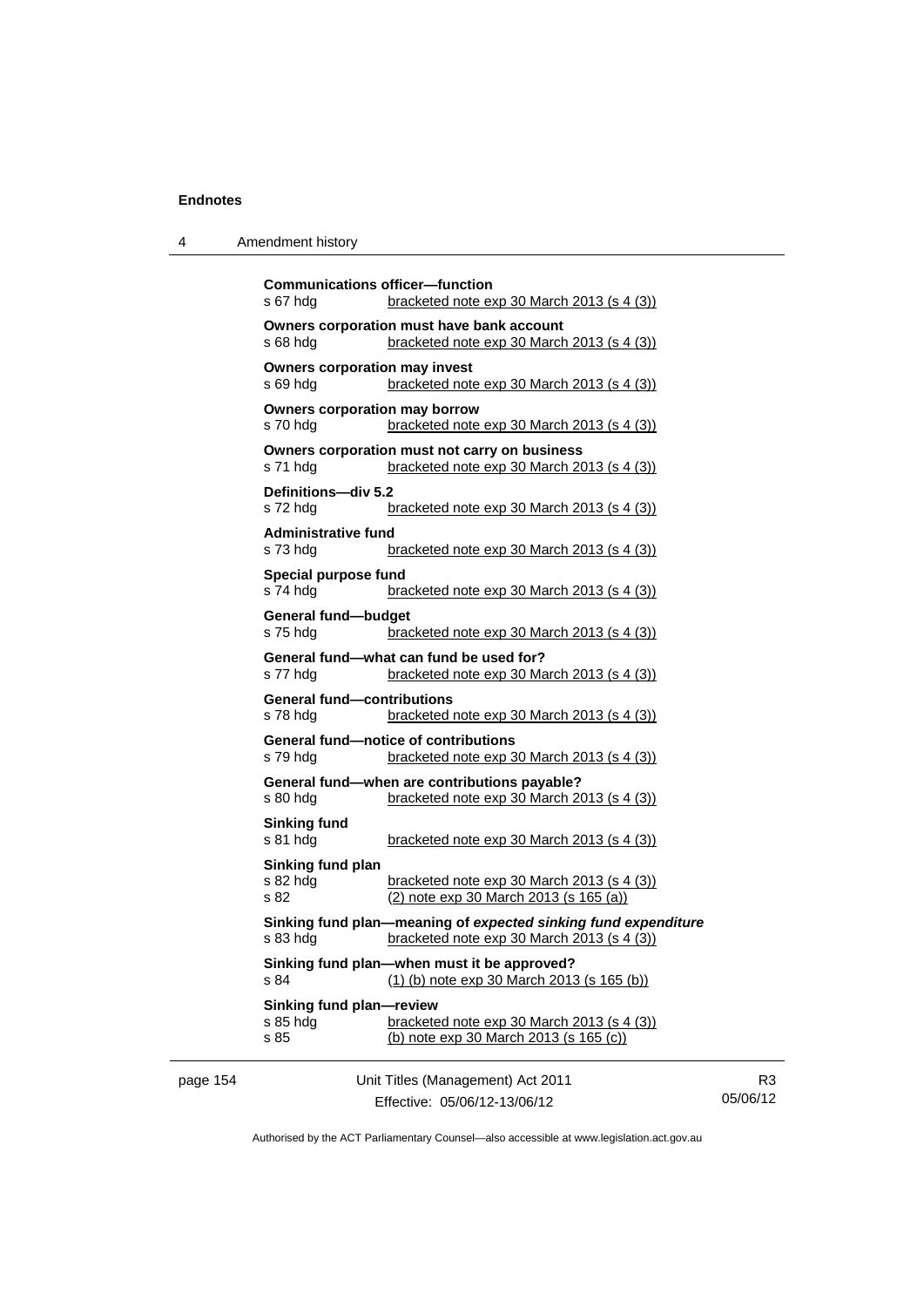| s 87 hdg                                                                                                    | Sinking fund-what must be paid into the fund?<br>bracketed note exp 30 March 2013 (s 4 (3))                                            |
|-------------------------------------------------------------------------------------------------------------|----------------------------------------------------------------------------------------------------------------------------------------|
| <b>Sinking fund-contributions</b><br>s 89 hda                                                               | bracketed note $exp 30$ March 2013 (s 4 (3))                                                                                           |
| s 90 hda                                                                                                    | Sinking fund-notice of contributions<br>bracketed note $exp 30$ March 2013 (s 4 (3))                                                   |
| s 91 hda                                                                                                    | Sinking fund-when are contributions payable?<br>bracketed note exp 30 March 2013 (s 4 (3))                                             |
| s 92 hdg                                                                                                    | General and sinking funds in staged developments<br>bracketed note exp 30 March 2013 (s 4 (3))                                         |
| Discounts—amounts owing<br>s 93 hda                                                                         | bracketed note exp 30 March 2013 (s 4 (3))                                                                                             |
| Interest-amounts owing<br>s 94 hdg                                                                          | bracketed note exp 30 March 2013 (s 4 (3))                                                                                             |
| <b>Recovery of amounts owing</b><br>s 95 hda                                                                | bracketed note exp 30 March 2013 (s 4 (3))                                                                                             |
| s 96 hda                                                                                                    | Security for unpaid amounts-declaration of charge<br>bracketed note $exp 30$ March 2013 (s 4 (3))                                      |
| s 97 hdg                                                                                                    | Security for unpaid amounts-discharge<br>bracketed note exp 30 March 2013 (s 4 (3))                                                    |
| <b>Liability of part-owners</b><br>s 98 hda                                                                 | bracketed note exp 30 March 2013 (s 4 (3))                                                                                             |
| s 100 hdg                                                                                                   | Building insurance by owners corporation<br>bracketed note exp 30 March 2013 (s 4 (3))                                                 |
| s 101 hdg                                                                                                   | <b>Exemption from building insurance requirements</b><br>bracketed note exp 30 March 2013 (s 4 (3))                                    |
| Public liability insurance by owners corporation<br>bracketed note exp 30 March 2013 (s 4 (3))<br>s 102 hdg |                                                                                                                                        |
| s 103 hda                                                                                                   | Application of insurance money by owners corporation<br>bracketed note exp 30 March 2013 (s 4 (3))                                     |
| s 104 hdg                                                                                                   | Additional insurance-owners corporation<br>bracketed note exp 30 March 2013 (s 4 (3))                                                  |
| Additional insurance-unit owners<br>s 105 hdg                                                               | bracketed note exp 30 March 2013 (s 4 (3))                                                                                             |
| s 106 hdg<br>s 106                                                                                          | What are the rules of an owners corporation?<br>bracketed note exp 30 March 2013 (s 4 (3))<br>notes 2, 3 exp 30 March 2013 (s 165 (d)) |
|                                                                                                             |                                                                                                                                        |

R3 05/06/12 Unit Titles (Management) Act 2011 Effective: 05/06/12-13/06/12

page 155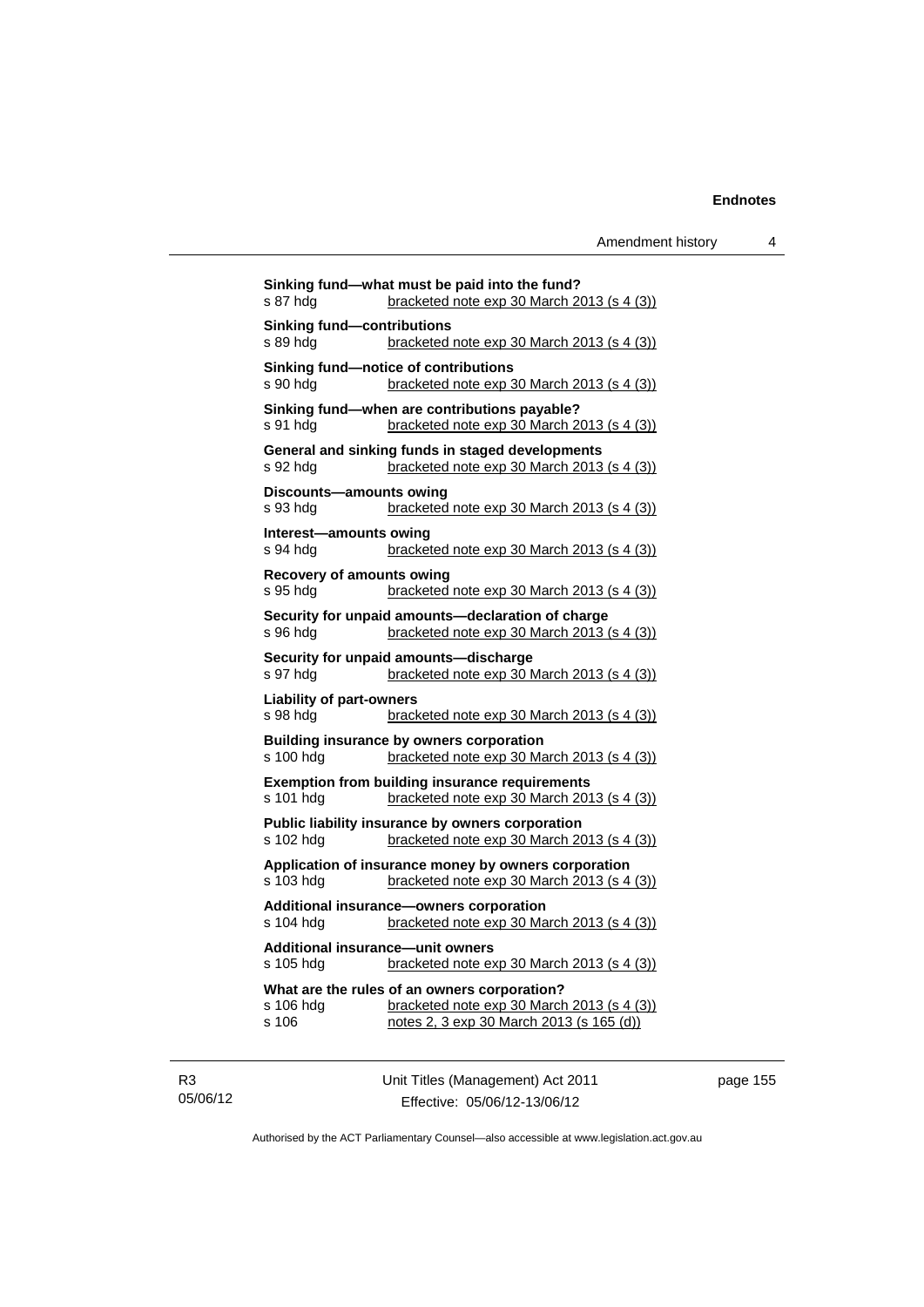| 4 | Amendment history |
|---|-------------------|
|---|-------------------|

| <b>Effect of rules</b><br>s 107 hdg                | bracketed note $exp 30$ March 2013 (s 4 (3))                                                                   |
|----------------------------------------------------|----------------------------------------------------------------------------------------------------------------|
| s 108 hdg                                          | Owners corporation may amend rules<br>bracketed note exp 30 March 2013 (s 4 (3))                               |
| s 109 hdg                                          | Breach of rules-rule infringement notice<br>bracketed note exp 30 March 2013 (s 4 (3))                         |
| s 110 hdg                                          | Breach of rules-failure to comply with rule infringement notice<br>bracketed note exp 30 March 2013 (s 4 (3))  |
| s 111 hdg                                          | Breach of rules-request for rule infringement notice<br>bracketed note exp 30 March 2013 (s 4 (3))             |
| <b>Application of Legislation Act</b><br>s 112 hdg | bracketed note exp 30 March 2013 (s 4 (3))                                                                     |
| s 113 hdg                                          | Corporate register-establishment<br>bracketed note exp 30 March 2013 (s 4 (3))                                 |
| s 114 hdg                                          | Corporate register-information to be included<br>bracketed note exp 30 March 2013 (s 4 (3))                    |
| s 115 hdg                                          | Corporate register-provision of information<br>bracketed note exp 30 March 2013 (s 4 (3))                      |
| Corporate register-access<br>s 116 hdg             | bracketed note $exp 30$ March 2013 (s 4 (3))                                                                   |
| s 117 hdg                                          | Names and addresses of executive members<br>bracketed note exp 30 March 2013 (s 4 (3))                         |
| <b>Insurance information</b><br>s 118 hdg          | bracketed note exp 30 March 2013 (s 4 (3))                                                                     |
| s 119 hdg                                          | Unit title certificate and access to owners corporation records<br>bracketed note exp 30 March 2013 (s 4 (3))  |
| s 120 hdg                                          | Acting on information in unit title certificate<br>bracketed note exp 30 March 2013 (s 4 (3))                  |
| s 121 hdg                                          | Failure to provide information or certificate-offence<br>bracketed note exp 30 March 2013 (s 4 (3))            |
| s 122 hdg                                          | Owners corporation name, address and letterbox<br>bracketed note exp 30 March 2013 (s 4 (3))                   |
| s 123 hdg                                          | Service of documents on owners corporation<br>bracketed note $exp 30$ March 2013 (s 4 (3))                     |
| s 124 hdg                                          | Service of documents on members, interested people and occupiers<br>bracketed note exp 30 March 2013 (s 4 (3)) |
|                                                    |                                                                                                                |

page 156 Unit Titles (Management) Act 2011 Effective: 05/06/12-13/06/12

R3 05/06/12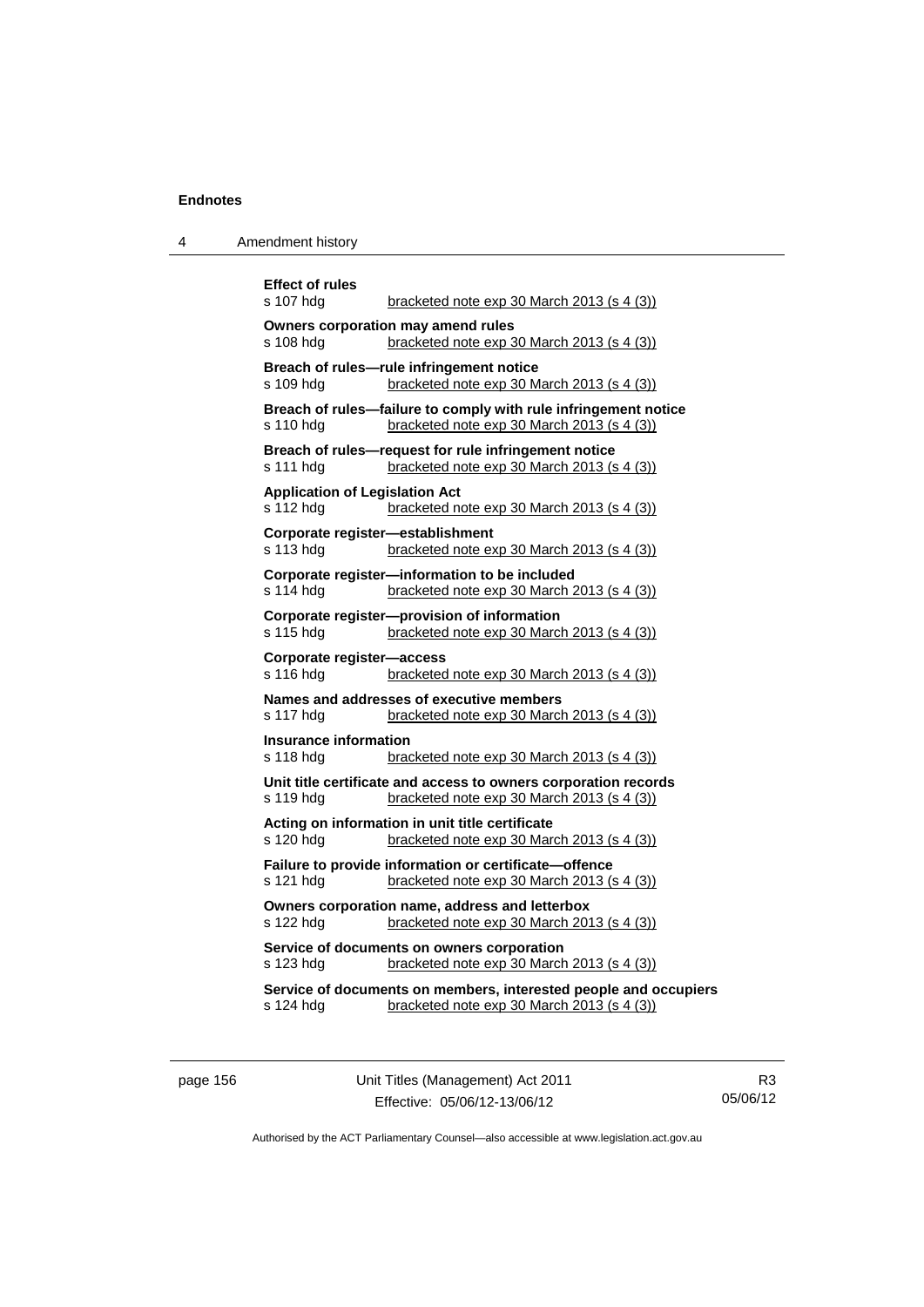```
Disputes involving the owners corporation—generally 
s 125 hdg bracketed note exp 30 March 2013 (s 4 (3))
Disputes involving the owners corporation—particular matters 
s 126 hdg bracketed note exp 30 March 2013 (s 4 (3))
Disputes involving the executive committee 
s 127 hdg bracketed note exp 30 March 2013 (s 4 (3))
Disputes between unit owners 
s 128 hdg bracketed note exp 30 March 2013 (s 4 (3))
Kinds of ACAT orders 
s 129 hdg bracketed note exp 30 March 2013 (s 4 (3))
Meaning of financed service contract and financier—pt 9 
s 130 hdg bracketed note exp 30 March 2013 (s 4 (3))
Who is a financier for a service contract? 
s 131 hdg bracketed note exp 30 March 2013 (s 4 (3))
Financed service contract—notice of change 
s 132 hdg bracketed note exp 30 March 2013 (s 4 (3))
Financed service contract—limitation on ending 
s 133 hdg bracketed note exp 30 March 2013 (s 4 (3))
Financed service contract—person authorised to act for financier 
s 134 hdg bracketed note exp 30 March 2013 (s 4 (3))
Financed service contract—agreement between owners corporation and 
financier prohibited 
s 135 hdg bracketed note exp 30 March 2013 (s 4 (3))
Who may apply for an administration order?<br>s 136 hdg bracketed note exp 30 March
                 bracketed note exp 30 March 2013 (s 4 (3))
ACAT appearances and service of applications 
s 137 hdg bracketed note exp 30 March 2013 (s 4 (3))
Appointment of administrator 
s 138 hdg bracketed note exp 30 March 2013 (s 4 (3))
Removal or replacement of administrator 
s 139 hdg bracketed note exp 30 March 2013 (s 4 (3))
Functions of administrator 
s 140 hdg bracketed note exp 30 March 2013 (s 4 (3))
Delegation by administrator 
s 141 hdg bracketed note exp 30 March 2013 (s 4 (3))
Mortgage insurance of unit 
s 142 hdg bracketed note exp 30 March 2013 (s 4 (3))
```
R3 05/06/12 Unit Titles (Management) Act 2011 Effective: 05/06/12-13/06/12

page 157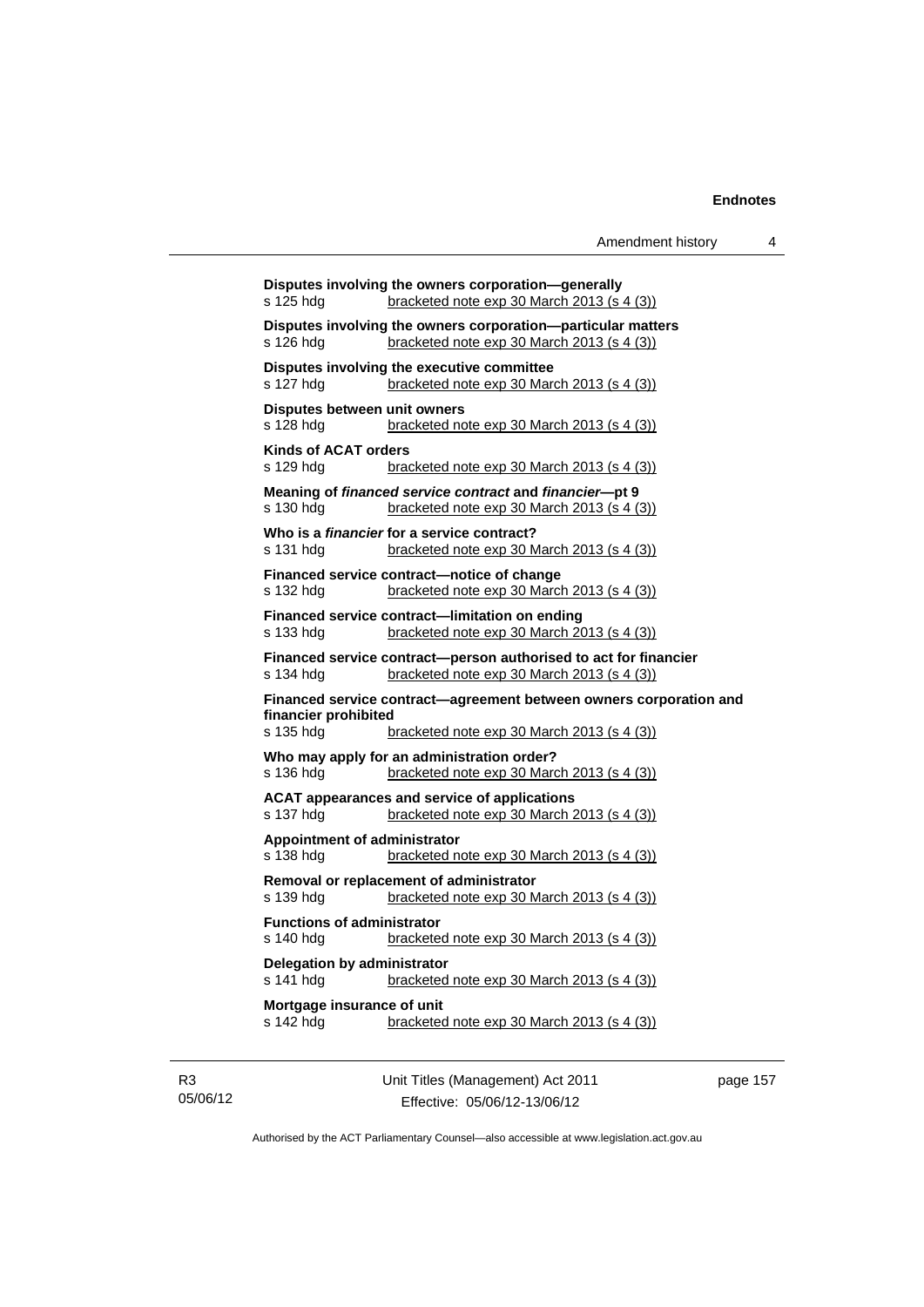| 4 | Amendment history |
|---|-------------------|
|---|-------------------|

```
Payment under mortgage insurance policies 
s 143 hdg bracketed note exp 30 March 2013 (s 4 (3))
Transfer of mortgagee's interest to insurer 
s 144 hdg bracketed note exp 30 March 2013 (s 4 (3))
Determination of fees 
s 145 hdg bracketed note exp 30 March 2013 (s 4 (3))
Approved forms 
s 146 hdg bracketed note exp 30 March 2013 (s 4 (3))
Regulation-making power 
s 147 hdg bracketed note exp 30 March 2013 (s 4 (3))
Legislation amended—sch 5 
s 148 om LA s 89 (3)
Transitional 
pt 12 hdg exp 30 March 2013 (s 165 (LA s 88 declaration applies))
Definitions—pt 12 
s 149 exp 30 March 2013 (s 165 (LA s 88 declaration applies))
                  def commencement day exp 30 March 2013 (s 165 (LA s 88 
                  declaration applies))
                  def existing executive committee exp 30 March 2013 (s 165
                  (LA s 88 declaration applies))
                  def existing owners corporation exp 30 March 2013 (s 165
                  (LA s 88 declaration applies))
                  def UTA exp 30 March 2013 (s 165 (LA s 88 declaration 
                  applies))
Existing corporations and executive committees 
s 150 exp 30 March 2013 (s 165 (LA s 88 declaration applies))
Representatives 
s 151 exp 30 March 2013 (s 165 (LA s 88 declaration applies))
Managers 
s 152 exp 30 March 2013 (s 165 (LA s 88 declaration applies))
Service contracts 
s 153 exp 30 March 2013 (s 165 (LA s 88 declaration applies))
Communication officers 
s 154 exp 30 March 2013 (s 165 (LA s 88 declaration applies))
Administrators 
s 155 exp 30 March 2013 (s 165 (LA s 88 declaration applies))
Agreements for work on behalf of unit owners or occupiers 
s 156 exp 30 March 2013 (s 165 (LA s 88 declaration applies))
```

| page 158 |  |
|----------|--|
|----------|--|

page 158 Unit Titles (Management) Act 2011 Effective: 05/06/12-13/06/12

R3 05/06/12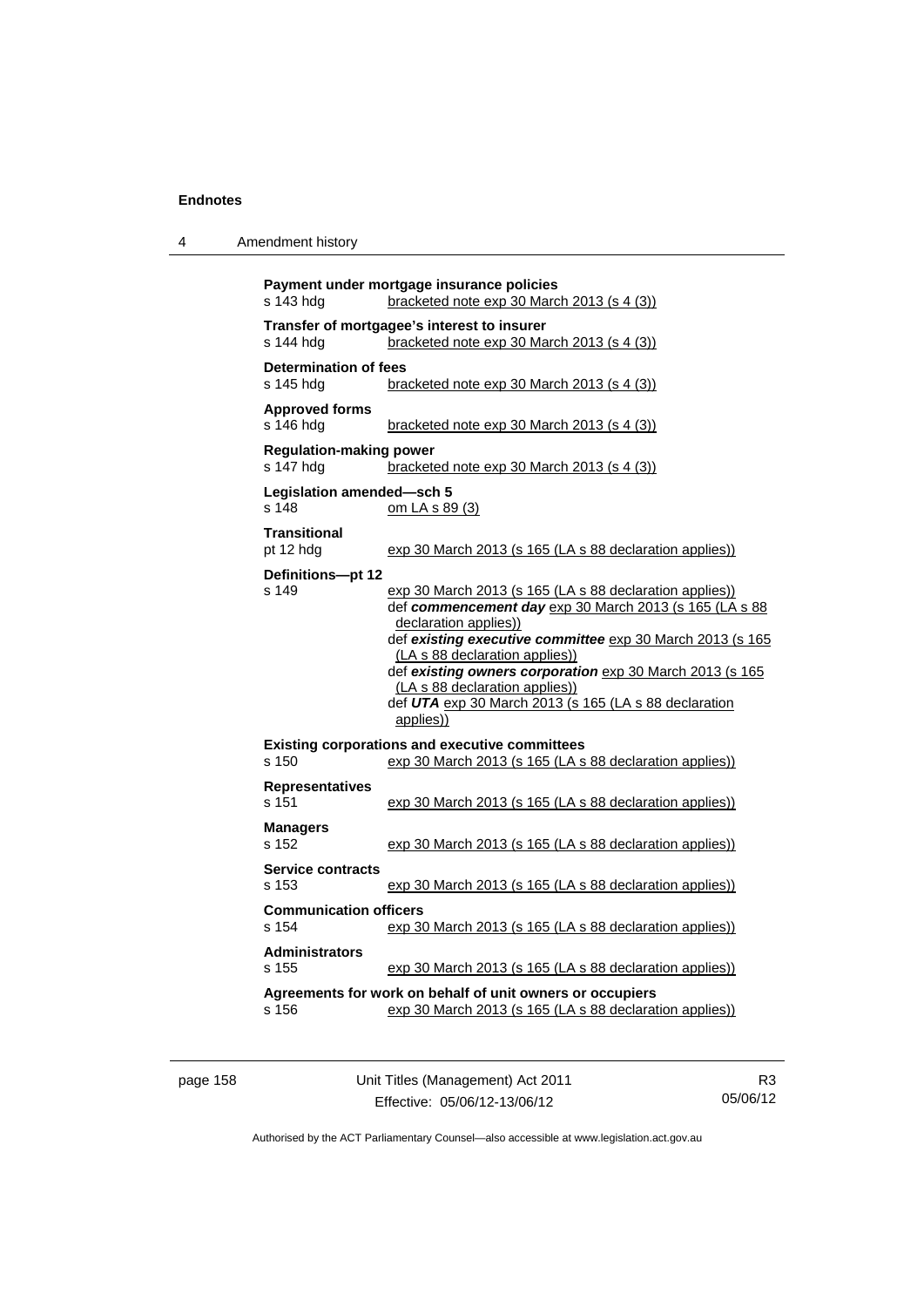| s 157                                                      | exp 30 March 2013 (s 165 (LA s 88 declaration applies))                                                       |        |
|------------------------------------------------------------|---------------------------------------------------------------------------------------------------------------|--------|
| corporation etc                                            | Approvals, authorisations, consents, decisions of existing owners                                             |        |
| s 158                                                      | exp 30 March 2013 (s 165 (LA s 88 declaration applies))                                                       |        |
| s 159                                                      | General meetings notified before commencement day<br>exp 30 March 2013 (s 165 (LA s 88 declaration applies))  |        |
| Articles of pre-2001 corporation<br>s 160                  | exp 30 March 2013 (s 165 (LA s 88 declaration applies))                                                       |        |
| s 161                                                      | Articles of owners corporation under UTA<br>exp 30 March 2013 (s 165 (LA s 88 declaration applies))           |        |
| <b>Transitional regulations</b><br>s 162                   | exp 30 March 2013 (s 165)                                                                                     |        |
| s 163                                                      | Unit Titles (Management) Regulation 2011<br>exp 30 March 2012 (s 163 (5) (LA s 88 declaration applies))       |        |
| s 164                                                      | Transitional effect-Legislation Act, s 88<br>exp 30 March 2013 (s 165 (LA s 88 declaration applies))          |        |
| Expiry-pt 12 etc<br>s 165                                  | exp 30 March 2013 (s 165 (LA s 88 declaration applies))                                                       |        |
| sch 2, s 2.1 hdg                                           | Executive committee must keep minutes, and records and accounts<br>bracketed note exp 30 March 2013 (s 4 (3)) |        |
| meeting                                                    | Executive committee must present financial statements at annual general                                       |        |
| sch 2, s 2.2 hdg                                           | bracketed note exp 30 March 2013 (s 4 (3))                                                                    |        |
| sch 2, s 2.4 hdg                                           | Approving use of common property<br>bracketed note $exp 30$ March 2013 (s 4 (3))                              |        |
| sch 2, s 2.5 hdg                                           | Decisions about taking legal action<br>bracketed note exp 30 March 2013 (s 4 (3))                             |        |
| Taking urgent legal action<br>sch 2, s 2.6 hdg             | bracketed note $exp 30$ March 2013 $(s 4 (3))$                                                                |        |
| sch 2, s 2.7 hdg                                           | Decisions about staged development<br>bracketed note exp 30 March 2013 (s 4 (3))                              |        |
| <b>Meetings of executive committee</b><br>sch 2, s 2.8 hdg | bracketed note exp 30 March 2013 (s 4 (3))                                                                    |        |
| Quorum of executive committee<br>sch 2, s 2.9 hdg          | bracketed note exp 30 March 2013 (s 4 (3))                                                                    |        |
| Voting of executive committee<br>sch 2, s 2.10 hdg         | bracketed note exp 30 March 2013 (s 4 (3))                                                                    |        |
|                                                            | Unit Titles (Management) Act 2011                                                                             | page 1 |

R3 05/06/12

Effective: 05/06/12-13/06/12

page 159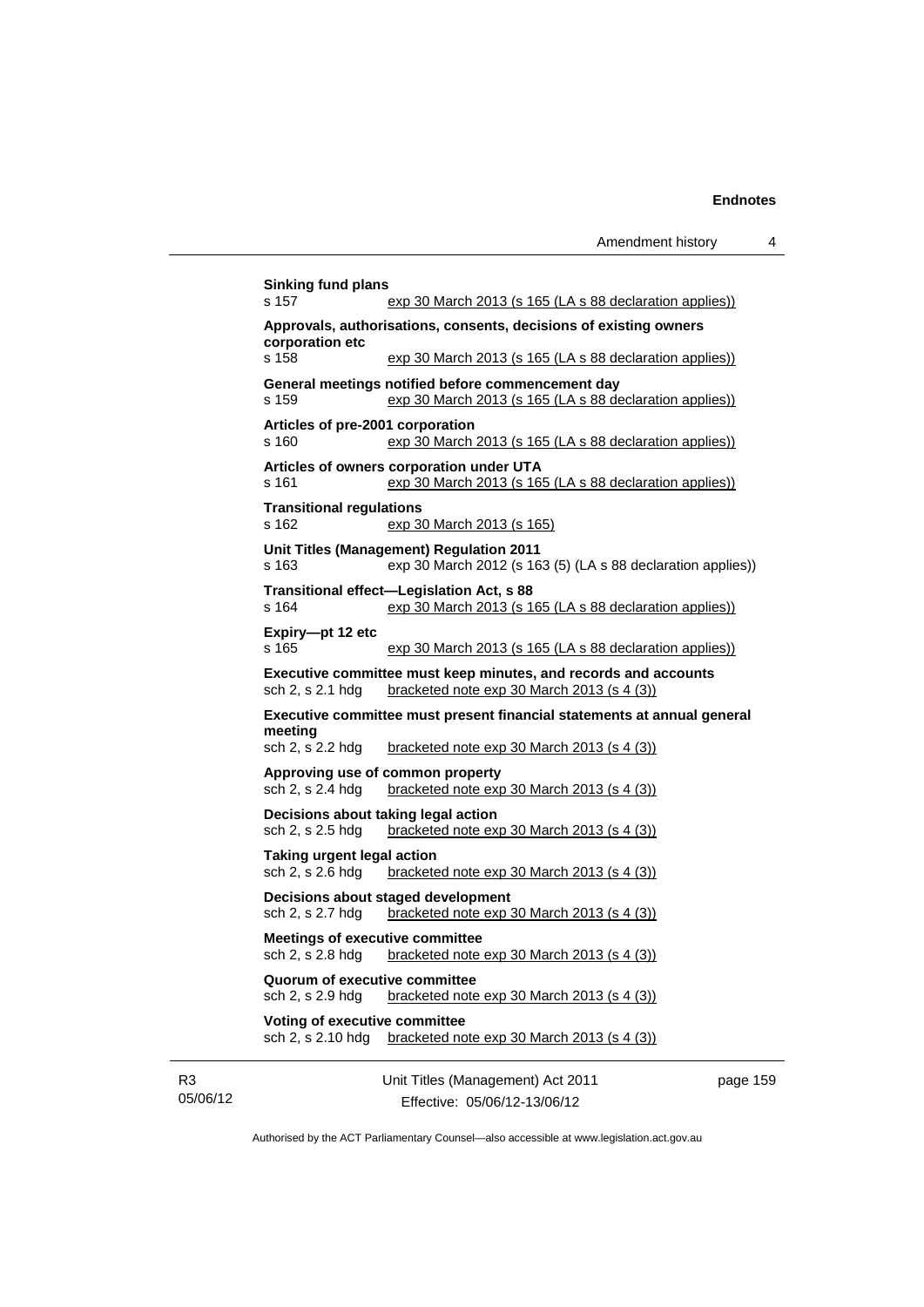| 4 | Amendment history |
|---|-------------------|
|---|-------------------|

```
Chairperson—meetings 
sch 2, s 2.11 hdg bracketed note exp 30 March 2013 (s 4 (3))
Conduct of general meetings 
sch 3, s 3.1 hdg bracketed note exp 30 March 2013 (s 4 (3))
Annual general meetings 
                  bracketed note exp 30 March 2013 (s 4 (3))
First annual general meeting 
sch 3, s 3.3 hdg bracketed note exp 30 March 2013 (s 4 (3))
First annual general meeting—developer to deliver records 
sch 3, s 3.4 hdg bracketed note exp 30 March 2013 (s 4 (3))
General meetings other than annual general meetings 
sch 3, s 3.5 hdg bracketed note exp 30 March 2013 (s 4 (3))
Notice of general meetings<br>sch 3, s 3.6 hdg bracketed
                  bracketed note exp 30 March 2013 (s 4 (3))
Requirements for notice of general meetings 
sch 3, s 3.7 hdg bracketed note exp 30 March 2013 (s 4 (3))
Defective notice of meetings 
sch 3, s 3.8 hdg bracketed note exp 30 March 2013 (s 4 (3))
Quorum at a general meeting—owners corporation with 3 or more members 
sch 3, s 3.9 hdg bracketed note exp 30 March 2013 (s 4 (3))
Notice of reduced quorum decisions and adjournments 
sch 3, s 3.10 hdg bracketed note exp 30 March 2013 (s 4 (3))
Reduced quorum decisions—effect 
sch 3, s 3.11 hdg bracketed note exp 30 March 2013 (s 4 (3))
Quorum at a general meeting—owners corporation with 2 members 
sch 3, s 3.12 hdg bracketed note exp 30 March 2013 (s 4 (3))
Chairperson at a general meeting 
sch 3, s 3.13 hdg bracketed note exp 30 March 2013 (s 4 (3))
Decision-making at general meetings 
sch 3, s 3.14 hdg bracketed note exp 30 March 2013 (s 4 (3))
Ordinary resolutions 
sch 3, s 3.15 hdg bracketed note exp 30 March 2013 (s 4 (3))
Special resolutions 
sch 3, s 3.16 hdg bracketed note exp 30 March 2013 (s 4 (3))
Unopposed resolutions 
sch 3, s 3.17 hdg bracketed note exp 30 March 2013 (s 4 (3))
```
page 160 Unit Titles (Management) Act 2011 Effective: 05/06/12-13/06/12

R3 05/06/12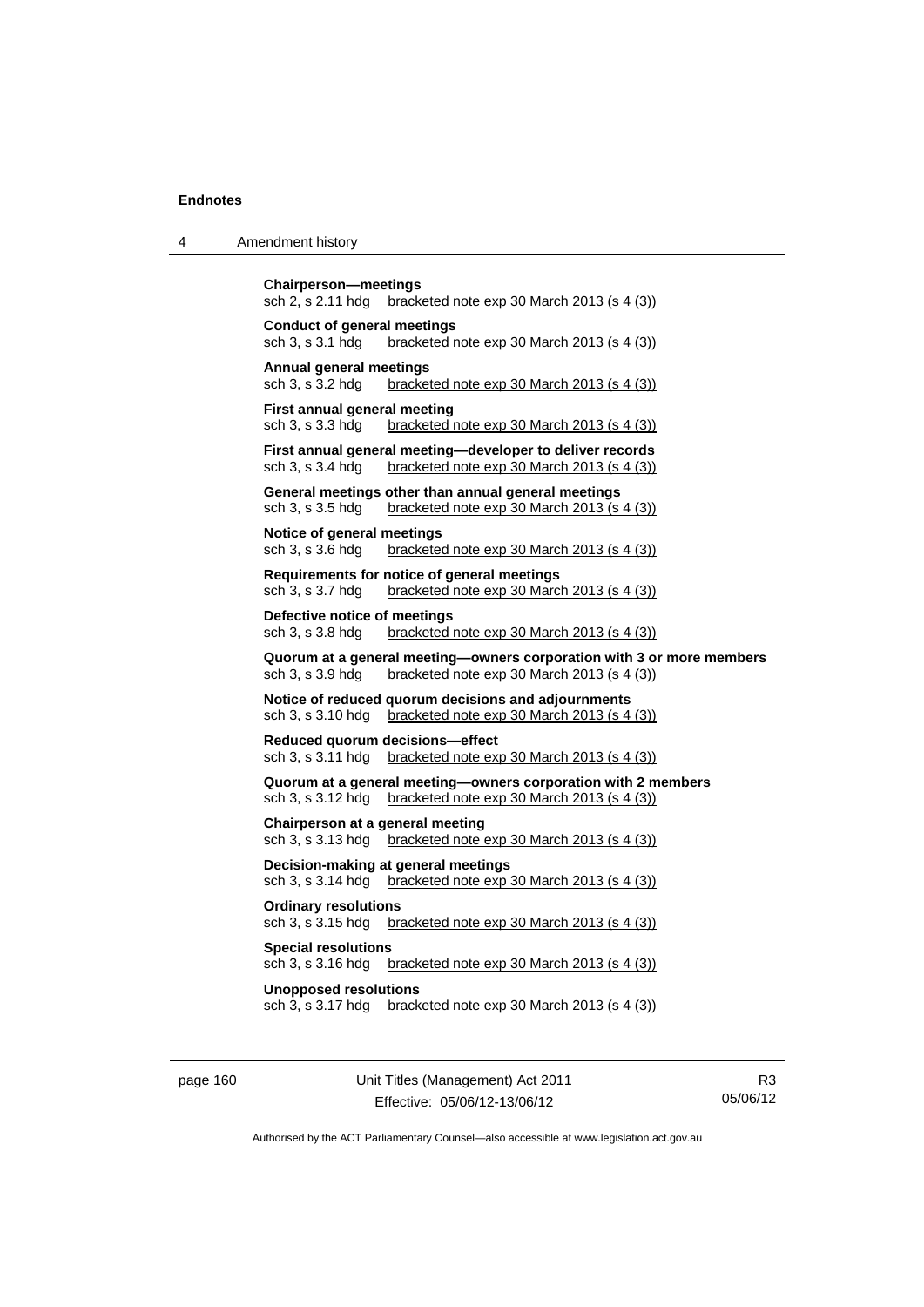**Unanimous resolutions**  sch 3, s 3.18 hdg bracketed note exp 30 March 2013 (s 4 (3)) **Evidence of resolutions of owners corporation**  sch 3, s 3.19 hdg bracketed note exp 30 March 2013 (s 4 (3)) **Who is entitled to vote?**  sch 3, s 3.20 hdg bracketed note exp 30 March 2013 (s 4 (3)) **General meeting—decisions about staged development**  sch 3, s 3.21 hdg bracketed note exp 30 March 2013 (s 4 (3)) **One vote—1 unit**  bracketed note exp 30 March 2013 (s  $4$  (3)) **Voting by mortgagees**  sch 3, s 3.23 hdg bracketed note exp 30 March 2013 (s 4 (3)) **Mortgagee voting notice—amendment and revocation**  sch 3, s 3.24 hdg bracketed note exp 30 March 2013 (s 4 (3)) **Evidence of mortgagee's entitlement to vote**  sch 3, s 3.25 hdg bracketed note exp 30 March 2013 (s 4 (3)) **Proxy votes**  sch 3, s 3.26 hdg bracketed note exp 30 March 2013 (s 4 (3)) **Proxy votes—limit on developer**  sch 3, s 3.27 hdg bracketed note exp 30 March 2013 (s 4 (3)) **Value of votes**  sch 3, s 3.28 hdg bracketed note exp 30 March 2013 (s 4 (3)) **Polls**  sch 3, s 3.29 hdg bracketed note exp 30 March 2013 (s 4 (3)) **Voting by chairperson**  sch 3, s 3.30 hdg bracketed note exp 30 March 2013 (s 4 (3)) **Absentee votes**  sch 3, s 3.31 hdg bracketed note exp 30 March 2013 (s 4 (3)) **People under 18 or under other legal disabilities**  sch 3, s 3.32 hdg bracketed note exp 30 March 2013 (s 4 (3)) **Declaration by chairperson of result of voting**  sch 3, s 3.33 hdg bracketed note exp 30 March 2013 (s 4 (3)) **Default rules**  sch 4 hdg notes 2, 3 exp 30 March 2013 (s 165 (e)) **Consequential amendments**  sch 5 om LA s 89 (3)

R3 05/06/12 Unit Titles (Management) Act 2011 Effective: 05/06/12-13/06/12

page 161